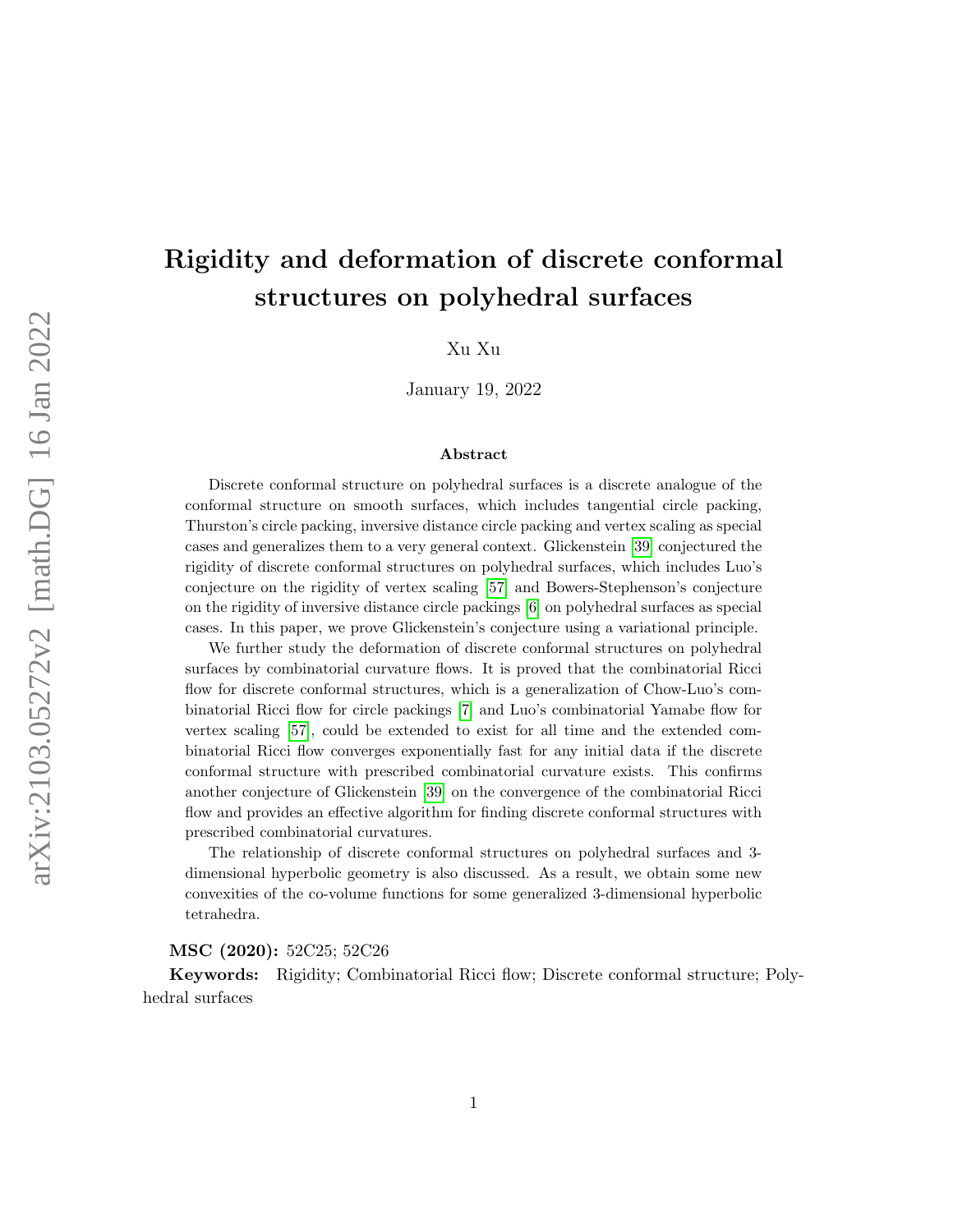## Contents

|                                                |                                                                                             | $\overline{2}$                                                                                                                                                                                                                                                                                                                                                                                                                                                                                            |  |  |
|------------------------------------------------|---------------------------------------------------------------------------------------------|-----------------------------------------------------------------------------------------------------------------------------------------------------------------------------------------------------------------------------------------------------------------------------------------------------------------------------------------------------------------------------------------------------------------------------------------------------------------------------------------------------------|--|--|
| 1.1                                            | Polyhedral surfaces, discrete conformal structures and the main rigidity                    |                                                                                                                                                                                                                                                                                                                                                                                                                                                                                                           |  |  |
|                                                |                                                                                             | $\overline{4}$                                                                                                                                                                                                                                                                                                                                                                                                                                                                                            |  |  |
| 1.2                                            |                                                                                             |                                                                                                                                                                                                                                                                                                                                                                                                                                                                                                           |  |  |
|                                                |                                                                                             | $\overline{7}$                                                                                                                                                                                                                                                                                                                                                                                                                                                                                            |  |  |
| 1.3                                            | Relationships with 3-dimensional hyperbolic geometry $\dots \dots \dots \dots$              | 12                                                                                                                                                                                                                                                                                                                                                                                                                                                                                                        |  |  |
| 1.4                                            |                                                                                             | 12                                                                                                                                                                                                                                                                                                                                                                                                                                                                                                        |  |  |
| 1.5                                            | The organization of the paper $\dots \dots \dots \dots \dots \dots \dots \dots \dots \dots$ | 14                                                                                                                                                                                                                                                                                                                                                                                                                                                                                                        |  |  |
|                                                |                                                                                             | 14                                                                                                                                                                                                                                                                                                                                                                                                                                                                                                        |  |  |
| 2.1                                            | Admissible space of Euclidean discrete conformal structures for a triangle.                 | 14                                                                                                                                                                                                                                                                                                                                                                                                                                                                                                        |  |  |
| 2.2                                            | Negative semi-definiteness of the Jacobian matrix in the Euclidean case                     | 23                                                                                                                                                                                                                                                                                                                                                                                                                                                                                                        |  |  |
| 2.3                                            | Rigidity of Euclidean discrete conformal structures                                         | 28                                                                                                                                                                                                                                                                                                                                                                                                                                                                                                        |  |  |
| 31<br>Hyperbolic discrete conformal structures |                                                                                             |                                                                                                                                                                                                                                                                                                                                                                                                                                                                                                           |  |  |
| 3.1                                            | Admissible space of hyperbolic discrete conformal structures for a triangle.                | 31                                                                                                                                                                                                                                                                                                                                                                                                                                                                                                        |  |  |
| 3.2                                            | Negative definiteness of the Jacobian matrix in the hyperbolic case $\dots$ .               | 36                                                                                                                                                                                                                                                                                                                                                                                                                                                                                                        |  |  |
| 3.3                                            | Rigidity of hyperbolic discrete conformal structures                                        | 40                                                                                                                                                                                                                                                                                                                                                                                                                                                                                                        |  |  |
|                                                |                                                                                             | 43                                                                                                                                                                                                                                                                                                                                                                                                                                                                                                        |  |  |
|                                                |                                                                                             |                                                                                                                                                                                                                                                                                                                                                                                                                                                                                                           |  |  |
|                                                |                                                                                             | 51                                                                                                                                                                                                                                                                                                                                                                                                                                                                                                        |  |  |
| 5.1                                            | Construction of discrete conformal structures via generalized hyperbolic                    |                                                                                                                                                                                                                                                                                                                                                                                                                                                                                                           |  |  |
|                                                |                                                                                             | 51                                                                                                                                                                                                                                                                                                                                                                                                                                                                                                        |  |  |
| 5.2                                            |                                                                                             | 55                                                                                                                                                                                                                                                                                                                                                                                                                                                                                                        |  |  |
|                                                |                                                                                             | 56                                                                                                                                                                                                                                                                                                                                                                                                                                                                                                        |  |  |
| 6.1                                            | Convergence of discrete conformal structures to the Riemann mapping                         | 56                                                                                                                                                                                                                                                                                                                                                                                                                                                                                                        |  |  |
| 6.2                                            | Discrete uniformization theorems for discrete conformal structures $\dots$ .                | 57                                                                                                                                                                                                                                                                                                                                                                                                                                                                                                        |  |  |
|                                                |                                                                                             | 58                                                                                                                                                                                                                                                                                                                                                                                                                                                                                                        |  |  |
|                                                |                                                                                             | Introduction<br>Combinatorial curvature flows for discrete conformal structures on polyhe-<br>Euclidean discrete conformal structures<br>Deformation of discrete conformal structures<br>Relationships of discrete conformal structures on polyhedral surfaces<br>and 3-dimensional hyperbolic geometry<br>Convexities of co-volume functions of generalized hyperbolic tetrahedra $\phantom{1}$<br>Open problems<br>6.3<br>Convergence of combinatorial curvature flows with surgery $\dots \dots \dots$ |  |  |

## <span id="page-1-0"></span>1 Introduction

Conformal structure on Riemannian manifolds is one of the most important geometric structures that has been extensively studied in differential geometry, which defines Riemannian metrics pointwisely by scalar functions defined on the manifolds. Discrete con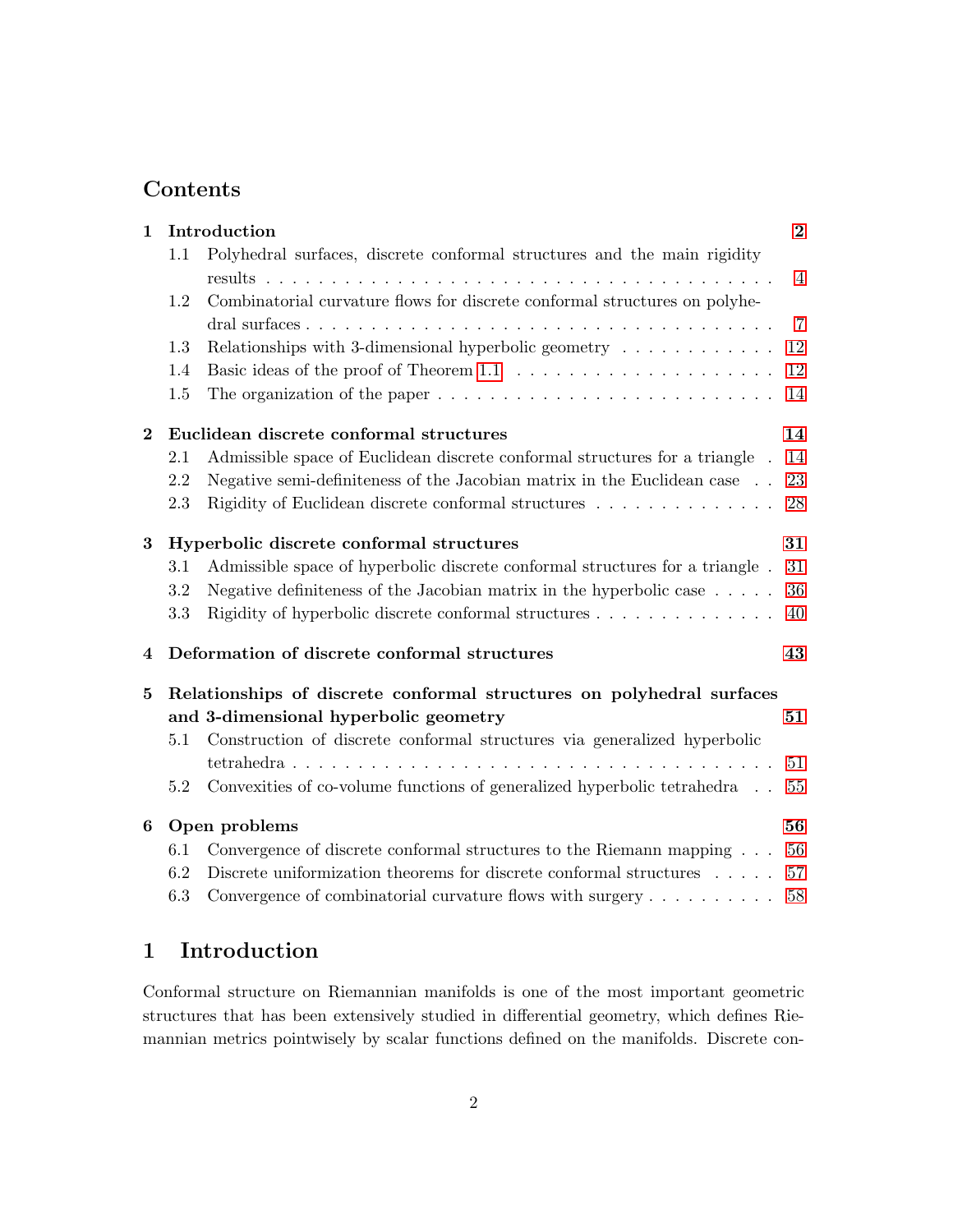formal structure on polyhedral manifolds is a discrete analogue of the conformal structure on Riemannian manifolds, which assigns the discrete metrics by scalar functions defined on the vertices. There have been many research activities on different types of discrete conformal structures on manifolds since the work of Thurston [\[81\]](#page-62-0), including the tangential circle packing, Thurston's circle packing, inversive distance circle packing and vertex scaling on surfaces, sphere packing and Thurston's sphere packing on 3-dimensional manifolds and others. Most of the existing discrete conformal structures were invented and studied individually in the past. The generic notion of discrete conformal structures on polyhedral surfaces was introduced recently independently by Glickenstein [\[38\]](#page-60-1) and Glickenstein-Thomas [\[41\]](#page-60-2) from Riemannian geometry perspective and by Zhang-Guo-Zeng-Luo-Yau-Gu [\[96\]](#page-63-0) from Bobenko-Pinkall-Springborn's observation [\[3\]](#page-58-0) on the relationships of vertex scaling on polyhedral surfaces and 3-dimensional hyperbolic geometry, which includes the discrete conformal structures from different types of circle packings and vertex scaling on polyhedral surfaces as special cases and generalizes them to a very general context.

In this paper, we study the geometry of generic discrete conformal structures on polyhedral surfaces. The global rigidity of discrete conformal structures on polyhedral surfaces is proved, which unifies and generalizes the known rigidity results for different types of circle packings and vertex scaling on polyhedral surfaces. We further use the combinatorial curvature flows, including the combinatorial Ricci flow and combinatorial Calabi flow, to study the deformation of discrete conformal structures on polyhedral surfaces. To handle the potential singularities along the combinatorial Ricci flow, we extend the combinatorial curvature by constants. It is proved that the solution of combinatorial Ricci flow could be extended to exist for all time and the extended combinatorial Ricci flow converges exponentially fast if the discrete conformal structure with prescribed combinatorial curvature exists. The longtime behavior of combinatorial Calabi flow is also discussed. The combinatorial curvature flows provide effective algorithms for finding discrete conformal structures with prescribed combinatorial curvatures. Motivated by Bobenko-Pinkall-Spingborn's observation [\[3\]](#page-58-0) and Zhang-Guo-Zeng-Luo-Yau-Gu's work [\[96\]](#page-63-0), we further discuss the relationship of discrete conformal structures on polyhedral surfaces and 3-dimensional hyperbolic geometry. A natural geometric interpolation of the structure conditions on the weights used in the main results in terms of 3-dimensional hyperbolic geometry is given. As a corollary, some new convexities of co-volume functions for some generalized hyperbolic tetrahedra in  $\mathbb{H}^3$  are obtained.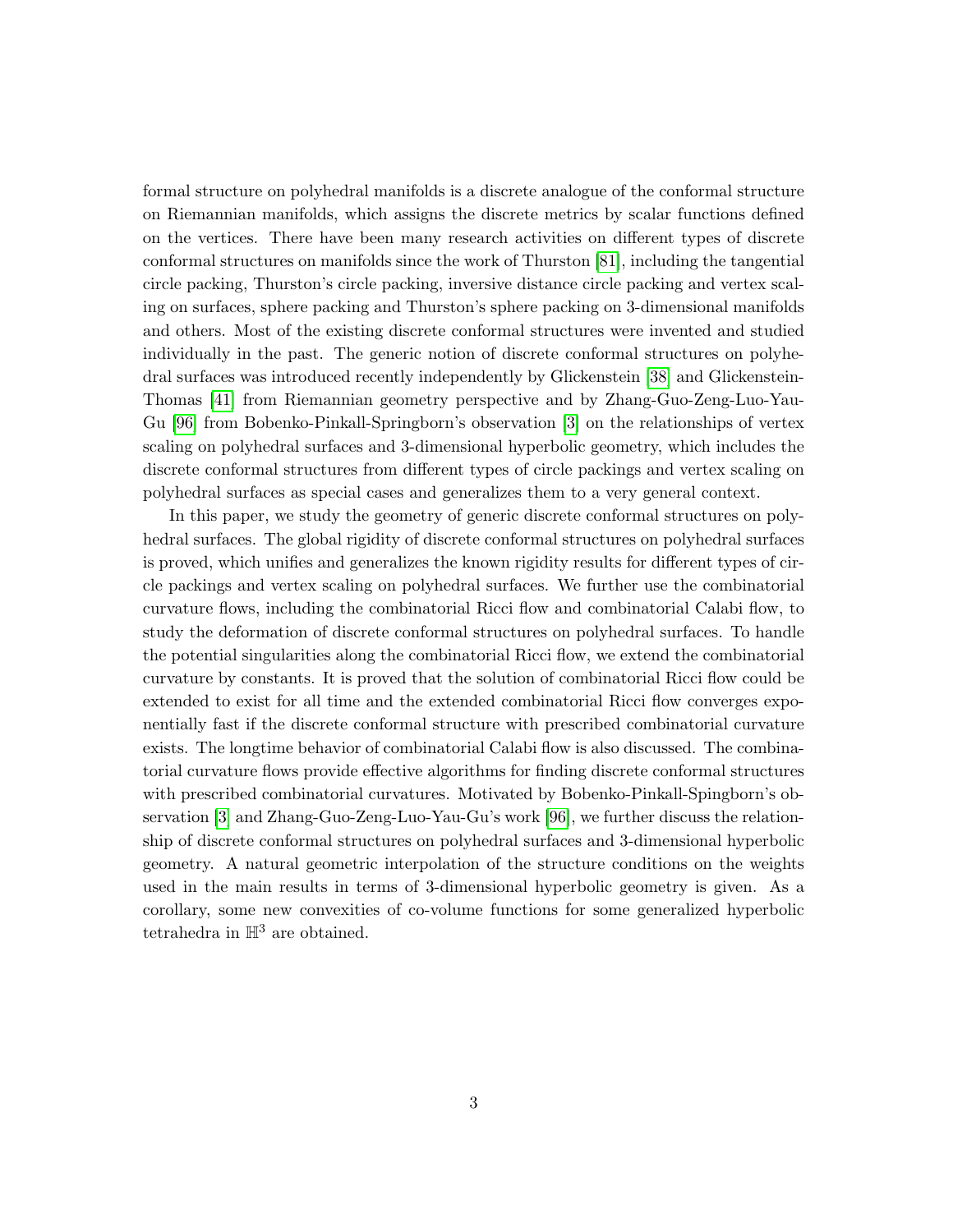## <span id="page-3-0"></span>1.1 Polyhedral surfaces, discrete conformal structures and the main rigidity results

Polyhedral surface is a discrete analogue of Riemannian surface. Suppose  $(M, \mathcal{T})$  is a connected closed triangulated surface with a triangulation  $\mathcal{T}$ , which is the quotient of a finite disjoint union of triangles by identifying all the edges of triangles in pair by homeomorphism. We use  $V, E, F$  to denote the set of vertices, edges and faces in the triangulation  $\mathcal T$  respectively. For simplicity, we will use one index to denote a vertex (such as  $i \in V$  or  $v_i \in V$ ), two indices to denote an edge (such as  $\{ij\} \in E$ ) and three indices to denote a triangle (such as  $\{ijk\} \in F$ ). Denote the set of positive real numbers as  $\mathbb{R}_{\geq 0}$ and  $|V| = N$ .

<span id="page-3-1"></span>**Definition 1** ( [\[62\]](#page-61-1)). A polyhedral surface  $(M, \mathcal{T}, l)$  with background geometry  $\mathbb{G}$  ( $\mathbb{G}$  =  $\mathbb{E}^2$ ,  $\mathbb{H}^2$  or  $\mathbb{S}^2$ ) is a triangulated surface  $(M, \mathcal{T})$  with a map  $l: E \to \mathbb{R}_{>0}$  such that any face  $\{ijk\} \in F$  could be embedded in G as a nondegenerate triangle with edge lengths  $l_{ij}, l_{ik}, l_{jk}$ given by l.  $l : E \to \mathbb{R}_{>0}$  is called a Euclidean (hyperbolic or spherical respectively) polyhedral metric if  $\mathbb{G} = \mathbb{E}^2$  ( $\mathbb{G} = \mathbb{H}^2$  or  $\mathbb{G} = \mathbb{S}^2$  respectively).

The nondegenerate condition for the face  $\{ijk\} \in F$  in Definition [1](#page-3-1) is equivalent to the edge lengths  $l_{ij}$ ,  $l_{ik}$ ,  $l_{jk}$  satisfy the triangle inequalities  $(l_{ij} + l_{ik} + l_{jk} < 2\pi$  additionally if  $\mathbb{G} = \mathbb{S}^2$ ). Intuitively, a polyhedral surface with background geometry  $\mathbb{G}$  ( $\mathbb{G} = \mathbb{E}^2$ ,  $\mathbb{H}^2$ ) or  $\mathbb{S}^2$  could be obtained by gluing triangles in  $\mathbb G$  isometrically along the edges in pair. For polyhedral surfaces, there may exist conic singularities at the vertices, which could be described by combinatorial curvature. The combinatorial curvature is a map  $K: V \rightarrow$  $(-\infty, 2\pi)$  that assigns the vertex  $i \in V$   $2\pi$  less the sum of inner angles at i, i.e.

$$
K_i = 2\pi - \sum_{\{ijk\} \in F} \theta_i^{jk},\tag{1.1}
$$

where  $\theta_i^{jk}$ <sup>jk</sup> is the inner angle at i in the triangle  $\{ijk\} \in F$  of the polyhedral surface  $(M, \mathcal{T}, l)$ . The combinatorial curvature satisfies the following discrete Guass-Bonnet formula ( [\[7\]](#page-59-1) Proposition 3.1)

<span id="page-3-3"></span>
$$
\sum_{i \in V} K_i = 2\pi \chi(M) - \lambda \text{Area}(M),\tag{1.2}
$$

where  $\lambda = -1, 0, 1$  for  $\mathbb{G} = \mathbb{H}^2, \mathbb{E}^2, \mathbb{S}^2$  respectively and Area $(M)$  denotes the area of the surface M.

<span id="page-3-2"></span>**Definition 2** ([41,96]). Suppose  $(M, \mathcal{T})$  is a triangulated connected closed surface and  $\varepsilon : V \to \{-1,0,1\}, \eta : E \to \mathbb{R}$  are two weights defined on the vertices and edges respectively with  $\eta_{ij} = \eta_{ji}$ . A discrete conformal structure on the weighted triangulated surface  $(M, \mathcal{T}, \varepsilon, \eta)$  with background geometry G is a map  $f: V \to \mathbb{R}$  such that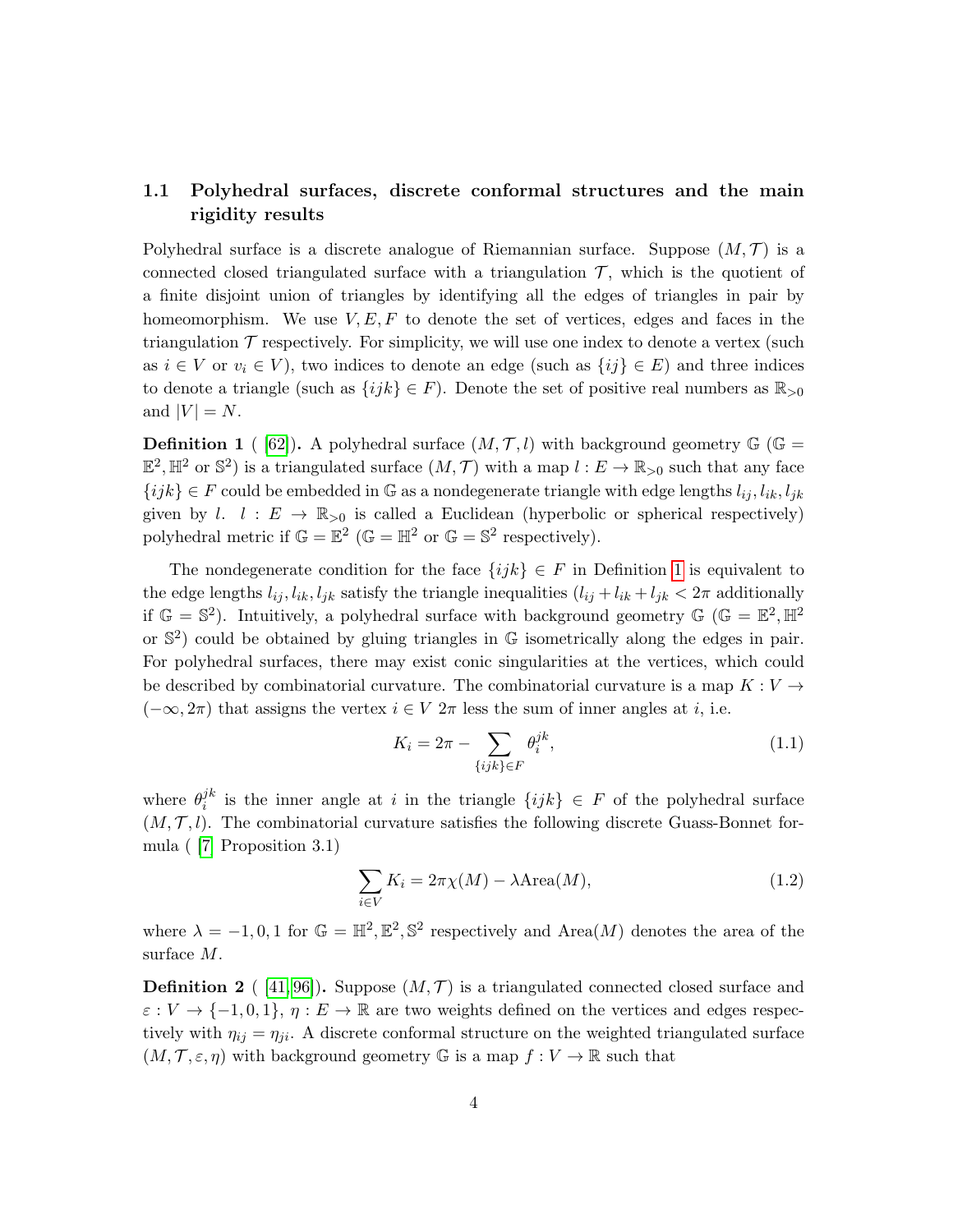(1) the edge length  $l_{ij}$  for the edge  $\{ij\} \in E$  is given by

<span id="page-4-0"></span>
$$
l_{ij} = \sqrt{\varepsilon_i e^{2f_i} + \varepsilon_j e^{2f_j} + 2\eta_{ij} e^{f_i + f_j}}
$$
(1.3)

for  $\mathbb{G} = \mathbb{E}^2$ ,

<span id="page-4-1"></span>
$$
l_{ij} = \cosh^{-1}\left(\sqrt{(1+\varepsilon_i e^{2f_i})(1+\varepsilon_j e^{2f_j})} + \eta_{ij} e^{f_i+f_j}\right)
$$
(1.4)

for  $\mathbb{G} = \mathbb{H}^2$  and

<span id="page-4-2"></span>
$$
l_{ij} = \cos^{-1}\left(\sqrt{(1 - \varepsilon_i e^{2f_i})(1 - \varepsilon_j e^{2f_j})} - \eta_{ij} e^{f_i + f_j}\right)
$$
(1.5)

for  $\mathbb{G} = \mathbb{S}^2$ ;

(2) the edge length function  $l : E \to \mathbb{R}_{>0}$  defined by [\(1.3\)](#page-4-0), [\(1.4\)](#page-4-1), [\(1.5\)](#page-4-2) is a Euclidean, hyperbolic and spherical polyhedral metric on  $(M, \mathcal{T})$  respectively.

The weight  $\varepsilon : V \to \{-1, 0, 1\}$  is called the scheme coefficient and  $\eta : E \to \mathbb{R}$  is called the discrete conformal structure coefficient.

Two discrete conformal structures defined on the same weighted triangulated surface  $(M, \mathcal{T}, \varepsilon, \eta)$  with the same background geometry G is said to be conformally equivalent.

Remark 1. The relationships of the discrete conformal structure in Definition [2](#page-3-2) and the existing special types of discrete conformal structures are contained in Table [1.](#page-4-3) By Table [1,](#page-4-3)

| Scheme                            | $\varepsilon_i$ | $\varepsilon$ i                 | $\eta_{ii}$     |
|-----------------------------------|-----------------|---------------------------------|-----------------|
| Tangential circle packing         | $+1$            | $+1$                            | $+1$            |
| Thurston's circle packing         | $+1$            | $+1$                            | $(-1, 1]$       |
| Inversive distance circle packing | $+1$            | $+1$                            | $(-1, +\infty)$ |
| Vertex scaling                    |                 |                                 | $(0, +\infty)$  |
| Discrete conformal structure      |                 | $\{+1, 0, -1\}$ $\{+1, 0, -1\}$ | $(-1, +\infty)$ |

<span id="page-4-3"></span>Table 1: Relationships of different discrete conformal structures

the tangential circle packing is a special case of Thurston's circle packing and Thurston's circle packing is a special case of inversive distance circle packing. For simplicity, we unify all these three types of circle packings as inversive distance circle packing in the following. By Table [1](#page-4-3) again, the discrete conformal structure in Definition [2](#page-3-2) contains inversive distance circle packing and vertex scaling as special cases. Furthermore, the discrete conformal structure in Definition [2](#page-3-2) contains the mixed type of discrete conformal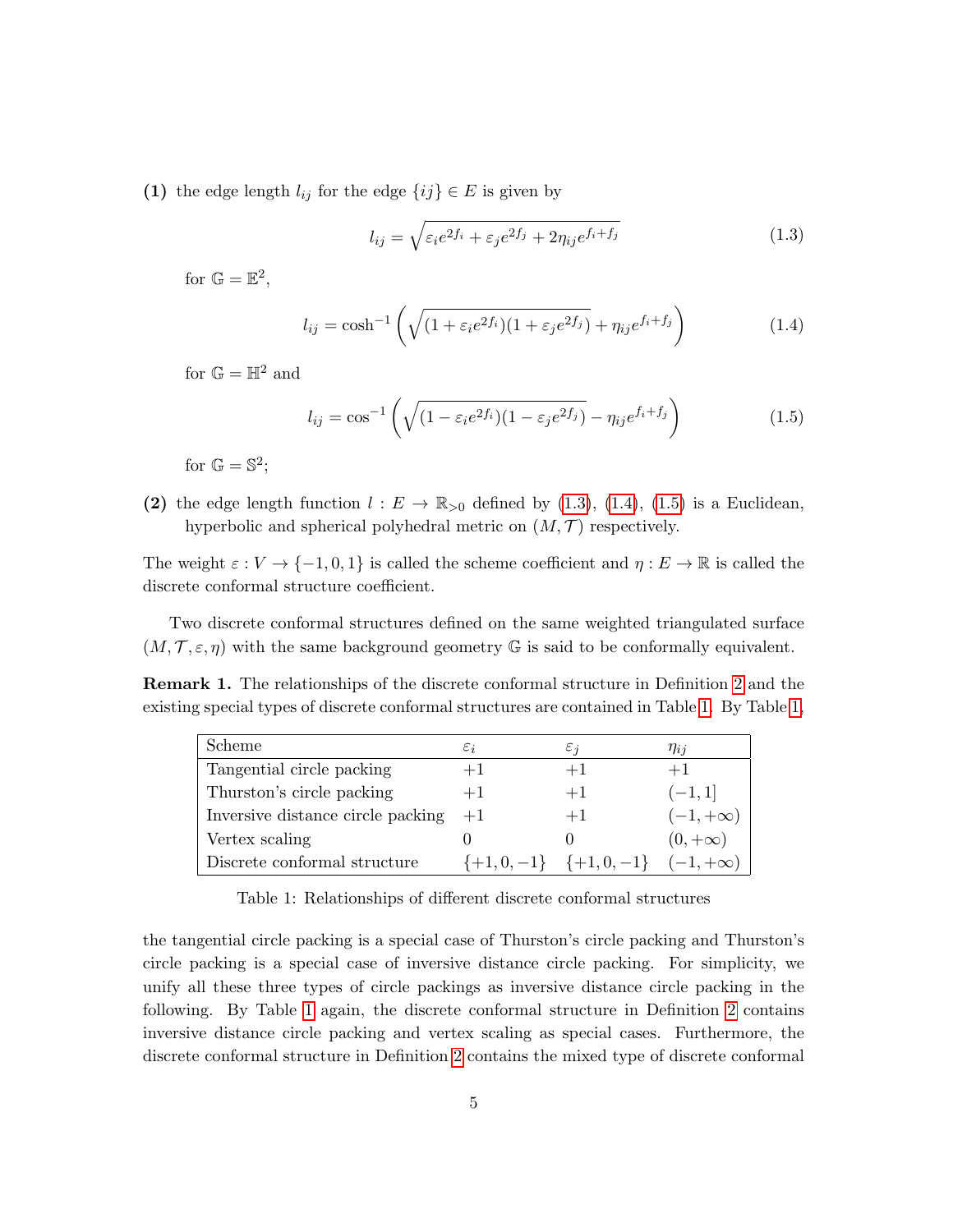structures with  $\varepsilon_i = 0$  for some vertices  $i \in V$  and  $\varepsilon_j = 1$  for the other vertices  $j \in$ V. There have been lots of research activities on special types of discrete conformal structures on polyhedral manifolds. For inversive distance circle packings on surfaces, please refer to [\[1,](#page-58-1) [2,](#page-58-2) [4](#page-58-3)[–8,](#page-59-2) [13,](#page-59-3) [17–](#page-59-4)[19,](#page-59-5) [21,](#page-59-6) [23–](#page-59-7)[25,](#page-60-3) [28–](#page-60-4)[33,](#page-60-5) [38,](#page-60-1) [40,](#page-60-6) [41,](#page-60-2) [46,](#page-61-2) [47,](#page-61-3) [50–](#page-61-4)[54,](#page-61-5) [61,](#page-61-6) [67,](#page-61-7) [68,](#page-62-1) [74,](#page-62-2) [76,](#page-62-3) [79](#page-62-4)[–81,](#page-62-0) [85,](#page-62-5) [88,](#page-63-1) [95,](#page-63-2) [97,](#page-63-3) [98\]](#page-63-4) and others. For vertex scaling on surfaces, please refer to [\[3,](#page-58-0) [12,](#page-59-8) [22,](#page-59-9) [43](#page-60-7)[–45,](#page-60-8) [57,](#page-61-0) [64,](#page-61-8) [66,](#page-61-9) [73,](#page-62-6) [77,](#page-62-7) [78,](#page-62-8) [83,](#page-62-9) [84,](#page-62-10) [89,](#page-63-5) [91,](#page-63-6) [92,](#page-63-7) [99\]](#page-63-8) and others. There are also some research activities on tangential sphere packing and Thurston's sphere packings on 3 dimensional manifolds, please refer to [\[9,](#page-59-10)[20,](#page-59-11)[26,](#page-60-9)[27,](#page-60-10)[35,](#page-60-11)[36,](#page-60-12)[38,](#page-60-1)[40,](#page-60-6)[48,](#page-61-10)[49,](#page-61-11)[72,](#page-62-11)[80,](#page-62-12)[86\]](#page-62-13) and others. In the following, when we mention the discrete conformal structure on polyhedral surfaces, it is referred to the generic discrete conformal structure in Definition [2](#page-3-2) unless otherwise declared.

Remark 2. Definition [2](#page-3-2) of discrete conformal structure on polyhedral surfaces was introduced independently simultaneously by Glickenstein-Thomas [\[41\]](#page-60-2) and by Zhang-Guo-Zeng-Luo-Yau-Gu [\[96\]](#page-63-0). Glickenstein-Thomas's approach for defining discrete conformal structure on polyhedral surfaces is from Riemannian geometry perspective, where they used the notion of partial edge length introduced by Glickenstein [\[38,](#page-60-1) [40\]](#page-60-6) and required that the deformation of discrete conformal structure depends in a reasonable form of the partial edge length. The notion of partial edge length ensures the existence of some geometric structures on the Poincar´e dual of the triangulation and the conditions on the deformation of discrete conformal structure is a discrete analogue of the fact that smooth conformal change depends only on the scalar function defined on the manifolds. It is a remarkable result of Glickenstein-Thomas [\[41\]](#page-60-2) that this definition of discrete conformal structure could be classified, which has the form presented in Definition [2](#page-3-2) with  $\varepsilon_i$  replaced by an arbitrary constant  $\alpha_i \in \mathbb{R}$ . As pointed out by Thomas ([80] page 53), one can reparameterize discrete conformal structures so that  $\alpha_i \in \{-1,0,1\}$  while keeping the induced polyhedral metrics invariant, which gives rise to Definition [2.](#page-3-2) Zhang-Guo-Zeng-Luo-Yau-Gu's approach [\[96\]](#page-63-0) for defining discrete conformal structure was motivated by Bobenko-Pinkall-Springborn's important observation [\[3\]](#page-58-0) on the relationships of vertex scaling on polyhedral surfaces and 3-dimensional hyperbolic geometry. They defined the edge lengths by embedding the triangle in a generalized tetrahedron in the extended hyperbolic 3-space. In this approach, Zhang-Guo-Zeng-Luo-Yau-Gu [\[96\]](#page-63-0) explicitly constructed all kinds of discrete conformal structures contained in Definition [2.](#page-3-2) The advantage of this approach is that it gives explicit geometric interpretations to the discrete Ricci energies for different kinds of special discrete conformal structures on polyhedral surfaces, which will be further discussed in Section [5.](#page-50-0)

A basic problem in discrete conformal geometry is to understand the relationships between the discrete conformal structure and its curvature. We prove the following result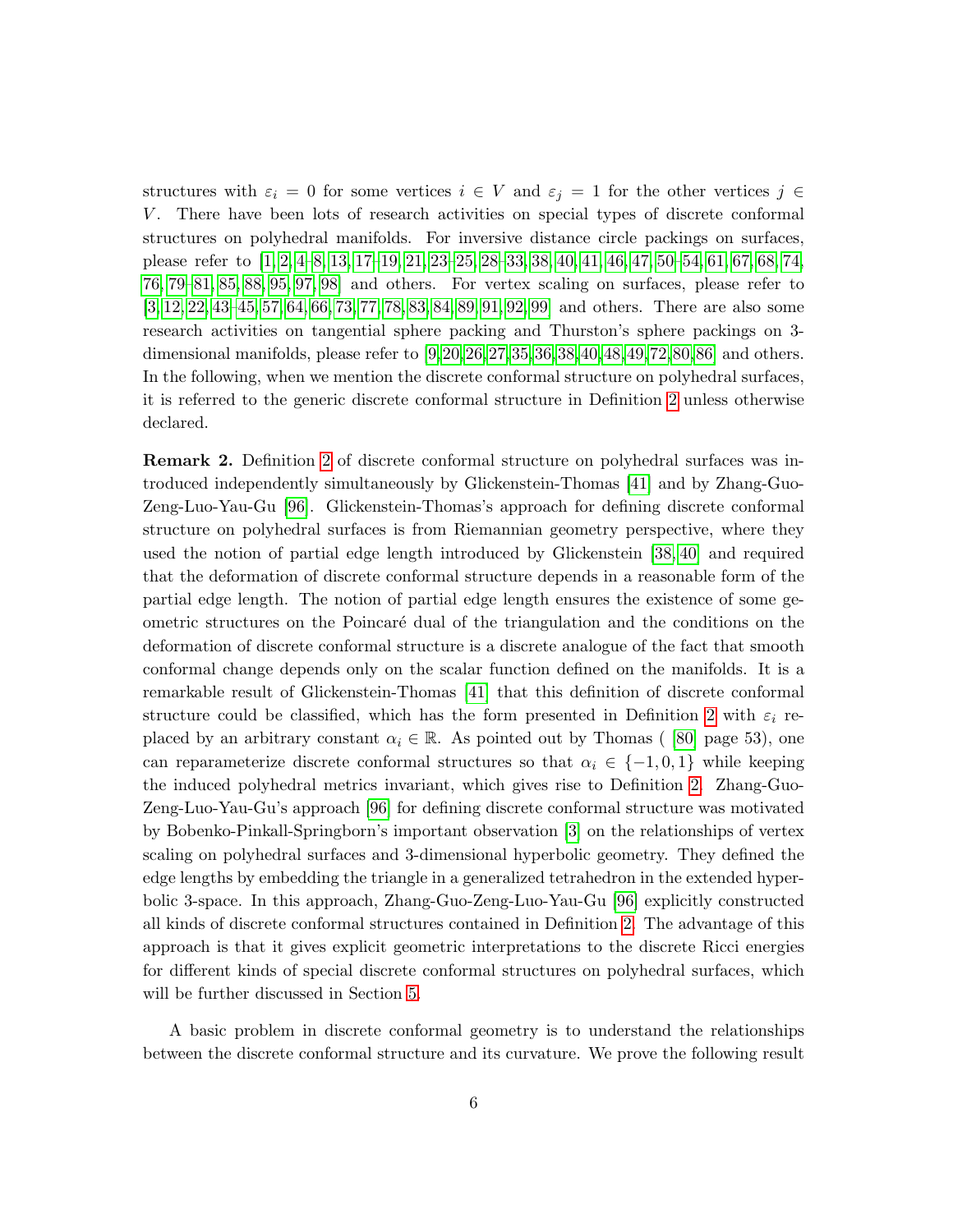on rigidity of discrete conformal structures on polyhedral surfaces, which confirms two conjectures of Glickenstein in [\[39\]](#page-60-0).

<span id="page-6-1"></span>**Theorem 1.1.** Suppose  $(M, \mathcal{T}, \varepsilon, \eta)$  is a weighted triangulated connected closed surface with the weights  $\varepsilon : V \to \{0,1\}$  and  $\eta : E \to \mathbb{R}$  satisfying

<span id="page-6-2"></span>
$$
\varepsilon_s \varepsilon_t + \eta_{st} > 0, \quad \forall \{st\} \in E \tag{1.6}
$$

and

<span id="page-6-3"></span>
$$
\varepsilon_q \eta_{st} + \eta_{qs} \eta_{qt} \ge 0, \quad \{q, s, t\} = \{i, j, k\}
$$
\n
$$
(1.7)
$$

for any triangle  $\{ijk\} \in F$ .

- (a) A Euclidean discrete conformal structure  $f: V \to \mathbb{R}$  on  $(M, \mathcal{T}, \varepsilon, \eta)$  is determined by its combinatorial curvature  $K: V \to \mathbb{R}$  up to a vector  $c(1, 1, \dots, 1), c \in \mathbb{R}$ .
- (b) A hyperbolic discrete conformal structure  $f: V \to \mathbb{R}$  on  $(M, \mathcal{T}, \varepsilon, \eta)$  is determined by its combinatorial curvature  $K: V \to \mathbb{R}$ .

**Remark 3.** If  $\varepsilon_i = 1$  for all  $i \in V$ , Theorem [1.1](#page-6-1) is reduced to the rigidity of inversive distance circle packing on surfaces obtained by Guo [\[46\]](#page-61-2), Luo [\[61\]](#page-61-6) and the author [\[85,](#page-62-5) [88\]](#page-63-1), which was conjectured by Bowers-Stephenson [\[6\]](#page-59-0). If  $\varepsilon_i = 0$  for all  $i \in V$ , Theorem [1.1](#page-6-1) is reduced to the rigidity of vertex scaling on surfaces obtained by Luo [\[57\]](#page-61-0) and Bobenko-Pinkall-Springborn [\[3\]](#page-58-0), the global rigidity of which was conjectured by Luo [\[57\]](#page-61-0). Theorem [1.1](#page-6-1) unifies these results and further contains the case of mixed type that  $\varepsilon_i = 1$  for some vertices  $i \in V_1 \neq \emptyset$  and  $\varepsilon_j = 0$  for the other vertices  $j \in V \setminus V_1 \neq \emptyset$ . The local rigidity for discrete conformal structures on polyhedral surfaces was previously obtained by Glickenstein [\[40\]](#page-60-6) and Glickenstein-Thomas [\[41\]](#page-60-2) under a condition that the discrete conformal structure induces a well-centered geometric center for each triangle in the triangulation, which is not easy to check. The local rigidity for some subcases of Theorem [1.1](#page-6-1) was also previously obtained by Guo-Luo [\[47\]](#page-61-3) from Thurston's viewpoint with the standard cosine law replaced by different cosine laws in hyperbolic geometry.

## <span id="page-6-0"></span>1.2 Combinatorial curvature flows for discrete conformal structures on polyhedral surfaces

Finding discrete conformal structures with prescribed combinatorial curvatures on polyhedral surfaces is an important problem in discrete conformal geometry, which has lots of theoretical and practical applications [\[7,](#page-59-1) [95\]](#page-63-2). Combinatorial curvature flow is an effective approach for handling this problem, which was pioneered by Chow-Luo's work [\[7\]](#page-59-1) on combinatorial Ricci flow for Thurston's circle packing on polyhedral surfaces. For discrete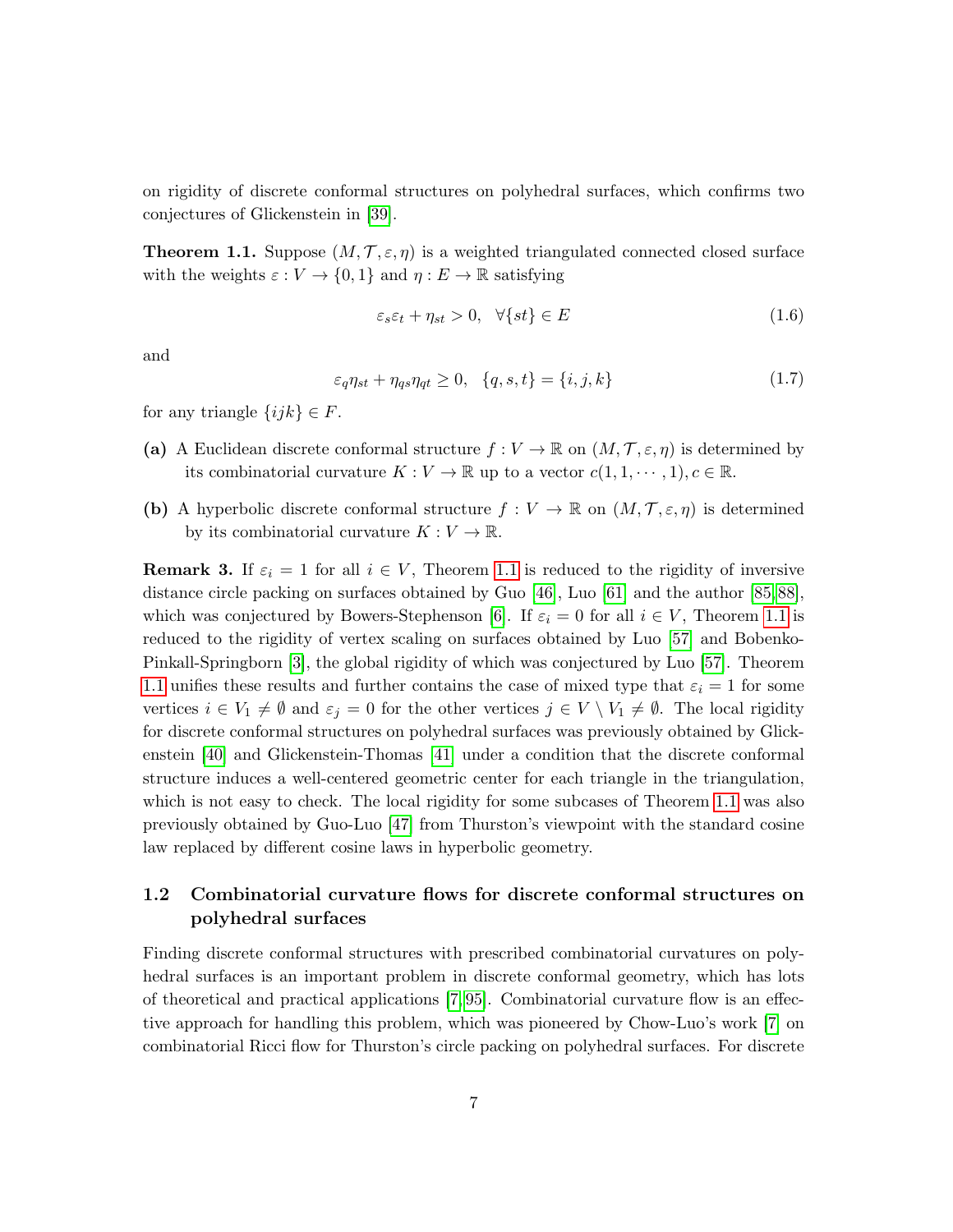conformal structures on polyhedral surfaces, the combinatorial Ricci flow was introduced by Zhang-Guo-Zeng-Luo-Yau-Gu [\[96\]](#page-63-0). For simplicity, set

<span id="page-7-3"></span>
$$
u_i = f_i \tag{1.8}
$$

for any  $i \in V$  in the Euclidean background geometry and

<span id="page-7-4"></span>
$$
u_i = \begin{cases} f_i, & \text{if } \varepsilon_i = 0, \\ \frac{1}{2} \log \left| \frac{\sqrt{1 + \varepsilon_i e^{2f_i}} - 1}{\sqrt{1 + \varepsilon_i e^{2f_i}} + 1} \right|, & \text{if } \varepsilon_i \neq 0, \end{cases}
$$
(1.9)

for the hyperbolic background geometry. For simplicity,  $u: V \to \mathbb{R}$  is also called a discrete conformal structure in the following.

<span id="page-7-0"></span>**Definition 3** ( [\[96\]](#page-63-0)). Suppose  $(M, \mathcal{T}, \varepsilon, \eta)$  is a weighted triangulated connected closed surface with weights  $\varepsilon : V \to \{-1,0,1\}$  and  $\eta : E \to \mathbb{R}$ . The combinatorial Ricci flow for discrete conformal structures on polyhedral surfaces is defined as

<span id="page-7-1"></span>
$$
\frac{du_i}{dt} = -K_i \tag{1.10}
$$

for Euclidean and hyperbolic background geometry.

The normalized combinatorial Ricci flow for the discrete conformal structures with Euclidean background geometry is

<span id="page-7-2"></span>
$$
\frac{du_i}{dt} = K_{av} - K_i,\tag{1.11}
$$

where  $K_{av} = \frac{2\pi\chi(M)}{N}$  $\frac{X(M)}{N}$  is the average curvature.

**Remark 4.** There have been lots of researches on the combinatorial Ricci flow on two and three dimensional manifolds. For the combinatorial Ricci flow for circle packings on polyhedral surfaces, please refer to [\[7,](#page-59-1) [21,](#page-59-6) [23–](#page-59-7)[25,](#page-60-3) [28,](#page-60-4) [29,](#page-60-13) [31–](#page-60-14)[33,](#page-60-5) [85\]](#page-62-5) and others. For the combinatorial Yamabe flow for vertex scaling on polyhedral surfaces, please refer to [\[22,](#page-59-9)[43,](#page-60-7)[44,](#page-60-15)[57,](#page-61-0)[89,](#page-63-5)[92\]](#page-63-7) and others. There are also some research activities for combinatorial Ricci flow and combinatorial Yamabe flow on 3-dimensional manifolds, please refer to [\[11,](#page-59-12) [14,](#page-59-13) [15,](#page-59-14) [20,](#page-59-11) [26,](#page-60-9) [27,](#page-60-10) [35,](#page-60-11) [36,](#page-60-12) [58,](#page-61-12) [87,](#page-62-14) [90,](#page-63-9) [94\]](#page-63-10) and others.

Remark 5. The combinatorial Ricci flow in Definition [3](#page-7-0) unifies the known form of combinatorial Ricci flow or combinatorial Yamabe flow for different special discrete conformal structures on polyhedral surfaces. If  $\varepsilon_i = 1$  for all  $i \in V$ , the combinatorial Ricci flow in Definition [3](#page-7-0) is reduced to Chow-Luo's combinatorial Ricci flow for circle packings on polyhedral surfaces in [\[7,](#page-59-1) [23,](#page-59-7) [25\]](#page-60-3). If  $\varepsilon_i = 0$  for all  $i \in V$ , the combinatorial Ricci flow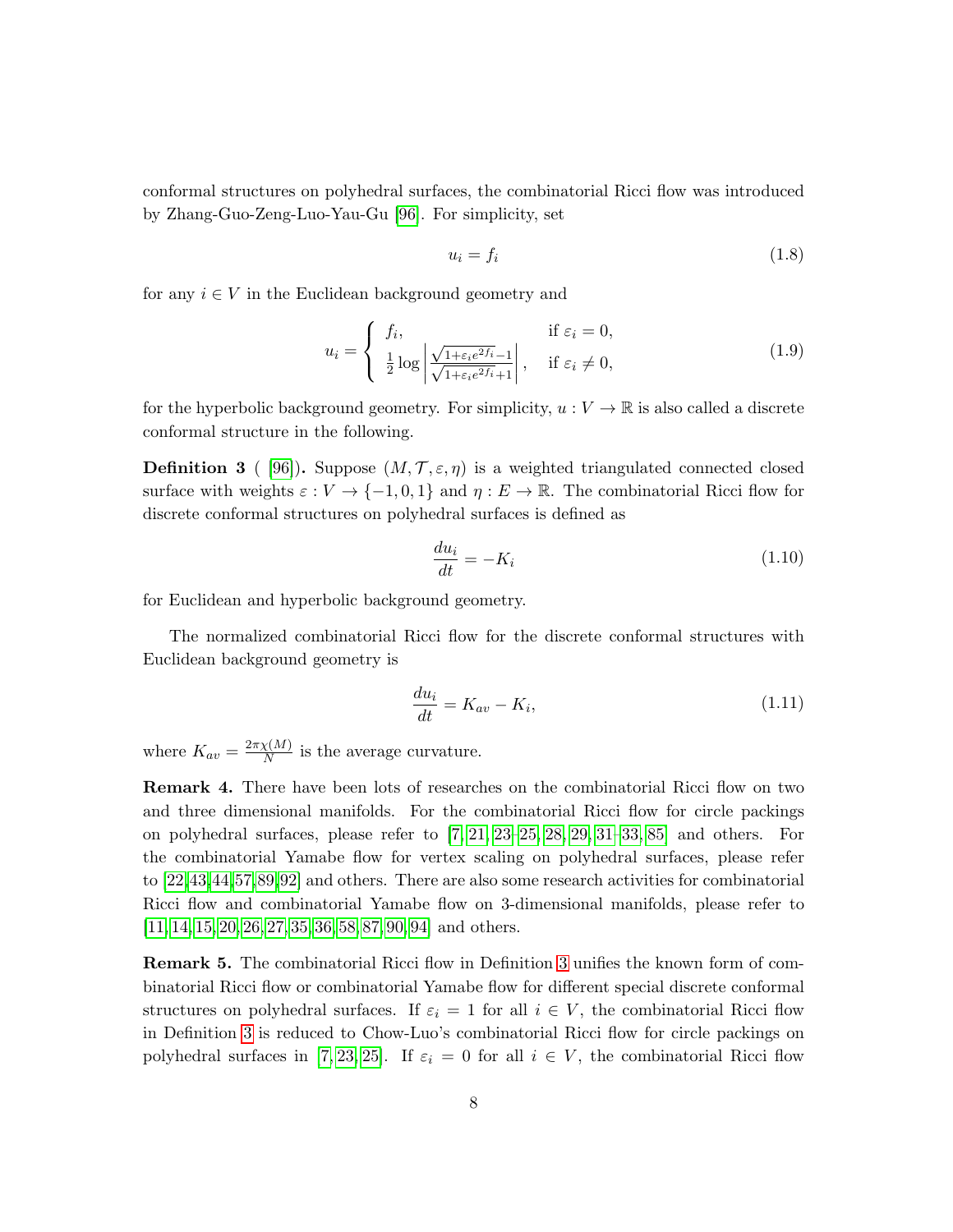in Definition [3](#page-7-0) is reduced to Luo's combinatorial Yamabe flow for vertex scalings on polyhedral surfaces in [\[57\]](#page-61-0). The combinatorial Ricci flow in Definition [3,](#page-7-0) introduced by Zhang-Guo-Zeng-Luo-Yau-Gu [\[96\]](#page-63-0), unifies Chow-Luo's combinatorial Ricci flow and Luo's combinatorial Yamabe flow and generalizes them to a very general context. Specially, it includes the mixed type case that  $\varepsilon_i = 1$  for some vertices  $i \in V_1 \neq \emptyset$  and  $\varepsilon_j = 0$  for the other vertices  $j \in V \setminus V_1 \neq \emptyset$ . The combinatorial Ricci flow in Definition [3](#page-7-0) can also be defined for spherical background geometry with  $u_i$  satisfying  $\frac{\partial f_i}{\partial u_i} = \sqrt{1 - \varepsilon_i e^{2f_i}}$ . Please refer to [\[41,](#page-60-2) [96\]](#page-63-0) for more details. In this paper, we focus on the cases of Euclidean and hyperbolic background geometry.

The combinatorial Ricci flows [\(1.10\)](#page-7-1) and [\(1.11\)](#page-7-2) may develop singularities, which correspond to the triangles in the polyhedral surfaces degenerate along the flows. To handle the potential singularities of the combinatorial Ricci flow  $(1.10)$  and  $(1.11)$ , we extend the combinatorial curvature by constants and then extend the combinatorial Ricci flow through the singularities. We have the following result on the longtime existence and convergence for the solution of extended combinatorial Ricci flow, which confirms a conjecture of Glickenstein [\[39\]](#page-60-0) on the convergence rate of combinatorial Ricci flow and provides an effective algorithm for finding discrete conformal structures with prescribed combinatorial curvatures.

<span id="page-8-0"></span>**Theorem 1.2.** Suppose  $(M, \mathcal{T}, \varepsilon, \eta)$  is a weighted triangulated connected closed surface with the weights  $\varepsilon : V \to \{0,1\}$  and  $\eta : E \to \mathbb{R}$  satisfying the structure conditions [\(1.6\)](#page-6-2) and [\(1.7\)](#page-6-3).

- (a) The solution of normalized combinatorial Ricci flow [\(1.11\)](#page-7-2) in the Euclidean background geometry and the solution of the combinatorial Ricci flow [\(1.10\)](#page-7-1) in the hyperbolic background geometry could be extended to exist for all time for any initial discrete conformal structure on  $(M, \mathcal{T}, \varepsilon, \eta)$ .
- (b) The solution of the extended combinatorial Ricci flow is unique for any initial discrete conformal structure.
- (c) If there exists a Euclidean discrete conformal structure with constant combinatorial curvature on  $(M, \mathcal{T}, \varepsilon, \eta)$ , the solution of the extended normalized Euclidean combinatorial Ricci flow converges exponentially fast for any initial Euclidean discrete conformal structure; If there exists a hyperbolic discrete conformal structure with zero combinatorial curvature on  $(M, \mathcal{T}, \varepsilon, \eta)$ , the solution of the extended hyperbolic combinatorial Ricci flow converges exponentially fast for any initial hyperbolic discrete conformal structure.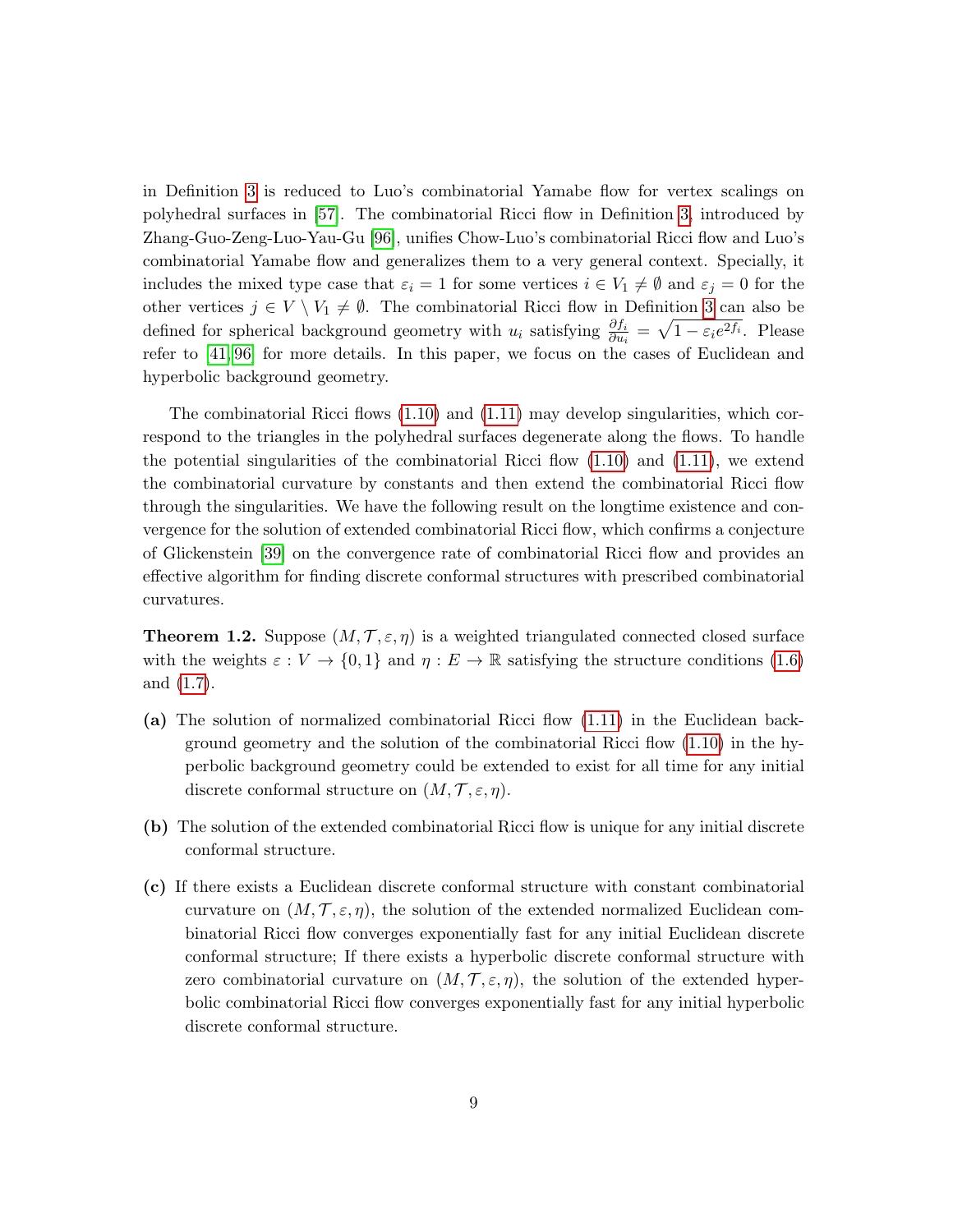**Remark 6.** If  $\varepsilon_i = 1$  for all  $i \in V$ , the result in Theorem [1.2](#page-8-0) is reduced to the convergence result for Chow-Luo's combinatorial Ricci flow for Thurston's circle packing obtained in [\[7,](#page-59-1)[21\]](#page-59-6) and for inversive distance circle packing obtained in [\[23,](#page-59-7)[25\]](#page-60-3). If  $\varepsilon_i = 0$  for all  $i \in V$ , the result in Theorem [1.2](#page-8-0) is reduced to the convergence result for Luo's combinatorial Yamabe flow for vertex scaling obtained in [\[22\]](#page-59-9). The results in Theorem [1.2](#page-8-0) further contain the case of mixed type that  $\varepsilon_i = 1$  for some vertices  $i \in V_1 \neq \emptyset$  and  $\varepsilon_j = 0$  for the other vertices  $j \in V \setminus V_1 \neq \emptyset$ . The idea of extension to handle the singularities of the combinatorial Ricci flow comes from Bobenko-Pinkall-Springborn [\[3\]](#page-58-0) and Luo [\[61\]](#page-61-6). There is another approach in [\[43,](#page-60-7) [44\]](#page-60-15) to extend the combinatorial Yamabe flow for vertex scaling on polyhedral surfaces, in which the singularities are resolved by doing surgery along the flow by edge flipping when the triangulation is not Delaunay in the polyhedral metric along the flow. In this approach, the condition on the existence of discrete conformal structure with constant combinatorial curvature in Theorem [1.2](#page-8-0) is removed in [\[43,](#page-60-7) [44\]](#page-60-15).

Combinatorial Calabi flow is another effective combinatorial curvature flow for finding discrete conformal structures with prescribed combinatorial curvatures on polyhedral surfaces, which was introduced by Ge [\[17\]](#page-59-4) (see also [\[18\]](#page-59-15)) for Thurston's Euclidean circle packings. Since then, the combinatorial Calabi flow was extensively studied, see [\[16,](#page-59-16) [19,](#page-59-5) [28,](#page-60-4) [30,](#page-60-16) [33,](#page-60-5) [34,](#page-60-17) [56,](#page-61-13) [87,](#page-62-14) [99\]](#page-63-8) and others. The combinatorial Calabi flow for discrete conformal structures on polyhedral surfaces in Definition [2](#page-3-2) is defined as follows.

<span id="page-9-0"></span>**Definition 4.** Suppose  $(M, \mathcal{T}, \varepsilon, \eta)$  is a weighted triangulated connected closed surface with weights  $\varepsilon : V \to \{-1, 0, 1\}$  and  $\eta : E \to \mathbb{R}$ . The combinatorial Calabi flow for discrete conformal structures on polyhedral surfaces is defined as

<span id="page-9-1"></span>
$$
\frac{du_i}{dt} = \Delta K_i \tag{1.12}
$$

for Euclidean and hyperbolic background geometry, where  $\Delta = -\frac{\partial (K_1, \dots, K_N)}{\partial (u_1, \dots, u_N)}$  $\frac{\partial (N_1,\dots,N_N)}{\partial (u_1,\dots,u_N)}$  is the combinatorial Laplace operator for the discrete conformal structure.

Remark 7. The combinatorial Calabi flow introduced in Definition [4](#page-9-0) unifies the known form of combinatorial Calabi flow for different special discrete conformal structures on polyhedral surfaces. If  $\varepsilon_i = 1$  for all the vertices  $i \in V$ , the combinatorial Calabi flow [\(1.12\)](#page-9-1) in Definition [4](#page-9-0) is reduced to the combinatorial Calabi flow for circle packings on polyhedral surfaces introduced in [\[17,](#page-59-4) [18,](#page-59-15) [30\]](#page-60-16). If  $\varepsilon_i = 0$  for all the vertices  $i \in V$ , the combinatorial Calabi flow [\(1.12\)](#page-9-1) in Definition [4](#page-9-0) is reduced to the combinatorial Calabi flow for vertex scaling on polyhedral surfaces introduced in [\[17,](#page-59-4) [99\]](#page-63-8). The combinatorial Calabi flow in Definition [4](#page-9-0) further contains the mixed type case that  $\varepsilon_i = 1$  for some vertices  $i \in V_1 \neq \emptyset$  and  $\varepsilon_j = 0$  for the other vertices  $j \in V \setminus V_1 \neq \emptyset$ . Similar to the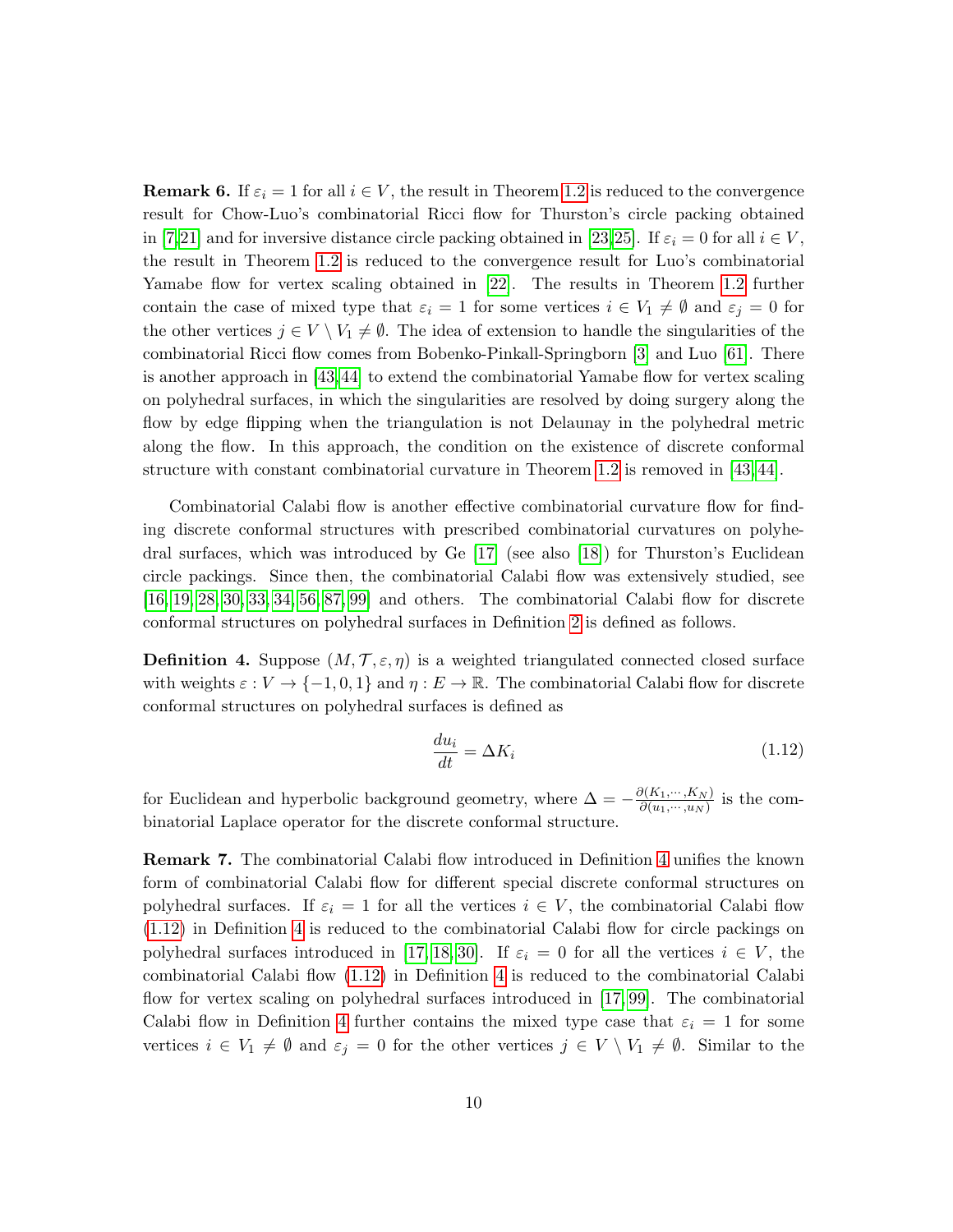combinatorial Ricci flow, the combinatorial Calabi flow [\(1.12\)](#page-9-1) could also be defined for spherical background geometry with  $u_i$  satisfying  $\frac{\partial f_i}{\partial u_i} = \sqrt{1 - \varepsilon_i e^{2f_i}}$ .

The combinatorial Calabi flow is a negative gradient flow of the combinatorial Calabi energy  $\mathcal{C} = \frac{1}{2}$  $\frac{1}{2}\sum_{i=1}^{N} K_i^2$ . We have the following result on the longtime behavior of combinatorial Calabi flow [\(1.12\)](#page-9-1).

<span id="page-10-0"></span>**Theorem 1.3.** Suppose  $(M, \mathcal{T}, \varepsilon, \eta)$  is a weighted triangulated connected closed surface with the weights  $\varepsilon : V \to \{0,1\}$  and  $\eta : E \to \mathbb{R}$  satisfying the structure conditions [\(1.6\)](#page-6-2) and [\(1.7\)](#page-6-3).

- (a) If the solution of the combinatorial Calabi flow [\(1.12\)](#page-9-1) converges to a nondegenerate discrete conformal structure  $u^*$ , then  $u^*$  has constant combinatorial curvature.
- (b) If there exists a discrete conformal factor  $u^*$  with constant combinatorial curvature  $\left(\frac{2\pi\chi(M)}{N}\right)$  $\frac{N(M)}{N}$  for Euclidean background geometry and 0 for hyperbolic background geometry), then there exists a real number  $\delta > 0$  such that if the initial value  $u(0)$  of the combinatorial Calabi flow [\(1.12\)](#page-9-1) satisfies  $||u(0) - u^*|| < \delta$ , the solution of the combinatorial Calabi flow [\(1.12\)](#page-9-1) exists for all time and converges exponentially fast to  $u^*$ .

Remark 8. In the case of Thurston's circle packing, the combinatorial Calabi flow [\(1.12\)](#page-9-1) does not develop singularities and is proved to converge exponentially fast to Thurston's circle packing metrics with constant combinatorial curvature. Please refer to [\[17–](#page-59-4)[19,](#page-59-5) [30\]](#page-60-16) for details. In the case of vertex scaling, the combinatorial Calabi flow [\(1.12\)](#page-9-1) may develop singularities. However, by doing surgery along the combinatorial Calabi flow  $(1.12)$  by edge flipping introduced in [\[43,](#page-60-7) [44\]](#page-60-15), it is proved [\[99\]](#page-63-8) that the solution of combinatorial Calabi flow with surgery for vertex scaling exists for all time and converges exponentially fast for any initial discrete conformal factor. For generic initial discrete conformal structure in Definition [2,](#page-3-2) the global convergence of the combinatorial Calabi flow [\(1.12\)](#page-9-1) is not known up to now.

One can also study the parameterized combinatorial curvature  $R_{\alpha,i} = \frac{K_i}{e^{\alpha u_i}}$  for discrete conformal structure in Definition [2](#page-3-2) with  $\alpha \in \mathbb{R}$  and  $u: V \to \mathbb{R}$  defined by [\(1.8\)](#page-7-3) and [\(1.9\)](#page-7-4), which was introduced in  $[28, 31-33]$  $[28, 31-33]$  $[28, 31-33]$  for circle packings and in  $[89, 92]$  $[89, 92]$  for vertex scaling on polyhedral surfaces. The global rigidity of parameterized combinatorial curvature  $R_{\alpha}$ with respect to the discrete conformal structure was established in [\[93\]](#page-63-11), where the author further introduced the combinatorial  $\alpha$ -Ricci flow and combinatorial  $\alpha$ -Calabi flow for discrete conformal structures to study the prescribed combinatorial  $\alpha$ -curvature problem.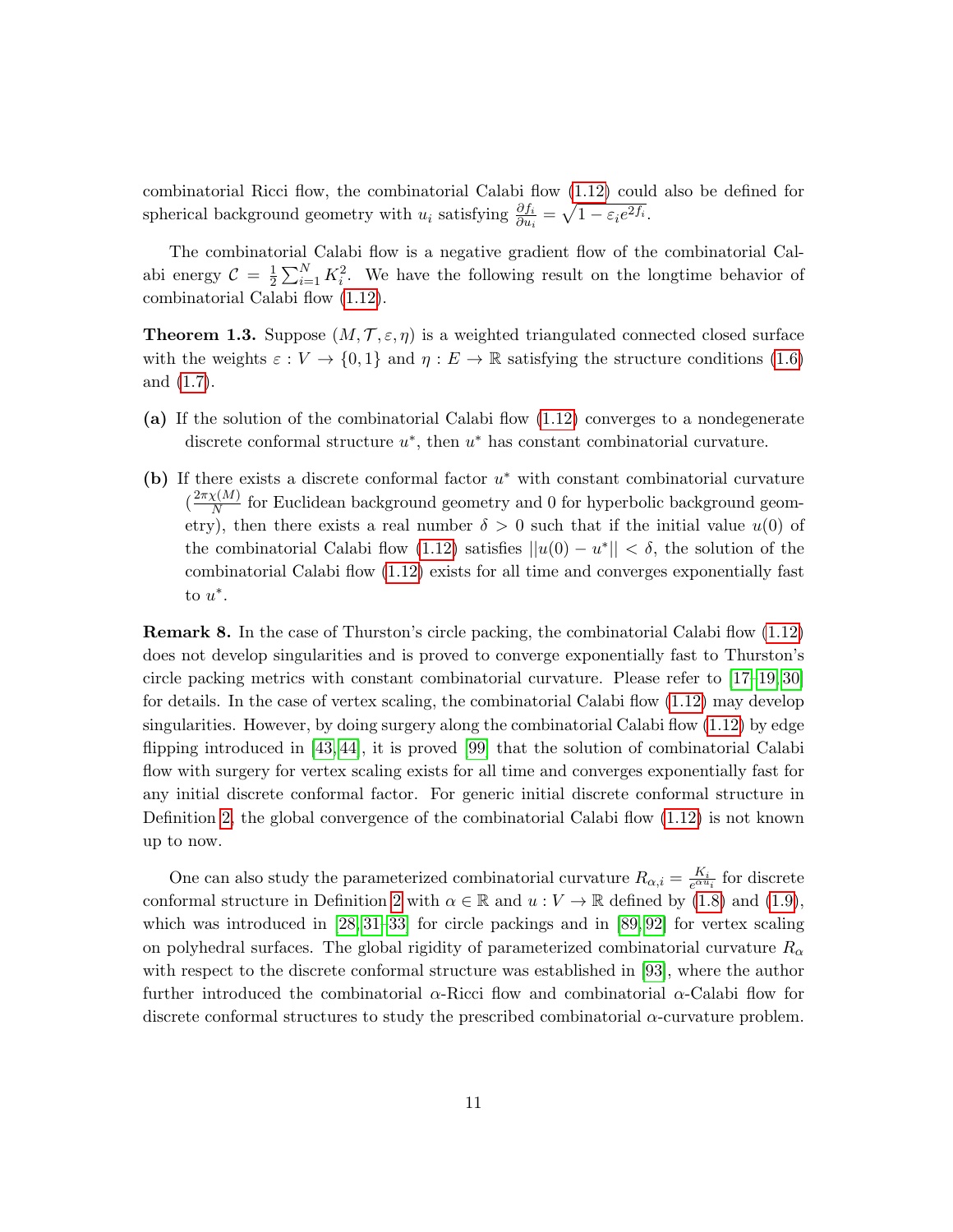#### <span id="page-11-0"></span>1.3 Relationships with 3-dimensional hyperbolic geometry

Motivated by Bobenko-Pinkall-Springborn's observation [\[3\]](#page-58-0) on the relationships of vertex scaling on polyhedral surfaces and 3-dimensional hyperbolic geometry, Zhang-Guo-Zeng-Luo-Yau-Gu [\[96\]](#page-63-0) constructed all the discrete conformal structures contained in Definition [2](#page-3-2) via generalized 3-dimensional hyperbolic tetrahedra. The basic idea is to construct a generalized hyperbolic tetrahedron  $T_{Oijk}$  with the vertices  $O, v_i, v_j, v_k$  ideal or hyper-ideal.  $O$  is ideal when we study the Euclidean discrete conformal structure and hyper-ideal when we study the hyperbolic background geometry. The vertex  $v_s \in \{v_i, v_j, v_k\}$  is hyper-ideal if  $\varepsilon_s = 1$  and ideal if  $\varepsilon_s = 0$ . In the case that  $v_s \in \{v_i, v_j, v_k\}$  is hyper-ideal, the line segment  $Ov_s$  has nonempty intersection with  $\mathbb{H}^3$  in the Klein model. In this way, for each pair  $v_s, v_t$  of  $v_i, v_j, v_k$ , a weight  $\eta_{st}$  can be naturally assigned via the signed edge length of  ${v_sv_t}$ . In the Euclidean background geometry, the edge lengths of the intersection triangle  $T_{ijk} \cap H_O$  is given by [\(1.3\)](#page-4-0), where  $H_O$  is the horosphere attached to the ideal vertex O and  $f_s$  is minus of the signed edge length  $l_{Ov_s}$  with  $s \in \{i, j, k\}$ . The case for hyperbolic background geometry is similar. By truncating the generalized hyperbolic tetrahedron  $T_{Oijk}$  with horospheres or hyperbolic planes, we can attach it with a finite hyperbolic polyhedron P, the volume and co-volume of which are functions of  $l_{Ov_i}, l_{Ov_j}, l_{Ov_k}$  and  $\eta_{ij}, \eta_{ik}, \eta_{jk}$ . For the details of the construction of  $T_{Oijk}$  and assignments of  $\eta_{ij}, \eta_{ik}, \eta_{jk}$ , please refer to Section [5.](#page-50-0)

We find that the structure condition [\(1.7\)](#page-6-3) is a direct consequence of the cosine laws for generalized hyperbolic triangles. This partially answers a question of Gortler [\[42\]](#page-60-18). Using the geometric explanation of the discrete conformal structures in terms of 3-dimensional hyperbolic geometry, we further obtain some new convexities of co-volume functions of generalized hyperbolic tetrahedra in extended 3-dimensional hyperbolic space.

<span id="page-11-2"></span>**Theorem 1.4.** Suppose  $T = \{Oijk\}$  is a generalized tetrahedron constructed above.

- (a) The weights  $\eta_{ij}, \eta_{ik}, \eta_{jk}$  on the edges  $\{ij\}, \{ik\}, \{jk\}$  satisfy the structure conditions [\(1.6\)](#page-6-2) and [\(1.7\)](#page-6-3).
- (b) The co-volume of the generalized tetrahedron  $T = \{Oijk\}$  defined by [\(5.2\)](#page-55-2) with fixed weights  $\eta_{ij}, \eta_{ik}, \eta_{jk}$  is a convex function of the signed edge lengths  $l_{Ov_i}, l_{Ov_j}, l_{Ov_k}$ .

#### <span id="page-11-1"></span>1.4 Basic ideas of the proof of Theorem [1.1](#page-6-1)

The proof for the rigidity of discrete conformal structures on triangulated surfaces involves a variational principle introduced by Colin de Verdière [\[13\]](#page-59-3) for tangential circle packings on triangulated surfaces. The variational principle on triangulated surfaces and triangulated 3-manifolds has been extensively studied in [\[3,](#page-58-0) [4,](#page-58-3) [7,](#page-59-1) [9,](#page-59-10) [10,](#page-59-17) [46,](#page-61-2) [48,](#page-61-10) [49,](#page-61-11) [55,](#page-61-14) [57,](#page-61-0) [59–](#page-61-15)[62,](#page-61-1) [65,](#page-61-16) [71,](#page-62-15) [76,](#page-62-3) [85,](#page-62-5) [86,](#page-62-13) [88,](#page-63-1) [97\]](#page-63-3) and others.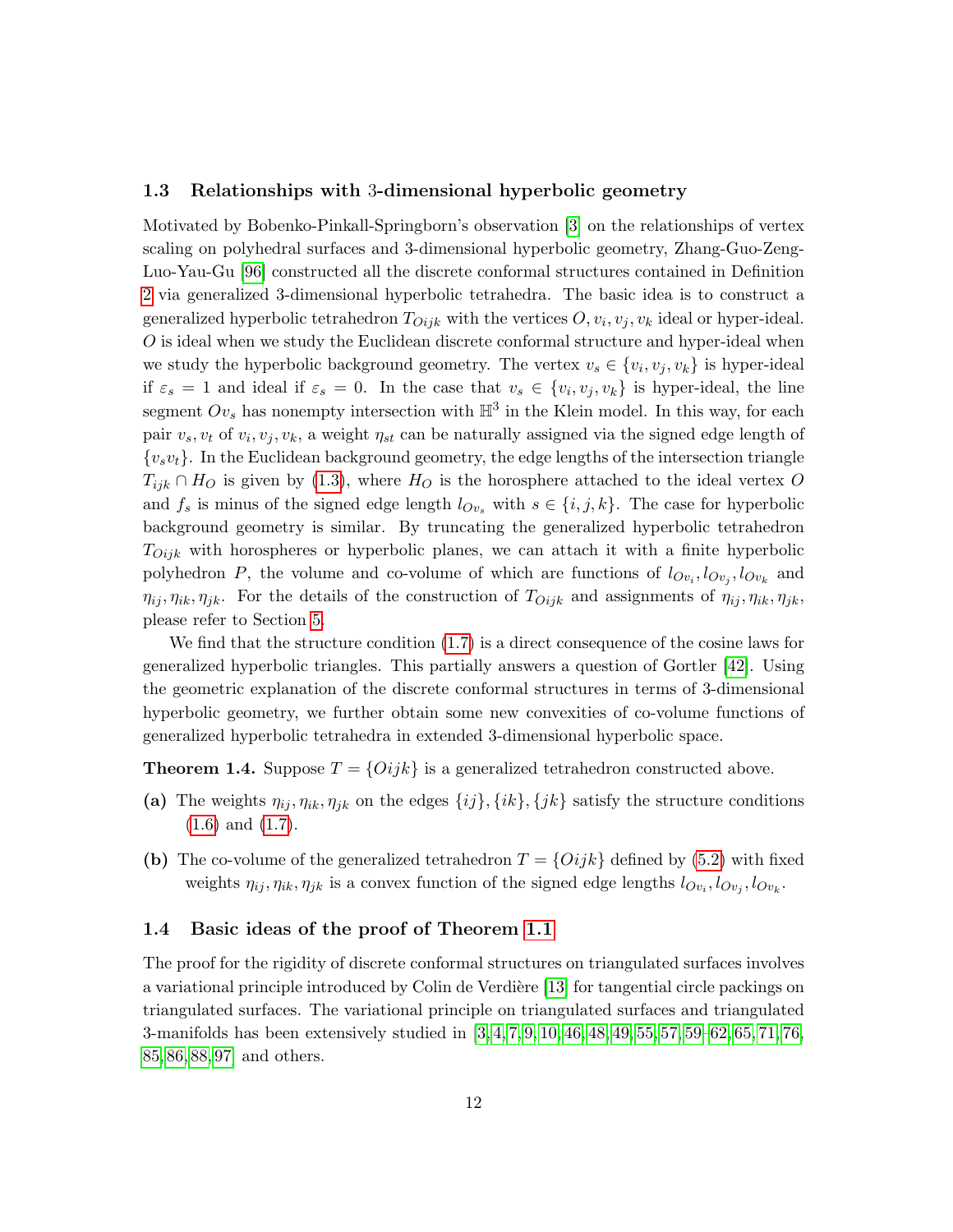The key point using the variational principle to prove the rigidity of discrete conformal structures on polyhedral surfaces is constructing a globally defined convex function with the combinatorial curvature as its gradient, which could be reduced to constructing a concave function of discrete conformal structures on a triangle with inner angles as its gradient. There are two approaches to construct the concave function for discrete conformal structures on a triangle. The first approach is used to study the rigidity of vertex scaling on polyhedral surfaces. This was accomplished by Bobenko-Pinkall-Springborn [\[3\]](#page-58-0) using the volume functions for some generalized hyperbolic tetrahedra, which are concave functions of the dihedral angles and could be extended to be defined globally. This approach depends on the explicit forms and concavity of the volume functions of generalized hyperbolic tetrahedra in terms of dihedral angles, which were obtained by Rivin [\[71\]](#page-62-15) for ideal tetrahedra and by Leibon [\[55\]](#page-61-14) for generalized hyperbolic tetrahedra with one hyper-ideal vertex and three ideal vertices. For the other cases, the concave functions with inner angles as gradient were constructed using the volume functions of generalized hyperbolic tetrahedra by Zhang-Guo-Zeng-Luo-Yau-Gu [\[96\]](#page-63-0). However, the concavities of volume functions of generalized hyperbolic tetrahedra in these cases are not fully understood. See [\[75\]](#page-62-16) for some partial results. The second approach is used to study the rigidity of inversive distance circle packings on polyhedral surfaces. This was accomplished by Guo [\[46\]](#page-61-2), Luo [\[61\]](#page-61-6) and the author [\[85,](#page-62-5) [88\]](#page-63-1) by defining the concave function for a triangle as the integral of a closed 1-form defined by inner angles on the admissible space of inversive distance circle packing metrics. The difficulty for this approach is to prove that the integral is a well-defined locally concave function and could be extended to be a globally defined concave function.

In this paper, we adopt the second approach. The idea comes from a new proof [\[88\]](#page-63-1) of Bowers-Stephenson's conjecture on the rigidity of inversive distance circle packing on surfaces. By solving the global version of triangle inequalities for a triangle using the geometric center introduced by Glickenstein [\[38,](#page-60-1)[40\]](#page-60-6), we obtain an explicit characterization for the admissible space of discrete conformal structures on the triangle, which is homotopy equivalent to  $\mathbb{R}^3$  and therefore simply connected. This implies the Ricci energy function, defined as the integral of a closed 1-form of the inner angles on the admissible space of discrete conformal structures for a triangle, is well-defined. By the continuity of eigenvalues of the hession matrix of the Ricci energy function, the concavity of the Ricci energy function is reduced to find a discrete conformal structure with negative definite hession matrix. This is accomplished by introducing the parameterized admissible space of discrete conformal structures and choosing some "good" point in the parameterized admissible space. As the Ricci energy function constructed by the two approaches are the same up to some constant, the concavity of the Ricci energy function for a triangle proved here conversely implies the convexity of the co-volume functions of some generalized hyperbolic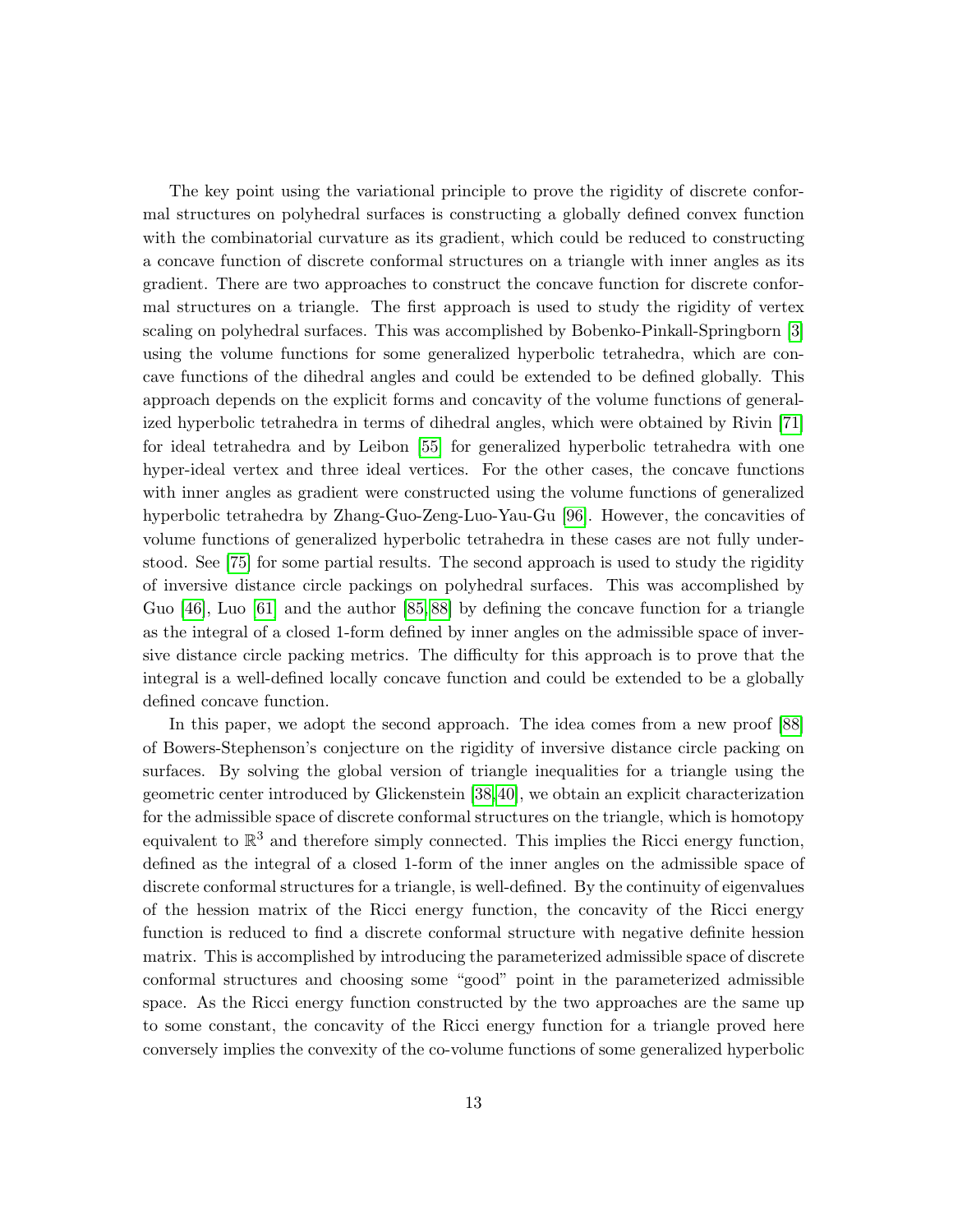tetrahedra with some edge lengths or dihedral angles fixed. The extension of Ricci energy function to be defined globally follows from Luo's generalization [\[61\]](#page-61-6) of Bobenko-Pinkall-Springborn's extension in [\[3\]](#page-58-0). The rigidity of discrete conformal structure on polyhedral surfaces follows from the concavity of the extended Ricci energy function for a triangle.

The main results obtained in this paper could be generalized to compact triangulated surfaces with boundary without any further difficulty by doubling the surface across the boundary. For simplicity, we will not state the paralleling results for compact triangulated surfaces with boundary.

#### <span id="page-13-0"></span>1.5 The organization of the paper

In Section [2,](#page-13-1) we study the Euclidean discrete conformal structures on polyhedral surfaces and prove a generalization of Theorem [1.1](#page-6-1) (a). In Section [3,](#page-30-0) we study the hyperbolic discrete conformal structures on polyhedral surfaces and prove a generalization of Theorem [1.1](#page-6-1) (b). In Section [4,](#page-42-0) we study the combinatorial Ricci flow and combinatorial Calabi flow for discrete conformal structures on polyhedral surfaces and prove generalizations of Theorem [1.2](#page-8-0) and Theorem [1.3.](#page-10-0) In Section [5,](#page-50-0) we discuss the relationships of discrete conformal structures on polyhedral surfaces and 3-dimensional hyperbolic geometry and prove Theorem [1.4.](#page-11-2) In Section [6,](#page-55-0) we discuss some open problems and conjectures.

#### Acknowledgements

The paper was motivated by the ideas developed when the author was visiting Professor Feng Luo at Rutgers University. The author thanks Professor Feng Luo for his invitation to Rutgers University and the communications during and after the visit. The author thanks Siqi Zhang for pointing out an improvement of Lemma [2.5.](#page-19-0) The research of the author is supported by Fundamental Research Funds for the Central Universities under Grant no. 2042020kf0199.

## <span id="page-13-1"></span>2 Euclidean discrete conformal structures

## <span id="page-13-2"></span>2.1 Admissible space of Euclidean discrete conformal structures for a triangle

In this subsection, we study the admissible space  $\Omega_{ijk}^E(\eta)$  of nondegenerate Euclidean discrete conformal structures for a triangle  $\sigma = \{ijk\} \in F$  with the edge lengths  $l_{ij}, l_{ik}, l_{jk}$ defined by [\(1.3\)](#page-4-0) and the weights  $\varepsilon : V \to \{0,1\}$  and  $\eta : E \to \mathbb{R}$  satisfying the structure conditions [\(1.6\)](#page-6-2) and [\(1.7\)](#page-6-3), which is defined to be the set of Euclidean discrete conformal structures with the edge lengths  $l_{ij}$ ,  $l_{ik}$ ,  $l_{jk}$  satisfying the triangle inequalities.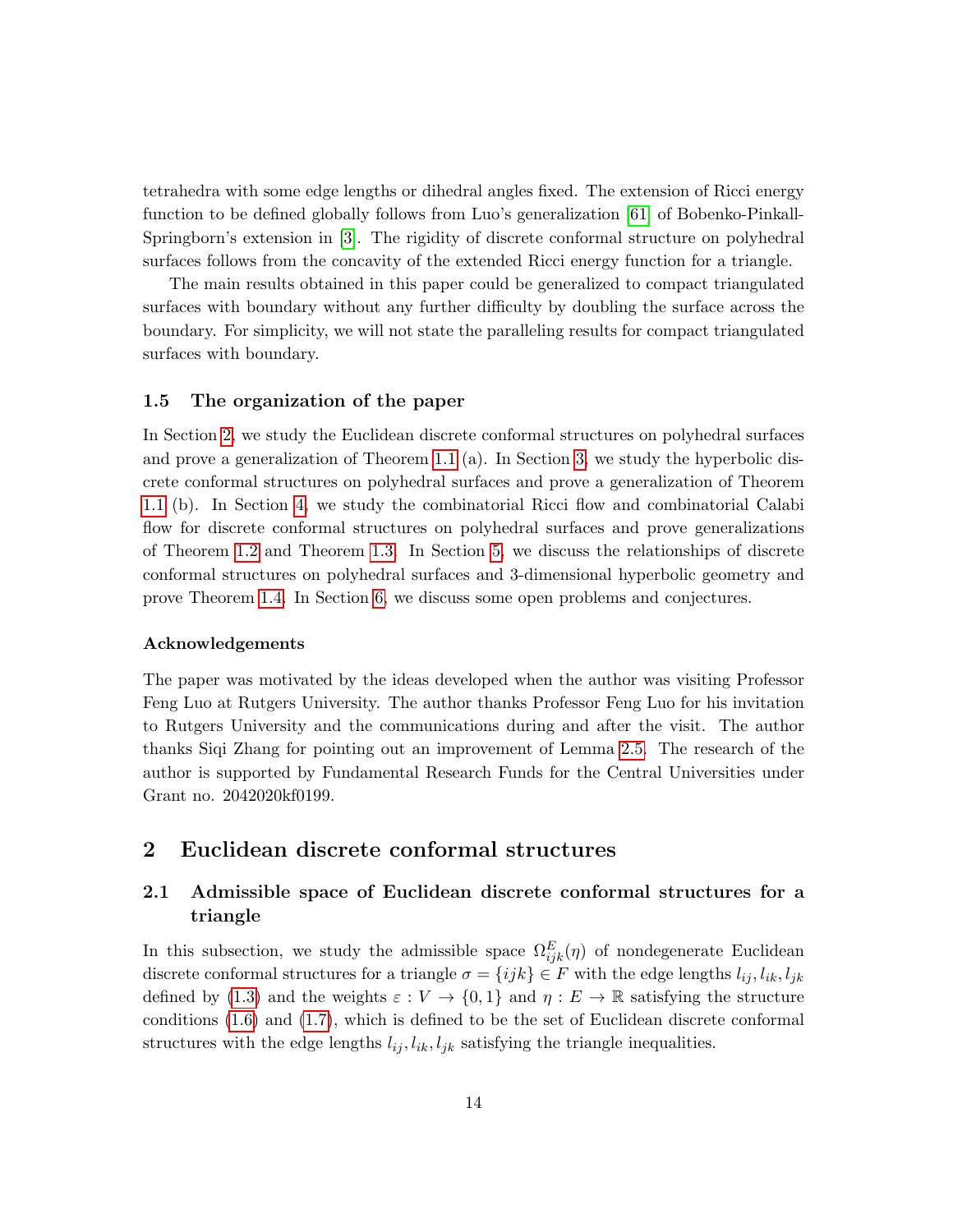Note that [\(1.3\)](#page-4-0) uniquely defines a positive number for  $\varepsilon : V \to \{0,1\}$  and  $f : V \to \mathbb{R}$ under the structure condition [\(1.6\)](#page-6-2). For the triangle  $\{ijk\} \in F$ , the positive edge lengths  $l_{ij}, l_{ik}, l_{jk}$  satisfy the triangle inequalities

$$
l_{ij} < l_{ik} + l_{jk}, \ l_{ik} < l_{ij} + l_{jk}, \ l_{jk} < l_{ij} + l_{ik} \tag{2.1}
$$

if and only if

<span id="page-14-1"></span>
$$
0 < (l_{ij} + l_{ik} + l_{jk})(l_{ij} + l_{ik} - l_{jk})(l_{ij} - l_{ik} + l_{jk})(-l_{ij} + l_{ik} + l_{jk})
$$
  
= 
$$
2l_{ij}^{2}l_{ik}^{2} + 2l_{ij}^{2}l_{jk}^{2} + 2l_{ik}^{2}l_{jk}^{2} - l_{ij}^{4} - l_{ik}^{4} - l_{jk}^{4}.
$$
 (2.2)

For simplicity of notations, set

$$
r_i = e^{f_i}, \ \forall i \in V. \tag{2.3}
$$

Sometimes we also call  $r \in \mathbb{R}_{\geq 0}^V$  as a Euclidean discrete conformal structure. Then the edge length  $l_{ij}$  in the Euclidean background geometry, i.e.  $(1.3)$ , is given by

<span id="page-14-0"></span>
$$
l_{ij} = \sqrt{\varepsilon_i r_i^2 + \varepsilon_j r_j^2 + 2\eta_{ij} r_i r_j}.
$$
\n(2.4)

Submitting  $(2.4)$  into  $(2.2)$ , by direct calculations, we have

$$
(l_{ij} + l_{ik} + l_{jk})(l_{ij} + l_{ik} - l_{jk})(l_{ij} - l_{ik} + l_{jk})(-l_{ij} + l_{ik} + l_{jk})
$$
  
=  $4r_i^2 r_j^2 r_k^2 [(\varepsilon_i \varepsilon_j - \eta_{ij}^2) r_k^{-2} + (\varepsilon_i \varepsilon_k - \eta_{ik}^2) r_j^{-2} + (\varepsilon_j \varepsilon_k - \eta_{jk}^2) r_i^{-2}$   
+  $2(\varepsilon_k \eta_{ij} + \eta_{ik} \eta_{jk}) r_i^{-1} r_j^{-1} + 2(\varepsilon_j \eta_{ik} + \eta_{ij} \eta_{jk}) r_i^{-1} r_k^{-1} + 2(\varepsilon_i \eta_{jk} + \eta_{ij} \eta_{ik}) r_j^{-1} r_k^{-1}].$ 

Set

$$
\kappa_i = r_i^{-1}, \kappa_j = r_j^{-1}, \kappa_k = r_k^{-1}, \tag{2.5}
$$

$$
\gamma_i = \varepsilon_i \eta_{jk} + \eta_{ij} \eta_{ik}, \gamma_j = \varepsilon_j \eta_{ik} + \eta_{ij} \eta_{jk}, \gamma_k = \varepsilon_k \eta_{ij} + \eta_{ik} \eta_{jk}, \tag{2.6}
$$

and

<span id="page-14-2"></span>
$$
Q^{E} = (\varepsilon_{j}\varepsilon_{k} - \eta_{jk}^{2})\kappa_{i}^{2} + (\varepsilon_{i}\varepsilon_{k} - \eta_{ik}^{2})\kappa_{j}^{2} + (\varepsilon_{i}\varepsilon_{j} - \eta_{ij}^{2})\kappa_{k}^{2} + 2\kappa_{i}\kappa_{j}\gamma_{k} + 2\kappa_{i}\kappa_{k}\gamma_{j} + 2\kappa_{j}\kappa_{k}\gamma_{i}.
$$
\n(2.7)

Then

$$
\gamma_i \ge 0, \gamma_j \ge 0, \gamma_k \ge 0 \tag{2.8}
$$

by the structure condition [\(1.7\)](#page-6-3) and

$$
(l_{ij} + l_{ik} + l_{jk})(l_{ij} + l_{ik} - l_{jk})(l_{ij} - l_{ik} + l_{jk})(-l_{ij} + l_{ik} + l_{jk}) = 4r_i^2r_j^2r_k^2Q^E.
$$

As a consequence of the arguments above, we have the following result.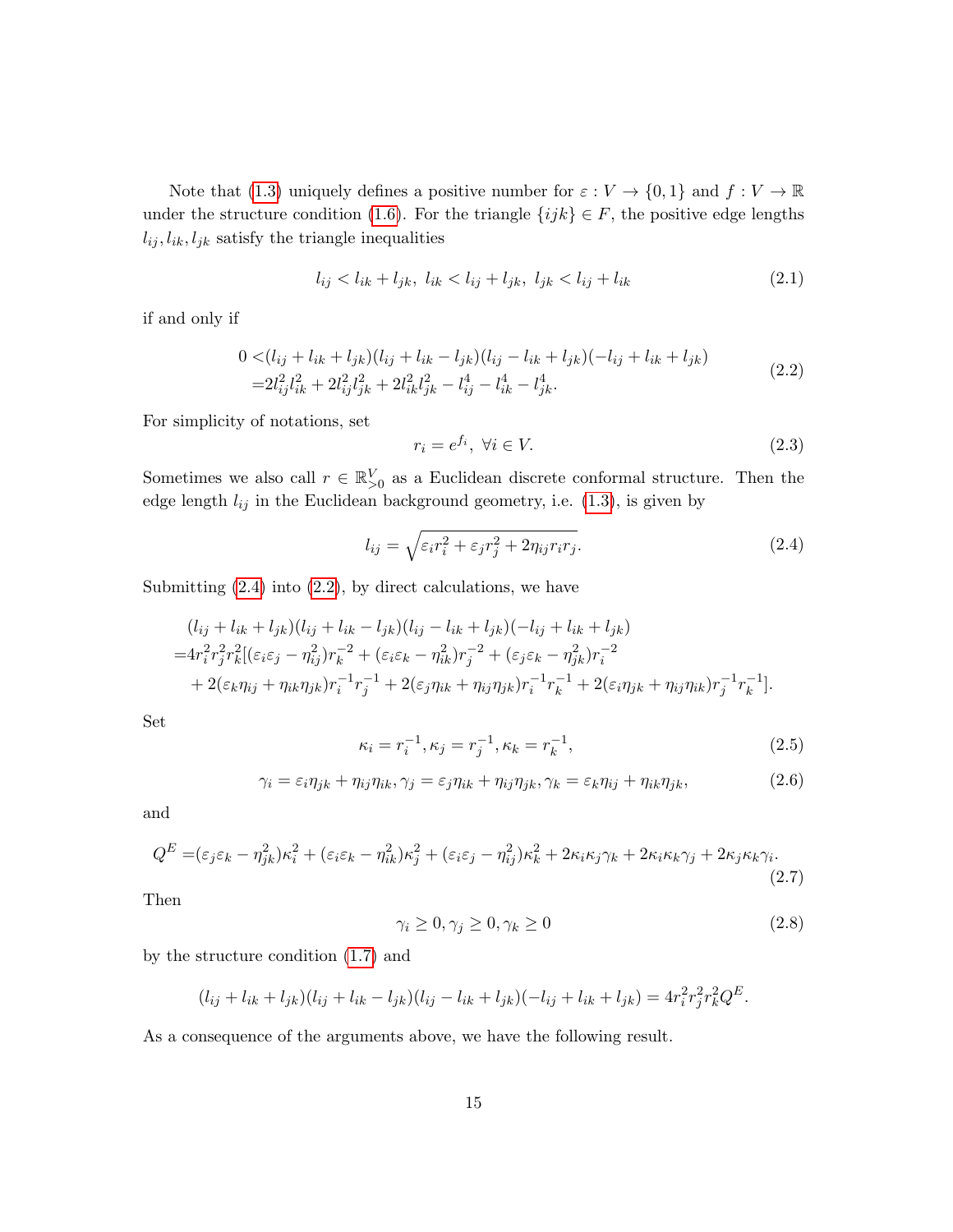<span id="page-15-0"></span>**Lemma 2.1.** Suppose  $(M, \mathcal{T}, \varepsilon, \eta)$  is a weighted triangulated surface with the weights  $\varepsilon : V \to \{0,1\}$  and  $\eta : E \to \mathbb{R}$ .  $\{ijk\} \in F$  is a topological triangle in the triangulation. Then the positive edge lengths  $l_{ij}, l_{ik}, l_{jk}$  defined by [\(1.3\)](#page-4-0) satisfy the triangle inequalities if and only if  $Q^E > 0$ .

Set

<span id="page-15-1"></span>
$$
h_i = (\varepsilon_j \varepsilon_k - \eta_{jk}^2) \kappa_i + \kappa_j \gamma_k + \kappa_k \gamma_j,
$$
  
\n
$$
h_j = (\varepsilon_i \varepsilon_k - \eta_{ik}^2) \kappa_j + \kappa_i \gamma_k + \kappa_k \gamma_i,
$$
  
\n
$$
h_k = (\varepsilon_i \varepsilon_j - \eta_{ij}^2) \kappa_k + \kappa_i \gamma_j + \kappa_j \gamma_i.
$$
\n(2.9)

Then by Lemma [2.1,](#page-15-0)  $r = (r_i, r_j, r_k) \in \mathbb{R}^3_{>0}$  is a degenerate Euclidean discrete conformal structure for the triangle  $\{ijk\}$  if and only if

$$
Q^E = \kappa_i h_i + \kappa_j h_j + \kappa_k h_k \le 0,
$$

which implies that at least one of  $h_i, h_j, h_k$  is nonpositive. We further have the following result on the signs of  $h_i, h_j, h_k$ .

<span id="page-15-5"></span>**Lemma 2.2.** Suppose  $(M, \mathcal{T}, \varepsilon, \eta)$  is a weighted triangulated surface with the weights  $\varepsilon : V \to \{0,1\}$  and  $\eta : E \to \mathbb{R}$  satisfying the structure conditions [\(1.6\)](#page-6-2) and [\(1.7\)](#page-6-3).  $\{ijk\} \in F$ is a topological triangle of the triangulated surface. For any  $r = (r_i, r_j, r_k) \in \mathbb{R}^3_{>0}$ , there is no subset  $\{s, t\} \subset \{i, j, k\}$  such that  $h_s \leq 0$  and  $h_t \leq 0$ .

**Proof.** Without loss of generality, assume  $h_i \leq 0$ ,  $h_j \leq 0$ . Then by the definition of  $h_i, h_j$  in [\(2.9\)](#page-15-1), we have

$$
\kappa_j \gamma_k + \kappa_k \gamma_j \leq (\eta_{jk}^2 - \varepsilon_j \varepsilon_k) \kappa_i, \quad \kappa_i \gamma_k + \kappa_k \gamma_i \leq (\eta_{ik}^2 - \varepsilon_i \varepsilon_k) \kappa_j,
$$

which implies

<span id="page-15-3"></span>
$$
\eta_{jk} - \varepsilon_j \varepsilon_k \ge 0, \ \eta_{ik} - \varepsilon_i \varepsilon_k \ge 0 \tag{2.10}
$$

and

<span id="page-15-2"></span>
$$
\gamma_k^2 - (\eta_{jk}^2 - \varepsilon_j \varepsilon_k)(\eta_{ik}^2 - \varepsilon_i \varepsilon_k) = -\varepsilon_i \varepsilon_j \varepsilon_k + \varepsilon_k \eta_{ij}^2 + \varepsilon_j \varepsilon_k \eta_{ik}^2 + \varepsilon_i \varepsilon_k \eta_{jk}^2 + 2\varepsilon_k \eta_{ij} \eta_{ik} \eta_{jk} \le 0
$$
\n(2.11)

by the structure conditions [\(1.6\)](#page-6-2) and [\(1.7\)](#page-6-3), where the property  $\varepsilon_k^2 = \varepsilon_k$  for the weight  $\varepsilon: V \to \{0, 1\}$  is used. Set  $F = -\varepsilon_i \varepsilon_j \varepsilon_k + \varepsilon_k \eta_{ij}^2 + \varepsilon_j \varepsilon_k \eta_{ik}^2 + \varepsilon_i \varepsilon_k \eta_{jk}^2 + 2\varepsilon_k \eta_{ij} \eta_{ik} \eta_{jk}$ . Then  $F \leq 0$  by [\(2.11\)](#page-15-2). On the other hand,

<span id="page-15-4"></span>
$$
F = \varepsilon_k (\varepsilon_i \eta_{jk} - \varepsilon_j \eta_{ik})^2 + (\varepsilon_i \varepsilon_j + \eta_{ij}) [2\varepsilon_k \eta_{ik} \eta_{jk} + \varepsilon_k (\eta_{ij} - \varepsilon_i \varepsilon_j)]
$$
  
\n
$$
= \varepsilon_k (\varepsilon_i \eta_{jk} - \varepsilon_j \eta_{ik})^2 + (\varepsilon_i \varepsilon_j + \eta_{ij}) [\varepsilon_k (\varepsilon_k \eta_{ij} + \eta_{ik} \eta_{jk}) + \varepsilon_k (\eta_{ik} \eta_{jk} - \varepsilon_i \varepsilon_j)]
$$
  
\n
$$
= \varepsilon_k (\varepsilon_i \eta_{jk} - \varepsilon_j \eta_{ik})^2
$$
  
\n
$$
+ (\varepsilon_i \varepsilon_j + \eta_{ij}) [\varepsilon_k \gamma_k + \varepsilon_k (\eta_{ik} - \varepsilon_i \varepsilon_k) (\eta_{jk} - \varepsilon_j \varepsilon_k) + \varepsilon_i \varepsilon_k (\eta_{jk} - \varepsilon_j \varepsilon_k) + \varepsilon_j \varepsilon_k (\eta_{ik} - \varepsilon_i \varepsilon_k)]
$$
  
\n
$$
\ge 0
$$
\n(2.12)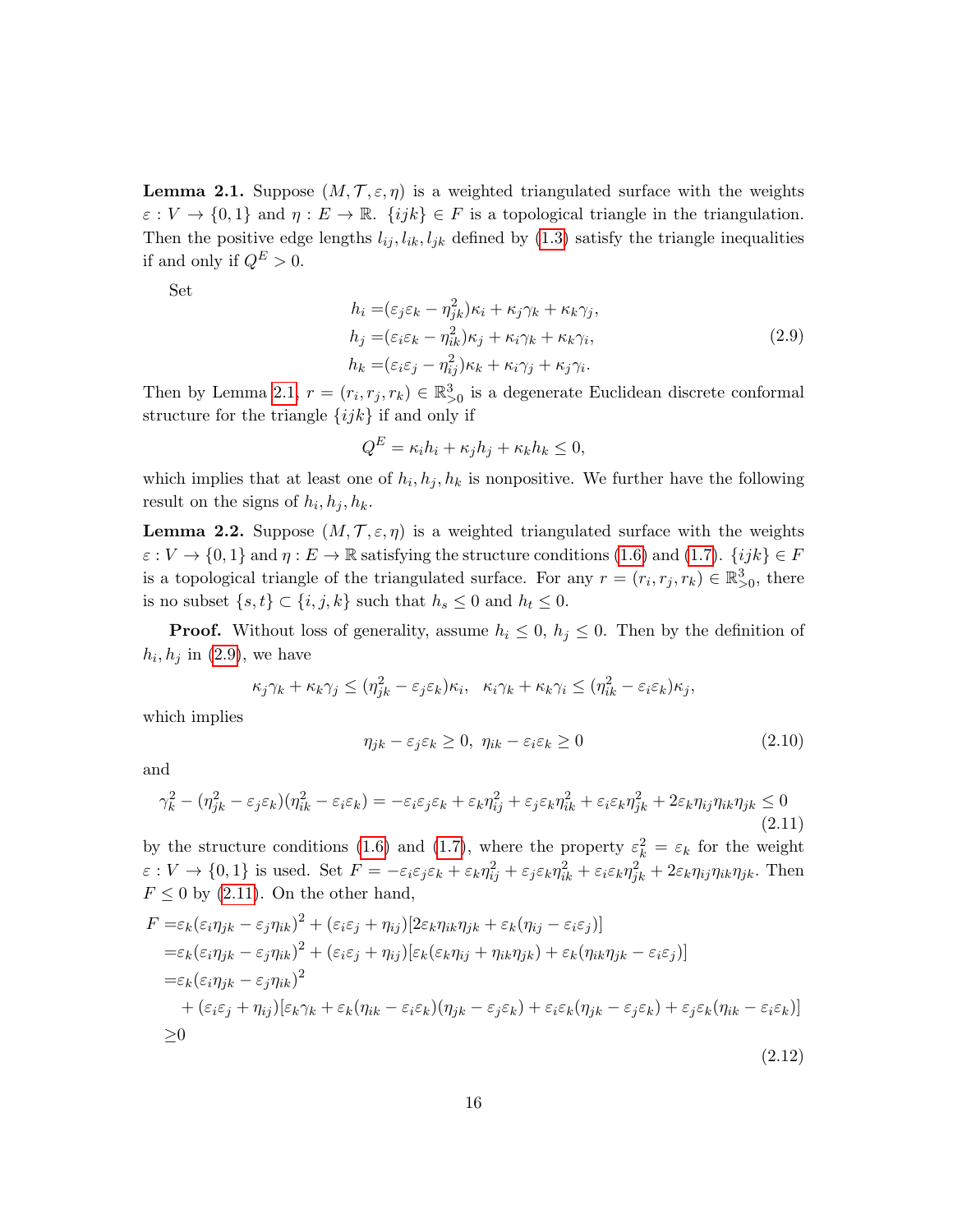by [\(2.10\)](#page-15-3),  $\varepsilon_i, \varepsilon_j, \varepsilon_k \in \{0, 1\}$  and the structure conditions [\(1.6\)](#page-6-2) and [\(1.7\)](#page-6-3). Therefore,  $F = 0$ . In the case of  $\varepsilon_k = 0$ , by the structure condition [\(1.6\)](#page-6-2), we have

<span id="page-16-0"></span>
$$
\varepsilon_i \varepsilon_j + \eta_{ij} > 0, \eta_{ik} > 0, \eta_{jk} > 0. \tag{2.13}
$$

By  $h_i \leq 0$ ,  $h_j \leq 0$  and  $\varepsilon_k = 0$ , we have  $\eta_{ik}\eta_{jk}\kappa_j + \gamma_j \kappa_k \leq \eta_{jk}^2 \kappa_i$  and  $\eta_{ik}\eta_{jk}\kappa_i + \gamma_i \kappa_k \leq \eta_{ik}^2 \kappa_j$ . This implies

<span id="page-16-1"></span>
$$
\gamma_i = \varepsilon_i \eta_{jk} + \eta_{ij} \eta_{ik} = 0, \ \gamma_j = \varepsilon_j \eta_{ik} + \eta_{ij} \eta_{jk} = 0, \tag{2.14}
$$

which implies  $\varepsilon_i \varepsilon_j - \eta_{ij}^2 = 0$  by [\(2.13\)](#page-16-0). Note that  $\varepsilon_i \varepsilon_j - \eta_{ij}^2 = (\varepsilon_i \varepsilon_j - \eta_{ij})(\varepsilon_i \varepsilon_j + \eta_{ij})$ . Combining with [\(2.13\)](#page-16-0) again, we have  $\varepsilon_i \varepsilon_j - \eta_{ij} = 0$ . By (2.13) once again, we have  $\varepsilon_i \varepsilon_j > 0$ , which implies  $\varepsilon_i = \varepsilon_j = \eta_{ij} = 1$ . However, in this case, [\(2.14\)](#page-16-1) implies  $\eta_{ik} + \eta_{jk} = 0$ , which contradicts [\(2.13\)](#page-16-0).

In the case of  $\varepsilon_k = 1$ , by  $F = 0$  and [\(2.12\)](#page-15-4), we have

<span id="page-16-3"></span>
$$
\varepsilon_i \eta_{jk} - \varepsilon_j \eta_{ik} = \eta_{ij} + \eta_{ik} \eta_{jk} = (\eta_{ik} - \varepsilon_i)(\eta_{jk} - \varepsilon_j) = \varepsilon_i (\eta_{jk} - \varepsilon_j) = \varepsilon_j (\eta_{ik} - \varepsilon_i) = 0,
$$
\n(2.15)

which implies  $\eta_{ik} = \varepsilon_i$  or  $\eta_{jk} = \varepsilon_j$ . By  $\varepsilon_k = 1$  and the structure condition [\(1.6\)](#page-6-2), we have

<span id="page-16-2"></span>
$$
\varepsilon_i \varepsilon_j + \eta_{ij} > 0, \varepsilon_i + \eta_{ik} > 0, \varepsilon_j + \eta_{jk} > 0.
$$
\n(2.16)

If  $\eta_{ik} = \varepsilon_i$ , [\(2.16\)](#page-16-2) implies  $\varepsilon_i = \eta_{ik} = 1$ , which further implies  $\eta_{jk} = \varepsilon_j$  by [\(2.15\)](#page-16-3). By (2.16) again, we have  $\varepsilon_j = \eta_{jk} = 1$ , which implies  $\eta_{ij} + \varepsilon_i \varepsilon_j = \eta_{ij} + \eta_{ik} \eta_{jk} = 0$  by [\(2.15\)](#page-16-3). This contradicts [\(2.16\)](#page-16-2). The same arguments also apply to the case  $\eta_{jk} = \varepsilon_j$ .

In summary, there exists no subset  $\{s, t\} \subset \{i, j, k\}$  such that  $h_s \leq 0$  and  $h_t \leq 0$ .  $\Box$ 

As a direct corollary of Lemma [2.2,](#page-15-5) we have the following stronger result on the signs on  $h_i, h_j, h_k$  for degenerate Euclidean discrete conformal structures on the triangle  $\{ijk\} \in F$ .

<span id="page-16-4"></span>**Corollary 2.3.** Suppose  $(M, \mathcal{T}, \varepsilon, \eta)$  is a weighted triangulated surface with the weights  $\varepsilon : V \to \{0,1\}$  and  $\eta : E \to \mathbb{R}$  satisfying the structure conditions [\(1.6\)](#page-6-2) and [\(1.7\)](#page-6-3).  $\{ijk\} \in F$ is a topological triangle in the triangulated surface. If  $r = (r_i, r_j, r_k) \in \mathbb{R}^3_{>0}$  is a degenerate Euclidean discrete conformal structure for the triangle  $\{ijk\} \in F$ , then one of  $h_i, h_j, h_k$  is negative and the others are positive.

**Proof.** As  $r = (r_i, r_j, r_k) \in \mathbb{R}^3_{>0}$  is a degenerate Euclidean discrete conformal structure for the triangle  $\{ijk\} \in F$ , we have  $Q^E = \kappa_i h_i + \kappa_j h_j + \kappa_k h_k \leq 0$  by Lemma [2.1,](#page-15-0) which implies at least one of  $h_i, h_j, h_k$  is nonpositive. Without loss of generality, assume  $h_i \leq 0$ . Then Lemma [2.2](#page-15-5) implies that  $h_j > 0$ ,  $h_k > 0$ . If  $h_i = 0$ , combining with  $h_j > 0$ ,  $h_k > 0$ , we have  $Q^E = \kappa_i h_i + \kappa_j h_j + \kappa_k h_k > 0$ , which contradicts  $Q^E = \kappa_i h_i + \kappa_j h_j + \kappa_k h_k \leq 0$ . Therefore,  $h_i < 0, h_j > 0, h_k > 0$ .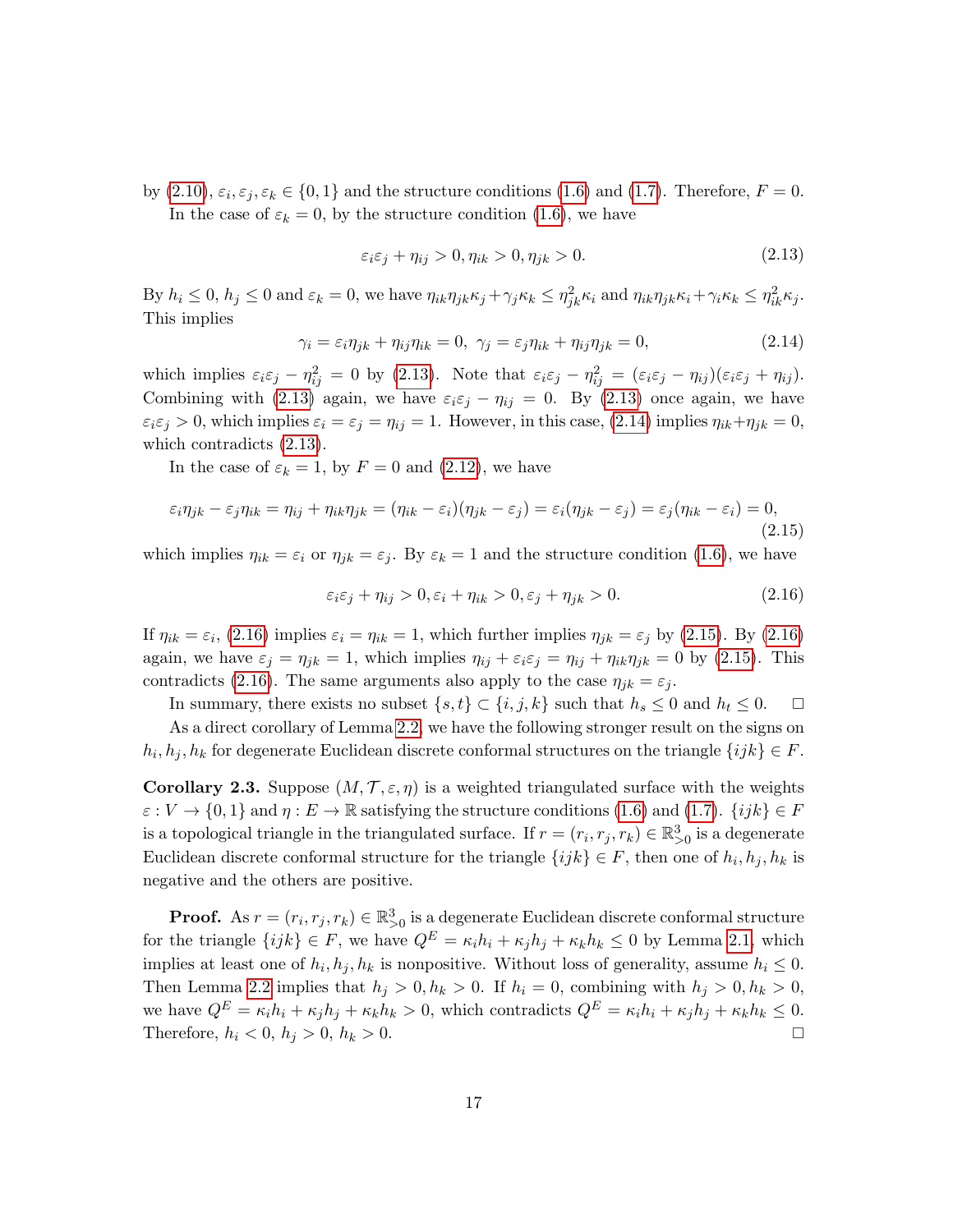Remark 9. Corollary [2.3](#page-16-4) has an interesting geometric explanation as follows. For a nondegenerate Euclidean discrete conformal structure for the triangle  $\{ijk\} \in F$ , there exists a geometric center  $C_{ijk}$  for the triangle  $\{ijk\}$  ( [\[40\]](#page-60-6), Proposition 4), which has **Remark 9.** Corollary 2.3 has an interesting geometric explanation as follows. For a nondegenerate Euclidean discrete conformal structure for the triangle  $\{ijk\} \in F$ , there exists a geometric center  $C_{ijk}$  for the triangl

<span id="page-17-1"></span>

<span id="page-17-0"></span>Figure 1: Signed distances of geometric center

(Xu) School of Mathematics and Statistics, Wuhan University, Wuhan  $\mathcal{L}$ distance of a point p to the vertex i is defined to be  $\pi_p(i) = d^2(i, p) - \varepsilon_i r_i^2$ , where  $d(i, p)$  is the Euclidean distance between p and the vertex i. Denote  $h_{jk,i}$  as the signed distance of  $C_{ij}$  to the vertex i is defined to be positive if  $C_{ij}$  is on the same side as j along the line the geometric center  $C_{ijk}$  to the edge  $\{jk\}$ , which is defined to be positive if the geometric center  $C_{ijk}$  is on the same side of the line determined by  $\{jk\}$  as the triangle  $\{ijk\}$  and negative otherwise (or zero if the geometric center  $C_{ijk}$  is on the line). Projections of the geometric center  $C_{ijk}$  to the edges  $\{ij\}, \{ik\}, \{jk\}$  give rise to the geometric centers of these edges, which are denoted by  $C_{ij}$ ,  $C_{ik}$ ,  $C_{jk}$  respectively. The signed distance  $d_{ij}$  of determined by  $\{ij\}$  and negative otherwise (or zero if  $C_{ij}$  is the same as i).  $d_{ji}$  is defined similarly. Note that  $d_{ij} + d_{ji} = l_{ij}$  and  $d_{ij} \neq d_{ji}$  in general. For nondegenerate Euclidean discrete conformal structures, we have the following formulas [\[38,](#page-60-1) [40,](#page-60-6) [41\]](#page-60-2)

$$
h_{jk,i} = \frac{d_{ji} - d_{jk}\cos\theta_j}{\sin\theta_j}, \quad d_{ij} = \frac{\varepsilon_i r_i^2 + \eta_{ij} r_i r_j}{l_{ij}},
$$

where  $\theta_j$  is the inner angle at the vertex j of the Euclidean triangle  $\{ijk\}$ . By direct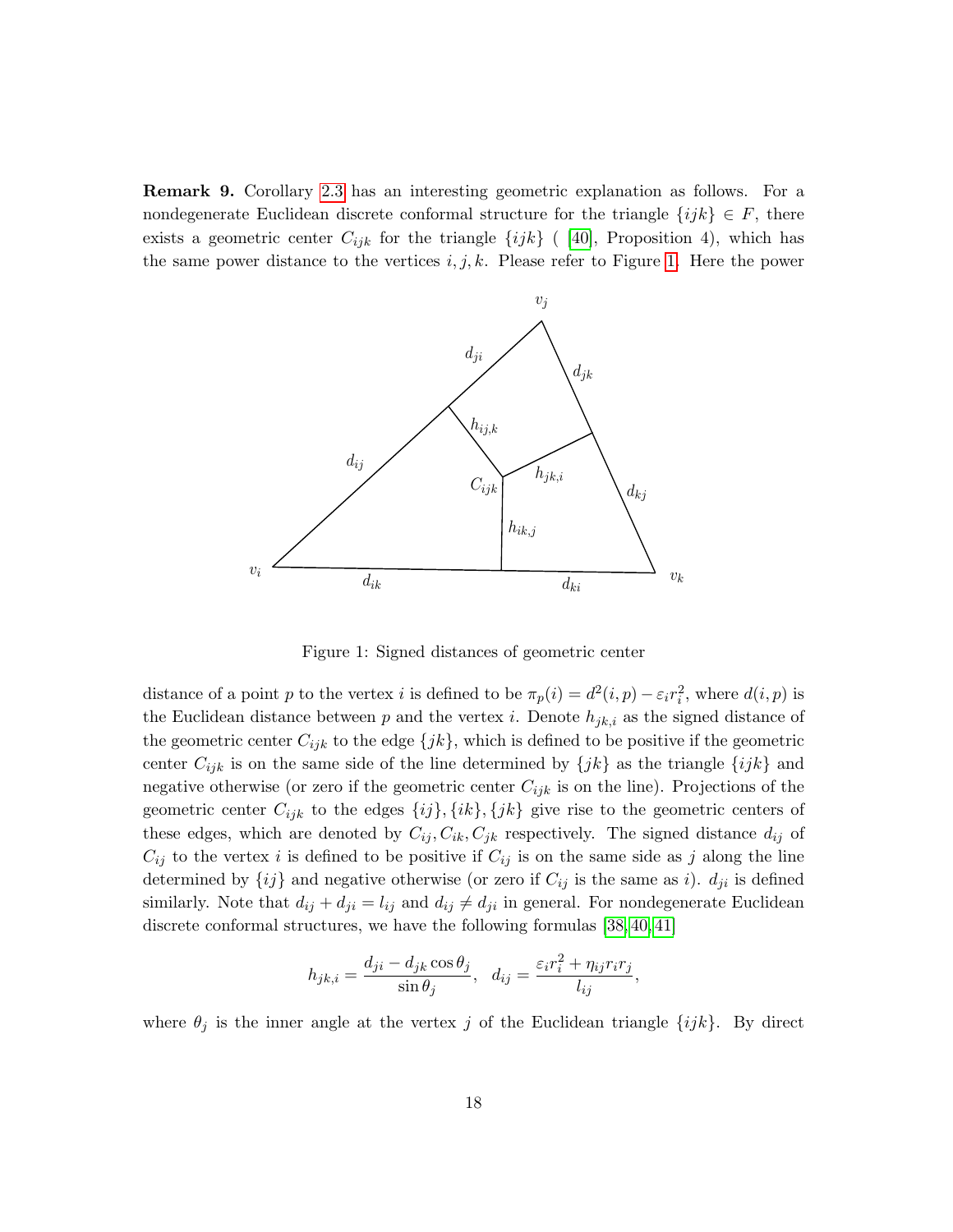calculations,

<span id="page-18-2"></span>
$$
h_{jk,i} = \frac{r_i^2 r_j^2 r_k^2}{A l_{jk}} \kappa_i h_i,
$$
\n(2.17)

where  $A = l_{ij}l_{ik} \sin \theta_i$ . Corollary [2.3](#page-16-4) implies that the geometric center  $C_{ijk}$  for a nondegenerate Euclidean discrete conformal structure does not lie in some region in the plane determined by the triangle as it tends to be degenerate. Note that  $h_i, h_j, h_k$  is defined for all  $(r_i, r_j, r_k) \in \mathbb{R}^3_{>0}$ , while  $h_{ij,k}, h_{ik,j}, h_{jk,i}$  are defined only for nondegenerate discrete conformal structures.

Now we can solve the admissible space of Euclidean discrete conformal structures for a triangle  $\{ijk\} \in F$ , which shows that the admissible space of Euclidean discrete conformal structures for the triangle  $\{ijk\} \in F$  with the weights satisfying the structure conditions [\(1.6\)](#page-6-2) and [\(1.7\)](#page-6-3) is simply connected. First, we have the following result.

<span id="page-18-0"></span>**Lemma 2.4.** Suppose  $(M, \mathcal{T}, \varepsilon, \eta)$  is a weighted triangulated surface with the weights  $\varepsilon: V \to \{0,1\}$  and  $\eta: E \to \mathbb{R}$  satisfying the structure conditions [\(1.6\)](#page-6-2) and [\(1.7\)](#page-6-3).  $\{ijk\} \in F$ is a topological triangle in the triangulated surface. If we further have  $\varepsilon_j \varepsilon_k - \eta_{jk}^2 \geq 0$ ,  $\varepsilon_i \varepsilon_k - \eta_{ik}^2 \ge 0$  and  $\varepsilon_i \varepsilon_j - \eta_{ij}^2 \ge 0$ , then the admissible space  $\Omega_{ijk}^E(\eta)$  of Euclidean discrete conformal structure in the parameter r is  $\mathbb{R}^3_{>0}$  and then simply connected.

**Proof.** By Lemma [2.1,](#page-15-0) we just need to prove that for any  $r = (r_i, r_j, r_k) \in \mathbb{R}^3_{>0}$ , we have  $Q^E > 0$ . If  $\varepsilon_j \varepsilon_k - \eta_{jk}^2 \geq 0$ ,  $\varepsilon_i \varepsilon_k - \eta_{ik}^2 \geq 0$  and  $\varepsilon_i \varepsilon_j - \eta_{ij}^2 \geq 0$ , then we have  $Q^E \geq 0$  by the definition [\(2.7\)](#page-14-2) of  $Q^E$  and the structure condition [\(1.7\)](#page-6-3). If  $Q^E = 0$  in this case, then  $\eta_{jk}^2 = \varepsilon_j \varepsilon_k, \eta_{ik}^2 = \varepsilon_i \varepsilon_k, \eta_{ij}^2 = \varepsilon_i \varepsilon_j$ . By the structure condition [\(1.6\)](#page-6-2), we have  $\eta_{jk} = \varepsilon_j \varepsilon_k$ ,  $\eta_{ik} = \varepsilon_i \varepsilon_k$ ,  $\eta_{ij} = \varepsilon_i \varepsilon_j$ . Combining with the structure condition [\(1.6\)](#page-6-2) again, we have  $\varepsilon_i = \varepsilon_j = \varepsilon_k = \eta_{ij} = \eta_{ik} = \eta_{jk} = 1$ , which implies  $Q^E = 4\kappa_i \kappa_j + 4\kappa_i \kappa_k + 4\kappa_j \kappa_k > 0$ for any  $r = (r_i, r_j, r_k) \in \mathbb{R}^3_{>0}$ . Therefore, the admissible space  $\Omega_{ijk}^E(\eta) = \mathbb{R}^3_{>0}$ , which is simply connected.

By Lemma [2.4,](#page-18-0) we just need to study the case that at least one of  $\varepsilon_j \varepsilon_k - \eta_{jk}^2$ ,  $\varepsilon_i \varepsilon_k - \eta_{ik}^2$ ,  $\varepsilon_i \varepsilon_j - \eta_{ij}^2$  is negative. Suppose  $r = (r_i, r_j, r_k) \in \mathbb{R}^3_{>0}$  is a degenerate Euclidean discrete conformal structure for this case. Then  $Q^E \leq 0$  by Lemma [2.1.](#page-15-0) By Proposition [2.3,](#page-16-4) one of  $h_i, h_j, h_k$  is negative and the other two are positive. Without loss of generality, assume  $h_i < 0, h_j > 0, h_k > 0$ . By the definition [\(2.9\)](#page-15-1) of  $h_i$  and the structure condition [\(1.7\)](#page-6-3), we have  $(\eta_{jk}^2 - \varepsilon_j \varepsilon_k)\kappa_i > \gamma_k \kappa_j + \gamma_j \kappa_k \ge 0$ , which implies  $\eta_{jk}^2 - \varepsilon_j \varepsilon_k > 0$ .

Taking  $Q^E$  as a quadratic function of  $\kappa_i, \kappa_j, \kappa_k$ . Then  $Q^E \leq 0$  is equivalent to

<span id="page-18-1"></span>
$$
A_i \kappa_i^2 + B_i \kappa_i + C_i \ge 0,\tag{2.18}
$$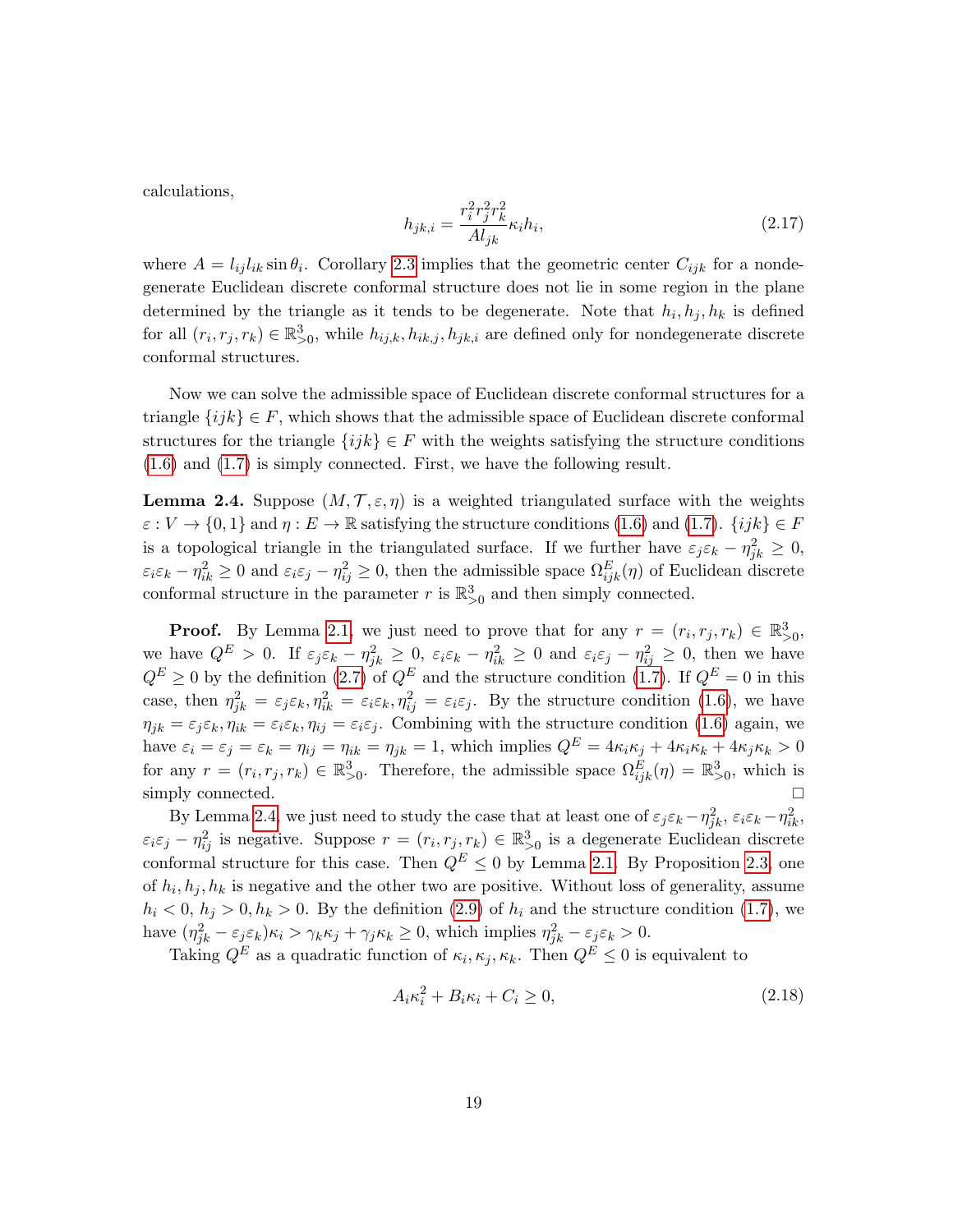where

$$
A_i = \eta_{jk}^2 - \varepsilon_j \varepsilon_k > 0,
$$
  
\n
$$
B_i = -2(\gamma_k \kappa_j + \gamma_j \kappa_k) \le 0,
$$
  
\n
$$
C_i = (\eta_{ik}^2 - \varepsilon_i \varepsilon_k) \kappa_j^2 + (\eta_{ij}^2 - \varepsilon_i \varepsilon_j) \kappa_k^2 - 2\kappa_j \kappa_k \gamma_i.
$$
\n(2.19)

<span id="page-19-0"></span>**Lemma 2.5.** Suppose  $(M, \mathcal{T}, \varepsilon, \eta)$  is a weighted triangulated surface with the weights  $\varepsilon : V \to \{0,1\}$  and  $\eta : E \to \mathbb{R}$  satisfying the structure conditions  $(1.6)$ .  $\{ijk\} \in F$ is a topological triangle in the triangulated surface. If  $A_i = \eta_{jk}^2 - \varepsilon_j \varepsilon_k > 0$ , then the discriminant  $\Delta_i = B_i^2 - 4A_iC_i$  for [\(2.18\)](#page-18-1) is positive.

**Proof.** By direct calculations, we have

<span id="page-19-1"></span>
$$
\Delta_i = 4(\varepsilon_j \kappa_k^2 + \varepsilon_k \kappa_j^2 + 2\eta_{jk} \kappa_j \kappa_k)(\varepsilon_i \eta_{jk}^2 + \varepsilon_j \eta_{ik}^2 + \varepsilon_k \eta_{ij}^2 + 2\eta_{ij} \eta_{ik} \eta_{jk} - \varepsilon_i \varepsilon_j \varepsilon_k). \tag{2.20}
$$

By the structure condition [\(1.6\)](#page-6-2), the sign of  $\Delta_i$  is determined by the term  $\varepsilon_i \eta_{jk}^2 + \varepsilon_j \eta_{ik}^2 +$  $\epsilon_k \eta_{ij}^2 + 2\eta_{ij}\eta_{ik}\eta_{jk} - \epsilon_i \epsilon_j \epsilon_k$  in [\(2.20\)](#page-19-1), which is symmetric in  $i, j, k$ . If one of  $\epsilon_i, \epsilon_j, \epsilon_k$  is zero, say  $\varepsilon_i = 0$ , we have  $\eta_{ij} > 0$  and  $\eta_{ik} > 0$  by the structure condition [\(1.6\)](#page-6-2), which implies

$$
\varepsilon_i \eta_{jk}^2 + \varepsilon_j \eta_{ik}^2 + \varepsilon_k \eta_{ij}^2 + 2\eta_{ij} \eta_{ik} \eta_{jk} - \varepsilon_i \varepsilon_j \varepsilon_k = (\varepsilon_j \eta_{ik} - \varepsilon_k \eta_{ij})^2 + 2\eta_{ij} \eta_{ik} (\eta_{jk} + \varepsilon_j \varepsilon_k) > 0.
$$

If  $\varepsilon_i = \varepsilon_j = \varepsilon_k = 1$ , we have

$$
\varepsilon_i \eta_{jk}^2 + \varepsilon_j \eta_{ik}^2 + \varepsilon_k \eta_{ij}^2 + 2\eta_{ij}\eta_{ik}\eta_{jk} - \varepsilon_i \varepsilon_j \varepsilon_k = \eta_{jk}^2 + \eta_{ik}^2 + \eta_{ij}^2 + 2\eta_{ij}\eta_{ik}\eta_{jk} - 1.
$$

The positivity of this term under the condition  $A_i = \eta_{jk}^2 - 1 > 0$  has been proved in Lemma 2.3 in [\[88\]](#page-63-1). For completeness, we present a proof here. If  $\eta_{ij} \geq 0$  and  $\eta_{ik} \geq 0$ , then  $\eta_{jk}^2 + \eta_{ik}^2 + \eta_{ij}^2 + 2\eta_{ij}\eta_{ik}\eta_{jk} - 1 \ge \eta_{jk}^2 - 1 > 0$  by assumption. If  $\eta_{ij} < 0$ , then  $\eta_{ij} \in (-1,0)$  by the structure condition [\(1.6\)](#page-6-2). This implies  $\eta_{jk}^2 + \eta_{ik}^2 + \eta_{ij}^2 + 2\eta_{ij}\eta_{ik}\eta_{jk} - 1 =$  $(\eta_{ik} + \eta_{ij}\eta_{jk})^2 + (\eta_{jk}^2 - 1)(1 - \eta_{ij}^2) > 0$ . The same argument applies to  $\eta_{ik} < 0$ . Therefore,  $\Delta_i > 0$  by the equation [\(2.20\)](#page-19-1).

By the proof of Lemma [2.5,](#page-19-0) we have the following direct corollary.

<span id="page-19-4"></span>Corollary 2.6. Suppose  $(M, \mathcal{T}, \varepsilon, \eta)$  is a weighted triangulated surface with the weights  $\varepsilon : V \to \{0,1\}$  and  $\eta : E \to \mathbb{R}$  satisfying the structure conditions [\(1.6\)](#page-6-2).  $\{ijk\} \in F$  is a topological triangle in the triangulated surface. If one of  $\eta_{jk}^2 - \varepsilon_j \varepsilon_k$ ,  $\eta_{ik}^2 - \varepsilon_i \varepsilon_k$ ,  $\eta_{ij}^2 - \varepsilon_i \varepsilon_j$  is positive, then the term

<span id="page-19-3"></span>
$$
G = \varepsilon_i \eta_{jk}^2 + \varepsilon_j \eta_{ik}^2 + \varepsilon_k \eta_{ij}^2 + 2\eta_{ij} \eta_{ik} \eta_{jk} - \varepsilon_i \varepsilon_j \varepsilon_k \tag{2.21}
$$

is positive.

<span id="page-19-2"></span>**Remark 10.** One can also take  $Q^E$  as a quadratic function of  $\kappa_j$  or  $\kappa_k$  and define  $\Delta_j$ ,  $\Delta_k$ similarly. By symmetry, under the same conditions as that in Lemma [2.5,](#page-19-0) if  $\eta_{ik}^2 - \varepsilon_i \varepsilon_k > 0$ , then  $\Delta_j > 0$  and if  $\eta_{ij}^2 - \varepsilon_i \varepsilon_j > 0$ , then  $\Delta_k > 0$ .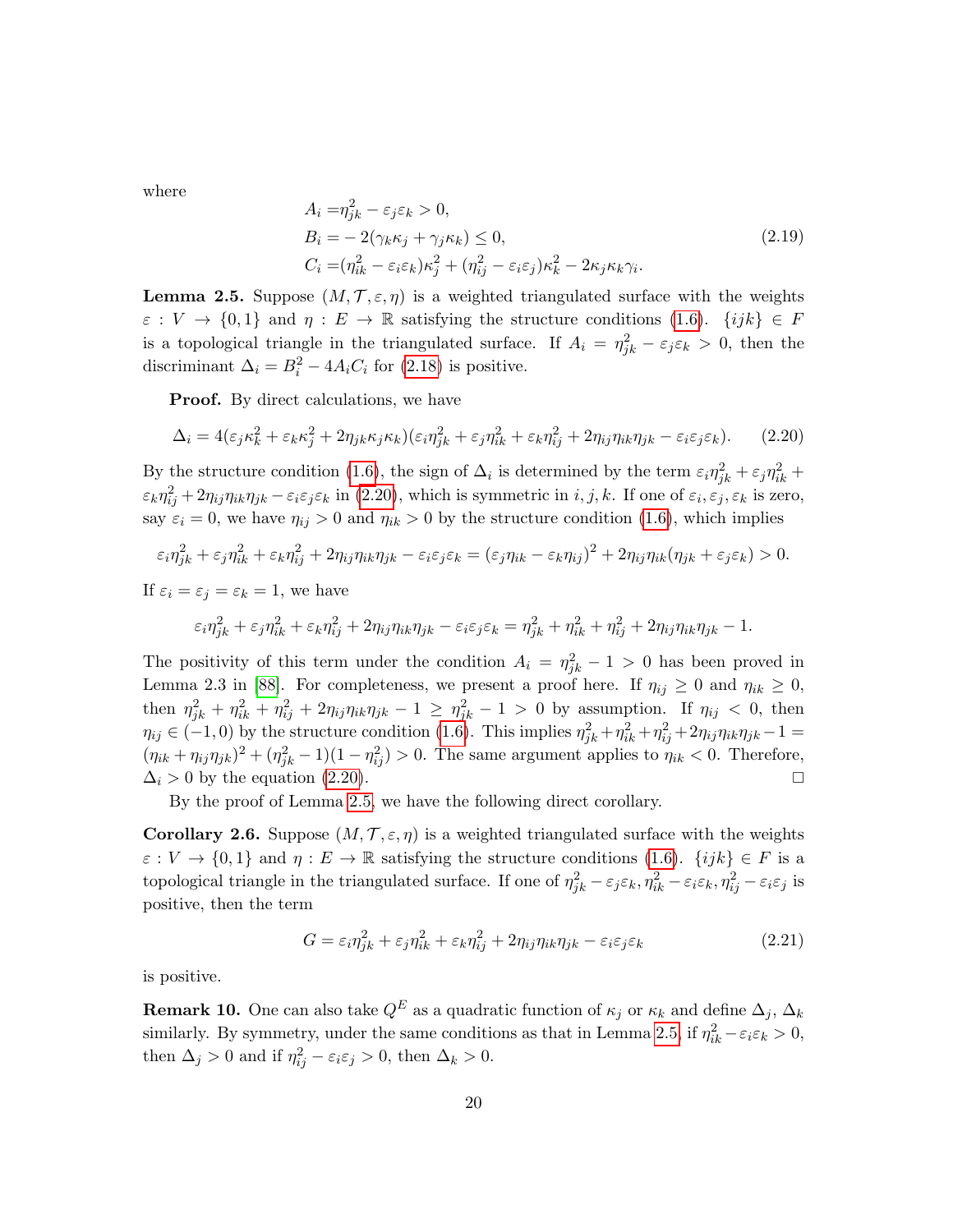<span id="page-20-1"></span>**Theorem 2.7.** Suppose  $(M, \mathcal{T}, \varepsilon, \eta)$  is a weighted triangulated closed connected surface with the weights  $\varepsilon : V \to \{0,1\}$  and  $\eta : E \to \mathbb{R}$  satisfying the structure conditions [\(1.6\)](#page-6-2) and [\(1.7\)](#page-6-3).  $\{ijk\} \in F$  is a topological triangle in the triangulated surface. Then the admissible space  $\Omega_{ijk}^E(\eta)$  of nondegerate Euclidean discrete conformal structures for the triangle  $\{ijk\} \in F$  is nonempty and simply connected with analytical boundary components. Furthermore, the admissible space  $\Omega_{ijk}^E(\eta)$  in r could be written as

$$
\Omega_{ijk}^E(\eta) = \mathbb{R}_{>0}^3 \setminus \sqcup_{\alpha \in \Lambda} V_{\alpha},
$$

where  $\Lambda = \{q \in \{i, j, k\} | A_q = \eta_{st}^2 - \varepsilon_s \varepsilon_t > 0, \{q, s, t\} = \{i, j, k\} \}, \sqcup_{\alpha \in \Lambda} V_\alpha$  is a disjoint union of  $V_{\alpha}$  and  $V_{\alpha}$  is a closed region in  $\mathbb{R}^3_{>0}$  bounded by an analytical function defined on  $\mathbb{R}^2_{>0}$ .

Proof. We solve the admissible space of nondegenerate Euclidean discrete conformal structures for the triangle  $\{ijk\} \in F$  by giving a precise description of the space of degenerate Euclidean discrete conformal structures.

Suppose  $(r_i, r_j, r_k) \in \mathbb{R}^3_{>0}$  is a degenerate Euclidean discrete conformal structure for the triangle  $\{ijk\} \in F$ . Then we have  $Q^E = \kappa_i h_i + \kappa_j h_j + \kappa_k h_k \leq 0$  by Lemma [2.1.](#page-15-0) By Corollary [2.3,](#page-16-4) one of  $h_i, h_j, h_k$  is negative and the other two are positive. Without loss of generality, assume  $h_i < 0$  and  $h_j > 0, h_k > 0$ , which implies  $A_i = \eta_{jk}^2 - \varepsilon_j \varepsilon_k > 0$  by [\(2.9\)](#page-15-1) and the structure condition [\(1.7\)](#page-6-3). Taking  $Q^E \leq 0$  as a quadratic inequality of  $\kappa_i$ . Then the solution of  $Q^E \leq 0$ , i.e.  $A_i \kappa_i^2 + B_i \kappa_i + C_i \geq 0$ , is

$$
\kappa_i \ge \frac{-B_i + \sqrt{\Delta_i}}{2A_i} \text{ or } \kappa_i \le \frac{-B_i - \sqrt{\Delta_i}}{2A_i}
$$

by Lemma [2.5.](#page-19-0) Note that

<span id="page-20-0"></span>
$$
2A_i\kappa_i + B_i = 2(\eta_{jk}^2 - \varepsilon_j \varepsilon_k)\kappa_i - 2(\gamma_k \kappa_j + \gamma_j \kappa_k) = -2h_i,
$$
\n(2.22)

we have  $\kappa_i > \frac{-B_i}{2A_i}$  $\frac{-B_i}{2A_i} \geq 0$  by  $h_i < 0$  and  $A_i = \eta_{jk}^2 - \varepsilon_j \varepsilon_k > 0$ , which implies the solution  $(r_i, r_j, r_k) \in \mathbb{R}^3_{>0}$  of  $Q^E \leq 0$  with  $h_i < 0, h_j > 0, h_k > 0$  should be  $\kappa_i \geq \frac{-B_i + \sqrt{\Delta_i}}{2A_i}$  $\frac{i+\sqrt{\Delta_i}}{2A_i}$ . Therefore,  $\mathbb{R}_{>0}^3 \setminus \Omega_{ijk}^E(\eta) \subset \cup_{\alpha \in \Lambda} V_\alpha$ , where  $\Lambda = \{q \in \{i, j, k\} | A_q = \eta_{st}^2 - \varepsilon_s \varepsilon_t > 0, \{q, s, t\} =$  $\{i, j, k\},\$ 

<span id="page-20-2"></span>
$$
V_i = \{(r_i, r_j, r_k) \in \mathbb{R}_{>0}^3 | \kappa_i \ge \frac{-B_i + \sqrt{\Delta_i}}{2A_i}\} = \{(r_i, r_j, r_k) \in \mathbb{R}_{>0}^3 | r_i \le \frac{2A_i}{-B_i + \sqrt{\Delta_i}}\} \tag{2.23}
$$

and  $V_i$ ,  $V_k$  are defined similarly.

Conversely, suppose  $(r_i, r_j, r_k) \in \bigcup_{\alpha \in \Lambda} V_\alpha \subseteq \mathbb{R}^3_{>0}$ . Without loss of generality, assume  $(r_i, r_j, r_k) \in V_i$  and  $A_i = \eta_{jk}^2 - \varepsilon_j \varepsilon_k > 0$ . Then  $\kappa_i \geq \frac{-B_i + \sqrt{\Delta_i}}{2A_i}$  $\frac{i+\sqrt{\Delta_i}}{2A_i}$ , which is equivalent to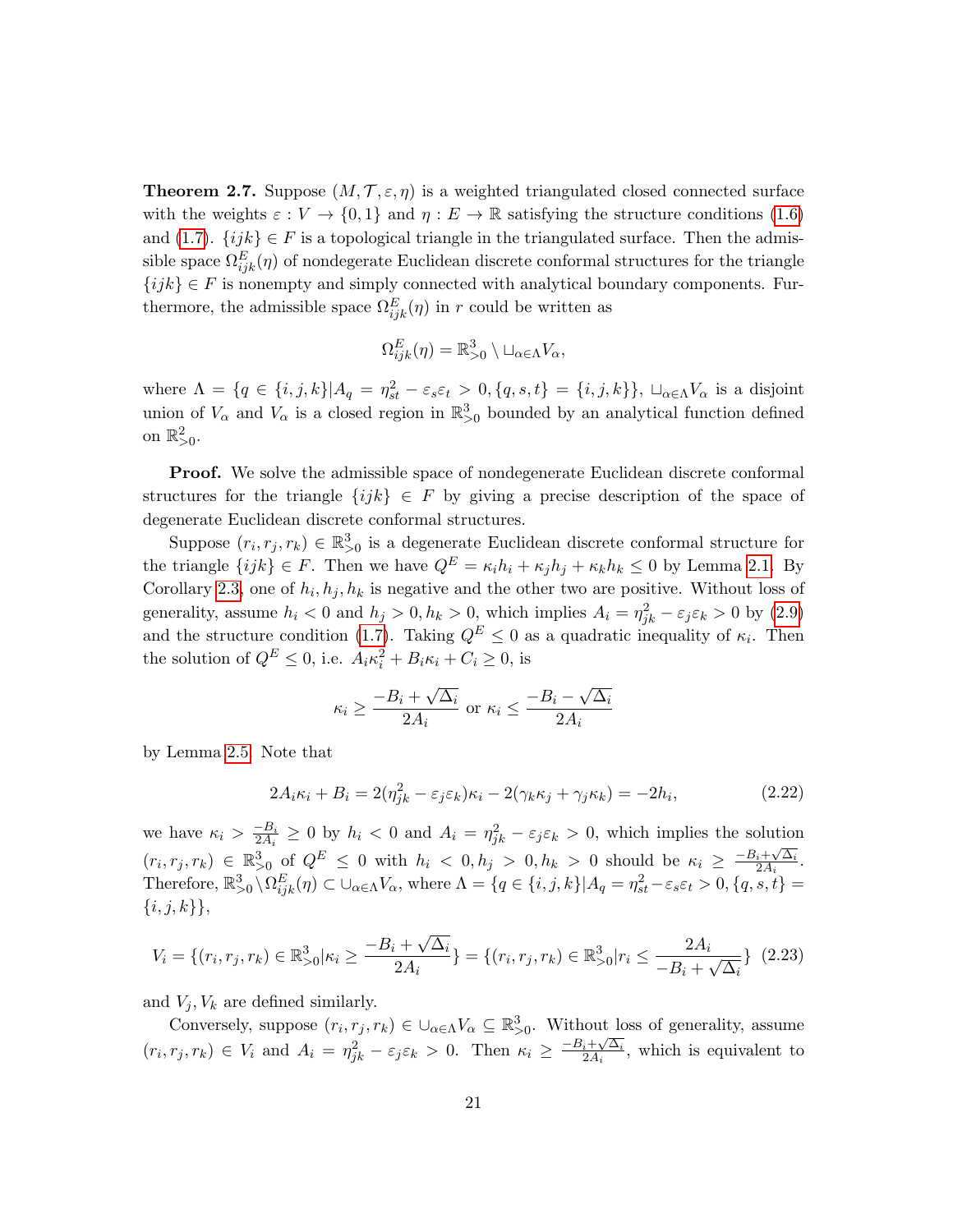$2A_i\kappa_i + B_i \geq$ √  $\overline{\Delta_i}$  by  $A_i > 0$ . Taking the square of both sides gives  $A_i \kappa_i^2 + B_i \kappa_i + C_i \geq 0$ 0, which is equivalent to  $Q^E \leq 0$ . Therefore,  $\cup_{\alpha \in \Lambda} V_{\alpha} \subset \mathbb{R}^3_{>0} \setminus \Omega_{ijk}^E(\eta)$ . In summary,  $\cup_{\alpha \in \Lambda} V_{\alpha} = \mathbb{R}^3_{>0} \setminus \Omega^E_{ijk}(\eta).$ 

Suppose there exists some  $(r_i, r_j, r_k) \in \mathbb{R}^3_{>0}$  with  $(r_i, r_j, r_k) \in V_\alpha \cap V_\beta$  for some  $\alpha, \beta \in$  $\{i, j, k\}$ . Without loss of generality, assume  $(r_i, r_j, r_k) \in V_i \cap V_j$ . Then  $A_i > 0, A_j > 0$ , which implies  $\Delta_i > 0, \Delta_j > 0$  by Lemma [2.5](#page-19-0) and Remark [10.](#page-19-2) By  $(r_i, r_j, r_k) \in V_i$ , we have  $\kappa_i \geq \frac{-B_i + \sqrt{\Delta_i}}{2A_i}$  $\frac{i+\sqrt{\Delta_i}}{2A_i}$ , which implies  $h_i = -\frac{1}{2}$  $\frac{1}{2}(2A_i\kappa_i + B_i) \leq -\frac{1}{2}$ √  $\Delta_i$  < 0 by  $A_i > 0$  and [\(2.22\)](#page-20-0). Corollary [2.3](#page-16-4) further implies  $h_i < 0, h_j > 0, h_k > 0$ . The same arguments applies to  $(r_i, r_j, r_k) \in V_j$ , which shows that  $h_j < 0, h_i > 0, h_k > 0$ . This is a contradiction. Therefore,  $V_{\alpha} \cap V_{\beta} = \emptyset$  for  $\forall \alpha, \beta \in \Lambda$ . This implies  $\Omega_{ijk}^{E}(\eta) = \mathbb{R}_{>0}^{3} \setminus \Box_{\alpha \in \Lambda} V_{\alpha}$ , which is homotopy equivalent to  $\mathbb{R}^3_{>0}$  and then simply connected.

<span id="page-21-0"></span>**Remark 11.** By the proof of Theorem [2.7,](#page-20-1) if  $V_i$  defined by  $(2.23)$  is nonempty, then  $h_i < 0, h_j > 0, h_k > 0$  for  $(r_i, r_j, r_k) \in V_i$ .

We further introduce the following parameterized admissible space of nondegenerate Euclidean discrete conformal structures for the triangle  $\{ijk\} \in F$ 

$$
\Omega_{ijk}^E = \{ (r_i, r_j, r_k, \eta_{ij}, \eta_{ik}, \eta_{jk}) \in \mathbb{R}_{\geq 0}^3 \times \mathbb{R}^3 | \eta \text{ satisfies (1.6), (1.7) and } (r_i, r_j, r_k) \in \Omega_{ijk}^E(\eta) \}.
$$

The parameterized admissible space  $\Omega_{ijk}^E$  contains some points with good properties.

<span id="page-21-2"></span>**Lemma 2.8.** The point  $(r_i, r_j, r_k, \eta_{ij}, \eta_{ik}, \eta_{jk}) = (1, 1, 1, 1, 1, 1)$  is contained in  $\Omega_{ijk}^E$ . Furthermore,  $h_i > 0, h_j > 0, h_k > 0$  at this point.

**Proof.** It is straight forward to check that  $(\eta_{ij}, \eta_{ik}, \eta_{jk}) = (1, 1, 1)$  satisfies the struc-ture conditions [\(1.6\)](#page-6-2) and [\(1.7\)](#page-6-3). By the definition [\(2.9\)](#page-15-1) of  $h_i, h_j, h_k$ , we have

$$
h_i = (\varepsilon_j \varepsilon_k - \eta_{jk}^2) \kappa_i + \kappa_j \gamma_k + \kappa_k \gamma_j = \varepsilon_j \varepsilon_k + \varepsilon_j + \varepsilon_k + 1 > 0,
$$
  
\n
$$
h_j = (\varepsilon_i \varepsilon_k - \eta_{ik}^2) \kappa_j + \kappa_i \gamma_k + \kappa_k \gamma_i = \varepsilon_i \varepsilon_k + \varepsilon_i + \varepsilon_k + 1 > 0,
$$
  
\n
$$
h_k = (\varepsilon_i \varepsilon_j - \eta_{ij}^2) \kappa_k + \kappa_i \gamma_j + \kappa_j \gamma_i = \varepsilon_i \varepsilon_j + \varepsilon_i + \varepsilon_j + 1 > 0
$$

at  $(r_i, r_j, r_k, \eta_{ij}, \eta_{ik}, \eta_{jk}) = (1, 1, 1, 1, 1, 1)$ , which implies  $Q^E = \kappa_i h_i + \kappa_j h_j + \kappa_k h_k > 0$ . Therefore,  $(1, 1, 1, 1, 1, 1) \in \Omega_{ijk}^E$  by Lemma [2.1.](#page-15-0)

Theorem [2.7](#page-20-1) have the following corollary on the parameterized admissible space  $\Omega_{ijk}^E$ .

<span id="page-21-1"></span>**Corollary 2.9.** Suppose  $(M, \mathcal{T}, \varepsilon, \eta)$  is a weighted triangulated surface with the weights  $\varepsilon: V \to \{0,1\}$  and  $\eta: E \to \mathbb{R}$  satisfying the structure conditions [\(1.6\)](#page-6-2) and [\(1.7\)](#page-6-3).  $\{ijk\} \in F$ is a topological triangle in the triangulated surface. Then the parameterized admissible space  $\Omega_{ijk}^E$  for the triangle  $\{ijk\} \in F$  is connected.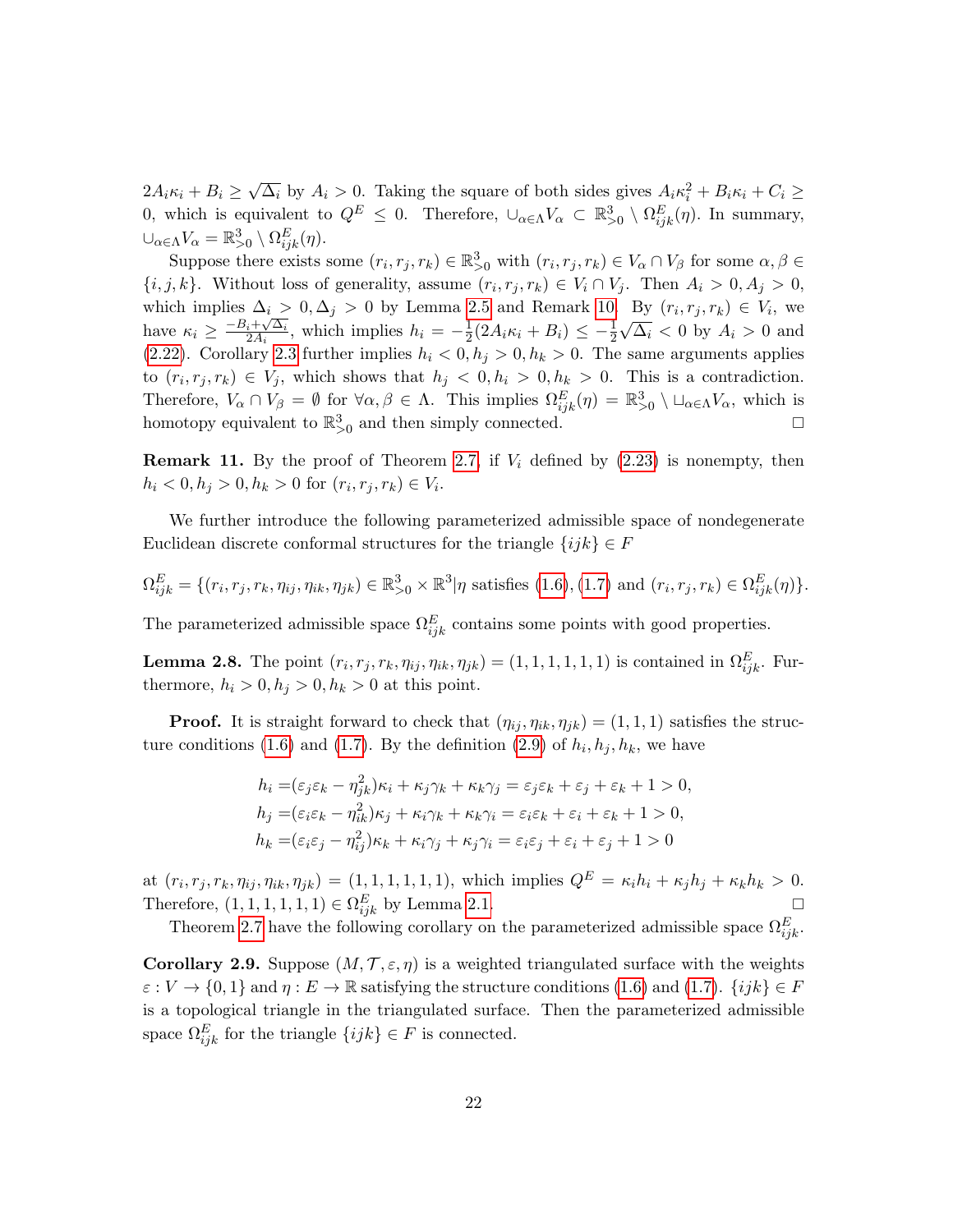Proof. Set

$$
\Gamma = \{(\eta_{ij}, \eta_{ik}, \eta_{jk}) \in \mathbb{R}^3 | (\eta_{ij}, \eta_{ik}, \eta_{jk}) \text{ satisfies (1.6), (1.7)}\}
$$

as the space of parameters. We shall prove that  $\Gamma$  is connected, from which the connectivity of  $\Omega_{ijk}^E$  follows by Theorem [2.7](#page-20-1) and the continuity of Q as a function of  $(r_i, r_j, r_k, \eta_{ij}, \eta_{ik}, \eta_{jk}) \in \mathbb{R}_{>0}^3 \times \mathbb{R}^3.$ 

It is obviously that  $\mathbb{R}^3_{>0} \subset \Gamma$ , which is connected. We will show that any point in  $\Gamma$ could be connected to  $\mathbb{R}^3_{>0}$  by paths in  $\Gamma$ . As the boundary of  $\mathbb{R}^3_{>0}$  is connected to  $\mathbb{R}^3_{>0}$ , we just need to consider the case that some component of  $(\eta_{ij}, \eta_{ik}, \eta_{jk}) \in \Gamma$  is negative. Without loss of generality, assume  $\eta_{ij} < 0$ , then  $\varepsilon_i = \varepsilon_j = 1$  by the structure condition  $\eta_{ij} + \varepsilon_i \varepsilon_j > 0.$ 

In the case of  $\varepsilon_k = 0$ , the structure conditions [\(1.6\)](#page-6-2), [\(1.7\)](#page-6-3) are equivalent to

<span id="page-22-1"></span>
$$
1 + \eta_{ij} > 0, \eta_{ik} > 0, \eta_{jk} > 0 \tag{2.24}
$$

and

<span id="page-22-2"></span>
$$
\eta_{jk} + \eta_{ij}\eta_{ik} \ge 0, \eta_{ik} + \eta_{ij}\eta_{jk} \ge 0, \eta_{ik}\eta_{jk} \ge 0.
$$
\n
$$
(2.25)
$$

If  $(\eta_{ij}, \eta_{ik}, \eta_{jk}) \in \Gamma$  and  $\eta_{ij} < 0$ , it is straightforward to check that  $(t\eta_{ij}, \eta_{ik}, \eta_{jk})$  satisfies [\(2.24\)](#page-22-1) and [\(2.25\)](#page-22-2) for any  $t \in [0,1]$ . This implies  $(t\eta_{ij}, \eta_{ik}, \eta_{jk}) \in \Gamma$ ,  $\forall t \in [0,1]$ , which is a path connecting  $(\eta_{ij}, \eta_{ik}, \eta_{jk})$  and  $\mathbb{R}^3_{\geq 0}$ . Therefore,  $\Gamma$  is connected.

In the case of  $\varepsilon_k = 1$ , the structure conditions [\(1.6\)](#page-6-2), [\(1.7\)](#page-6-3) are equivalent to

<span id="page-22-3"></span>
$$
1 + \eta_{ij} > 0, \quad 1 + \eta_{ik} > 0, \quad 1 + \eta_{jk} > 0 \tag{2.26}
$$

and

<span id="page-22-4"></span>
$$
\eta_{jk} + \eta_{ij}\eta_{ik} \ge 0, \eta_{ik} + \eta_{ij}\eta_{jk} \ge 0, \eta_{ij} + \eta_{ik}\eta_{jk} \ge 0.
$$
\n(2.27)

In this case, the connectivity of  $\Gamma$  has been proved in [\[88\]](#page-63-1). For completeness, we present the proof here. By the structure conditions [\(2.26\)](#page-22-3) and [\(2.27\)](#page-22-4), we have  $\eta_{ij} + \eta_{ik} \geq 0$ ,  $\eta_{ij} + \eta_{jk} \geq 0$ ,  $\eta_{ik} + \eta_{jk} \geq 0$ , which implies at most one of  $\eta_{ij}, \eta_{ik}, \eta_{jk}$  is negative. By the assumption that  $\eta_{ij} < 0$ , we have  $\eta_{ik} \geq 0$ ,  $\eta_{jk} \geq 0$ . It is straightforward to check that  $(t\eta_{ij}, \eta_{ik}, \eta_{jk})$  satisfies [\(2.26\)](#page-22-3) and [\(2.27\)](#page-22-4) for any  $t \in [0, 1]$ . This implies  $(t\eta_{ij}, \eta_{ik}, \eta_{jk}) \in \Gamma$ ,  $\forall t \in [0,1],$  which is a path connecting  $(\eta_{ij}, \eta_{ik}, \eta_{jk})$  and  $\mathbb{R}^3_{\geq 0}$ . Therefore,  $\Gamma$  is connected.  $\Box$ 

## <span id="page-22-0"></span>2.2 Negative semi-definiteness of the Jacobian matrix in the Euclidean case

Suppose  $\{ijk\}$  is a nondegenerate Euclidean triangle with edge lengths given by [\(1.3\)](#page-4-0) and  $\theta_i, \theta_j, \theta_k$  are the inner angles at the vertices  $i, j, k$  in the triangle respectively. Set  $u_i = f_i = \ln r_i.$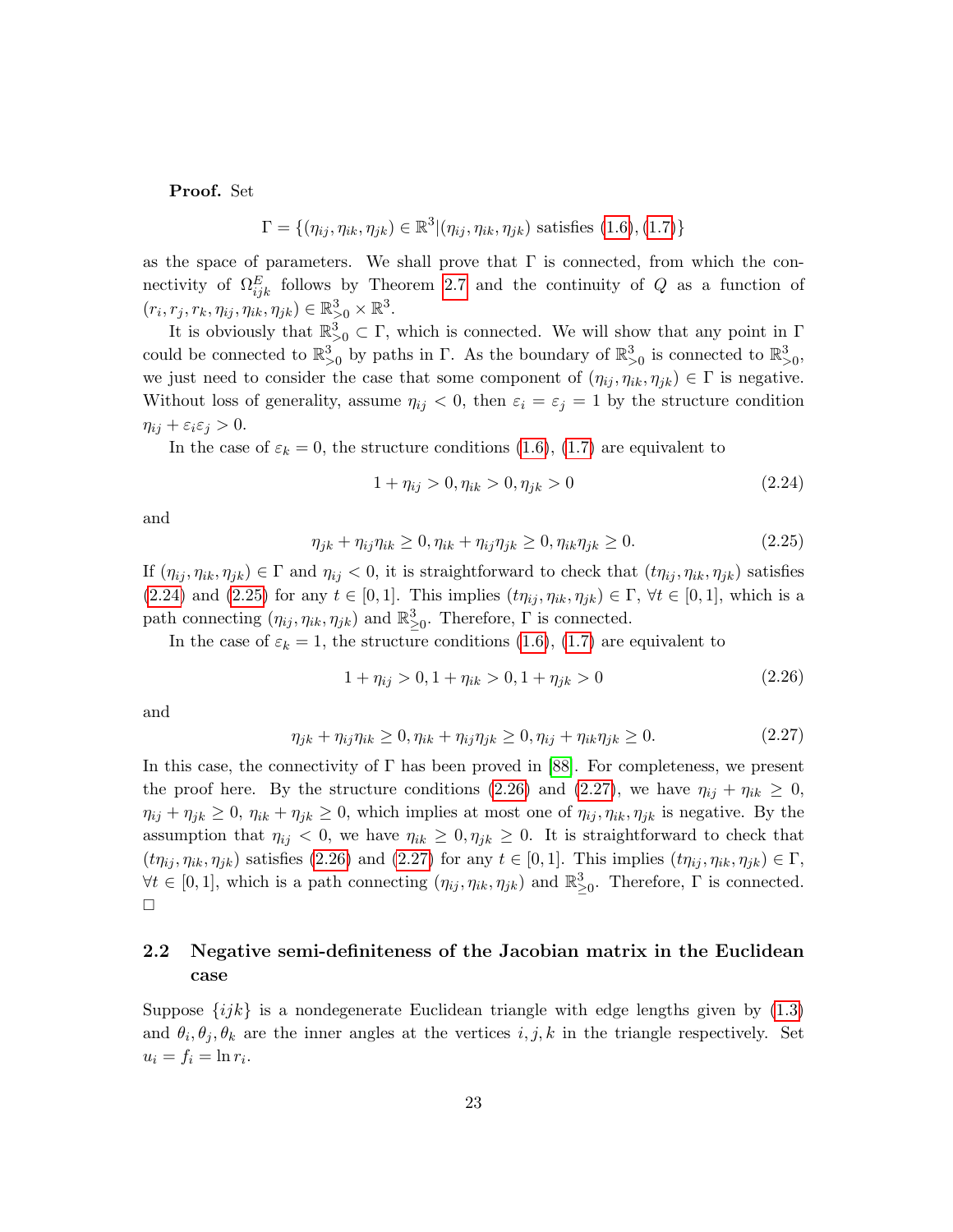<span id="page-23-4"></span>**Lemma 2.10** ( [\[38,](#page-60-1) [41,](#page-60-2) [96\]](#page-63-0)). Suppose  $(M, \mathcal{T}, \varepsilon, \eta)$  is a weighted triangulated surface with the weights  $\varepsilon: V \to \{0,1\}$  and  $\eta: E \to \mathbb{R}$ . Suppose  $(r_i, r_j, r_k) \in \mathbb{R}^3_{>0}$  is a nondegenerate Euclidean discrete conformal structure for the topological triangle  $\{ijk\} \in F$ . Then

<span id="page-23-5"></span>
$$
\frac{\partial \theta_i}{\partial u_j} = \frac{\partial \theta_j}{\partial u_i} = \frac{r_i^2 r_j^2 r_k^2}{Al_{ij}^2} [(\varepsilon_i \varepsilon_j - \eta_{ij}^2) \kappa_k^2 + \gamma_i \kappa_j \kappa_k + \gamma_j \kappa_i \kappa_k] = \frac{r_i^2 r_j^2 r_k}{Al_{ij}^2} h_k \tag{2.28}
$$

and

<span id="page-23-6"></span>
$$
\frac{\partial \theta_i}{\partial u_i} = -\frac{\partial \theta_i}{\partial u_j} - \frac{\partial \theta_i}{\partial u_k},\tag{2.29}
$$

where  $A = l_{ij} l_{ik} \sin \theta_i$ .

**Proof.** By the chain rules, we have

<span id="page-23-2"></span>
$$
\frac{\partial \theta_i}{\partial u_j} = \frac{\partial \theta_i}{\partial l_{jk}} \frac{\partial l_{jk}}{\partial u_j} + \frac{\partial \theta_i}{\partial l_{ik}} \frac{\partial l_{ik}}{\partial u_j} + \frac{\partial \theta_i}{\partial l_{ij}} \frac{\partial l_{ij}}{\partial u_j}.
$$
\n(2.30)

By the derivative cosine law  $(7]$ , Lemma A1), we have

<span id="page-23-0"></span>
$$
\frac{\partial \theta_i}{\partial l_{jk}} = \frac{l_{jk}}{A}, \frac{\partial \theta_i}{\partial l_{ik}} = \frac{-l_{jk}\cos\theta_k}{A}, \frac{\partial \theta_i}{\partial l_{ij}} = \frac{-l_{jk}\cos\theta_j}{A},
$$
(2.31)

where  $A = l_{ik}l_{jk}\sin\theta_k$ . By the definition [\(2.4\)](#page-14-0) of  $l_{ij}, l_{ik}, l_{jk}$  in  $r_i, r_j, r_k$ , we have

<span id="page-23-1"></span>
$$
\frac{\partial l_{jk}}{\partial u_j} = \frac{\varepsilon_j r_j^2 + \eta_{jk} r_j r_k}{l_{jk}}, \quad \frac{\partial l_{ik}}{\partial u_j} = 0, \quad \frac{\partial l_{ij}}{\partial u_j} = \frac{\varepsilon_j r_j^2 + \eta_{ij} r_i r_j}{l_{ij}}.
$$
(2.32)

Submitting  $(2.31)$  and  $(2.32)$  into  $(2.30)$ , we have

<span id="page-23-3"></span>
$$
\frac{\partial \theta_{i}}{\partial u_{j}} = \frac{l_{jk}}{A} \cdot \frac{\varepsilon_{j}r_{j}^{2} + \eta_{jk}r_{j}r_{k}}{l_{jk}} + \frac{-l_{jk}\cos\theta_{j}}{A} \cdot \frac{\varepsilon_{j}r_{j}^{2} + \eta_{ij}r_{i}r_{j}}{l_{ij}} \n= \frac{1}{2Al_{ij}^{2}} [2(\varepsilon_{j}r_{j}^{2} + \eta_{jk}r_{j}r_{k})l_{ij}^{2} + (l_{ik}^{2} - l_{ij}^{2} - l_{jk}^{2})(\varepsilon_{j}r_{j}^{2} + \eta_{ij}r_{i}r_{j})] \n= \frac{r_{i}^{2}r_{j}^{2}r_{k}^{2}}{Al_{ij}^{2}} [(\varepsilon_{i}\varepsilon_{j} - \eta_{ij}^{2})\kappa_{k}^{2} + \gamma_{i}\kappa_{j}\kappa_{k} + \gamma_{j}\kappa_{i}\kappa_{k}] \n= \frac{r_{i}^{2}r_{j}^{2}r_{k}}{Al_{ij}^{2}}h_{k},
$$
\n(2.33)

where the cosine law is used in the second line and the definition [\(2.4\)](#page-14-0) of edge lengths is used in the third line. As the last line of [\(2.33\)](#page-23-3) is symmetric in i and j, we have  $\frac{\partial \theta_i}{\partial u_j} = \frac{\partial \theta_j}{\partial u_i}$  $\frac{\partial v_j}{\partial u_i}$ . Similarly, we have  $\frac{\partial \theta_i}{\partial u_k} = \frac{\partial \theta_k}{\partial u_i}$  $\frac{\partial \theta_k}{\partial u_i}$ .  $\frac{\partial \theta_i}{\partial u_i}$  $\frac{\partial \theta_i}{\partial u_i} = - \frac{\partial \theta_i}{\partial u_j}$  $\frac{\partial \theta_i}{\partial u_j} - \frac{\partial \theta_i}{\partial u_k}$  $\frac{\partial \theta_i}{\partial u_k}$  follows from  $\theta_i + \theta_j + \theta_k = \pi$ ,  $\frac{\partial \theta_i}{\partial u_j}$  $\frac{\partial \theta_i}{\partial u_j} = \frac{\partial \theta_j}{\partial u_i}$  $\partial u_i$ and  $\frac{\partial \theta_i}{\partial u_k} = \frac{\partial \theta_k}{\partial u_i}$  $\partial u_i$ . In the contract of the contract of the contract of the contract of the contract of the contract of the contract of the contract of the contract of the contract of the contract of the contract of the contract of the contr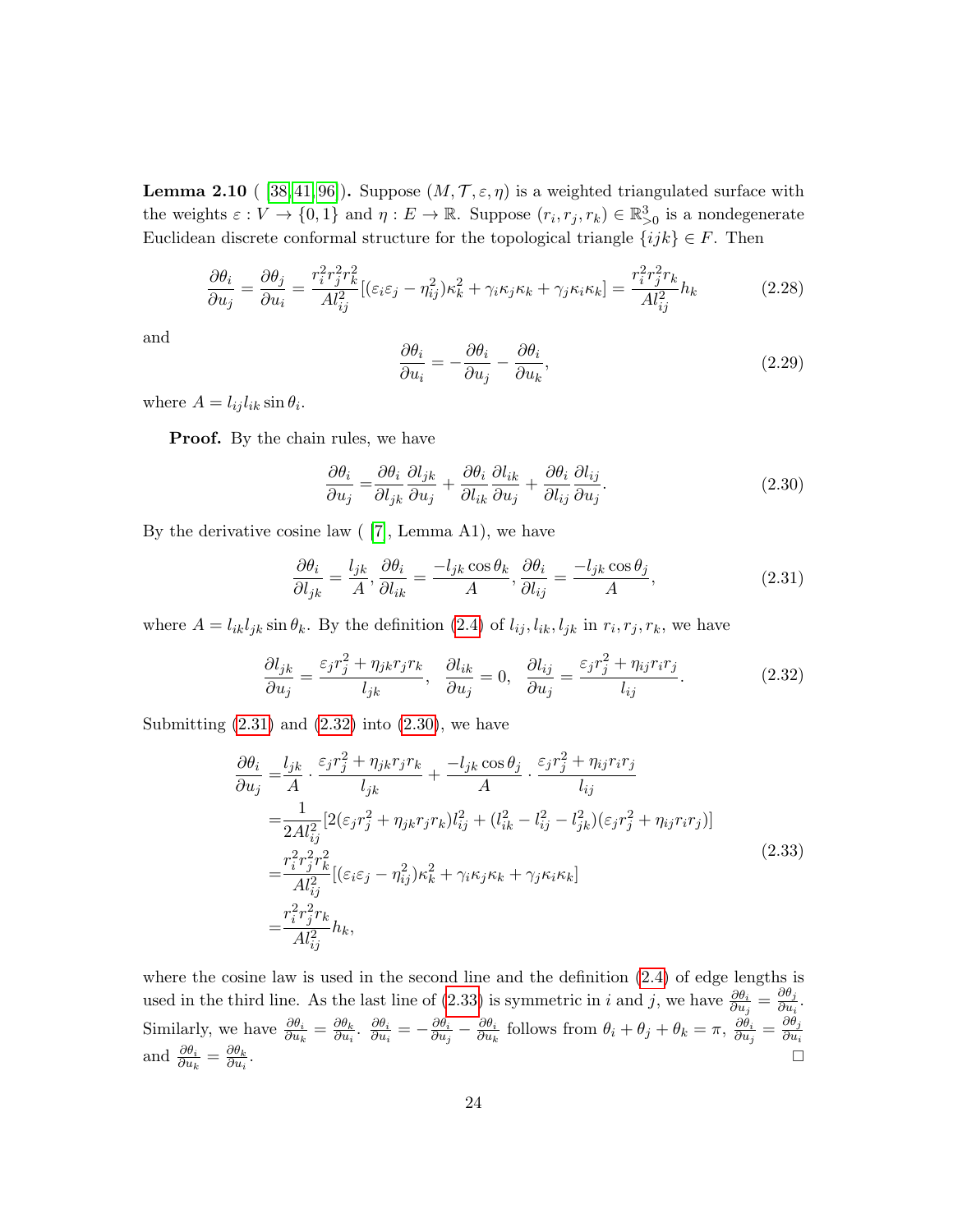**Remark 12.** The symmetry  $\frac{\partial \theta_i}{\partial u_j} = \frac{\partial \theta_j}{\partial u_i}$  $\frac{\partial v_j}{\partial u_i}$  for discrete conformal structures in Lemma [2.10](#page-23-4) was previously obtained by Glickenstein [\[38\]](#page-60-1), Glickenstein-Thomas [\[41\]](#page-60-2) and Zhang-Guo-Zeng-Luo-Yau-Gu [\[96\]](#page-63-0). Here we give a proof by direct calculations for completeness. Combining [\(2.17\)](#page-18-2) and Lemma [2.10,](#page-23-4) we have [\[38,](#page-60-1) [41,](#page-60-2) [96\]](#page-63-0)

<span id="page-24-2"></span>
$$
\frac{\partial \theta_i}{\partial u_j} = \frac{h_{ij,k}}{l_{ij}},\tag{2.34}
$$

which provides a nice geometric explanation for the derivative  $\frac{\partial \theta_i}{\partial u_j}$ .

<span id="page-24-3"></span>**Remark 13.** By [\(2.28\)](#page-23-5), [\(2.29\)](#page-23-6) and Remark [11,](#page-21-0) if  $(\eta_{ij}, \eta_{ik}, \eta_{jk})$  defined on the triangle  $\{ijk\}$  satisfies the structure conditions [\(1.6\)](#page-6-2) and [\(1.7\)](#page-6-3) and  $(r_i, r_j, r_k) \in \Omega_{ijk}^E(\eta)$  tends to a point  $(\bar{r}_i, \bar{r}_j, \bar{r}_k) \in \partial V_i$  with  $V_i \neq \emptyset$ , we have  $\frac{\partial \theta_i}{\partial u_j} \to +\infty$ ,  $\frac{\partial \theta_i}{\partial u_k} \to +\infty$  and  $\frac{\partial \theta_i}{\partial u_i} \to -\infty$ .

Lemma [2.10](#page-23-4) shows that the Jacobian matrix

$$
\Lambda_{ijk}^E:=\frac{\partial(\theta_i,\theta_j,\theta_k)}{\partial(u_i,u_j,u_k)}=\left(\begin{array}{ccc} \frac{\partial\theta_i}{\partial u_i} & \frac{\partial\theta_i}{\partial u_j} & \frac{\partial\theta_i}{\partial u_k} \\ \frac{\partial\theta_j}{\partial u_i} & \frac{\partial\theta_j}{\partial u_j} & \frac{\partial\theta_j}{\partial u_k} \\ \frac{\partial\theta_k}{\partial u_i} & \frac{\partial\theta_k}{\partial u_j} & \frac{\partial\theta_k}{\partial u_k} \end{array}\right)
$$

is symmetric with  $\{t(1,1,1)^T | t \in \mathbb{R}\}$  contained in its kernel. We further have the following result on the rank of the Jacobian matrix  $\Lambda_{ijk}^E$ .

<span id="page-24-1"></span>**Lemma 2.11.** Suppose  $(M, \mathcal{T}, \varepsilon, \eta)$  is a weighted triangulated surface with the weights  $\varepsilon : V \to \{0,1\}$  and  $\eta : E \to \mathbb{R}$  satisfying the structure conditions [\(1.6\)](#page-6-2) and [\(1.7\)](#page-6-3).  $\{ijk\} \in F$ is a topological triangle in the triangulated surface. Then the rank of the Jacobian matrix  $\Lambda_{ijk}^E=\frac{\partial(\theta_i,\theta_j,\theta_k)}{\partial(u_i,u_j,u_k)}$  $\frac{\partial(u_i, u_j, u_k)}{\partial(u_i, u_j, u_k)}$  is 2 for any nondegenerate Euclidean discrete conformal structure on the triangle  $\{ijk\}.$ 

**Proof.** By the chain rules, we have

<span id="page-24-0"></span>
$$
\frac{\partial(\theta_i, \theta_j, \theta_k)}{\partial(u_i, u_j, u_k)} = \frac{\partial(\theta_i, \theta_j, \theta_k)}{\partial(l_{jk}, l_{ik}, l_{ij})} \cdot \frac{\partial(l_{jk}, l_{ik}, l_{ij})}{\partial(u_i, u_j, u_k)}.
$$
(2.35)

By the derivative cosine law  $(7]$ , Lemma A1), we have

$$
\frac{\partial(\theta_i, \theta_j, \theta_k)}{\partial(l_{jk}, l_{ik}, l_{ij})} = \frac{1}{A} \begin{pmatrix} l_{jk} & & \\ & l_{ik} & \\ & & l_{ij} \end{pmatrix} \begin{pmatrix} 1 & -\cos\theta_k & -\cos\theta_j \\ -\cos\theta_k & 1 & -\cos\theta_i \\ -\cos\theta_j & -\cos\theta_i & 1 \end{pmatrix},
$$

which has rank 2 and kernel  $\{t(l_{jk}, l_{ik}, l_{ij}) | t \in \mathbb{R}\}$  for  $(l_{jk}, l_{ik}, l_{ij})$  satisfying the triangle inequalities.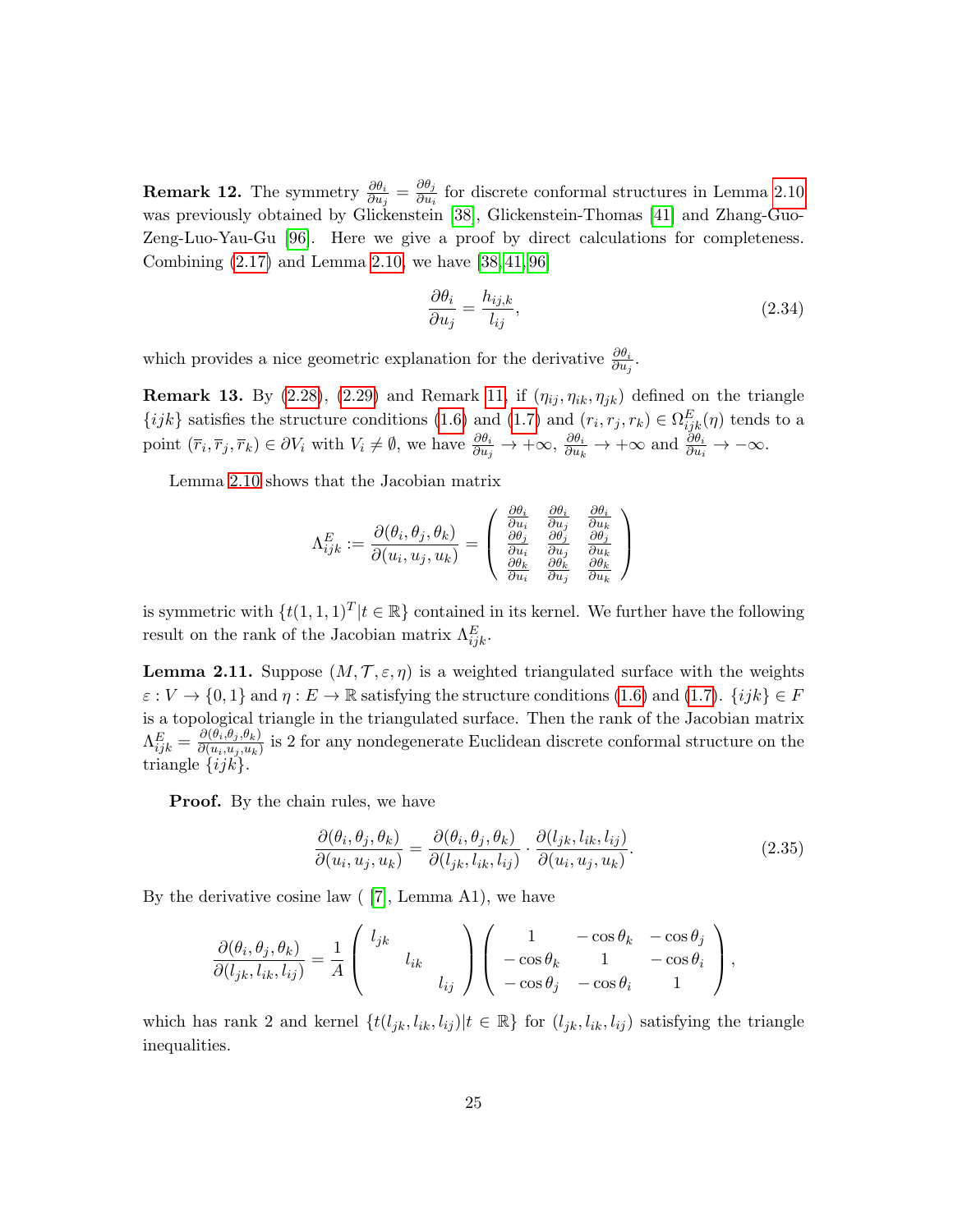Note that  $d_{ij} = \frac{\partial l_{ij}}{\partial u_i}$  $\frac{\partial l_{ij}}{\partial u_i} = \frac{\varepsilon_i r_i^2 + \eta_{ij} r_i r_j}{l_{ij}}$  $\frac{\partial \eta_{ij} \eta_{ij}}{\partial q_{ij}}$ . By direct calculations,  $\partial(l_{jk}, l_{ik}, l_{ij})$  $\frac{\partial (v_{jk}, v_{ik}, v_{ij})}{\partial (u_i, u_j, u_k)} =$  $\sqrt{ }$  $\overline{\mathcal{L}}$ 0  $d_{jk}$   $d_{kj}$  $d_{ik}$  0  $d_{ki}$  $d_{ij}$   $d_{ji}$  0  $\setminus$  $\Big\}$  $\sqrt{ }$  $l_{ik}^{-1}$ jk  $\setminus$ 

$$
= \begin{pmatrix} l_{ik}^{-1} & & \\ & l_{ij}^{-1} & \end{pmatrix}
$$
\n
$$
\cdot \begin{pmatrix} 0 & \varepsilon_j r_j + \eta_{jk} r_k & \varepsilon_k r_k + \eta_{jk} r_j \\ \varepsilon_i r_i + \eta_{ik} r_k & 0 & \varepsilon_k r_k + \eta_{ik} r_i \\ \varepsilon_i r_i + \eta_{ij} r_j & \varepsilon_j r_j + \eta_{ij} r_i & 0 \end{pmatrix} \begin{pmatrix} r_i & & \\ & r_j & \\ & & r_k \end{pmatrix}.
$$

This implies

<span id="page-25-0"></span>
$$
\det \frac{\partial(l_{jk}, l_{ik}, l_{ij})}{\partial(u_i, u_j, u_k)} = \frac{r_i r_j r_k}{l_{ij} l_{ik} l_{jk}} [2(\varepsilon_i \varepsilon_j \varepsilon_k + \eta_{ij} \eta_{ik} \eta_{jk}) r_i r_j r_k + r_i \gamma_i (\varepsilon_j r_j^2 + \varepsilon_k r_k^2) + r_j \gamma_j (\varepsilon_i r_i^2 + \varepsilon_k r_k^2) + r_k \gamma_k (\varepsilon_i r_i^2 + \varepsilon_j r_j^2)] \n\geq \frac{2r_i^2 r_j^2 r_k^2}{l_{ij} l_{ik} l_{jk}} [\varepsilon_i \varepsilon_j \varepsilon_k + \eta_{ij} \eta_{ik} \eta_{jk} + \gamma_i \varepsilon_j \varepsilon_k + \gamma_j \varepsilon_i \varepsilon_k + \gamma_k \varepsilon_i \varepsilon_j] \n= \frac{2r_i^2 r_j^2 r_k^2}{l_{ij} l_{ik} l_{jk}} (\varepsilon_i \varepsilon_j + \eta_{ij}) (\varepsilon_i \varepsilon_k + \eta_{ik}) (\varepsilon_j \varepsilon_k + \eta_{jk}) \n>0,
$$
\n(2.36)

where the structure condition [\(1.7\)](#page-6-3) is used in the second line and the structure condition [\(1.6\)](#page-6-2) is used in the last line. [\(2.36\)](#page-25-0) implies that  $\frac{\partial (l_{jk},l_{ik},l_{ij})}{\partial (u_i,u_j,u_k)}$  is nonsingular.

Combining [\(2.35\)](#page-24-0), [\(2.36\)](#page-25-0) and the fact that the rank of  $\frac{\partial(\theta_i, \theta_j, \theta_k)}{\partial(l_{jk}, l_{ik}, l_{ij})}$  is 2 for  $(l_{jk}, l_{ik}, l_{ij})$  satisfying the triangle inequalities, we have the rank of the Jacobian matrix  $\Lambda_{ijk}^E = \frac{\partial (\theta_i, \theta_j, \theta_k)}{\partial (u_i, u_j, u_k)}$  $\partial(u_i,u_j,u_k)$ is 2 for any nondegenerate Euclidean discrete conformal structure on the triangle  $\{ijk\}$ .  $\Box$ 

As a direct consequence of Lemma [2.11,](#page-24-1) we have the following negative semidefiniteness for the Jacobian matrix  $\Lambda_{ijk}^E$ .

<span id="page-25-1"></span>**Theorem 2.12.** Suppose  $(M, \mathcal{T}, \varepsilon, \eta)$  is a weighted triangulated surface with the weights  $\varepsilon : V \to \{0,1\}$  and  $\eta : E \to \mathbb{R}$  satisfying the structure conditions [\(1.6\)](#page-6-2) and [\(1.7\)](#page-6-3).  $\{ijk\} \in F$ is a topological triangle in the triangulated surface. Then the Jacobian matrix  $\Lambda_{ijk}^E =$  $\partial(\theta_i,\theta_j,\theta_k)$  $\frac{\partial(\theta_i,\theta_j,\theta_k)}{\partial(u_i,u_j,u_k)}$  is negative semi-definite with rank 2 and kernel  $\{t(1,1,1)^T | t \in \mathbb{R}\}$  for any nondegenerate Euclidean discrete conformal structure on the triangle  $\{ijk\}$ .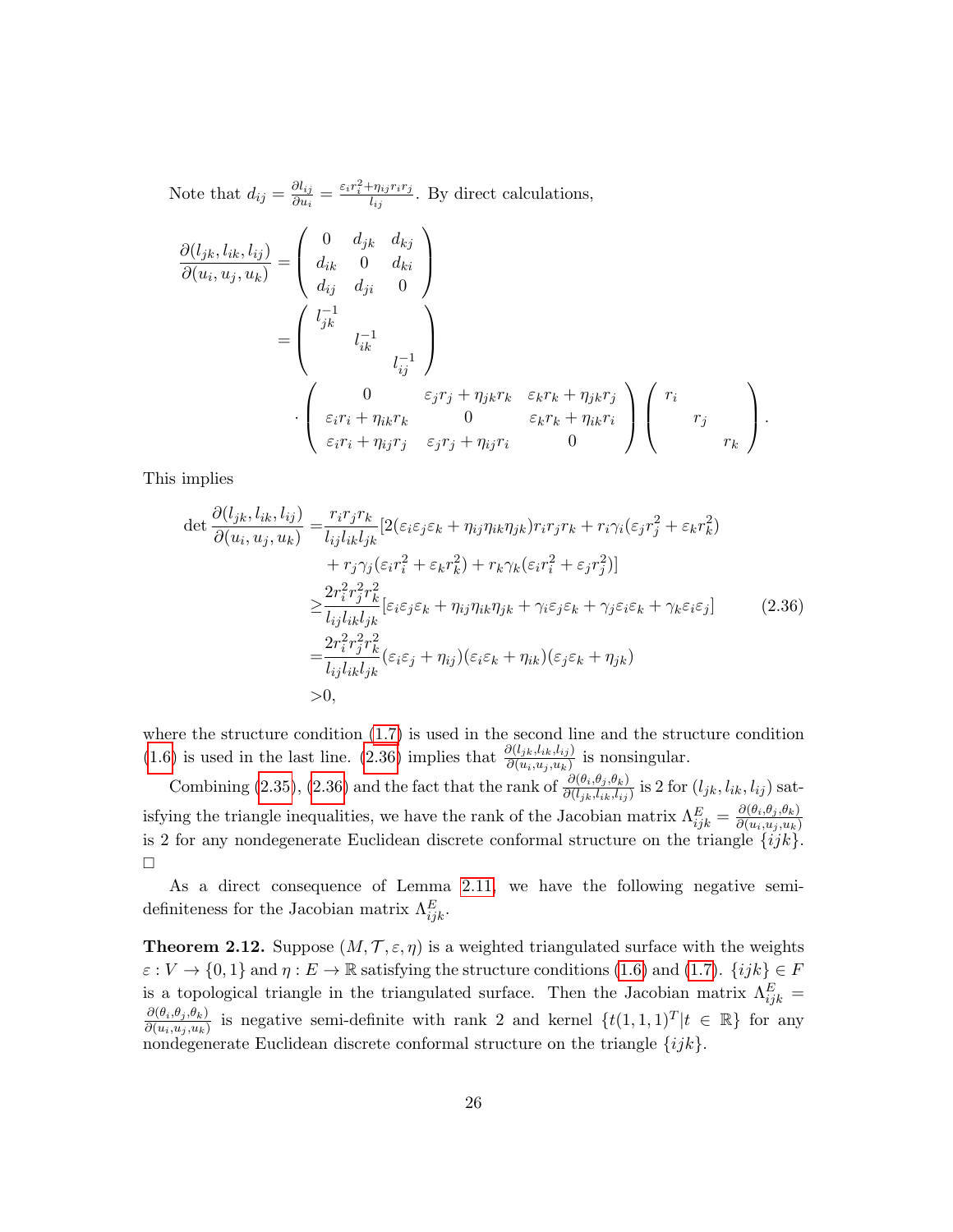**Proof.** By Lemma [2.11,](#page-24-1) the Jacobian matrix  $\Lambda_{ijk}^E$  has two nonzero eigenvalues and one zero eigenvalue. By the continuity of eigenvalues of  $\Lambda_{ijk}^E = \frac{\partial (\theta_i, \theta_j, \theta_k)}{\partial (u_i, u_j, u_k)}$  $\frac{\partial(v_i, v_j, v_k)}{\partial(u_i, u_j, u_k)}$  as functions of  $(r_i, r_j, r_k, \eta_{ij}, \eta_{ik}, \eta_{jk}) \in \Omega_{ijk}^E$  and the connectivity of parameterized admissible space  $\Omega_{ijk}^E$  in Corollary [2.9,](#page-21-1) to prove  $\frac{\partial(\theta_i, \theta_j, \theta_k)}{\partial(u_i, u_j, u_k)}$  is negative semi-definite, we just need to prove  $\partial(\theta_i,\theta_j,\theta_k)$  $\frac{\partial (b_i, b_j, b_k)}{\partial (u_i, u_j, u_k)}$  is negative semi-definite with rank 2 at some point in  $\Omega_{ijk}^E$ . By Lemma [2.8,](#page-21-2)  $h_i > 0, h_j > 0, h_k > 0$  at  $(r_i, r_j, r_k, \eta_{ij}, \eta_{ik}, \eta_{jk}) = (1, 1, 1, 1, 1, 1) \in \Omega_{ijk}^E$ , which implies the  $\frac{\partial \theta_i}{\partial u_j}$ ,  $\frac{\partial \theta_i}{\partial u_k}$  $\frac{\partial \theta_i}{\partial u_k}, \; \frac{\partial \theta_j}{\partial u_k}$  $\frac{\partial v_j}{\partial u_k}$  are positive by [\(2.17\)](#page-18-2) and [\(2.34\)](#page-24-2). Then by the following well-known result from linear algebra,  $-\Lambda_{ijk}^E$  is positive semi-definite with rank 2 and null space  $\{t(1,1,1)^T | t \in \mathbb{R}\}\$ at  $(r_i, r_j, r_k, \eta_{ij}, \eta_{ik}, \eta_{jk}) = (1,1,1,1,1,1) \in \Omega_{ijk}^E.$ 

<span id="page-26-0"></span>**Lemma 2.13.** Suppose  $A = [a_{ij}]_{n \times n}$  is a symmetric matrix.

- (a) If  $a_{ii} > \sum_{j \neq i} |a_{ij}|$  for all indices i, then A is positive definite.
- (b) If  $a_{ii} > 0$  and  $a_{ij} < 0$  for all  $i \neq j$  so that  $\sum_{i=1}^{n} a_{ij} = 0$  for all j, then A is positive semi-definite so that its kernel is 1-dimensional.

One can refer to [\[7\]](#page-59-1) for a proof of Lemma [2.13.](#page-26-0) Therefore,  $\Lambda_{ijk}^E$  is negative semi-definite with rank 2 and kernel  $\{t(1,1,1)^T | t \in \mathbb{R}\}$  for any point  $(r_i, r_j, r_k, \eta_{ij}, \eta_{ik}, \eta_{jk}) \in \Omega_{ijk}^E$ .  $\Box$ 

As a direct corollary of Theorem [2.12,](#page-25-1) we have the following result on the Jacobian matrix  $\Lambda^E = \frac{\partial (K_1, \dots, K_N)}{\partial (u_1, \dots, u_N)}$  $\frac{\partial (N_1,\cdots,N_N)}{\partial (u_1,\cdots,u_N)}$ .

<span id="page-26-1"></span>**Corollary 2.14.** Suppose  $(M, \mathcal{T}, \varepsilon, \eta)$  is a weighted triangulated surface with the weights  $\varepsilon: V \to \{0,1\}$  and  $\eta: E \to \mathbb{R}$  satisfying the structure conditions [\(1.6\)](#page-6-2) and [\(1.7\)](#page-6-3). Then the Jacobian matrix  $\Lambda^E = \frac{\partial (K_1, \dots, K_N)}{\partial (u_1, \dots, u_N)}$  $\frac{\partial (h_1,\dots,h_N)}{\partial (u_1,\dots,u_N)}$  is symmetric and positive semi-definite with rank  $N-1$  and kernel  $\{t\mathbf{1} \in \mathbb{R}^N | t \in \mathbb{R}\}$  for all nondegenerate Euclidean discrete conformal structures on  $(M, \mathcal{T}, \varepsilon, \eta)$ .

**Proof.** This follows from Theorem [2.12](#page-25-1) and the fact that  $\Lambda^E = -\sum_{\{ijk\} \in F} \Lambda_{ijk}^E$ , where  $\Lambda_{ijk}^E$  is extended by zeros to an  $N \times N$  matrix so that  $\Lambda_{ijk}^E$  acts on a vector  $(v_1, \dots, v_N)$ only on the coordinates corresponding to vertices  $v_i$ ,  $v_j$  and  $v_k$  in the triangle  $\{ijk\}$ .  $\Box$ 

Remark 14. Under an additional condition that the signed distance of geometric center to the edges are all positive for any triangle  $\{ijk\} \in F$ , Glickenstein [\[40\]](#page-60-6) and Glickenstein-Thomas [\[41\]](#page-60-2) obtained the positive semi-definiteness of the Jacobian matrix  $\Lambda^E = \frac{\partial (K_1, \cdots, K_N)}{\partial (u_1, \cdots, u_N)}$  $\frac{\partial (N_1,\dots,N_N)}{\partial (u_1,\dots,u_N)}$ . Corollary [2.14](#page-26-1) generalizes Glickenstein-Thomas's result in that it allows some of the signed distance to be negative. For example, in the case that  $\varepsilon \equiv 1$ and  $\eta \equiv 2$ , which satisfies the structures conditions [\(1.6\)](#page-6-2) and [\(1.7\)](#page-6-3), if  $r : V \to (0, +\infty)$ is a map with  $r \equiv 1$  except  $r_i = 1/5$  for some vertex  $i \in V$ , then r is a nondegenerate Euclidean discrete conformal structure on  $(M, \mathcal{T}, \varepsilon, \eta)$  with  $\Lambda^E$  positive semi-definite by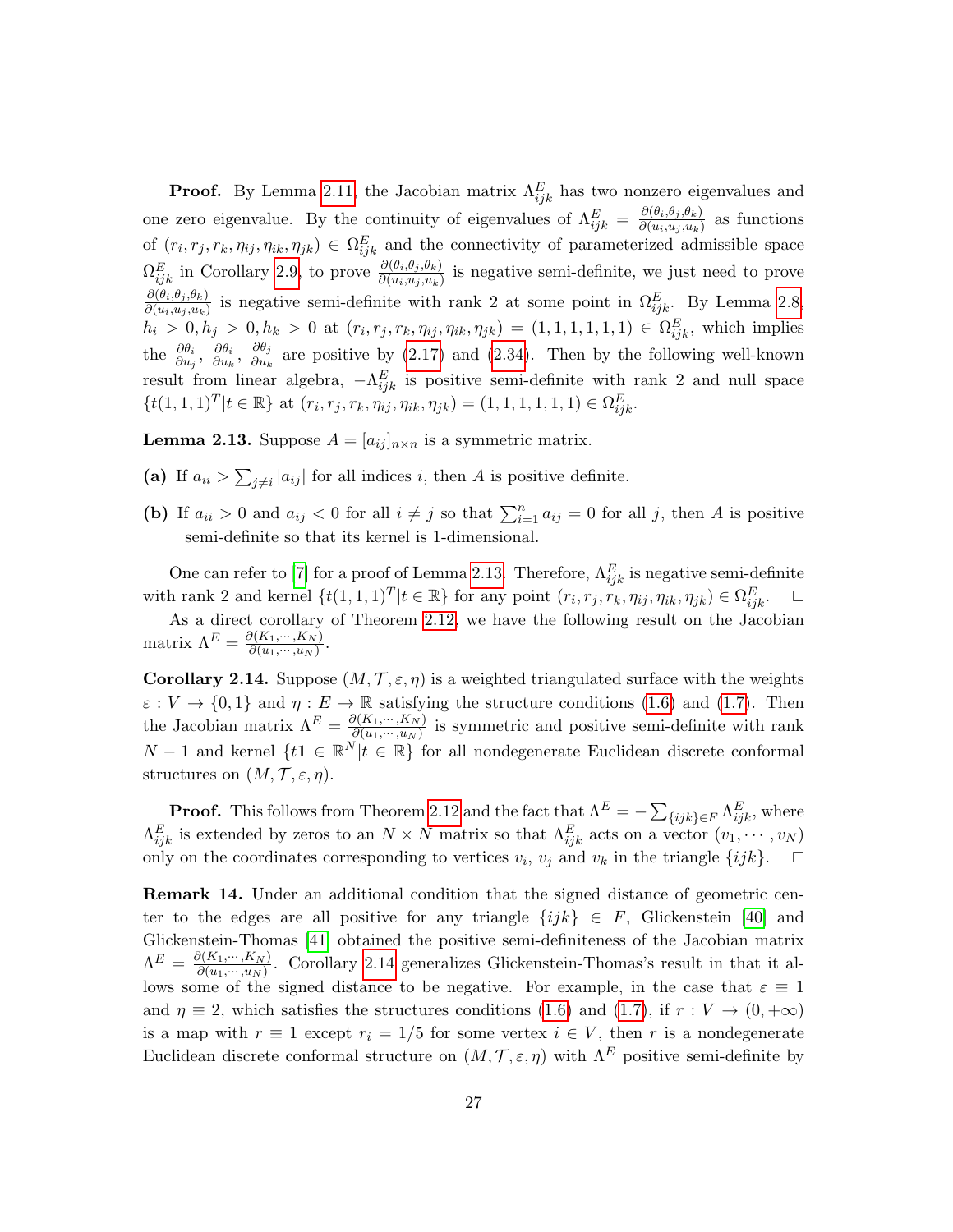Corollary [2.14.](#page-26-1) However, in this case we have  $h_i < 0, h_j > 0, h_k > 0$  for a triangle  $\{ijk\}$ at *i*, which implies  $h_{jk,i} < 0, h_{ik,j} > 0, h_{ij,k} > 0$  by [\(2.17\)](#page-18-2).

#### <span id="page-27-0"></span>2.3 Rigidity of Euclidean discrete conformal structures

Theorem [2.7](#page-20-1) and Lemma [2.10](#page-23-4) imply the following function

<span id="page-27-2"></span>
$$
\mathcal{E}_{ijk}(u_i, u_j, u_k) = \int_{(\overline{u}_i, \overline{u}_j, \overline{u}_k)}^{(u_i, u_j, u_k)} \theta_i du_i + \theta_j du_j + \theta_k du_k
$$
\n(2.37)

is a well-defined smooth function on  $\Omega_{ijk}^E(\eta)$  with  $\nabla_{u_i}\mathcal{E}_{ijk} = \theta_i$  and  $\mathcal{E}_{ijk}(u_i + t, u_j + t, u_k + t)$  $(t) = \mathcal{E}_{ijk}(u_i, u_j, u_k) + t\pi$ , which is called the Ricci energy function for the triangle  $\{ijk\}$ . By Theorem [2.12,](#page-25-1)  $\mathcal{E}_{ijk}(u_i, u_j, u_k)$  is a locally concave function defined on  $\Omega_{ijk}^E(\eta)$ . Set

<span id="page-27-3"></span>
$$
\mathcal{E}(u_1,\dots,u_N) = 2\pi \sum_{i\in V} u_i - \sum_{\{ijk\}\in F} \mathcal{E}_{ijk}(u_i,u_j,u_k)
$$
\n(2.38)

to be the Ricci energy function defined on the admissible space  $\Omega^E$  of nondegenerate Euclidean discrete conformal structures for  $(M, \mathcal{T}, \varepsilon, \eta)$ . Then  $\mathcal E$  is a locally convex function defined on  $\Omega^E$  with  $\mathcal{E}(u_1+t,\dots,u_N+t) = \mathcal{E}(u_1,\dots,u_N)+2t\pi\chi(M)$  and  $\nabla_{u_i}\mathcal{E}=K_i$  by Corollary [2.14,](#page-26-1) from which the local rigidity of Euclidean discrete conformal structures follows by the following well-known result from analysis.

<span id="page-27-4"></span>**Lemma 2.15.** If  $W : \Omega \to \mathbb{R}$  is a  $C^2$ -smooth strictly convex function defined on a convex domain  $\Omega \subseteq \mathbb{R}^n$ , then its gradient  $\nabla W : \Omega \to \mathbb{R}^n$  is injective.

To prove the global rigidity of Euclidean discrete conformal structures, we need to extend the inner angles of a triangle  $\{ijk\} \in F$  defined for nondegenerate Euclidean discrete conformal structures to be a globally defined function for  $(r_i, r_j, r_k) \in \mathbb{R}^3_{>0}$ .

<span id="page-27-1"></span>**Lemma 2.16.** Suppose  $(M, \mathcal{T}, \varepsilon, \eta)$  is a weighted triangulated surface with the weights  $\varepsilon : V \to \{0,1\}$  and  $\eta : E \to \mathbb{R}$  satisfying the structure conditions [\(1.6\)](#page-6-2) and [\(1.7\)](#page-6-3).  $\{ijk\} \in F$ is a topological triangle in the triangulated surface. Then the inner angles  $\theta_i, \theta_j, \theta_k$  of the triangle  $\{ijk\}$  defined for nondegenerate Euclidean discrete conformal structures could be extended by constants to be continuous functions  $\widetilde{\theta}_i, \widetilde{\theta}_j, \widetilde{\theta}_k$  defined for  $(r_i, r_j, r_k) \in \mathbb{R}^3_{>0}$ .

**Proof.** By Theorem [2.7,](#page-20-1)  $\Omega_{ijk}^E(\eta) = \mathbb{R}_{>0}^3 \setminus \Box_{\alpha \in \Lambda} V_\alpha$ , where  $\Lambda = \{q \in \{i, j, k\} | A_q =$  $\eta_{st}^2 - \varepsilon_s \varepsilon_t > 0, \{q, s, t\} = \{i, j, \kappa\}$  and  $V_\alpha$  is a closed region in  $\mathbb{R}_{>0}^3$  bounded by the analytical function in [\(2.23\)](#page-20-2) defined on  $\mathbb{R}^2_{>0}$ . If  $\Lambda = \emptyset$ , then  $\Omega_{ijk}^E(\eta) = \mathbb{R}^3_{>0}$  and  $\theta_i, \theta_j, \theta_k$ is defined for all  $(r_i, r_j, r_k) \in \mathbb{R}^3_{>0}$ .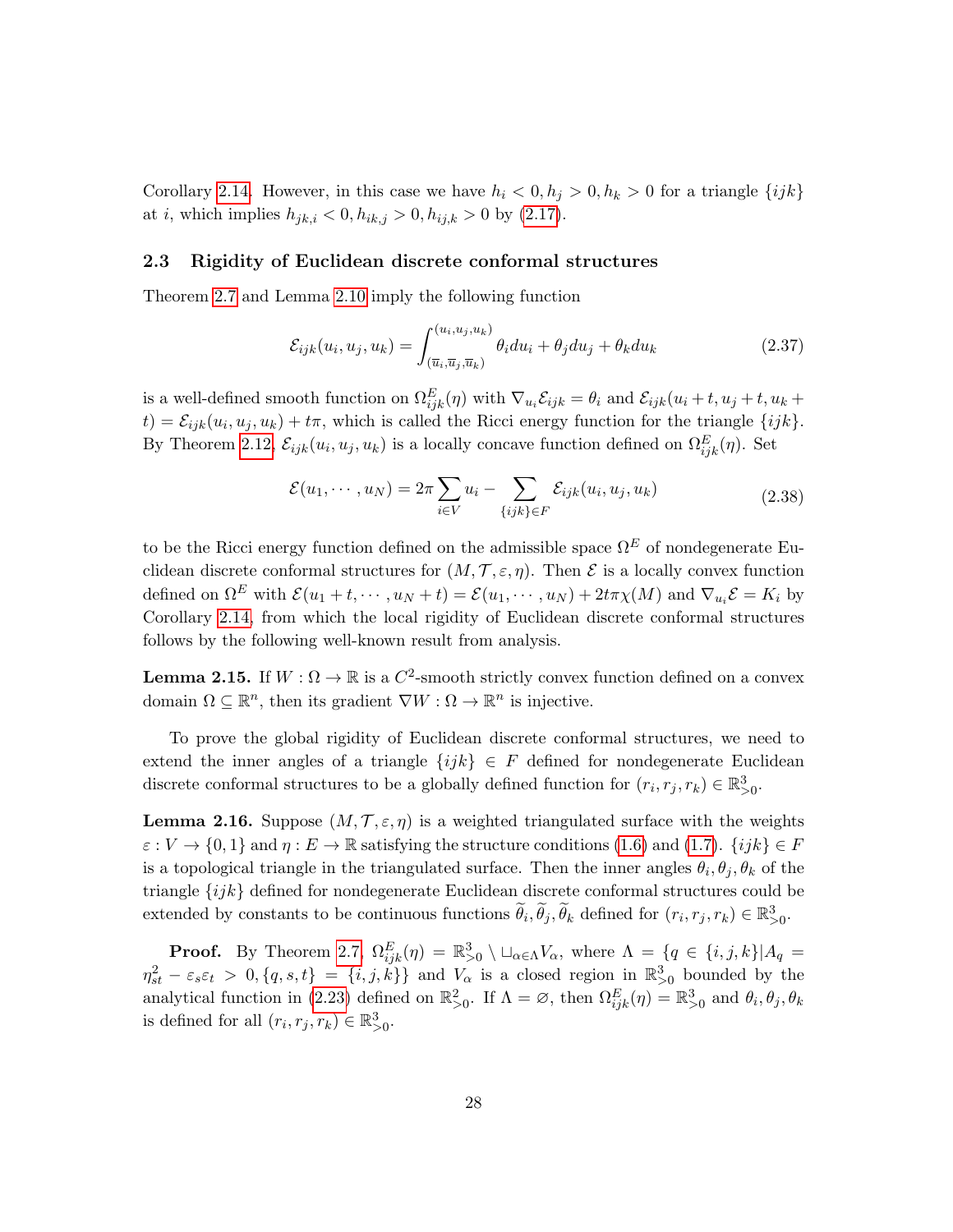Without loss of generality, suppose  $\Lambda \neq \emptyset$  and  $V_i$  is a connected component of  $\mathbb{R}^3_{>0} \setminus$  $\Omega_{ijk}^E(\eta)$ . If  $(r_i, r_j, r_k) \in \Omega_{ijk}^E(\eta)$  tends to a point  $(\overline{r}_i, \overline{r}_j, \overline{r}_k)$  in the boundary  $\partial V_i$  of  $V_i$  in  $\mathbb{R}_{>0}^3$ , we have

$$
4l_{ij}^{2}l_{ik}^{2}\sin^{2}\theta_{i} = (l_{ij} + l_{ik} + l_{jk})(l_{ij} + l_{ik} - l_{jk})(l_{ij} - l_{ik} + l_{jk})(-l_{ij} + l_{ik} + l_{jk}) \rightarrow 0.
$$

Note that for any  $r_i, r_j > 0$ ,  $\varepsilon_i r_i^2 + \varepsilon_j r_j^2 + 2\eta_{ij} r_i r_j \geq 2(\varepsilon_i \varepsilon_j + \eta_{ij}) r_i r_j > 0$  by the struc-ture condition [\(1.6\)](#page-6-2), we have  $l_{ij}$ ,  $l_{ik}$  tend to positive constants and  $\sin \theta_i$  tends to zero as  $(r_i, r_j, r_k) \to (\bar{r}_i, \bar{r}_j, \bar{r}_k)$ , which implies  $\theta_i$  tends to 0 or  $\pi$ . Similarly, we have  $\theta_j, \theta_k$  tends to 0 or  $\pi$ .

Note that at  $(\bar{r}_i, \bar{r}_j, \bar{r}_k) \in \partial V_i$ , we have  $h_i < 0$ ,  $h_j > 0$  and  $h_k > 0$  by Remark [11.](#page-21-0) By the continuity of  $h_i, h_j, h_k$  of  $(r_i, r_j, r_k) \in \mathbb{R}^3_{>0}$ , there exists some neighborhood U of  $(\overline{r}_i, \overline{r}_j, \overline{r}_k)$  in  $\mathbb{R}^3_{>0}$  such that  $h_i < 0$ ,  $h_j > 0$ ,  $h_k > 0$  for  $(r_i, r_j, r_k) \in \Omega_{ijk}^E(\eta) \cap U$ . Combining  $h_k > 0$ , [\(2.17\)](#page-18-2) and [\(2.34\)](#page-24-2), we have

$$
\frac{\partial \theta_i}{\partial u_j} = \frac{r_i^2 r_j^2 r_k^2}{A l_{ij}^2} \kappa_k h_k > 0
$$

for  $(r_i, r_j, r_k) \in \Omega_{ijk}^E(\eta) \cap U$ . Similarly, we have  $\frac{\partial \theta_i}{\partial u_k} > 0$  for  $(r_i, r_j, r_k) \in \Omega_{ijk}^E(\eta) \cap U$ . By Lemma [2.10,](#page-23-4) we have  $\frac{\partial \theta_i}{\partial u_i} = -\frac{\partial \theta_i}{\partial u_j}$  $\frac{\partial \theta_i}{\partial u_j}-\frac{\partial \theta_i}{\partial u_k}$  $\frac{\partial \theta_i}{\partial u_k} < 0$  for  $(r_i, r_j, r_k) \in \Omega_{ijk}^E(\eta) \cap U$ . By the form of  $V_i$ , i.e.

$$
V_i = \{(r_i, r_j, r_k) \in \mathbb{R}_{>0}^3 | \kappa_i \ge \frac{-B_i + \sqrt{\Delta_i}}{2A_i}\} = \{(r_i, r_j, r_k) \in \mathbb{R}_{>0}^3 | r_i \le \frac{2A_i}{-B_i + \sqrt{\Delta_i}}\},
$$

we have  $\theta_i \to \pi$  as  $(r_i, r_j, r_k) \to (\overline{r}_i, \overline{r}_j, \overline{r}_k)$ , which implies  $\theta_j \to 0$ ,  $\theta_k \to 0$  as  $(r_i, r_j, r_k) \to$  $(\bar{r}_i, \bar{r}_j, \bar{r}_k)$  by  $\theta_i + \theta_j + \theta_k = \pi$ . The same arguments apply to the other components of  $\mathbb{R}_{>0}^3 \setminus \Omega_{ijk}^E(\eta)$ . Therefore, we can extend the inner angle functions  $\theta_i, \theta_j, \theta_k$  defined on  $\Omega_{ijk}^E(\eta)$  to be continuous functions defined on  $\mathbb{R}_{>0}^3$  by setting

<span id="page-28-0"></span>
$$
\widetilde{\theta}_i(r_i, r_j, r_k) = \begin{cases}\n\theta_i, & \text{if } (r_i, r_j, r_k) \in \Omega_{ijk}^E(\eta); \\
\pi, & \text{if } (r_i, r_j, r_k) \in V_i; \\
0, & \text{otherwise.} \n\end{cases}
$$
\n(2.39)

 $\Box$ 

By Lemma [2.16,](#page-27-1) we can further extend the combinatorial curvature function  $K$  defined on  $\Omega^E$  to be defined for  $r \in \mathbb{R}^N_{>0}$  by

$$
\widetilde{K}_i = 2\pi - \sum_{\{ijk\} \in F} \widetilde{\theta}_i,\tag{2.40}
$$

where  $\theta_i$  is the extension of  $\theta_i$  defined in Lemma [2.16](#page-27-1) by [\(2.39\)](#page-28-0). The extended combinatorial curvature  $\tilde{K}_i$  still satisfies the discrete Gauss-Bonnet formula  $\sum_{i=1}^N \tilde{K}_i = 2\pi \chi(M)$ .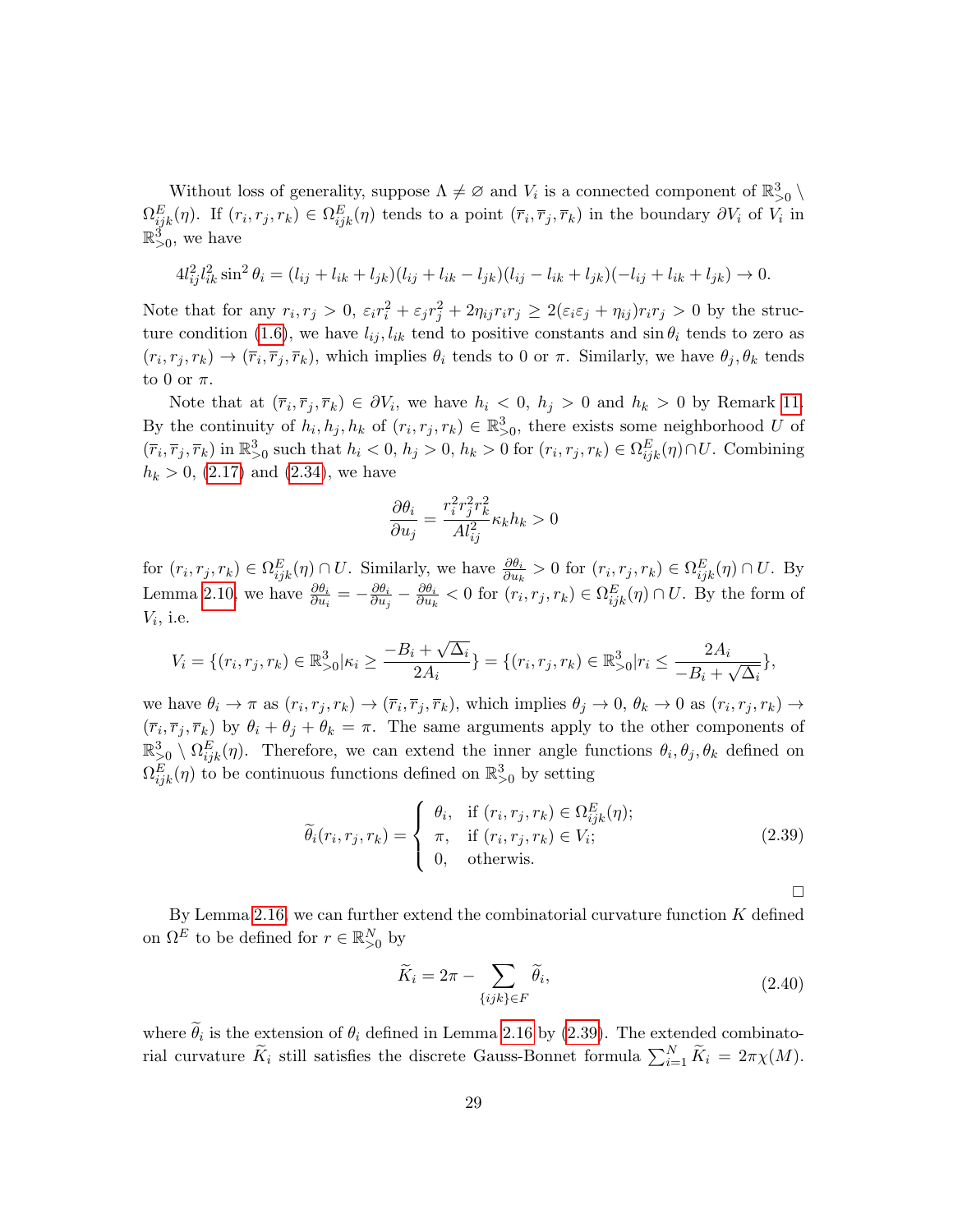The vector  $r \in \mathbb{R}^N_{>0}$  is called a generalized Euclidean discrete conformal structure for the weighted triangulated surface  $(M, \mathcal{T}, \varepsilon, \eta)$ . Sometimes, we also call a vector  $u = (u_1, \dots, u_N) = (\ln r_1, \dots, \ln r_N) \in \mathbb{R}^N$  as a generalized Euclidean discrete conformal structure for the weighted triangulated surface  $(M, \mathcal{T}, \varepsilon, \eta)$ .

Recall the following definition of closed continuous 1-form and extension of locally convex function of Luo [\[60\]](#page-61-17), which is a generalization of Bobenko-Pinkall-Spingborn's extension introduced in [\[3\]](#page-58-0).

**Definition 5** ([60], Definition 2.3). A differential 1-form  $w = \sum_{i=1}^{n} a_i(x) dx^i$  in an open set  $U \subset \mathbb{R}^n$  is said to be continuous if each  $a_i(x)$  is continuous on U. A continuous differential 1-form w is called closed if  $\int_{\partial \tau} w = 0$  for each triangle  $\tau \subset U$ .

<span id="page-29-0"></span>**Theorem 2.17** ([60], Corollary 2.6). Suppose  $X \subset \mathbb{R}^n$  is an open convex set and  $A \subset X$ is an open subset of  $X$  bounded by a real analytic codimension-1 submanifold in  $X$ . If  $w = \sum_{i=1}^n a_i(x) dx_i$  is a continuous closed 1-form on A so that  $F(x) = \int_a^x w$  is locally convex on A and each  $a_i$  can be extended continuous to X by constant functions to a function  $\tilde{a}_i$  on X, then  $\tilde{F}(x) = \int_a^x \sum_{i=1}^n \tilde{a}_i(x) dx_i$  is a  $C^1$ -smooth convex function on X extending F.

By Lemma [2.16](#page-27-1) and Theorem [2.17,](#page-29-0) the locally concave function  $\mathcal{E}_{ijk}$  defined by [\(2.37\)](#page-27-2) for nondegenerate Euclidean discrete conformal structures for a triangle  $\{ijk\} \in F$  could be extended to be a  $C^1$  smooth concave function

$$
\widetilde{\mathcal{E}}_{ijk}(u_i, u_j, u_k) = \int_{(\overline{u}_i, \overline{u}_j, \overline{u}_k)}^{(u_i, u_j, u_k)} \widetilde{\theta}_i du_i + \widetilde{\theta}_j du_j + \widetilde{\theta}_k du_k
$$
\n(2.41)

defined on  $\mathbb{R}^3$  with  $\nabla_{u_i}\widetilde{\mathcal{E}}_{ijk} = \widetilde{\theta}_i$ . As a result, the locally convex function  $\mathcal E$  defined by [\(2.38\)](#page-27-3) for nondegenerate Euclidean discrete conformal structures on a weighted triangulated surface could be extended to be a  $C^1$  smooth convex function

<span id="page-29-2"></span>
$$
\widetilde{\mathcal{E}}(u_1, \cdots, u_N) = 2\pi \sum_{i \in V} u_i - \sum_{\{ijk\} \in F} \widetilde{\mathcal{E}}_{ijk}(u_i, u_j, u_k)
$$
\n(2.42)

defined on  $\mathbb{R}^N$  with  $\nabla_{u_i} \widetilde{\mathcal{E}} = \widetilde{K}_i = 2\pi - \sum \widetilde{\theta}_i$ .

Using the extended Ricci energy function  $\widetilde{\mathcal{E}}$ , we can prove the following rigidity for generalized Euclidean discrete conformal structures on polyhedral surfaces, which is a generalization of Theorem [1.1](#page-6-1) (a).

<span id="page-29-1"></span>**Theorem 2.18.** Suppose  $(M, \mathcal{T}, \varepsilon, \eta)$  is a weighted triangulated surface with the weights  $\varepsilon: V \to \{0,1\}$  and  $\eta: E \to \mathbb{R}$  satisfying the structure conditions [\(1.6\)](#page-6-2) and [\(1.7\)](#page-6-3). If there exists a nondegenrate Euclidean discrete conformal structure  $r_A \in \Omega^E$  and a generalized Euclidean discrete conformal structure  $r_B \in \mathbb{R}_{\geq 0}^N$  such that  $K(r_A) = \widetilde{K}(r_B)$ . Then  $r_A =$  $cr_B$  for some positive constant  $c \in \mathbb{R}$ .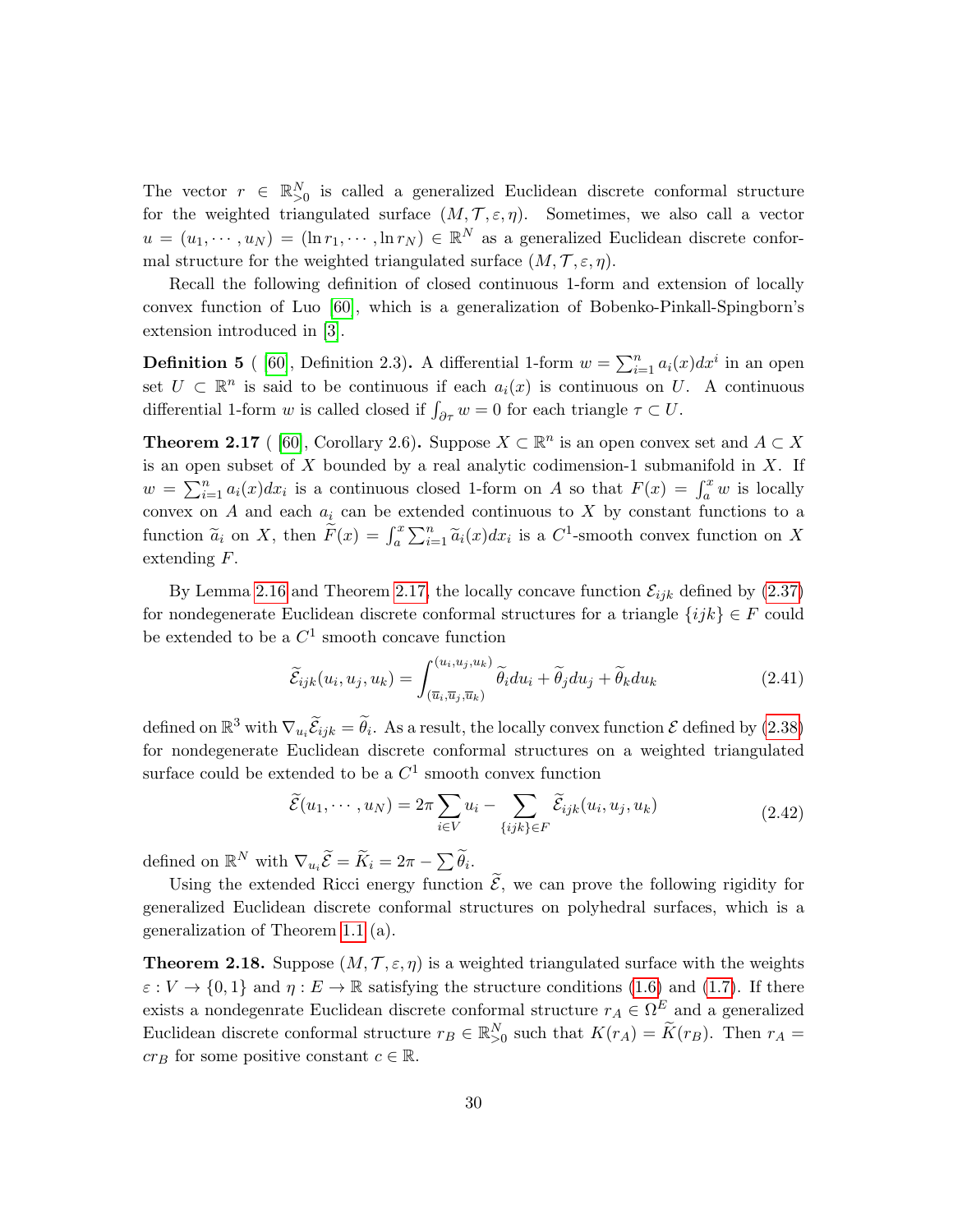Proof. Set

$$
f(t) = \widetilde{\mathcal{E}}((1-t)u_A + tu_B) = 2\pi \sum_{i=1}^N [(1-t)u_{A,i} + tu_{B,i}] + \sum_{\{ijk\} \in F} f_{ijk}(t),
$$

where  $f_{ijk}(t) = -\tilde{E}_{ijk}((1-t)u_A + tu_B)$ . Then  $f(t)$  is a  $C^1$  smooth convex function for  $t \in [0,1]$  with  $f'(0) = f'(1)$ , which implies that  $f'(t) = f'(0)$  for any  $t \in [0,1]$ . Note that the admissible space  $\Omega^E$  of nondegenerate Euclidean discrete conformal structures is an open subset of  $\mathbb{R}^N$ , there exists  $\epsilon > 0$  such that  $(1-t)u_A + tu_B$  is nondegenerate for  $t \in [0, \epsilon]$ . Note that  $f(t)$  is smooth for  $t \in [0, \epsilon]$ , we have

$$
f''(t) = (u_B - u_A)\Lambda^E (u_B - u_A)^T = 0, \ \forall t \in [0, \epsilon],
$$

which implies  $u_B - u_A = \lambda(1, \dots, 1)$  for some constant  $\lambda \in \mathbb{R}$  by Corollary [2.14.](#page-26-1) Therefore,  $r_B = cr_A$  with  $c = e^{\lambda}$ .

### <span id="page-30-0"></span>3 Hyperbolic discrete conformal structures

### <span id="page-30-1"></span>3.1 Admissible space of hyperbolic discrete conformal structures for a triangle

In this subsection, we investigate the admissible space  $\Omega_{ijk}^H(\eta)$  of hyperbolic discrete conformal structure for a topological triangle  $\{ijk\} \in F$  with the weights  $\varepsilon : V \to \{0,1\}$  and  $\eta: E \to \mathbb{R}$  satisfying the structure conditions [\(1.6\)](#page-6-2) and [\(1.7\)](#page-6-3). To simplify the notations, set

<span id="page-30-5"></span>
$$
S_i = e^{f_i}, C_i = \sqrt{1 + \varepsilon_i e^{2f_i}}, \kappa_i = \frac{C_i}{S_i}.
$$
\n(3.1)

Then

<span id="page-30-3"></span>
$$
C_i^2 - \varepsilon_i S_i^2 = 1\tag{3.2}
$$

and the edge length  $l_{ij}$  is determined by

<span id="page-30-2"></span>
$$
\cosh l_{ij} = C_i C_j + \eta_{ij} S_i S_j. \tag{3.3}
$$

Note that [\(1.4\)](#page-4-1) defines a positive number by the structure condition [\(1.6\)](#page-6-2) and the inequality  $(1 + a^2)(1 + b^2) \ge (1 + ab)^2$ . Parallelling to Lemma [2.1](#page-15-0) for the Euclidean background geometry, we have the following result on the triangle inequalities in the hyperbolic background geometry.

<span id="page-30-4"></span>**Lemma 3.1.** Suppose  $(M, \mathcal{T}, \varepsilon, \eta)$  is a weighted triangulated surface with the weights  $\varepsilon: V \to \{0,1\}$  and  $\eta: E \to \mathbb{R}$ .  $\{ijk\} \in F$  is a topological triangle in the triangulation.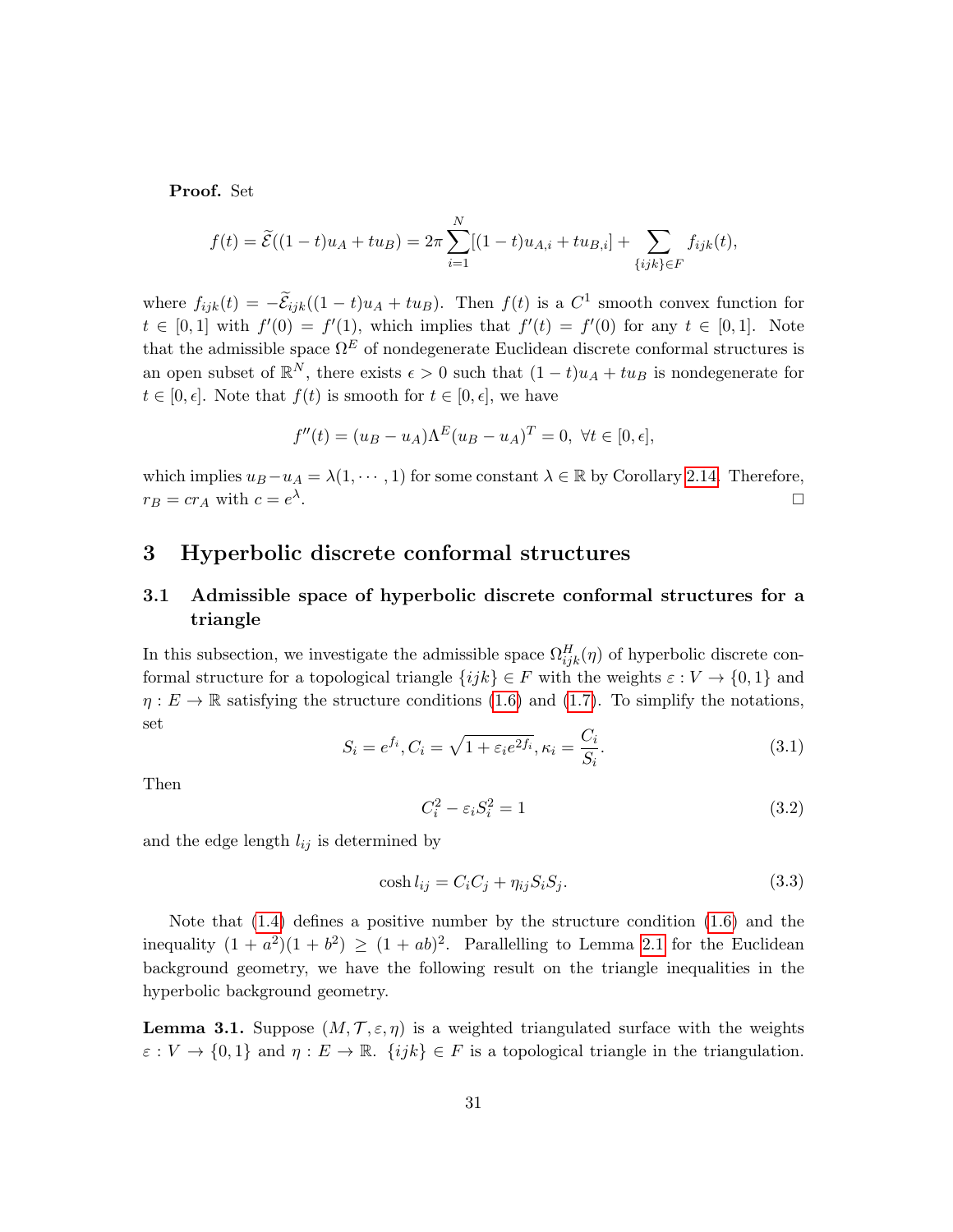Then the positive edge lengths  $l_{ij}$ ,  $l_{ik}$ ,  $l_{jk}$  defined by [\(1.4\)](#page-4-1) satisfy the triangle inequalities if and only if  $Q^H > 0$ , where

$$
Q^H = (\varepsilon_j \varepsilon_k - \eta_{jk}^2) \kappa_i^2 + (\varepsilon_i \varepsilon_k - \eta_{ik}^2) \kappa_j^2 + (\varepsilon_i \varepsilon_j - \eta_{ij}^2) \kappa_k^2 + 2\gamma_i \kappa_j \kappa_k + 2\gamma_j \kappa_i \kappa_k + 2\gamma_k \kappa_i \kappa_j + \varepsilon_i \eta_{jk}^2 + \varepsilon_j \eta_{ik}^2 + \varepsilon_k \eta_{ij}^2 + 2\eta_{ij} \eta_{ik} \eta_{jk} - \varepsilon_i \varepsilon_j \varepsilon_k.
$$
 (3.4)

**Proof.** The positive edge lengths  $l_{ij}$ ,  $l_{ik}$ ,  $l_{jk}$  defined by [\(1.4\)](#page-4-1) for the topological triangle  $\{ijk\}$  satisfy the triangle inequalities if and only if

<span id="page-31-0"></span>
$$
0 < 4 \sinh \frac{l_{ij} + l_{ik} + l_{jk}}{2} \sinh \frac{l_{ij} + l_{ik} - l_{jk}}{2} \sinh \frac{l_{ij} - l_{ik} + l_{jk}}{2} \sinh \frac{-l_{ij} + l_{ik} + l_{jk}}{2}
$$
  
=  $(\cosh(l_{ik} + l_{jk}) - \cosh(l_{ij})(\cosh l_{ij} - \cosh(l_{jk} - l_{ik}))$   
=  $1 + 2 \cosh l_{ij} \cosh l_{ik} \cosh l_{jk} - \cosh^2 l_{ij} - \cosh^2 l_{ik} - \cosh^2 l_{jk}.$  (3.5)

Submitting  $(3.3)$  into  $(3.5)$ , by direct calculations, we have

<span id="page-31-3"></span>
$$
0 < 4 \sinh \frac{l_{ij} + l_{ik} + l_{jk}}{2} \sinh \frac{l_{ij} + l_{ik} - l_{jk}}{2} \sinh \frac{l_{ij} - l_{ik} + l_{jk}}{2} \sinh \frac{-l_{ij} + l_{ik} + l_{jk}}{2}
$$
  
\n
$$
= (1 + 2C_i^2 C_j^2 C_k^2 - C_i^2 C_j^2 - C_i^2 C_k^2 - C_j^2 C_k^2)
$$
  
\n
$$
+ 2\gamma_i C_j C_k S_i^2 S_j S_k + 2\gamma_j C_i C_k S_i S_j^2 S_k + 2\gamma_k C_i C_j S_i S_j S_k^2
$$
  
\n
$$
+ 2\eta_{ij} \eta_{ik} \eta_{jk} S_i^2 S_j^2 S_k^2 - \eta_{ij}^2 S_i^2 S_j^2 - \eta_{ik}^2 S_i^2 S_k^2 - \eta_{jk}^2 S_j^2 S_k^2
$$
  
\n
$$
= (\varepsilon_i \varepsilon_j - \eta_{ij}^2) S_i^2 S_j^2 + (\varepsilon_i \varepsilon_k - \eta_{ik}^2) S_i^2 S_k^2 + (\varepsilon_j \varepsilon_k - \eta_{jk}^2) S_j^2 S_k^2 + 2\gamma_i C_j C_k S_i^2 S_j S_k
$$
  
\n
$$
+ 2\gamma_j C_i C_k S_i S_j^2 S_k + 2\gamma_k C_i C_j S_i S_j S_k^2 + 2(\varepsilon_i \varepsilon_j \varepsilon_k + \eta_{ij} \eta_{ik} \eta_{jk}) S_i^2 S_j^2 S_k^2
$$
  
\n
$$
= S_i^2 S_j^2 S_k^2 [(\varepsilon_j \varepsilon_k - \eta_{jk}^2) \kappa_i^2 + (\varepsilon_i \varepsilon_k - \eta_{ik}^2) \kappa_j^2 + (\varepsilon_i \varepsilon_j - \eta_{ij}^2) \kappa_k^2
$$
  
\n
$$
+ 2\gamma_i \kappa_j \kappa_k + 2\gamma_j \kappa_i \kappa_k + 2\gamma_k \kappa_i \kappa_j + \varepsilon_i \eta_{jk}^2 + \varepsilon_j \eta_{ik}^2 + \varepsilon_k \eta_{ij}^2 + 2\eta_{ij} \eta_{ik} \eta_{jk} - \varepsilon_i \varepsilon_j \varepsilon_k
$$

where  $(3.2)$  is used in the second and third equality. This completes the proof.  $\square$ 

Comparing Lemma [2.1](#page-15-0) with Lemma [3.1,](#page-30-4) we find that  $Q^H$  defined for hyperbolic back-ground geometry in Lemma [3.1](#page-30-4) formally has one term symmetric in  $i, j, k$  more than  $Q^E$ defined for Euclidean background geometry in Lemma [2.1.](#page-15-0) Set  $h_i, h_j, h_k$  as that in [\(2.9\)](#page-15-1), then

<span id="page-31-1"></span>
$$
Q^H = \kappa_i h_i + \kappa_j h_j + \kappa_k h_k + G,\tag{3.7}
$$

where  $G$  is defined by  $(2.21)$  in Corollary [2.6.](#page-19-4)

<span id="page-31-2"></span>**Lemma 3.2.** Suppose  $(M, \mathcal{T}, \varepsilon, \eta)$  is a weighted triangulated surface with the weights  $\varepsilon : V \to \{0, 1\}$  and  $\eta : E \to \mathbb{R}$  satisfying the structure conditions [\(1.6\)](#page-6-2) and [\(1.7\)](#page-6-3).  $\{ijk\} \in F$ is a topological triangle in the triangulated surface. If we further have  $\varepsilon_j \varepsilon_k - \eta_{jk}^2 \geq 0$ ,  $\varepsilon_i \varepsilon_k - \eta_{ik}^2 \ge 0$  and  $\varepsilon_i \varepsilon_j - \eta_{ij}^2 \ge 0$ , then the admissible space  $\Omega_{ijk}^H(\eta)$  of hyperbolic discrete conformal structures  $(f_i, f_j, f_k)$  for the triangle  $\{ijk\}$  is  $\mathbb{R}^3$  and then simply connected.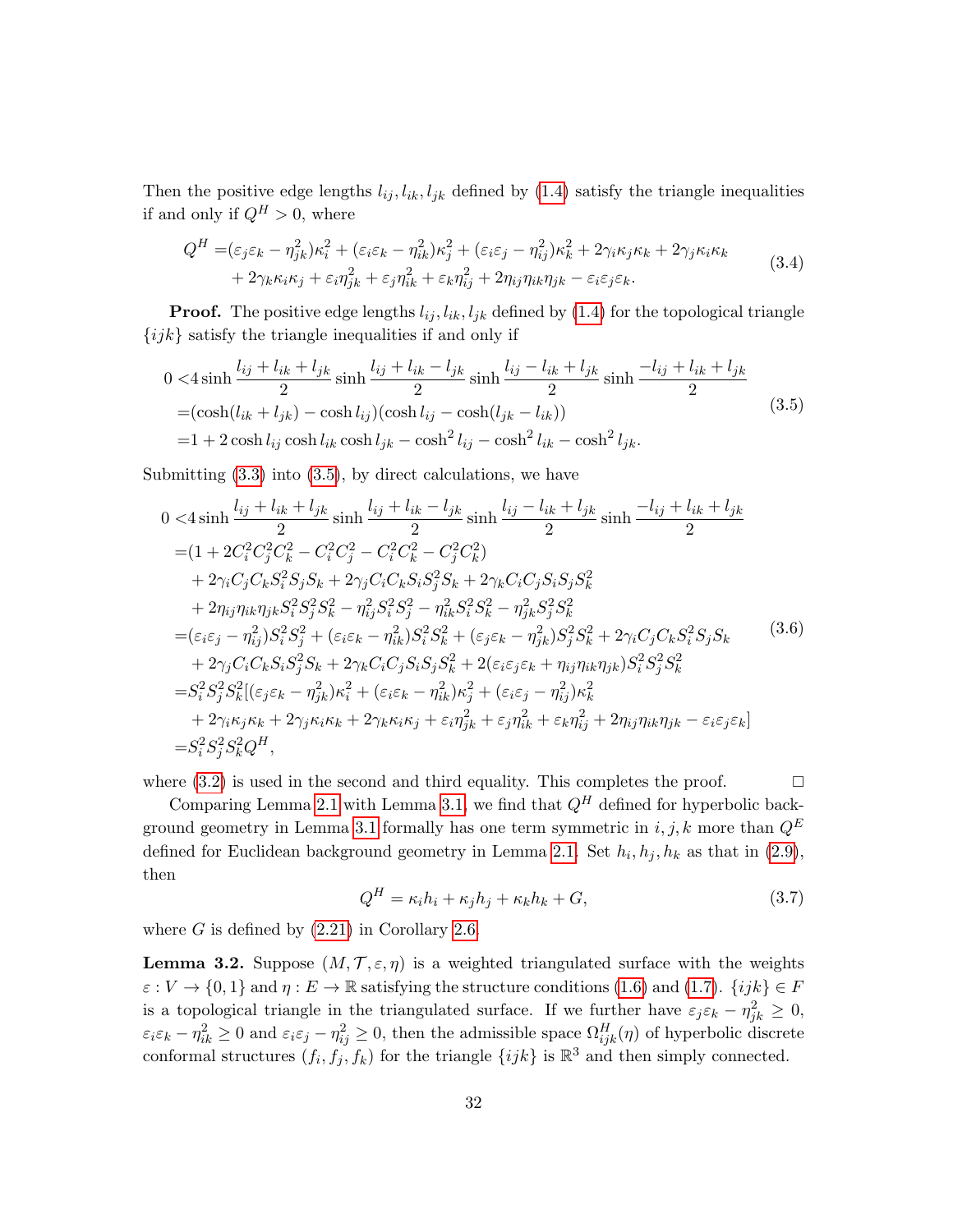**Proof.** By Lemma [3.1,](#page-30-4) we just need to prove  $Q^H > 0$  for any  $(f_i, f_j, f_k) \in \mathbb{R}^3$ . If one of  $\varepsilon_i, \varepsilon_j, \varepsilon_k$  is zero, say  $\varepsilon_i = 0$ , we have  $\eta_{ij} > 0$  and  $\eta_{ik} > 0$  by the structure condition  $(1.6)$ , which implies  $G = 2\eta_{ij}\eta_{ik}\eta_{jk} + \varepsilon_j\eta_{ik}^2 + \varepsilon_k\eta_{ij}^2 = (\varepsilon_j\eta_{ik} - \varepsilon_k\eta_{ij})^2 + 2\eta_{ij}\eta_{ik}(\eta_{jk} + \varepsilon_j\varepsilon_k) > 0$ by the structure condition [\(1.6\)](#page-6-2). By the structure condition [\(1.7\)](#page-6-3) and the condition  $\varepsilon_j \varepsilon_k - \eta_{jk}^2 \ge 0$ ,  $\varepsilon_i \varepsilon_k - \eta_{ik}^2 \ge 0$ ,  $\varepsilon_i \varepsilon_j - \eta_{ij}^2 \ge 0$ , we have  $h_i \ge 0$ ,  $h_j \ge 0$ ,  $h_k \ge 0$ , which implies that  $Q^{\tilde{H}} \geq G > 0$  by [\(3.7\)](#page-31-1). If  $\varepsilon_i = \varepsilon_j = \varepsilon_k = 1$ , we have  $\kappa_i > 1, \kappa_j > 1, \kappa_j > 1$  by [\(3.1\)](#page-30-5) in this case. Combining the structure condition [\(1.7\)](#page-6-3) and the assumption  $\varepsilon_j \varepsilon_k - \eta_{jk}^2 \ge 0$ ,  $\varepsilon_i \varepsilon_k - \eta_{ik}^2 \geq 0$ ,  $\varepsilon_i \varepsilon_j - \eta_{ij}^2 \geq 0$ , we have

$$
Q^H \ge 1 - \eta_{jk}^2 + 1 - \eta_{ik}^2 + 1 - \eta_{ij}^2 + 2\gamma_i + 2\gamma_j + 2\gamma_k + \eta_{jk}^2 + \eta_{ik}^2 + \eta_{ij}^2 + 2\eta_{ij}\eta_{ik}\eta_{jk} - 1
$$
  
= 2(\eta\_{ij} + 1)(\eta\_{ik} + 1)(\eta\_{jk} + 1)  
> 0,

where the structure condition [\(1.6\)](#page-6-2) with  $\varepsilon_i = \varepsilon_j = \varepsilon_k = 1$  is used in the last inequality. Therefore, the admissible space  $\Omega_{ijk}^H(\eta)$  of hyperbolic discrete conformal structures for the triangle  $\{ijk\}$  is  $\mathbb{R}^3$ .

By Lemma [3.2,](#page-31-2) we just need to study the admissible space  $\Omega_{ijk}^H(H)$  in the case that one of  $\varepsilon_j \varepsilon_k - \eta_{jk}^2$ ,  $\varepsilon_i \varepsilon_k - \eta_{ik}^2$ ,  $\varepsilon_i \varepsilon_j - \eta_{ij}^2$  is negative. Following the case for Euclidean background geometry, we will give a precise description of the admissible space  $\Omega_{ijk}^H(\eta)$  by solving the space of degenerate hyperbolic discrete conformal structures for the triangle  $\{ijk\}$ .

Parallelling to the Euclidean case, we have the following result on the signs of  $h_i, h_j, h_k$ for degenerate hyperbolic discrete conformal structures for a triangle  $\{ijk\}$ .

<span id="page-32-0"></span>**Lemma 3.3.** Suppose  $(M, \mathcal{T}, \varepsilon, \eta)$  is a weighted triangulated surface with the weights  $\varepsilon: V \to \{0,1\}$  and  $\eta: E \to \mathbb{R}$  satisfying the structure conditions [\(1.6\)](#page-6-2) and [\(1.7\)](#page-6-3).  $\{ijk\} \in F$ is a topological triangle in the triangulated surface. If  $(f_i, f_j, f_k)$  is a degenerate hyperbolic discrete conformal structure for the triangle  $\{ijk\}$ , then one of  $h_i, h_j, h_k$  is negative and the others are positive.

**Proof.** By Lemma [3.1,](#page-30-4) if  $(f_i, f_j, f_k)$  is a degenerate hyperbolic discrete conformal structure for the triangle  $\{ijk\}$ , then  $Q^H = \kappa_i h_i + \kappa_j h_j + \kappa_k h_k + G \leq 0$ . By Lemma [3.2,](#page-31-2) at least one of  $\varepsilon_j \varepsilon_k - \eta_{jk}^2$ ,  $\varepsilon_i \varepsilon_k - \eta_{ik}^2$ ,  $\varepsilon_i \varepsilon_j - \eta_{ij}^2$  is negative. Without loss of generality, assume  $\varepsilon_j \varepsilon_k - \eta_{jk}^2 < 0$ . By Corollary [2.6,](#page-19-4) we have  $G > 0$  under the condition  $\varepsilon_j \varepsilon_k - \eta_{jk}^2 < 0$ , which implies  $Q^E = \kappa_i h_i + \kappa_j h_j + \kappa_k h_k \leq -G < 0$  by  $Q^H \leq 0$  and then at least one of  $h_i, h_j, h_k$ is negative. Following the arguments for Lemma [2.2,](#page-15-5) there is no subset  $\{s, t\} \subseteq \{i, j, k\}$ such that  $h_s \leq 0$  and  $h_t \leq 0$ . Following the arguments for Corollary [2.3,](#page-16-4) one of  $h_i, h_j, h_k$ is negative and the others are positive. As the proof is parallelling to that for Lemma [2.2](#page-15-5) and Corollary [2.3](#page-16-4) in the Euclidean background geometry, we omit the details here.

Suppose  $(f_i, f_j, f_k) \in \mathbb{R}^3$  is a degenerate hyperbolic discrete conformal structure for the triangle  $\{ijk\} \in F$ , then one of  $h_i, h_j, h_k$  is negative by Lemma [3.3.](#page-32-0) Without loss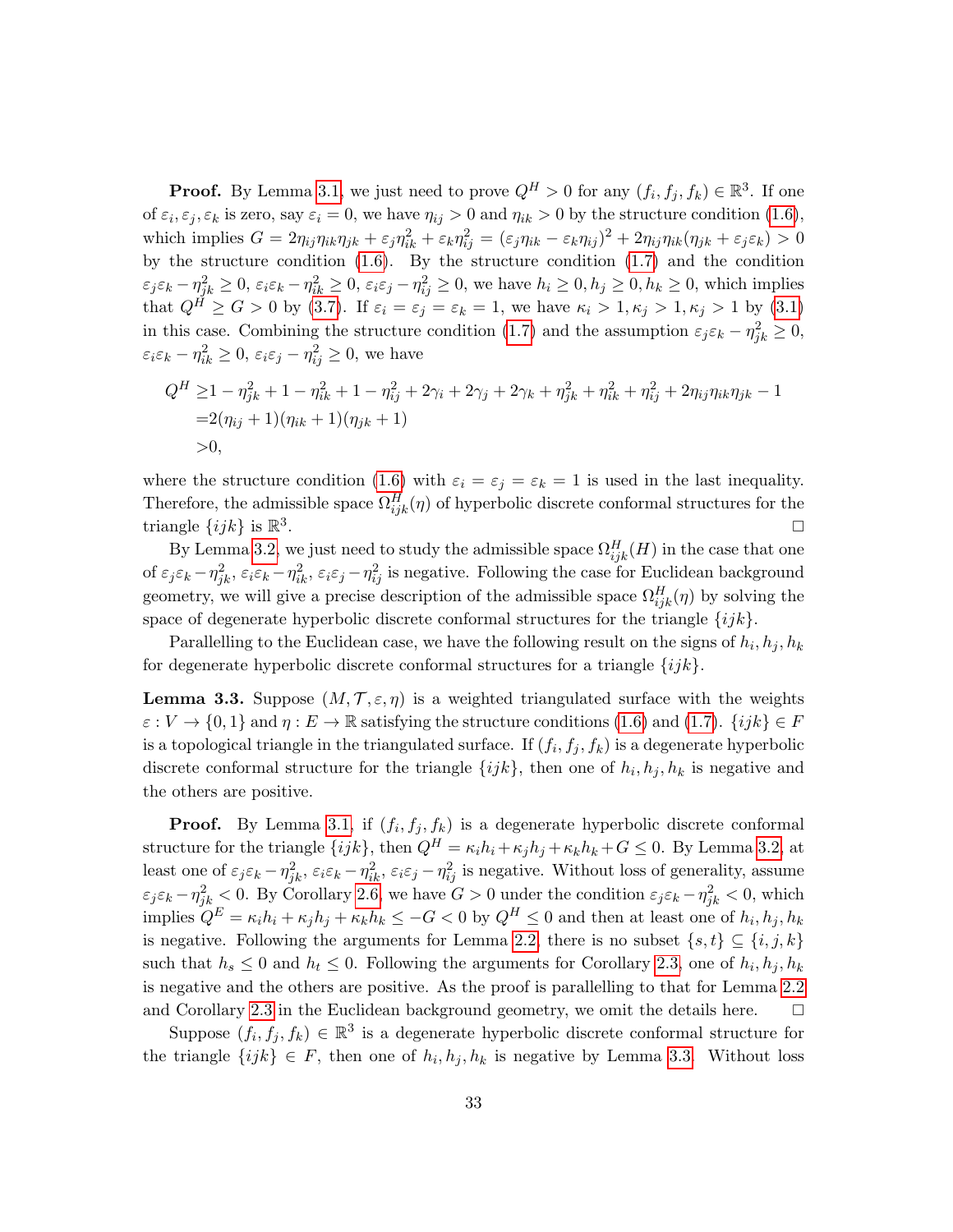of generality, assume  $h_i < 0$ , then  $(\eta_{jk}^2 - \varepsilon_j \varepsilon_k)\kappa_i > \gamma_j \kappa_k + \gamma_k \kappa_j \geq 0$  by the structure condition [\(1.7\)](#page-6-3). As  $(f_i, f_j, f_k)$  is a degenerate hyperbolic discrete conformal structure, we have  $Q^H \leq 0$  by Lemma [3.1,](#page-30-4) which is equivalent to

<span id="page-33-0"></span>
$$
A_i \kappa_i^2 + B_i \kappa_i + C_i \ge 0,\t\t(3.8)
$$

where

<span id="page-33-1"></span>
$$
A_i = \eta_{jk}^2 - \varepsilon_j \varepsilon_k > 0,
$$
  
\n
$$
B_i = -2\gamma_j \kappa_k - 2\gamma_k \kappa_j \le 0,
$$
  
\n
$$
C_i = (\eta_{ik}^2 - \varepsilon_i \varepsilon_k) \kappa_j^2 + (\eta_{ij}^2 - \varepsilon_i \varepsilon_j) \kappa_k^2 - 2\gamma_i \kappa_j \kappa_k - G.
$$
\n(3.9)

Parallelling to the Euclidean case, we have the following result for the discriminant of [\(3.8\)](#page-33-0) in the hyperbolic background geometry.

<span id="page-33-2"></span>**Lemma 3.4.** Suppose  $(M, \mathcal{T}, \varepsilon, \eta)$  is a weighted triangulated surface with the weights  $\varepsilon : V \to \{0,1\}$  and  $\eta : E \to \mathbb{R}$  satisfying the structure conditions [\(1.6\)](#page-6-2).  $\{ijk\} \in F$ is a topological triangle in the triangulated surface. If  $A_i = \eta_{jk}^2 - \varepsilon_j \varepsilon_k > 0$ , then the discriminant  $\Delta_i = B_i^2 - 4A_iC_i$  for [\(3.8\)](#page-33-0) is positive, where  $A_i, B_i, C_i$  are defined by [\(3.9\)](#page-33-1).

**Proof.** By Corollary [2.6,](#page-19-4) we have  $G > 0$  under the assumption  $A_i = \eta_{jk}^2 - \varepsilon_j \varepsilon_k > 0$ . Then the proof is reduced to the case in Lemma [2.5,](#page-19-0) which has been completed.  $\square$ 

**Remark 15.** One can also take  $Q^H$  as a quadratic function of  $\kappa_j$  or  $\kappa_k$  and define  $\Delta_j$ ,  $\Delta_k$  similarly. By symmetry, under the same conditions as that in Lemma [3.4,](#page-33-2) if  $A_j =$  $\eta_{ik}^2 - \varepsilon_i \varepsilon_k > 0$ , then  $\Delta_j > 0$  and if  $A_k = \eta_{ij}^2 - \varepsilon_i \varepsilon_j > 0$ , then  $\Delta_k > 0$ .

Parallelling to Theorem [2.7,](#page-20-1) we have the following characterization for the admissible space  $\Omega_{ijk}^H(\eta)$  of hyperbolic discrete conformal structures for the triangle  $\{ijk\} \in F$ .

<span id="page-33-3"></span>**Theorem 3.5.** Suppose  $(M, \mathcal{T}, \varepsilon, \eta)$  is a weighted triangulated surface with the weights  $\varepsilon$ :  $V \to \{0, 1\}$  and  $\eta : E \to \mathbb{R}$  satisfying the structure conditions [\(1.6\)](#page-6-2) and [\(1.7\)](#page-6-3).  $\{ijk\} \in F$  is a topological triangle in the triangulated surface. Then the admissible space  $\Omega_{ijk}^H(\eta) \subseteq \mathbb{R}^3$ of hyperbolic discrete conformal structures for the triangle  $\{ijk\} \in F$  is nonempty and simply connected with analytical boundary components. Furthermore,

$$
\Omega_{ijk}^H(\eta) = \mathbb{R}^3 \setminus \sqcup_{\alpha \in \Lambda} V_{\alpha},
$$

where  $\Lambda = \{q \in \{i, j, k\} | A_q = \eta_{st}^2 - \varepsilon_s \varepsilon_t > 0, \{q, s, t\} = \{i, j, k\} \}, \sqcup_{\alpha \in \Lambda} V_\alpha$  is a disjoint union of  $V_\alpha$  with

<span id="page-33-4"></span>
$$
V_i = \left\{ (f_i, f_j, f_k) \in \mathbb{R}^3 | \kappa_i \ge \frac{-B_i + \sqrt{\Delta_i}}{2A_i} \right\}
$$
  
= 
$$
\left\{ (f_i, f_j, f_k) \in \mathbb{R}^3 | f_i \le -\frac{1}{2} \ln \left[ \left( \frac{-B_i + \sqrt{\Delta_i}}{2A_i} \right)^2 - \varepsilon_i \right] \right\}
$$
 (3.10)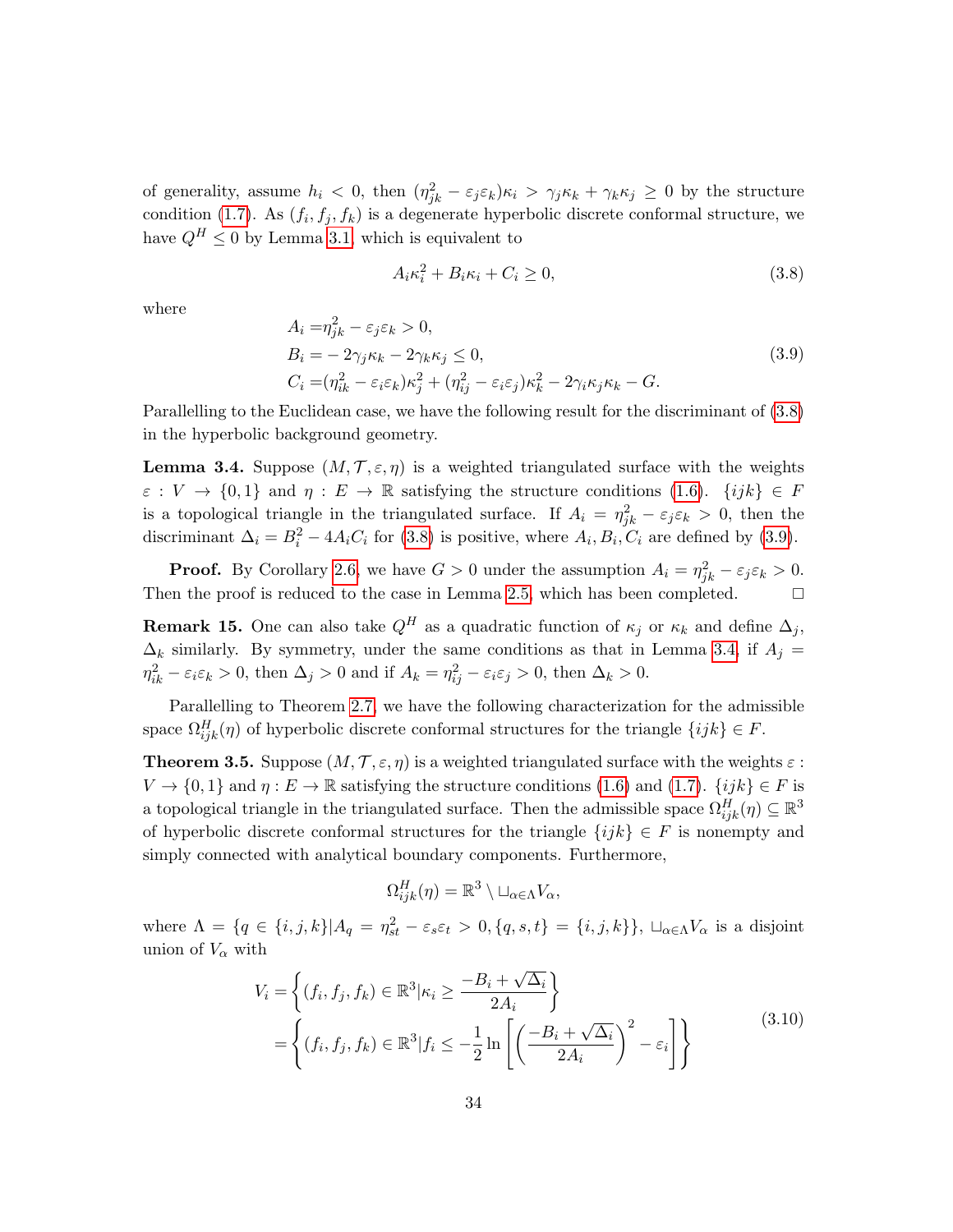being a closed region in  $\mathbb{R}^3$  bounded by an analytical function defined on  $\mathbb{R}^2$  and  $V_j, V_k$ defined similarly.

The proof of Theorem [3.5](#page-33-3) is parallelling to that of Theorem [2.7,](#page-20-1) so we omit the details here.

<span id="page-34-1"></span>**Remark 16.** If  $(f_i, f_j, f_k) \in V_i$  is a degenerate hyperbolic discrete conformal structure for the triangle  $\{ijk\}$ , then  $h_i \leq 0$  by  $-2h_i = 2A_i \kappa_i + B_i$  and  $(3.10)$ , which further implies  $h_i < 0, h_j > 0, h_k > 0$  by Lemma [3.3.](#page-32-0)

Parallelling to the Euclidean case, we can introduce the following parameterized hyperbolic admissible space

$$
\Omega_{ijk}^H = \left\{ (f_i, f_j, f_k, \eta_{ij}, \eta_{ik}, \eta_{jk}) \in \mathbb{R}^6 | \eta \text{ satisfies (1.6), (1.7) and } (f_i, f_j, f_k) \in \Omega_{ijk}^H(\eta) \right\}.
$$

As a direct corollary of Theorem [3.5,](#page-33-3) we have the following result for the parameterized hyperbolic admissible space  $\Omega_{ijk}^H$  parallelling to Corollary [2.9](#page-21-1) for the parameterized Euclidean admissible space  $\Omega_{ijk}^E$ .

<span id="page-34-0"></span>Corollary 3.6. Suppose  $(M, \mathcal{T}, \varepsilon, \eta)$  is a weighted triangulated surface with the weights  $\varepsilon: V \to \{0,1\}$  and  $\eta: E \to \mathbb{R}$  satisfying the structure conditions [\(1.6\)](#page-6-2) and [\(1.7\)](#page-6-3).  $\{ijk\} \in F$ is a topological triangle in the triangulated surface. Then the parameterized hyperbolic admissible space  $\Omega_{ijk}^H$  is connected.

The proof for Corollary [3.6](#page-34-0) is the same as that for Corollary [2.9,](#page-21-1) so we omit the details of the proof here. Parallelling to the Euclidean case, the parameterized admissible space  $\Omega_{ijk}^H$  contains some points with good properties.

<span id="page-34-2"></span>**Lemma 3.7.** The point  $p = (f_i, f_j, f_k, \eta_{ij}, \eta_{ik}, \eta_{jk}) = (0, 0, 0, 1, 1, 1)$  is contained in  $\Omega_{ijk}^H$ . Furthermore,  $h_i(p) > 0, h_i(p) > 0, h_k(p) > 0.$ 

**Proof.** It is straight forward to check that  $(\eta_{ij}, \eta_{ik}, \eta_{jk}) = (1, 1, 1)$  satisfies the structure conditions  $(1.6)$  and  $(1.7)$ . By direct calculations, we have

$$
h_i(p) = (\varepsilon_j \varepsilon_k - 1)\sqrt{1 + \varepsilon_i} + (1 + \varepsilon_j)\sqrt{1 + \varepsilon_k} + (1 + \varepsilon_k)\sqrt{1 + \varepsilon_j}
$$
  
\n
$$
\geq \sqrt{1 + \varepsilon_j} + \sqrt{1 + \varepsilon_k} - \sqrt{1 + \varepsilon_i}
$$
  
\n
$$
\geq 2 - \sqrt{2}
$$
  
\n
$$
> 0
$$

by  $\varepsilon_i, \varepsilon_j, \varepsilon_k \in \{0, 1\}$ . Similarly, we have  $h_j(p) > 0, h_k(p) > 0$ . Furthermore,  $G = 2 + \varepsilon_i +$  $\varepsilon_j + \varepsilon_k - \varepsilon_i \varepsilon_j \varepsilon_k > 0$  in this case by  $\varepsilon : V \to \{0, 1\}$ . Therefore,

$$
Q^H = \kappa_i h_i + \kappa_j h_j + \kappa_k h_k + G > 0
$$

at p, which implies  $p \in \Omega_{ijk}^H$  by Lemma [3.1.](#page-30-4)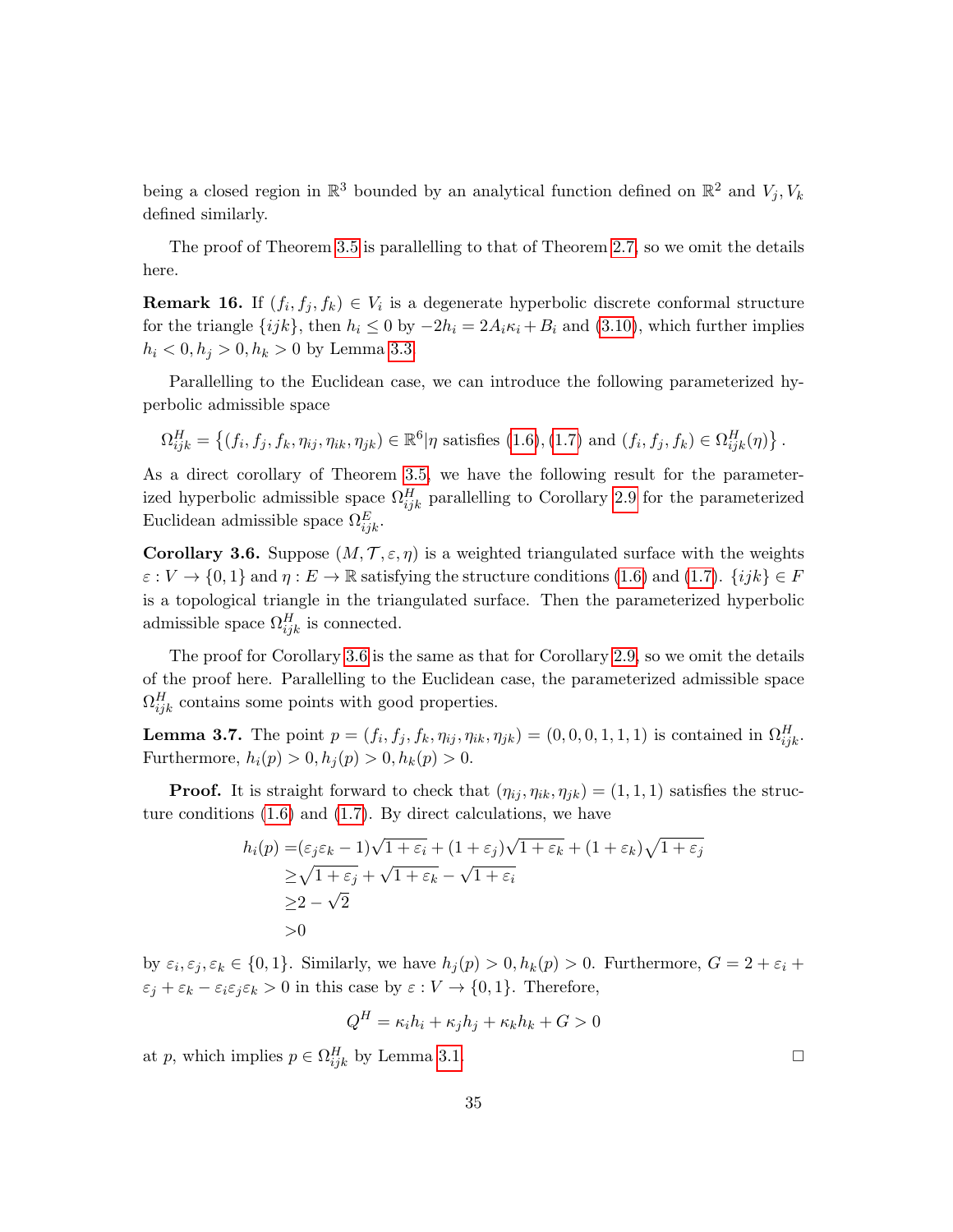#### <span id="page-35-0"></span>3.2 Negative definiteness of the Jacobian matrix in the hyperbolic case

Suppose  $\{ijk\}$  is a nondegenerate hyperbolic triangle with edge lengths given by [\(1.4\)](#page-4-1) and  $\theta_i, \theta_j, \theta_k$  are the inner angles at the vertices  $i, j, k$  in the triangle respectively. Set  $u_i$  to be the following function of  $f_i$ 

<span id="page-35-1"></span>
$$
u_i = \begin{cases} f_i, & \varepsilon_i = 0; \\ \frac{1}{2} \ln \left( \frac{\sqrt{1 + e^{2f_i}} - 1}{\sqrt{1 + e^{2f_i}} + 1} \right), & \varepsilon_i = 1. \end{cases}
$$
(3.11)

Then  $\partial f_i$ 

<span id="page-35-2"></span>
$$
\frac{\partial f_i}{\partial u_i} = \sqrt{1 + \varepsilon_i e^{2f_i}} = C_i.
$$
\n(3.12)

<span id="page-35-7"></span>**Lemma 3.8** ( [\[41,](#page-60-2) [96\]](#page-63-0)). Suppose  $(M, \mathcal{T}, \varepsilon, \eta)$  is a weighted triangulated surface with the weights  $\varepsilon: V \to \{0,1\}$  and  $\eta: E \to \mathbb{R}$ . Suppose  $(f_i, f_j, f_k) \in \mathbb{R}^3$  is a nondegenerate hyperbolic discrete conformal structure for the topological triangle  $\{ijk\} \in F$ . Then

<span id="page-35-8"></span>
$$
\frac{\partial \theta_i}{\partial u_j} = \frac{\partial \theta_j}{\partial u_i} = \frac{S_i^2 S_j^2 S_k}{A \sinh^2 l_{ij}} [(\varepsilon_i \varepsilon_j - \eta_{ij}^2) \kappa_k + \gamma_i \kappa_j + \gamma_j \kappa_i] = \frac{S_i^2 S_j^2 S_k}{A \sinh^2 l_{ij}} h_k,
$$
(3.13)

where  $A = \sinh l_{ij} \sinh l_{ik} \sin \theta_i$  and  $u_i$  is defined by [\(3.11\)](#page-35-1).

**Proof.** By the chain rules,

<span id="page-35-5"></span>
$$
\frac{\partial \theta_i}{\partial u_j} = \frac{\partial \theta_i}{\partial l_{jk}} \frac{\partial l_{jk}}{\partial u_j} + \frac{\partial \theta_i}{\partial l_{ik}} \frac{\partial l_{ik}}{\partial u_j} + \frac{\partial \theta_i}{\partial l_{ij}} \frac{\partial l_{ij}}{\partial u_j}.
$$
(3.14)

The derivative cosine law ( [\[7\]](#page-59-1), Lemma A1) for hyperbolic triangles gives

<span id="page-35-3"></span>
$$
\frac{\partial \theta_i}{\partial l_{jk}} = \frac{\sinh l_{jk}}{A}, \quad \frac{\partial \theta_i}{\partial l_{ij}} = \frac{-\sinh l_{jk} \cos \theta_j}{A}, \tag{3.15}
$$

where  $A = \sinh l_{ij} \sinh l_{ik} \sin \theta_i$ . By [\(1.4\)](#page-4-1) and [\(3.12\)](#page-35-2), we have

<span id="page-35-4"></span>
$$
\frac{\partial l_{jk}}{\partial u_j} = \frac{1}{\sinh l_{jk}} (\varepsilon_j S_j^2 C_k + \eta_{jk} S_j S_k C_j), \quad \frac{\partial l_{ik}}{\partial u_j} = 0, \quad \frac{\partial l_{ij}}{\partial u_j} = \frac{1}{\sinh l_{ij}} (\varepsilon_j S_j^2 C_i + \eta_{ij} S_i S_j C_j).
$$
\n(3.16)

Submitting  $(3.15)$  and  $(3.16)$  into  $(3.14)$ , by direct calculations, we have

<span id="page-35-6"></span>
$$
\frac{\partial \theta_i}{\partial u_j} = \frac{1}{A} (\varepsilon_j S_j^2 C_k + \eta_{jk} S_j S_k C_j) + \frac{-\sinh l_{jk} \cos \theta_j}{A} \frac{1}{\sinh l_{ij}} (\varepsilon_j S_j^2 C_i + \eta_{ij} S_i S_j C_j)
$$
  
\n
$$
= \frac{1}{A \sinh^2 l_{ij}} [(\cosh^2 l_{ij} - 1)(\varepsilon_j S_j^2 C_k + \eta_{jk} S_j S_k C_j)
$$
  
\n
$$
+ (\cosh l_{ik} - \cosh l_{ij} \cosh l_{jk})(\varepsilon_j S_j^2 C_i + \eta_{ij} S_i S_j C_j)]
$$
  
\n
$$
= \frac{S_i^2 S_j^2 S_k}{A \sinh^2 l_{ij}} [(\varepsilon_i \varepsilon_j - \eta_{ij}^2) \kappa_k + \gamma_i \kappa_j + \gamma_j \kappa_i]
$$
  
\n
$$
= \frac{S_i^2 S_j^2 S_k}{A \sinh^2 l_{ij}} h_k,
$$
  
\n(3.17)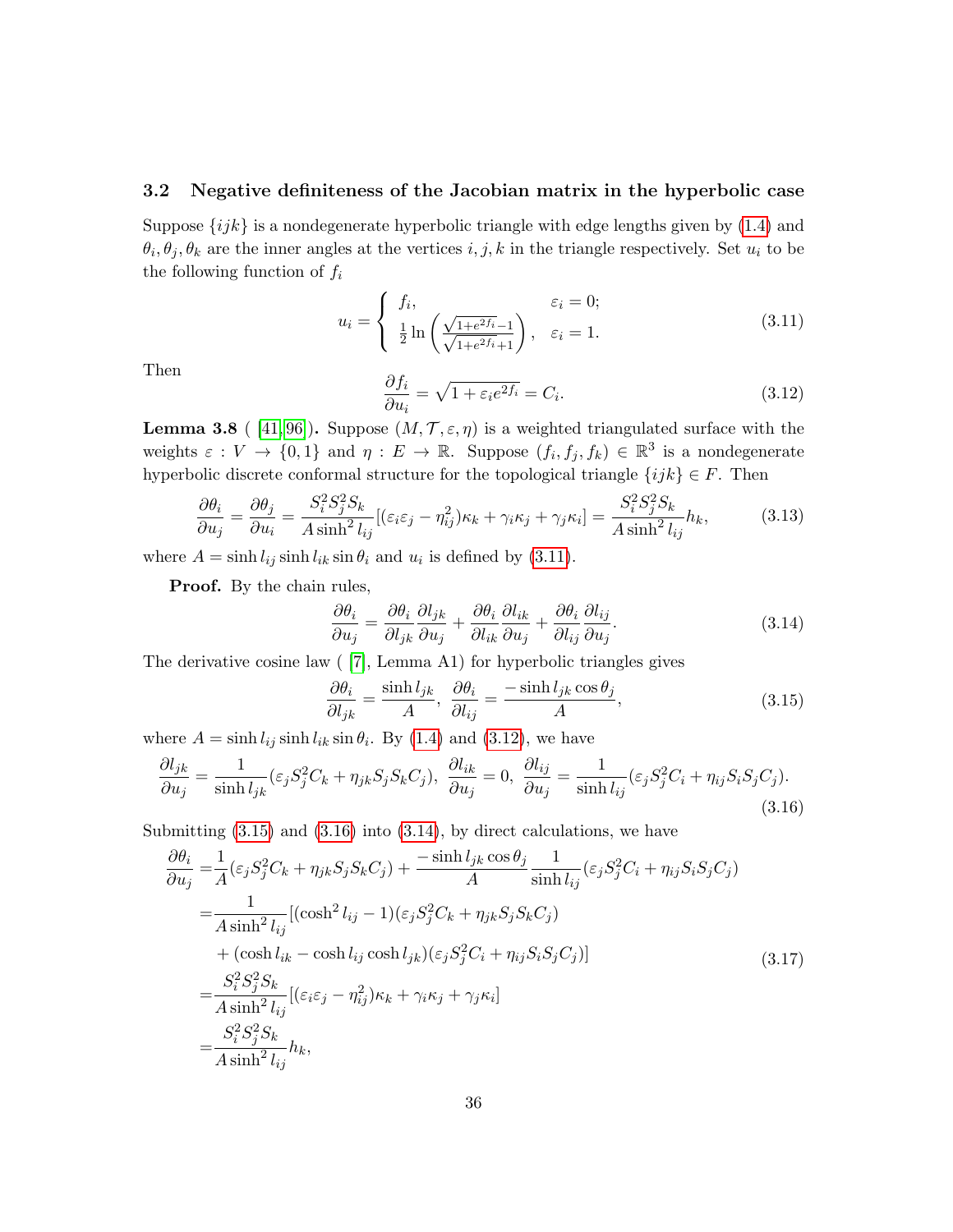where the hyperbolic cosine law is used in the second equality and the definition [\(1.4\)](#page-4-1) for hyperbolic length is used in the third equality. Note that [\(3.17\)](#page-35-6) is symmetric in the indices *i* and *j*, this implies  $\frac{\partial \theta_i}{\partial u_j} = \frac{\partial \theta_j}{\partial u_i}$  $\partial u_i$ . The contract of the contract of the contract of the contract of the contract of the contract of the contract of the contract of the contract of the contract of the contract of the contract of the contract of the contract

<span id="page-36-3"></span>Remark 17. The result in Lemma [3.8](#page-35-7) was previously obtained by Glickenstein-Thomas [\[41\]](#page-60-2) and Zhang-Guo-Zeng-Luo-Yau-Gu [\[96\]](#page-63-0). Here we give a proof by direct calculations for completeness. By [\(3.13\)](#page-35-8) and Remark [16,](#page-34-1) if  $(\eta_{ij}, \eta_{ik}, \eta_{jk})$  defined on the triangle  $\{ijk\}$ satisfies the structure conditions [\(1.6\)](#page-6-2) and [\(1.7\)](#page-6-3) and  $(f_i, f_j, f_k) \in \Omega_{ijk}^H(\eta)$  tends to a point  $(\overline{f}_i, \overline{f}_j, \overline{f}_k) \in \partial V_i$  with  $V_i \neq \emptyset$ , then  $\frac{\partial \theta_i}{\partial u_j} \to +\infty$ ,  $\frac{\partial \theta_i}{\partial u_k} \to +\infty$ . Recall the following formula obtained by Glickenstein-Thomas ( [\[41\]](#page-60-2), Proposition 9)

$$
\frac{\partial A_{ijk}}{\partial u_i} = \frac{\partial \theta_j}{\partial u_i} (\cosh l_{ij} - 1) + \frac{\partial \theta_k}{\partial u_i} (\cosh l_{ik} - 1)
$$
\n(3.18)

for the area  $A_{ijk}$  of the hyperbolic triangle  $\{ijk\}$ , we have

<span id="page-36-0"></span>
$$
-\frac{\partial \theta_i}{\partial u_i} = \frac{\partial A_{ijk}}{\partial u_i} + \frac{\partial \theta_j}{\partial u_i} + \frac{\partial \theta_k}{\partial u_i} = \frac{\partial \theta_j}{\partial u_i} \cosh l_{ij} + \frac{\partial \theta_k}{\partial u_i} \cosh l_{ik}
$$
(3.19)

by the area formula for the hyperbolic triangle  $\{ijk\}$ . [\(3.19\)](#page-36-0) implies  $\frac{\partial \theta_i}{\partial u_i} \to -\infty$  as  $(f_i, f_j, f_k) \rightarrow (f_i, f_j, f_k) \in \partial V_i.$ 

Lemma [3.8](#page-35-7) shows that the Jacobian matrix

$$
\Lambda_{ijk}^H:=\frac{\partial(\theta_i,\theta_j,\theta_k)}{\partial(u_i,u_j,u_k)}=\left(\begin{array}{ccc} \frac{\partial\theta_i}{\partial u_i} & \frac{\partial\theta_i}{\partial u_j} & \frac{\partial\theta_i}{\partial u_k} \\ \frac{\partial\theta_j}{\partial u_i} & \frac{\partial\theta_j}{\partial u_j} & \frac{\partial\theta_k}{\partial u_k} \\ \frac{\partial\theta_k}{\partial u_i} & \frac{\partial\theta_k}{\partial u_j} & \frac{\partial\theta_k}{\partial u_k} \end{array}\right)
$$

is symmetric. We further have the following result on the rank of the Jacobian matrix  $\Lambda^H_{ijk}$ .

<span id="page-36-2"></span>**Lemma 3.9.** Suppose  $(M, \mathcal{T}, \varepsilon, \eta)$  is a weighted triangulated surface with the weights  $\varepsilon : V \to \{0,1\}$  and  $\eta : E \to \mathbb{R}$  satisfying the structure conditions [\(1.6\)](#page-6-2) and [\(1.7\)](#page-6-3).  $\{ijk\} \in F$ is a topological triangle in the triangulated surface. Then the rank of the Jacobian matrix  $\Lambda_{ijk}^H = \frac{\partial(\theta_i, \theta_j, \theta_k)}{\partial(u_i, u_j, u_k)}$  $\frac{\partial(u_i, u_j, u_k)}{\partial(u_i, u_j, u_k)}$  is 3 for all nondegenerate hyperbolic discrete conformal structures on the triangle  $\{ijk\}$ .

**Proof.** By the chain rules, we have

<span id="page-36-1"></span>
$$
\frac{\partial(\theta_i, \theta_j, \theta_k)}{\partial(u_i, u_j, u_k)} = \frac{\partial(\theta_i, \theta_j, \theta_k)}{\partial(l_{jk}, l_{ik}, l_{ij})} \cdot \frac{\partial(l_{jk}, l_{ik}, l_{ij})}{\partial(u_i, u_j, u_k)}.
$$
(3.20)

The derivative cosine law ( [\[7\]](#page-59-1), Lemma A1) gives

$$
\frac{\partial(\theta_i, \theta_j, \theta_k)}{\partial(l_{jk}, l_{ik}, l_{ij})} = \frac{1}{A} \begin{pmatrix} \sinh l_{jk} \\ \sinh l_{ik} \\ \sinh l_{ij} \end{pmatrix} \begin{pmatrix} 1 & -\cos \theta_k & -\cos \theta_j \\ -\cos \theta_k & 1 & -\cos \theta_i \\ -\cos \theta_j & -\cos \theta_i & 1 \end{pmatrix},
$$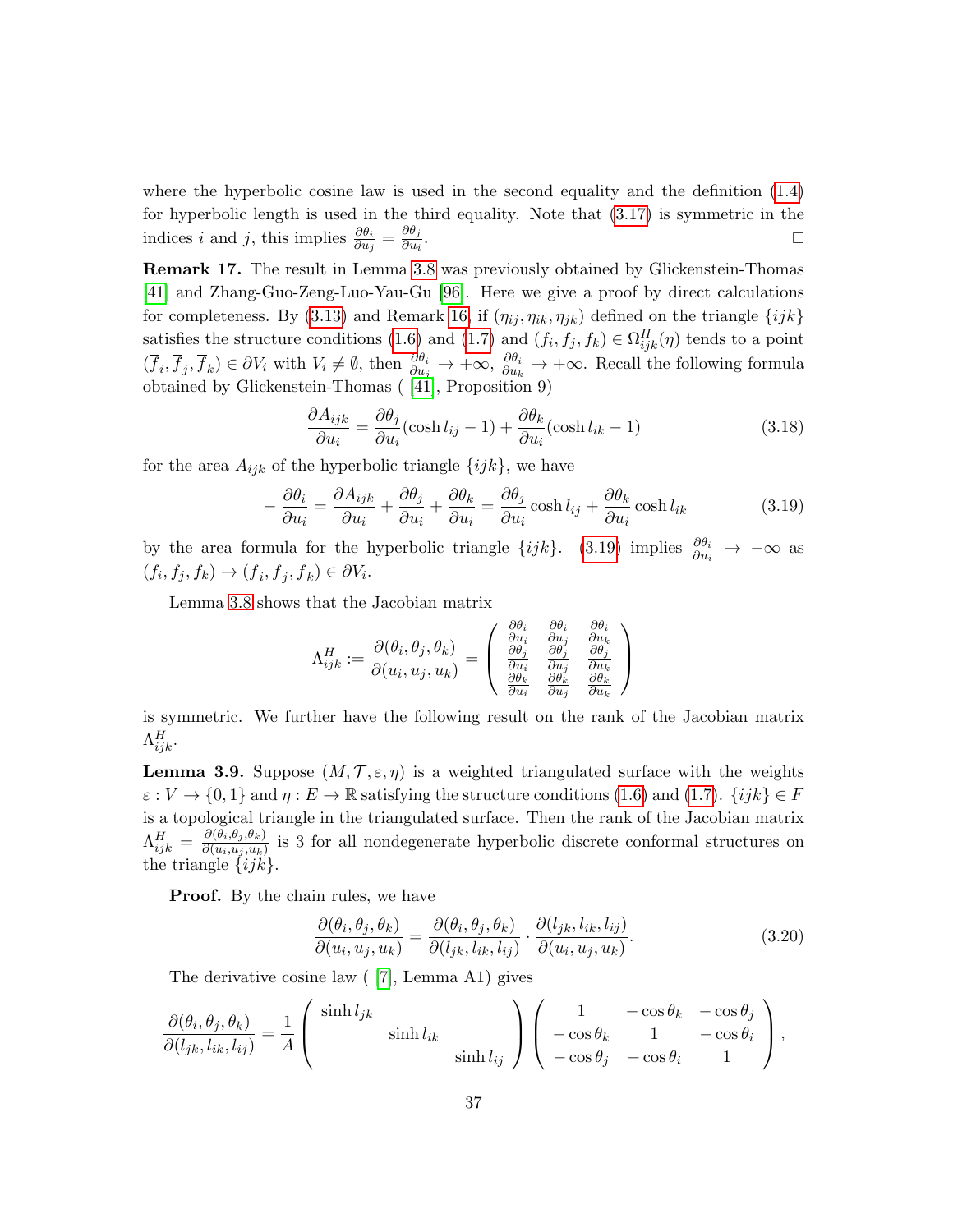which implies

$$
\det \left( \frac{\partial (\theta_i, \theta_j, \theta_k)}{\partial (l_{jk}, l_{ik}, l_{ij})} \right)
$$
\n
$$
= \frac{\sinh l_{ij} \sinh l_{ik} \sinh l_{jk}}{A^3} \det \begin{pmatrix} 1 & -\cos \theta_k & -\cos \theta_j \\ -\cos \theta_k & 1 & -\cos \theta_i \\ -\cos \theta_j & -\cos \theta_i & 1 \end{pmatrix}
$$
\n
$$
= \frac{-\sinh l_{ij} \sinh l_{ik} \sinh l_{jk}}{A^3} (-1 + \cos \theta_i^2 + \cos \theta_j^2 + \cos \theta_k^2 + 2 \cos \theta_i \cos \theta_j \cos \theta_k)
$$
\n
$$
= \frac{-4 \sinh l_{ij} \sinh l_{ik} \sinh l_{jk}}{A^3}
$$
\n
$$
\cdot \cos \frac{\theta_i + \theta_j + \theta_k}{2} \cos \frac{\theta_i + \theta_j - \theta_k}{2} \cos \frac{\theta_i - \theta_j + \theta_k}{2} \cos \frac{\theta_i - \theta_j - \theta_k}{2}.
$$

By the area formula for hyperbolic triangles, we have  $\theta_i + \theta_j + \theta_k \in (0, \pi)$ , which implies  $\theta_i+\theta_j+\theta_k$  $\frac{\theta_j+\theta_k}{2}, \frac{\theta_i+\theta_j-\theta_k}{2}$  $\frac{\theta_j-\theta_k}{2}, \frac{\theta_i-\theta_j+\theta_k}{2}$  $\frac{\theta_j+\theta_k}{2}, \frac{\theta_i-\theta_j-\theta_k}{2}$  $\frac{\partial j - \theta_k}{2} \in \left(-\frac{\pi}{2}, \frac{\pi}{2}\right)$ . Then det $\left(\frac{\partial (\theta_i, \theta_j, \theta_k)}{\partial (l_{jk}, l_{ik}, l_{ij})}\right) < 0$ .

By  $(1.4)$  and  $(3.12)$ , we have

$$
\frac{\partial (l_{jk}, l_{ik}, l_{ij})}{\partial (u_i, u_j, u_k)}
$$
\n
$$
= \begin{pmatrix}\n\frac{1}{\sinh l_{jk}} & \frac{1}{\sinh l_{ik}} \\
\frac{1}{\sinh l_{ij}} & \frac{1}{\sinh l_{ij}}\n\end{pmatrix}
$$
\n
$$
\cdot \begin{pmatrix}\n0 & \varepsilon_j S_j^2 C_k + \eta_{jk} S_j S_k C_j & \varepsilon_k S_k^2 C_j + \eta_{jk} S_j S_k C_k \\
\varepsilon_i S_i^2 C_k + \eta_{ik} S_i S_k C_i & 0 & \varepsilon_k S_k^2 C_i + \eta_{ik} S_i S_k C_k \\
\varepsilon_i S_i^2 C_j + \eta_{ij} S_i S_j C_i & \varepsilon_j S_j^2 C_i + \eta_{ij} S_i S_j C_j & 0\n\end{pmatrix}.
$$

This implies

<span id="page-37-0"></span>
$$
\det\left(\frac{\partial(l_{jk}, l_{ik}, l_{ij})}{\partial(u_i, u_j, u_k)}\right)
$$
\n
$$
=\frac{S_i S_j S_k}{\sinh l_{ij} \sinh l_{ik} \sinh l_{jk}}
$$
\n
$$
\cdot [2(\varepsilon_i \varepsilon_j \varepsilon_k + \eta_{ij} \eta_{ik} \eta_{jk}) S_i S_j S_k C_i C_j C_k + \gamma_i S_i C_i (\varepsilon_k S_k^2 C_j^2 + \varepsilon_j S_j^2 C_k^2) + \gamma_j S_j C_j (\varepsilon_i S_i^2 C_k^2 + \varepsilon_k S_k^2 C_i^2) + \gamma_k S_k C_k (\varepsilon_i S_i^2 C_j^2 + \varepsilon_j S_j^2 C_i^2)]
$$
\n
$$
\geq \frac{2S_i^2 S_j^2 S_k^2 C_i C_j C_k}{\sinh l_{ij} \sinh l_{ik} \sinh l_{jk}} [\varepsilon_i \varepsilon_j \varepsilon_k + \eta_{ij} \eta_{ik} \eta_{jk} + \gamma_i \varepsilon_j \varepsilon_k + \gamma_j \varepsilon_i \varepsilon_k + \gamma_k \varepsilon_i \varepsilon_j]
$$
\n
$$
=\frac{2S_i^2 S_j^2 S_k^2 C_i C_j C_k}{\sinh l_{ij} \sinh l_{ik} \sinh l_{jk}} (\varepsilon_i \varepsilon_j + \eta_{ij}) (\varepsilon_i \varepsilon_k + \eta_{ik}) (\varepsilon_j \varepsilon_k + \eta_{jk})
$$
\n
$$
>0,
$$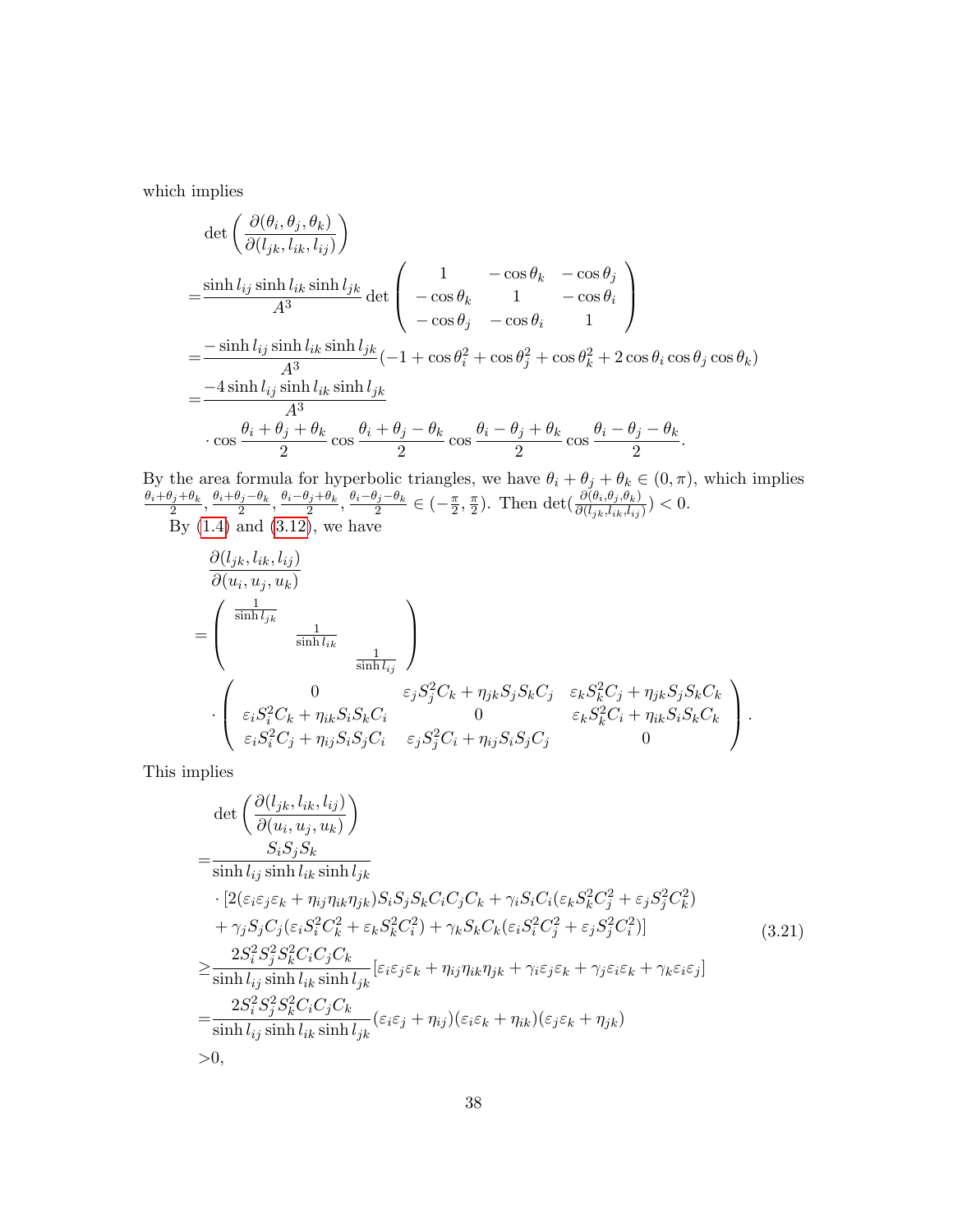where the structure condition  $(1.7)$  is used in the third line and the structure condition [\(1.6\)](#page-6-2) is used in the last line.

Therefore,  $\det(\frac{\partial(\theta_i,\theta_j,\theta_k)}{\partial(u_i,u_j,u_k)})$  < 0 by [\(3.20\)](#page-36-1),  $\det(\frac{\partial(\theta_i,\theta_j,\theta_k)}{\partial(l_{jk},l_{ik},l_{ij})})$  < 0 and [\(3.21\)](#page-37-0), which implies the rank of the Jacobian matrix  $\Lambda_{ijk}^H = \frac{\partial(\theta_i, \theta_j, \theta_k)}{\partial(u_i, u_j, u_k)}$  $\frac{\partial(\theta_i, \theta_j, \theta_k)}{\partial(u_i, u_j, u_k)}$  is 3.

As a consequence of Lemma [3.8](#page-35-7) and Lemma [3.9,](#page-36-2) we have the following result on the negative definiteness of the Jacobian matrix  $\Lambda_{ijk}^H = \frac{\partial (\theta_i, \theta_j, \theta_k)}{\partial (u_i, u_j, u_k)}$  $\partial(u_i,u_j,u_k)$ .

<span id="page-38-0"></span>**Theorem 3.10.** Suppose  $(M, \mathcal{T}, \varepsilon, \eta)$  is a weighted triangulated surface with the weights  $\varepsilon : V \to \{0,1\}$  and  $\eta : E \to \mathbb{R}$  satisfying the structure conditions [\(1.6\)](#page-6-2) and [\(1.7\)](#page-6-3).  $\{ijk\} \in F$ is a topological triangle in the triangulated surface. Then the Jacobian matrix  $\Lambda_{ijk}^H$  =  $\partial(\theta_i,\theta_j,\theta_k)$  $\frac{\partial(u_i, u_j, u_k)}{\partial(u_i, u_j, u_k)}$  is symmetric and negative definite for all nondegenerate hyperbolic discrete conformal structures on the triangle  $\{ijk\}.$ 

**Proof.** By Lemma [3.9,](#page-36-2) all the three eigenvalues of the Jacobian matrix  $\Lambda_{ijk}^H$ are nonzero. Taking the Jacobian matrix  $\Lambda_{ijk}^H$  as a matrix-valued function of  $(f_i, f_j, f_k, \eta_{ij}, \eta_{ik}, \eta_{jk})$  in the parameterized admissible space  $\Omega_{ijk}^H$ . By the continuity of eigenvalues of  $\Lambda_{ijk}^H$  and the connectivity of the parameterized admissible space  $\Omega_{ijk}^H$  in Corollary [3.6,](#page-34-0) to prove the negative definiteness of  $\Lambda_{ijk}^H = \frac{\partial (\theta_i, \theta_j, \theta_k)}{\partial (u_i, u_j, u_k)}$  $\frac{\partial(v_i, v_j, v_k)}{\partial(u_i, u_j, u_k)}$ , we just need to find a point  $p \in \Omega_{ijk}^H$  such that the eigenvalues of  $\Lambda_{ijk}^H$  at p are negative. Taking  $p =$  $(f_i, f_j, f_k, \eta_{ij}, \eta_{ik}, \eta_{jk}) = (0, 0, 0, 1, 1, 1)$ , then  $p \in \Omega_{ijk}^H$  and  $h_i(p) > 0, h_j(p) > 0, h_k(p) > 0$ by Lemma [3.7,](#page-34-2) which implies that  $\frac{\partial \theta_i}{\partial u_j} = \frac{\partial \theta_j}{\partial u_i}$  $\frac{\partial \theta_j}{\partial u_i} > 0$  and  $\frac{\partial \theta_i}{\partial u_k} = \frac{\partial \theta_k}{\partial u_i}$  $\frac{\partial \theta_k}{\partial u_i} > 0$  at p by Lemma [3.8.](#page-35-7) By [\(3.19\)](#page-36-0), we have  $-\frac{\partial \theta_i}{\partial w_i}$  $\frac{\partial \theta_i}{\partial u_i} > \frac{\partial \theta_j}{\partial u_i}$  $\frac{\partial \theta_j}{\partial u_i} + \frac{\partial \theta_k}{\partial u_i}$  $\frac{\partial \theta_k}{\partial u_i}$  at p. Therefore,  $\Lambda_{ijk}^H$  is negative definite and has three negative eigenvalues at p by Lemma [2.13.](#page-26-0)

As a direct corollary of Theorem [3.10,](#page-38-0) we have the following result on the Jacobian matrix  $\Lambda^H = \frac{\partial (K_1, \dots, K_N)}{\partial (u_1, \dots, u_N)}$  $\frac{\partial (h_1,\dots,h_N)}{\partial (u_1,\dots,u_N)}$  for hyperbolic discrete conformal structures.

<span id="page-38-1"></span>**Corollary 3.11.** Suppose  $(M, \mathcal{T}, \varepsilon, \eta)$  is a weighted triangulated surface with the weights  $\varepsilon : V \to \{0,1\}$  and  $\eta : E \to \mathbb{R}$  satisfying the structure conditions [\(1.6\)](#page-6-2) and [\(1.7\)](#page-6-3). Then the Jacobian matrix  $\Lambda^H = \frac{\partial (K_1, \dots, K_N)}{\partial (u_1, \dots, u_N)}$  $\frac{\partial (N_1,\dots,N_N)}{\partial (u_1,\dots,u_N)}$  for hyperbolic discrete conformal structures is symmetric and positive definite for all nondegenerate hyperbolic discrete conformal structures on  $(M, \mathcal{T}, \varepsilon, \eta)$ .

The proof for Corollary [3.11](#page-38-1) is the same as that for Corollary [2.14,](#page-26-1) so we omit the details of the proof here.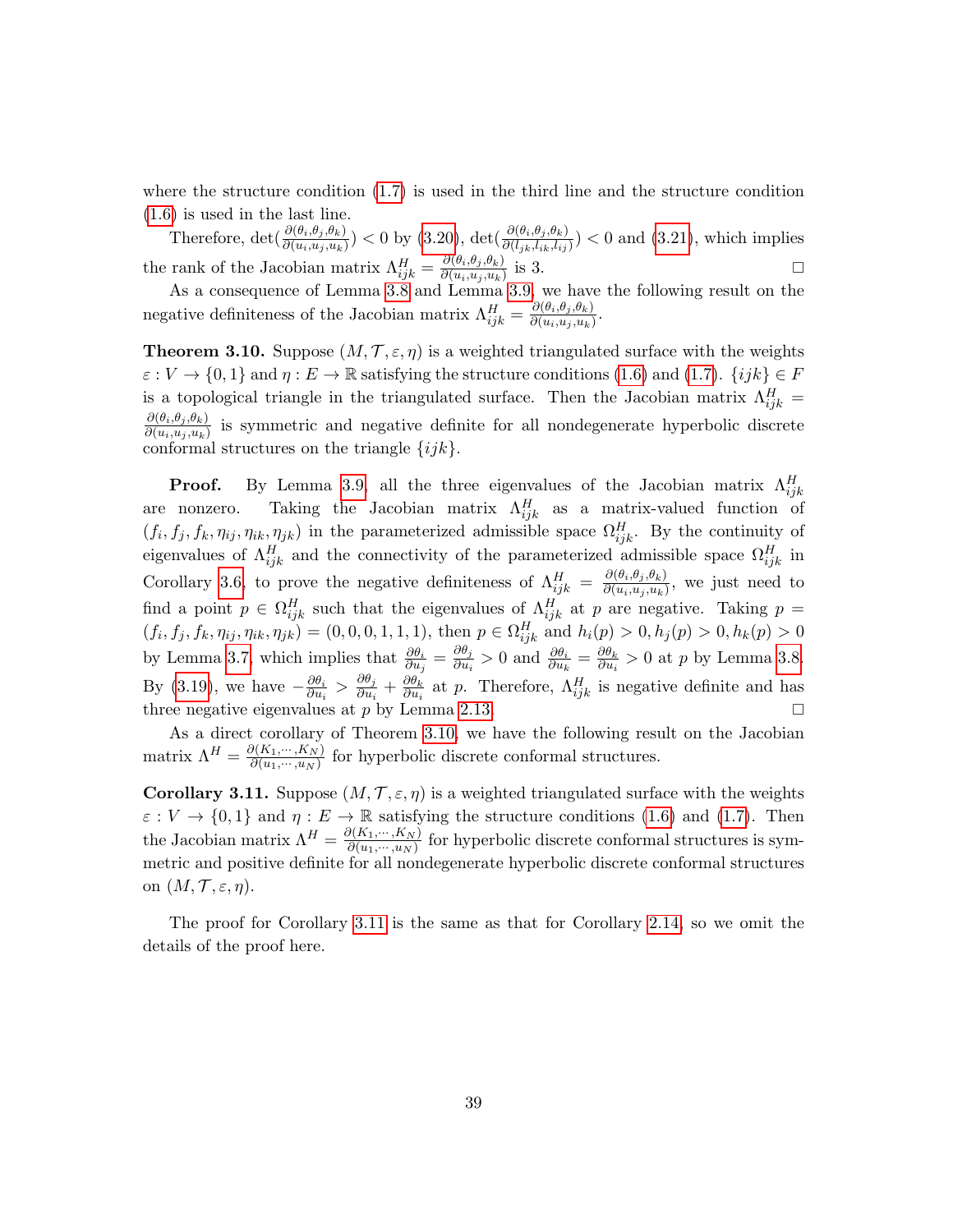#### <span id="page-39-0"></span>3.3 Rigidity of hyperbolic discrete conformal structures

Theorem [3.5](#page-33-3) and Lemma [3.8](#page-35-7) imply the following Ricci energy function for the triangle  $\{ijk\}$ 

<span id="page-39-2"></span>
$$
\mathcal{E}_{ijk}(u_i, u_j, u_k) = \int_{(\overline{u}_i, \overline{u}_j, \overline{u}_k)}^{(u_i, u_j, u_k)} \theta_i du_i + \theta_j du_j + \theta_k du_k
$$
\n(3.22)

is a well-defined smooth function on  $\Omega_{ijk}^H(\eta)$  with  $\nabla_{u_i}\mathcal{E}_{ijk} = \theta_i$ . By Theorem [3.10,](#page-38-0)  $\mathcal{E}_{ijk}(u_i, u_j, u_k)$  is a locally strictly concave function defined on  $\Omega_{ijk}^H(\eta)$  under the structure conditions  $(1.6)$  and  $(1.7)$ . Set

<span id="page-39-3"></span>
$$
\mathcal{E}(u_1,\dots,u_N) = 2\pi \sum_{i\in V} u_i - \sum_{\{ijk\}\in F} \mathcal{E}_{ijk}(u_i,u_j,u_k)
$$
\n(3.23)

to be the Ricci energy function defined on the admissible space  $\Omega^H$  of nondegenerate hyperbolic discrete conformal structures for  $(M, \mathcal{T}, \varepsilon, \eta)$ . Then  $\mathcal E$  is a locally strictly convex function defined on  $\Omega^H$  with  $\nabla_{u_i} \mathcal{E} = K_i$  by Corollary [3.11,](#page-38-1) from which the local rigidity of hyperbolic discrete conformal structures follows by Lemma [2.15.](#page-27-4)

To prove the global rigidity of hyperbolic discrete conformal structures, we need to extend the inner angles in a hyperbolic triangle  $\{ijk\} \in F$  defined for nondegenerate hyperbolic discrete conformal structures to be a globally defined function for  $(f_i, f_j, f_k) \in \mathbb{R}^3$ . Parallelling to Lemma [2.16,](#page-27-1) we have the following extension for inner angles of hyperbolic triangles.

<span id="page-39-1"></span>**Lemma 3.12.** Suppose  $(M, \mathcal{T}, \varepsilon, \eta)$  is a weighted triangulated surface with the weights  $\varepsilon: V \to \{0,1\}$  and  $\eta: E \to \mathbb{R}$  satisfying the structure conditions [\(1.6\)](#page-6-2) and [\(1.7\)](#page-6-3).  $\{ijk\} \in F$ is a topological triangle in the triangulated surface. Then the inner angles  $\theta_i, \theta_j, \theta_k$  of the triangle {ijk} defined for nondegenerate hyperbolic discrete conformal structures could be extended by constants to be continuous functions  $\tilde{\theta}_i$ ,  $\tilde{\theta}_j$ ,  $\tilde{\theta}_k$  defined for  $(f_i, f_j, f_k) \in \mathbb{R}^3$ .

**Proof.** By Theorem [3.5,](#page-33-3)  $\Omega_{ijk}^H(\eta) = \mathbb{R}^3 \setminus \square_{\alpha \in \Lambda} V_\alpha$ , where  $\Lambda = \{q \in \{i, j, k\} | A_q =$  $\eta_{st}^2 - \varepsilon_s \varepsilon_t > 0, \{q, s, t\} = \{i, j, k\}$  and  $V_\alpha$  is a closed region in  $\mathbb{R}^3$  bounded by the analytical function in [\(3.10\)](#page-33-4) defined on  $\mathbb{R}^2$ . If  $\Lambda = \emptyset$ , then  $\Omega_{ijk}^H(\eta) = \mathbb{R}^3$  and  $\theta_i, \theta_j, \theta_k$  is defined for all  $(f_i, f_j, f_k) \in \mathbb{R}^3$ .

Without loss of generality, suppose  $\Lambda \neq \emptyset$  and  $V_i$  is a connected component of  $\mathbb{R}^3 \setminus$  $\Omega_{ijk}^H(\eta)$ . Suppose  $(f_i, f_j, f_k) \in \Omega_{ijk}^H(\eta)$  tends to a point  $(\overline{f}_i, \overline{f}_j, \overline{f}_k) \in \partial V_i$  in  $\mathbb{R}^3$ . By direct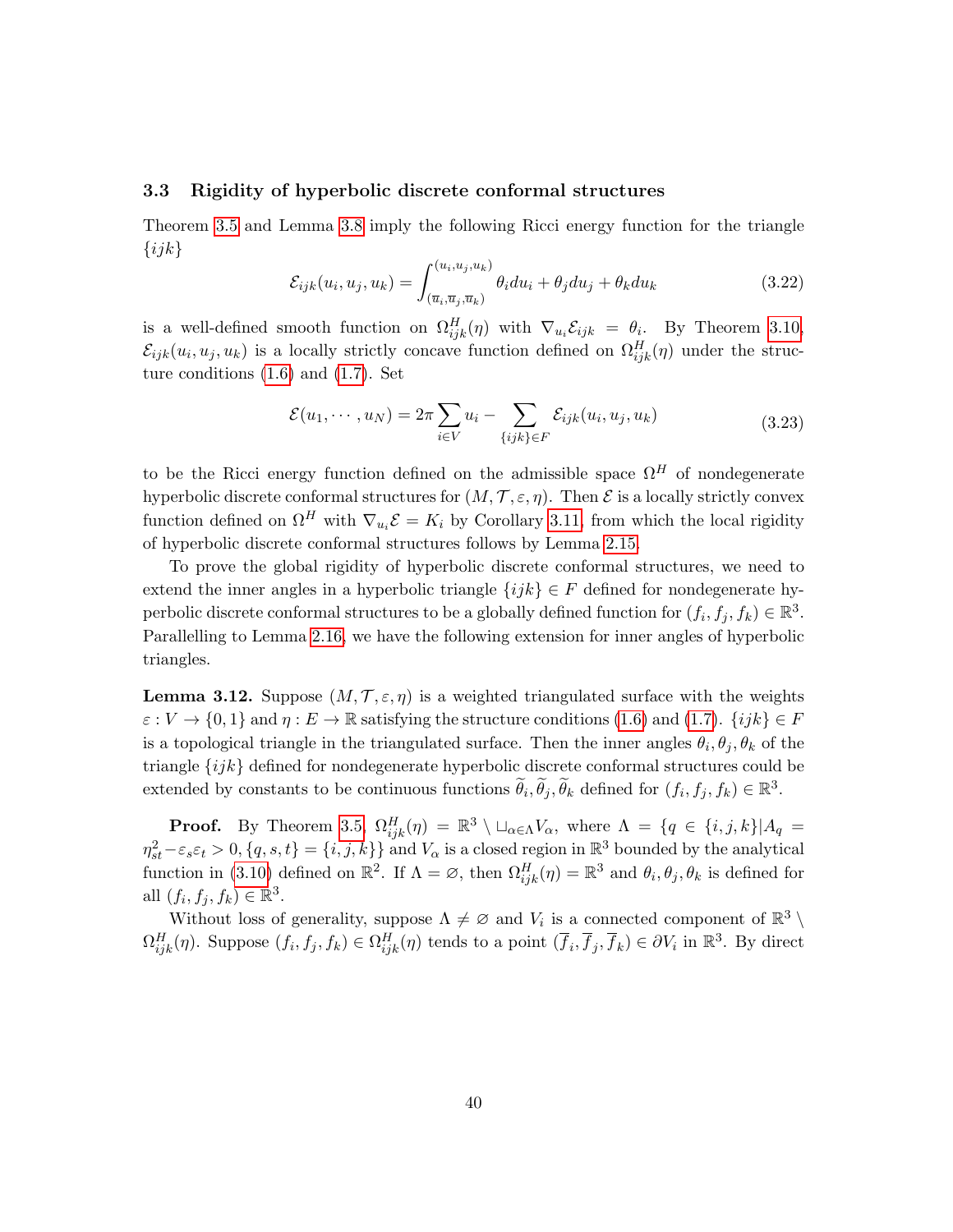calculations, we have

<span id="page-40-0"></span>
$$
4 \sinh \frac{l_{ij} + l_{ik} + l_{jk}}{2} \sinh \frac{l_{ij} + l_{ik} - l_{jk}}{2} \sinh \frac{l_{ij} - l_{ik} + l_{jk}}{2} \sinh \frac{-l_{ij} + l_{ik} + l_{jk}}{2}
$$
  
=  $(\cosh(l_{jk} + l_{ik}) - \cosh l_{ij})(\cosh l_{ij} - \cosh(l_{jk} - l_{ik}))$   
=  $(\cosh^2 l_{jk} - 1)(\cosh l_{ik}^2 - 1) - (\cosh l_{jk}\cosh l_{ik} - \cosh l_{ij})^2$   
=  $\sinh^2 l_{jk}\sinh^2 l_{ik} - \sinh^2 l_{jk}\sinh^2 l_{ik}\cos^2 \theta_k$   
=  $\sinh^2 l_{jk}\sinh^2 l_{ik}\sin^2 \theta_k$ . (3.24)

Combining Lemma [3.1,](#page-30-4) [\(3.6\)](#page-31-3) and the hyperbolic sine law, [\(3.24\)](#page-40-0) implies that  $\theta_i, \theta_j, \theta_k$ tends to 0 or  $\pi$  as  $(f_i, f_j, f_k) \rightarrow (f_i, f_j, f_k) \in \partial V_i$ .

Note that for  $(f_i, f_j, f_k) \in \partial V_i$ , we have  $h_i < 0, h_j > 0, h_k > 0$  by Remark [16.](#page-34-1) By the continuity of  $h_i, h_j, h_k$  of  $(f_i, f_j, f_k) \in \mathbb{R}^3$ , there exists some neighborhood U of  $(\overline{f}_i, \overline{f}_j, \overline{f}_k)$ in  $\mathbb{R}^3$  such that  $h_i < 0$ ,  $h_j > 0$ ,  $h_k > 0$  for  $(f_i, f_j, f_k) \in \Omega_{ijk}^H(\eta) \cap U$ . This implies

$$
\frac{\partial \theta_j}{\partial f_i} = \frac{\partial \theta_j}{\partial u_i} \frac{1}{C_i} = \frac{S_i^2 S_j^2 S_k}{A C_i \sinh^2 l_{ij}} h_k > 0
$$

for  $(f_i, f_j, f_k) \in \Omega_{ijk}^H(\eta) \cap U$ . Similarly,  $\frac{\partial \theta_k}{\partial f_i} > 0$  for  $(f_i, f_j, f_k) \in \Omega_{ijk}^H(\eta) \cap U$ . By the form [\(3.10\)](#page-33-4) of  $V_i$ , we have  $\theta_j, \theta_k \to 0$  as  $(f_i, f_j, f_k) \to (f_i, f_j, f_k) \in \partial V_i$ .

Furthermore, we have the following formula ( [\[82\]](#page-62-17) page 66)

$$
\tan^2 \frac{A_{ijk}}{4} = \tanh \frac{l_{ij} + l_{ik} + l_{jk}}{2} \tanh \frac{l_{ij} + l_{ik} - l_{jk}}{2} \tanh \frac{l_{ij} - l_{ik} + l_{jk}}{2} \tanh \frac{-l_{ij} + l_{ik} + l_{jk}}{2}
$$

for the area  $A_{ijk}$  of nondegenerate hyperbolic triangle  $\{ijk\}$ , which implies

<span id="page-40-1"></span>
$$
\tan^2 \frac{A_{ijk}}{4} = \frac{\sinh \frac{l_{ij} + l_{ik} + l_{jk}}{2} \sinh \frac{l_{ij} + l_{ik} - l_{jk}}{2} \sinh \frac{l_{ij} - l_{ik} + l_{jk}}{2} \sinh \frac{-l_{ij} + l_{ik} + l_{jk}}{2}}{16 \cosh^2 \frac{l_{ij} + l_{ik} + l_{jk}}{4} \cosh^2 \frac{l_{ij} + l_{ik} - l_{jk}}{4} \cosh^2 \frac{l_{ij} - l_{ik} + l_{jk}}{4} \cosh^2 \frac{-l_{ij} + l_{ik} + l_{jk}}{4}}{54 \cosh^2 \frac{l_{ij} + l_{ik} + l_{jk}}{4} \cosh^2 \frac{l_{ij} + l_{ik} - l_{jk}}{4} \cosh^2 \frac{l_{ij} + l_{ik} - l_{jk}}{4} \cosh^2 \frac{-l_{ik} + l_{jk}}{4} \cosh^2 \frac{-l_{ij} + l_{ik} + l_{jk}}{4}} \tag{3.25}
$$

by [\(3.6\)](#page-31-3). [\(3.25\)](#page-40-1) implies  $A_{ijk} \to 0$  as  $(f_i, f_j, f_k) \to (f_i, f_j, f_k) \in \partial V_i$ , which further implies  $\theta_i \to \pi$  by  $A_{ijk} = \pi - \theta_i - \theta_j - \theta_k$  and  $\theta_j, \theta_k \to 0$  as  $(f_i, f_j, f_k) \to (f_i, f_j, f_k) \in \partial V_i$ . Similar arguments apply for the other connected components of  $\mathbb{R}^3 \setminus \Omega_{ijk}^H(\eta)$ .

We can extend  $\theta_i$  defined on  $\Omega_{ijk}^H(\eta)$  by constant to be a continuous function  $\tilde{\theta}_i$  defined on  $\mathbb{R}^3$  by setting

<span id="page-40-2"></span>
$$
\widetilde{\theta}_i(f_i, f_j, f_k) = \begin{cases}\n\theta_i, & \text{if } (f_i, f_j, f_k) \in \Omega_{ijk}^H(\eta); \\
\pi, & \text{if } (f_i, f_j, f_k) \in V_i; \\
0, & \text{otherwise.} \n\end{cases}
$$
\n(3.26)

 $\theta_j$  and  $\theta_k$  could be extended similarly.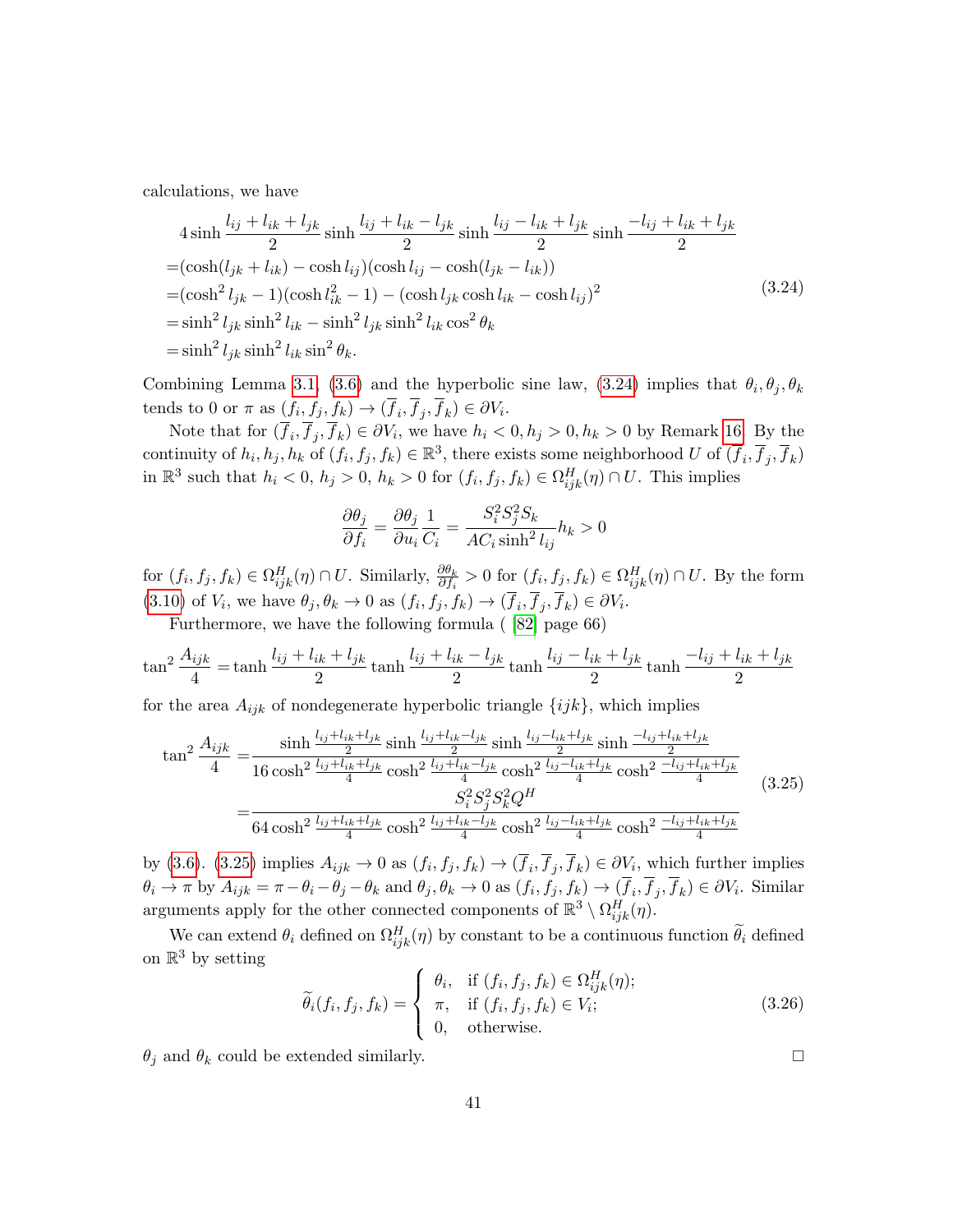**Remark 18.** One can also use  $(3.19)$  to prove  $\theta_i \to \pi$  as  $(f_i, f_j, f_k) \to (f_i, f_j, f_k) \in \partial V_i$ .

By Lemma [3.12,](#page-39-1) we can further extend the combinatorial curvature function  $K$  defined on  $\Omega^H$  to be defined for all  $f \in \mathbb{R}^N$  by setting  $\widetilde{K}_i = 2\pi - \sum_{\{ijk\} \in F} \widetilde{\theta}_i$ , where  $\widetilde{\theta}_i$  is the extension of  $\theta_i$  defined in Lemma [3.12](#page-39-1) by [\(3.26\)](#page-40-2). The vector  $f \in \mathbb{R}^N$  is called a generalized hyperbolic discrete conformal structure for the weighted triangulated surface  $(M, \mathcal{T}, \varepsilon, \eta)$ .

Taking  $\theta_i, \theta_j, \theta_k$  as functions of  $(u_i, u_j, u_k)$ . Then the extensions  $\theta_i, \theta_j, \theta_k$  of  $\theta_i, \theta_j, \theta_k$ are continuous functions of  $(u_i, u_j, u_k) \in V_i \times V_j \times V_k$ , where  $V_q = \mathbb{R}$  if  $\varepsilon_q = 0$  and  $V_q = \mathbb{R}_{\leq 0} = (-\infty, 0)$  if  $\varepsilon_q = 1$  for  $q \in \{i, j, k\}$ . Combining this with Theorem [2.17,](#page-29-0) the locally concave function  $\mathcal{E}_{ijk}$  defined by [\(3.22\)](#page-39-2) for nondegenerated hyperbolic discrete conformal structures for a triangle  $\{ijk\} \in F$  could be extended to be a  $C^1$  smooth concave function

$$
\widetilde{\mathcal{E}}_{ijk}(u_i, u_j, u_k) = \int_{(\overline{u}_i, \overline{u}_j, \overline{u}_k)}^{(u_i, u_j, u_k)} \widetilde{\theta}_i du_i + \widetilde{\theta}_j du_j + \widetilde{\theta}_k du_k
$$
\n(3.27)

defined on  $V_i \times V_j \times V_k$  with  $\nabla_{u_i} \mathcal{E}_{ijk} = \theta_i$ . As a result, the locally convex function  $\mathcal{E}$ defined by [\(3.23\)](#page-39-3) for nondegenerate hyperbolic discrete conformal structures on a weighted triangulated surface could be extended to be a  $C<sup>1</sup>$  smooth convex function

<span id="page-41-0"></span>
$$
\widetilde{\mathcal{E}}(u_1, \cdots, u_N) = 2\pi \sum_{i \in V} u_i - \sum_{\{ijk\} \in F} \widetilde{\mathcal{E}}_{ijk}(u_i, u_j, u_k)
$$
\n(3.28)

defined on  $\mathbb{R}^{N_1} \times \mathbb{R}_{\leq 0}^{N_2}$  with  $\nabla_{u_i} \widetilde{\mathcal{E}} = \widetilde{K}_i = 2\pi - \sum \widetilde{\theta}_i$ , where  $N_1$  is the number of vertices  $v_i$ in V with  $\varepsilon_i = 0$  and  $N_2 = N - N_1$ . Sometimes we also call a vector  $u \in \mathbb{R}^{N_1} \times \mathbb{R}_{\leq 0}^{N_2}$  as a generalized hyperbolic discrete conformal structure for the weighted triangulated surface  $(M, \mathcal{T}, \varepsilon, \eta).$ 

Parallelling to Theorem [2.18](#page-29-1) for generalized Euclidean discrete conformal structures, we have the following result on the rigidity of generalized hyperbolic discrete conformal structures, which is a generalization of Theorem [1.1](#page-6-1) (b).

**Theorem 3.13.** Suppose  $(M, \mathcal{T}, \varepsilon, \eta)$  is a weighted triangulated surface with the weights  $\varepsilon: V \to \{0,1\}$  and  $\eta: E \to \mathbb{R}$  satisfying the structure conditions [\(1.6\)](#page-6-2) and [\(1.7\)](#page-6-3). If there exists a nondegenrate hyperbolic discrete conformal structure  $f_A \in \Omega^H$  and a generalized hyperbolic discrete conformal structure  $f_B \in \mathbb{R}^N$  such that  $K(f_A) = \widetilde{K}(f_B)$ . Then  $f_A =$  $f_B$ .

Proof. Set

$$
f(t) = \widetilde{\mathcal{E}}((1-t)u_A + tu_B) = 2\pi \sum_{i=1}^N [(1-t)u_{A,i} + tu_{B,i}] + \sum_{\{ijk\} \in F} f_{ijk}(t),
$$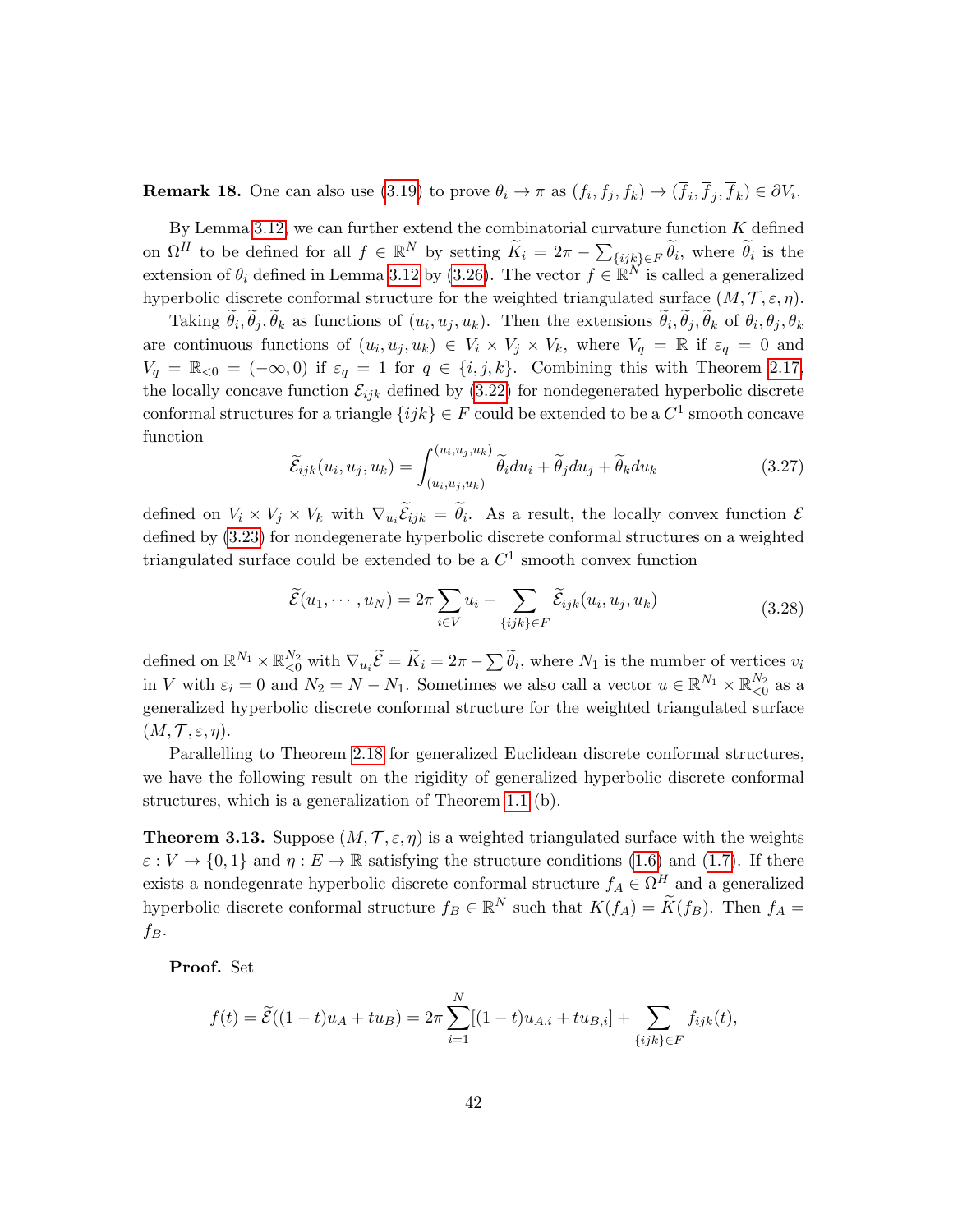where  $f_{ijk}(t) = -\tilde{E}_{ijk}((1-t)u_A + tu_B)$ . Then  $f(t)$  is a  $C^1$  smooth convex function for  $t \in [0,1]$  with  $f'(0) = f'(1)$ , which implies that  $f'(t) = f'(0)$  for all  $t \in [0,1]$ . Note that the admissible space  $\Omega^H$  of nondegenerate hyperbolic discrete conformal structures is an open subset of  $\mathbb{R}^{N_1} \times \mathbb{R}_{\leq 0}^{N_2}$ , there exists  $\epsilon > 0$  such that  $(1-t)u_A + tu_B$  corresponds to nondegenerate hyperbolic discrete conformal struture for  $t \in [0, \epsilon]$ . Note that  $f(t)$  is smooth for  $t \in [0, \epsilon]$ , we have

$$
f''(t) = (u_B - u_A)\Lambda^H (u_B - u_A)^T = 0, \ \forall t \in [0, \epsilon],
$$

which implies  $u_A = u_B$  by Corollary [3.11.](#page-38-1) Therefore,  $f_A = f_B$  because the transformation  $u = u(f)$  defined by [\(3.11\)](#page-35-1) is a diffeomorphism.

### <span id="page-42-0"></span>4 Deformation of discrete conformal structures

For further applications, we study the following modified combinatorial Ricci flow

<span id="page-42-1"></span>
$$
\frac{du_i}{dt} = \overline{K}_i - K_i \tag{4.1}
$$

and modified combinatorial Calabi flow

<span id="page-42-2"></span>
$$
\frac{du_i}{dt} = \Delta(K - \overline{K})_i,\tag{4.2}
$$

where  $\overline{K}: V \to (-\infty, 2\pi)$  is a function defined on the vertices with  $\sum_{i=1}^{N} \overline{K}_i = 2\pi \chi(M)$ for Euclidean background geometry and  $\sum_{i=1}^{N} \overline{K}_i > 2\pi \chi(M)$  for hyperbolic background geometry. The modified combinatorial Ricci flow [\(4.1\)](#page-42-1) and modified combinatorial Calabi flow [\(4.2\)](#page-42-2) are generalizations of the normalized combinatorial Ricci flow [\(1.11\)](#page-7-2) and the combinatorial Calabi flow [\(1.12\)](#page-9-1) respectively and could be used to study the prescribed combinatorial curvature problem of discrete conformal structures on polyhedral surfaces.

**Lemma 4.1.** Suppose  $(M, \mathcal{T}, \varepsilon, \eta)$  is a weighted triangulated connected closed surface with the weights  $\varepsilon : V \to \{0,1\}$  and  $\eta : E \to \mathbb{R}$  satisfying the structure conditions [\(1.6\)](#page-6-2) and [\(1.7\)](#page-6-3). The modified combinatorial Ricci flow [\(4.1\)](#page-42-1) and modified combinatorial Calabi flow [\(4.2\)](#page-42-2) for discrete conformal structures on  $(M, \mathcal{T}, \varepsilon, \eta)$  are negative gradient flows.

**Proof.** Set  $\mathcal{H}(u) = \mathcal{E}(u_1, \dots, u_N) - \sum_{i=1}^N \overline{K}_i u_i$ , where  $\mathcal{E}(u_1, \dots, u_N)$  is defined by [\(2.38\)](#page-27-3) in the Euclidean background geometry and by [\(3.23\)](#page-39-3) in the hyperbolic background geometry. Then  $\nabla_{u_i} \mathcal{H} = K_i - K_i$ , which implies the modified combinatorial Ricci flow [\(4.1\)](#page-42-1) is a negative gradient flow of  $\mathcal{H}(u)$ .

Set  $C(u) = \frac{1}{2} ||\overline{K} - K||^2 = \frac{1}{2}$  $\frac{1}{2}\sum_{i=1}^{N}(\overline{K}_{i}-K_{i})^{2}$ . By direct calculations, we have  $\nabla_{u_{i}}\mathcal{C} =$  $-\Delta(K - K)_i$ , which implies the modified combinatorial Calabi flow [\(4.2\)](#page-42-2) is a negative gradient flow of  $\mathcal{C}(u)$ .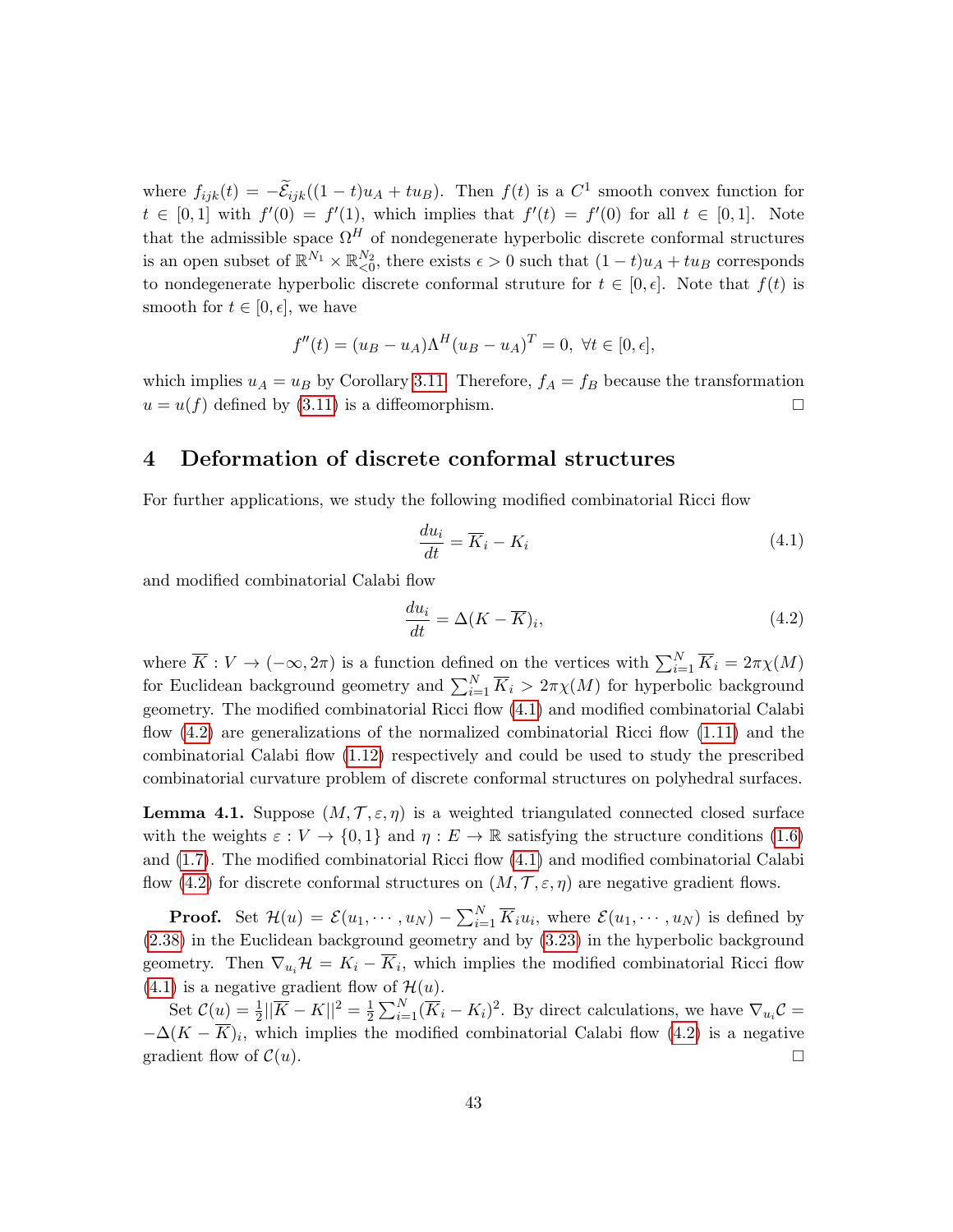As the modified combinatorial Ricci flow [\(4.1\)](#page-42-1) and modified combinatorial Calabi flow [\(4.2\)](#page-42-2) are ODE systems, the short time existence of the solutions are ensured by the standard ODE theory. We further have the following result on the longtime existence and convergence for the solutions of modified combinatorial Ricci flow [\(4.1\)](#page-42-1) and modified combinatorial Calabi flow [\(4.2\)](#page-42-2) for initial data with small energy, which is a slight generalization of Theorem [1.3.](#page-10-0)

**Theorem 4.2.** Suppose  $(M, \mathcal{T}, \varepsilon, \eta)$  is a weighted triangulated connected closed surface with the weights  $\varepsilon : V \to \{0,1\}$  and  $\eta : E \to \mathbb{R}$  satisfying the structure conditions [\(1.6\)](#page-6-2) and [\(1.7\)](#page-6-3).

- (a) If the solution of the modified combinatorial Ricci flow [\(4.1\)](#page-42-1) or modified combinatorial Calabi flow [\(4.2\)](#page-42-2) converges to a nondegenerate discrete conformal structure  $\bar{u}$ , then the combinatorial curvature for the polyhedral metric determined by the discrete conformal structure  $\overline{u}$  is  $\overline{K}$ .
- (b) If there exists a nondegenerate discrete conformal structure  $\bar{u}$  with combinatorial curvature  $\overline{K}$ , then there exists a real number  $\delta > 0$  such that if the initial value  $u(0)$ of modified combinatorial Ricci flow [\(4.1\)](#page-42-1) (modified combinatorial Calabi flow [\(4.2\)](#page-42-2) respectively) satisfies  $||u(0) - \overline{u}|| < \delta$ , the solution of modified combinatorial Ricci flow [\(4.1\)](#page-42-1) (modified combinatorial Calabi flow [\(4.2\)](#page-42-2) respectively) exists for all time and converges exponentially fast to  $\overline{u}$ .

**Proof.** The proof for part (a) is direct. For part (b), we only prove the Euclidean case and the proof for the hyperbolic case is almost the same.

For the modified combinatorial Ricci flow [\(4.1\)](#page-42-1), by direct calculations, we have

<span id="page-43-0"></span>
$$
\frac{d(\sum_{i=1}^{N} u_i)}{dt} = \sum_{i=1}^{N} (\overline{K}_i - K_i) = 2\pi \chi(M) - 2\pi \chi(M) = 0,
$$
\n(4.3)

where the discrete Gauss-Bonnet formula [\(1.2\)](#page-3-3) and the assumption  $\sum_{i=1}^{N} \overline{K}_i = 2\pi \chi(M)$ are used in the second equality. This implies  $\sum_{i=1}^{N} u_i$  is invariant along the modified combinatorial Ricci flow [\(4.1\)](#page-42-1). Without loss of generality, assume  $\sum_{i=1}^{N} u_i(0) = 0$ . Set  $\Sigma = \{u \in \mathbb{R}^N | \sum_{i=1}^N u_i = 0\}.$  Then the solution  $u(t)$  of the modified combinatorial Ricci flow [\(4.1\)](#page-42-1) stays in the hyperplane  $\Sigma$  by [\(4.3\)](#page-43-0). Set  $\Gamma(u) = \overline{K} - K$  for the modified combinatorial Ricci flow [\(4.1\)](#page-42-1). Then  $\bar{u}$  is an equilibrium point of the system (4.1) and  $D\Gamma(\overline{u}) = -\frac{\partial (K_1,\cdots,K_N)}{\partial (u_1,\cdots,u_N)}$  $\frac{\partial (K_1,\dots,K_N)}{\partial (u_1,\dots,u_N)}$  is negative semi-definite with null space  $\{t\mathbf{1} \in \mathbb{R}^N | t \in \mathbb{R}\}$  by Corollary [2.14.](#page-26-1) Note that the solution  $u(t)$  of modified combinatorial Ricci flow [\(4.1\)](#page-42-1) stays in the hyperplane  $\Sigma$ , the normal vector of which generates the null space  $\{t\mathbf{1} \in \mathbb{R}^N | t \in \mathbb{R}\}$ of  $D\Gamma(\overline{u})$ . This implies  $\overline{u}$  is a local attractor of the system [\(4.1\)](#page-42-1). Then the longtime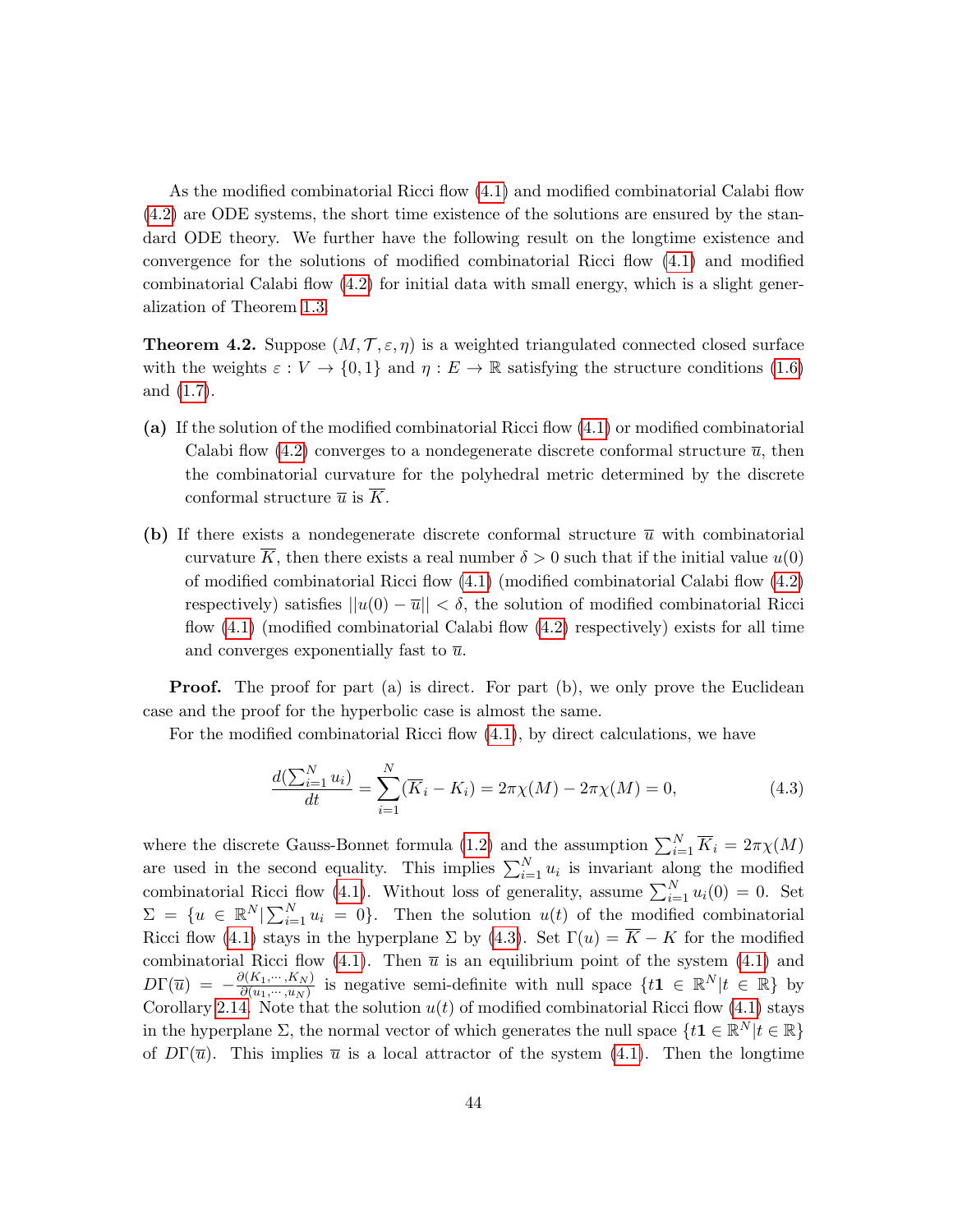existence and exponential convergence of the solution of [\(4.1\)](#page-42-1) follows from the Lyapunov Stability Theorem ( [\[69\]](#page-62-18), Chapter 5).

For the modified combinatorial Calabi flow [\(4.2\)](#page-42-2), we have

$$
\frac{d(\sum_{i=1}^{N} u_i)}{dt} = \sum_{i=1}^{N} \Delta(\overline{K} - K)_i = \sum_{j=1}^{N} \sum_{i=1}^{N} \Lambda_{ij}^{E} (\overline{K} - K)_j = 0
$$

by the kernel of  $\Lambda^E$  is  $\{t(1,\dots,1)\in\mathbb{R}^N | t \in \mathbb{R}\}$  in Corollary [2.14,](#page-26-1) which implies  $\sum_{i=1}^N u_i$ is invariant along the flow [\(4.2\)](#page-42-2). Set  $\Gamma(u) = \Delta(K - K)$ . Then  $\overline{u}$  is an equilibrium point of the system [\(4.2\)](#page-42-2) and  $D\Gamma(\overline{u}) = -\left(\frac{\partial (K_1,\dots,K_N)}{\partial (u_1,\dots,u_N)}\right)$  $\partial (u_1,\cdots,u_N)$  $\big)^2$  is negative semi-definite with null space  $\{t(1,\dots,1)\in\mathbb{R}^N|t\in\mathbb{R}\}\$  by Corollary [2.14.](#page-26-1) The rest of the proof is the same as that for the modified combinatorial Ricci flow  $(4.1)$ , we omit the details here.

For general initial value, the modified combinatorial Ricci flow [\(4.1\)](#page-42-1) and the modified combinatorial Calabi flow [\(4.2\)](#page-42-2) may develop singularities, which correspond to the triangles in the triangulation degenerate or the discrete conformal structure  $f$  tends to infinity along the combinatorial curvature flows. For the combinatorial Ricci flow, we can extend it through the singularities to ensure the longtime existence and convergence for general initial value.

**Definition 6.** Suppose  $(M, \mathcal{T}, \varepsilon, \eta)$  is a weighted triangulated connected closed surface with the weights  $\varepsilon : V \to \{0,1\}$  and  $\eta : E \to \mathbb{R}$  satisfying the structure conditions [\(1.6\)](#page-6-2) and [\(1.7\)](#page-6-3). The extended modified combinatorial Ricci flow is defined to be

<span id="page-44-0"></span>
$$
\frac{du_i}{dt} = \overline{K}_i - \widetilde{K}_i,\tag{4.4}
$$

where  $K_i = 2\pi - \sum_{\{ijk\} \in F} \theta_i$  is an extension of the combinatorial curvature  $K_i$  with  $\theta_i$ given by [\(2.39\)](#page-28-0) in the Euclidean background geometry and by [\(3.26\)](#page-40-2) in the hyperbolic background geometry.

Note that the extended combinatorial curvature  $\tilde{K}$  is only a continuous function of the generalized discrete conformal structures and does not have continuous derivatives. Remark [13](#page-24-3) and Remark [17](#page-36-3) further imply that  $\widetilde{K}$  is not Lipschitz. For such ODE systems, there may exist more than one solution by the standard ODE theory. However, we can prove the following uniqueness for the solution of extended modified combinatorial Ricci flow [\(4.4\)](#page-44-0) with any generalized discrete conformal structures as initial value, which is a generalization of Theorem [1.2](#page-8-0) (b).

**Theorem 4.3.** Suppose  $(M, \mathcal{T}, \varepsilon, \eta)$  is a weighted triangulated connected closed surface with the weights  $\varepsilon : V \to \{0,1\}$  and  $\eta : E \to \mathbb{R}$  satisfying the structure conditions [\(1.6\)](#page-6-2) and [\(1.7\)](#page-6-3). The solution of extended combinatorial Ricci flow [\(4.4\)](#page-44-0) is unique for any initial generalized discrete conformal structure  $f: V \to \mathbb{R}^N$  on  $(M, \mathcal{T}, \varepsilon, \eta)$ .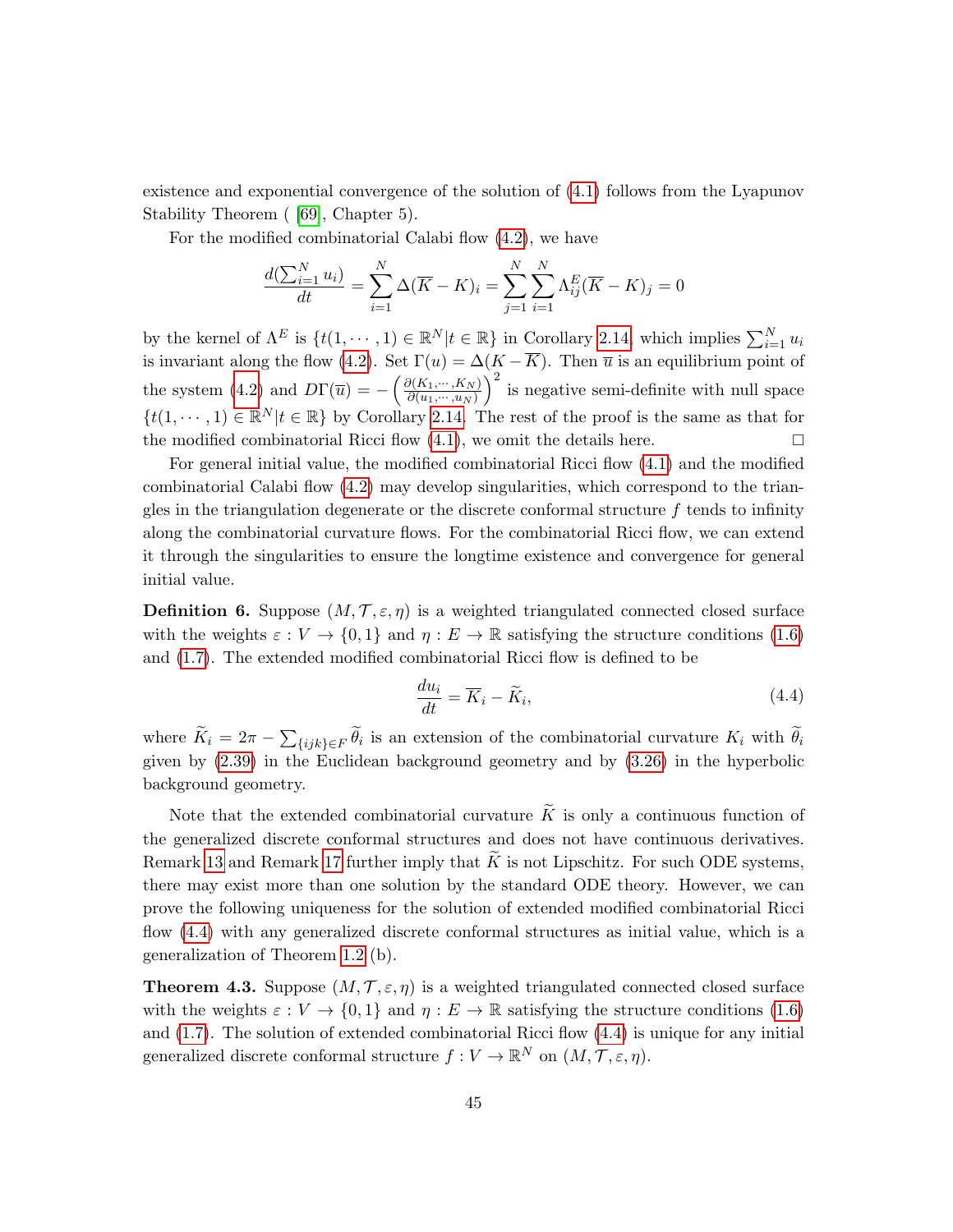**Proof.** We take Ge-Hua's trick in [\[20\]](#page-59-11) to prove the uniqueness of the solution of  $(4.4)$ . As the proofs for the Euclidean and hyperbolic background geometry are all the same, we will not mention the background geometry explicitly in the following of the proof.

Note that the extended combinatorial Ricci energy function  $\mathcal E$  for  $(M, \mathcal T, \varepsilon, \eta)$ , defined by [\(2.42\)](#page-29-2) for the Euclidean background geometry and by [\(3.28\)](#page-41-0) for the hyperbolic background geometry, is a  $C^1$  smooth convex function with  $\nabla_{u_i}\tilde{\mathcal{E}} = \tilde{K}_i$ . By mollifying  $\tilde{\mathcal{E}}$  using the standard mollifier  $\varphi_{\epsilon}(u) = \frac{1}{\epsilon^N} \varphi(\frac{u}{\epsilon})$  $\frac{u}{\epsilon}$ ) with

$$
\varphi(u) = \begin{cases} C e^{\frac{1}{1-|u|^2}}, & |u| < 1, \\ 0, & |u| \ge 1, \end{cases}
$$

where the positive constant C is chosen to make  $\int_{\mathbb{R}^N} \varphi(u) du = 1$ , we have  $\mathcal{E}_{\epsilon} = \varphi_{\epsilon} * \mathcal{E}$ is a smooth convex function and  $\tilde{\mathcal{E}}_{\epsilon} \to \tilde{\mathcal{E}}$  in  $C_{loc}^1$  as  $\epsilon \to 0$ . Suppose  $u_A$  and  $u_B$  are two different discrete conformal structures and set  $\tilde{f}(t) = \tilde{\mathcal{E}}_{\epsilon}(tu_A + (1-t)u_B)$ , then  $\tilde{f}(t)$  is a smooth convex function of  $t \in [0,1]$  with  $\tilde{f}'(t) = \nabla \tilde{\mathcal{E}}_{\epsilon}(tu_A + (1-t)u_B) \cdot (u_A - u_B)$  and  $f''(t) \geq 0$ . Therefore,

<span id="page-45-0"></span>
$$
(\nabla \widetilde{\mathcal{E}}_{\epsilon}(u_A) - \nabla \widetilde{\mathcal{E}}_{\epsilon}(u_B)) \cdot (u_A - u_B) = \widetilde{f}'(1) - \widetilde{f}'(0) = \widetilde{f}''(\xi) \ge 0
$$
\n(4.5)

for some  $\xi \in (0,1)$ . Note that  $\widetilde{\mathcal{E}}_{\epsilon} \to \widetilde{\mathcal{E}}$  in  $C^1_{loc}$  as  $\epsilon \to 0$ . Letting  $\epsilon \to 0$ , [\(4.5\)](#page-45-0) gives

<span id="page-45-1"></span>
$$
(\widetilde{K}(u_A) - \widetilde{K}(u_B)) \cdot (u_A - u_B) \ge 0. \tag{4.6}
$$

Suppose  $u_A(t)$  and  $u_B(t)$  are two solutions of the extended combinatorial Ricci flow [\(4.4\)](#page-44-0) with  $u_A(0) = u_B(0)$ . Set  $f(t) = ||u_A(t) - u_B(t)||^2$ . Then  $f(0) = 0$ ,  $f(t) \ge 0$  and

$$
\frac{df(t)}{dt} = 2\left(\frac{du_A(t)}{dt} - \frac{du_B(t)}{dt}\right) \cdot (u_A(t) - u_B(t)) = -(\widetilde{K}(u_A) - \widetilde{K}(u_B)) \cdot (u_A - u_B) \le 0
$$

by [\(4.6\)](#page-45-1), which implies  $f(t) \equiv 0$ . Therefore,  $u_A(t) = u_B(t)$ .

$$
\sqcup
$$

For the longtime existence and convergence of the extended combinatorial Ricci flow [\(4.4\)](#page-44-0), we have the following result in the Euclidean background geometry, which is a generalization of Theorem [1.2](#page-8-0) (a) (c) in the Euclidean background geometry.

<span id="page-45-2"></span>**Theorem 4.4.** Suppose  $(M, \mathcal{T}, \varepsilon, \eta)$  is a weighted triangulated connected closed surface with the weights  $\varepsilon : V \to \{0,1\}$  and  $\eta : E \to \mathbb{R}$  satisfying the structure conditions  $(1.6)$  and  $(1.7)$ . The solution of extended combinatorial Ricci flow  $(4.4)$  in the Euclidean background geometry exists for all time for any initial generalized discrete conformal structure  $u: V \to \mathbb{R}^N$  on  $(M, \mathcal{T}, \varepsilon, \eta)$ . Furthermore, if there exists a nondegenerate Euclidean discrete conformal structure  $\bar{u} \in \Omega^E$  with combinatorial curvature  $\bar{K}$ , then the solution of the extended combinatorial Ricci flow [\(4.4\)](#page-44-0) in the Euclidean background geometry converges exponentially fast to  $\bar{u}$  for any initial generalized Euclidean discrete conformal structure  $u(0) \in \mathbb{R}^N$  with  $\sum_{i=1}^N u(0) = \sum_{i=1}^N \overline{u}_i$ .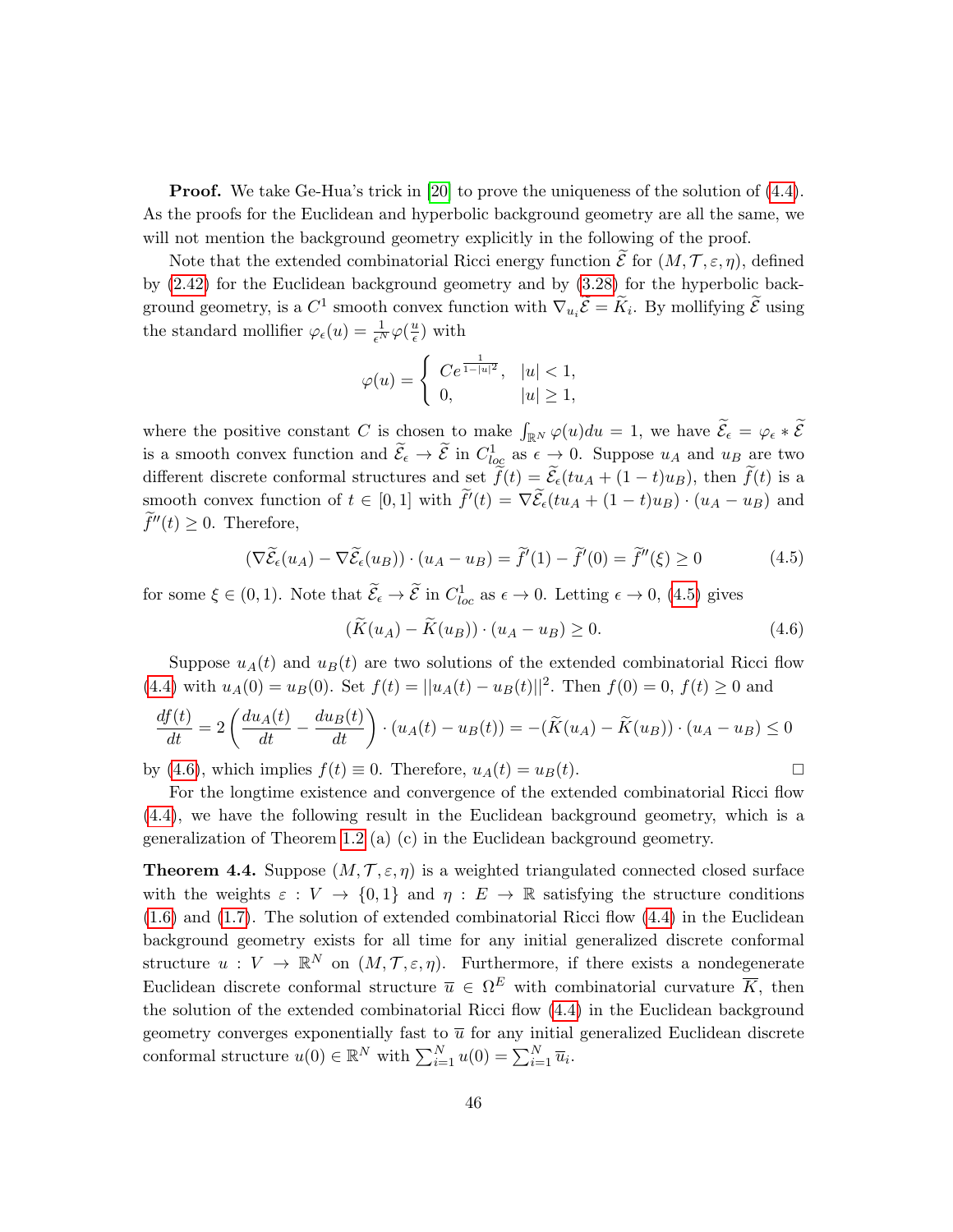**Proof.** Suppose  $u(t)$  is a solution of the extended Euclidean combinatorial Ricci flow [\(4.4\)](#page-44-0) with initial generalized Euclidean discrete conformal structure  $u(0) \in \mathbb{R}^N$ , then  $\left|\frac{du_i}{dt}\right| = |\overline{K}_i - \widetilde{K}_i| \leq |\overline{K}_i| + (d_i + 2)\pi$ , where  $d_i$  is the number of vertices adjacent to the vertex  $i \in V$ . This implies  $|u_i(t)| \leq |u_i(0)| + |\overline{K}_i| + (d_i + 2)\pi]t < +\infty$  for  $t \in (0, +\infty)$ . Therefore, the solution of the extended Euclidean combinatorial Ricci flow [\(4.4\)](#page-44-0) exists for all time.

Note that the extended inner angles  $\theta_i$ ,  $\theta_j$ ,  $\theta_j$  for a triangle  $\{ijk\}$  in Lemma [2.16](#page-27-1) satisfy  $\sim$  $\widetilde{\theta}_i+\widetilde{\theta}_j+\widetilde{\theta}_j=\pi$ . This implies the extended combinatorial curvature  $\widetilde{K}$  satisfies the discrete Gauss-Bonnet formula  $\sum_{i=1}^{N} \widetilde{K}_i = 2\pi \chi(M)$ , which further implies  $\frac{d(\sum_{i=1}^{N} u_i)}{dt} = \sum_{i=1}^{N} (\overline{K}_i - \overline{K}_i)$  $\widetilde{K}_i$  = 0 along the extended combinatorial Ricci flow [\(4.4\)](#page-44-0) in the Euclidean background geometry. Therefore,  $\sum_{i=1}^{N} u_i$  is invariant along the extended Euclidean combinatorial Ricci flow [\(4.4\)](#page-44-0). Without loss of generality, assume  $\sum_{i=1}^{N} u_i(0) = 0$ , then the solution  $u(t)$  of the extended Euclidean combinatorial Ricci flow  $(4.4)$  stays in the hyperplane  $\Sigma := \{ u \in \mathbb{R}^N | \sum_{i=1}^N u_i = 0 \}.$ 

Set  $\widetilde{\mathcal{H}}(u) = \widetilde{\mathcal{E}}(u) - \int_{\overline{\mathcal{H}}}^{u} \sum_{i=1}^{N} \overline{K}_i du_i$ , where  $\widetilde{\mathcal{E}}(u)$  is the extended Ricci energy function defined by  $(2.42)$ . Then  $\widetilde{\mathcal{H}}(u)$  is a  $C^1$  smooth convex function defined on  $\mathbb{R}^N$  with  $\widetilde{\mathcal{H}}(u) \geq$  $\widetilde{\mathcal{H}}(\overline{u}) = 0$  and  $\nabla \widetilde{\mathcal{H}}(\overline{u}) = K(\overline{u}) - \overline{K} = 0$  by the assumption  $K(\overline{u}) = \overline{K}$ . This further implies  $\lim_{u \in \Sigma, u \to \infty} \widetilde{\mathcal{H}}(u) = +\infty$  by Corollary [2.14](#page-26-1) and the following property of convex functions, a proof of which could be found in [\[32\]](#page-60-19) (Lemma 4.6).

<span id="page-46-2"></span>**Lemma 4.5.** Suppose  $f(x)$  is a  $C^1$  smooth convex function on  $\mathbb{R}^n$  with  $\nabla f(x_0) = 0$ for some  $x_0 \in \mathbb{R}^n$ ,  $f(x)$  is  $C^2$  smooth and strictly convex in a neighborhood of  $x_0$ , then  $\lim_{x\to\infty} f(x) = +\infty.$ 

By direct calculations, we have

<span id="page-46-0"></span>
$$
\frac{d}{dt}\widetilde{\mathcal{H}}(u(t)) = \nabla_u \widetilde{\mathcal{H}} \cdot \frac{du}{dt} = -\sum_{i=1}^N (\widetilde{K}_i - \overline{K}_i)^2 \le 0,
$$
\n(4.7)

which implies  $0 = \widetilde{\mathcal{H}}(\overline{u}) \leq \widetilde{\mathcal{H}}(u(t)) \leq \widetilde{\mathcal{H}}(u(0))$  along the extended Euclidean combinatorial Ricci flow [\(4.4\)](#page-44-0). This further implies the solution  $u(t)$  of the extended Euclidean combi-natorial Ricci flow [\(4.4\)](#page-44-0) stays in a compact subset U of  $\Sigma$  by  $\lim_{u \in \Sigma, u \to \infty} \mathcal{H}(u) = +\infty$ . Therefore,  $\widetilde{\mathcal{H}}(u(t))$  is bounded along the flow [\(4.4\)](#page-44-0) and the limit  $\lim_{t\to+\infty}\widetilde{\mathcal{H}}(u(t))$  exists by [\(4.7\)](#page-46-0). Taking  $t_n = n$ , then there exists  $\xi_n \in (n, n+1)$  such that

<span id="page-46-1"></span>
$$
\widetilde{\mathcal{H}}(u(t_{n+1})) - \widetilde{\mathcal{H}}(u(t_n)) = -\sum_{i=1}^N \left( \widetilde{K}_i(u(\xi_n)) - \overline{K}_i \right)^2 \to 0, \text{ as } n \to \infty.
$$
 (4.8)

Note that  $u(\xi_n) \in U \subset \Sigma$ , there exists a subsequence of  $\xi_n$ , still denoted by  $\xi_n$  for simplicity, such that  $u(\xi_n) \to u^*$  for some  $u^* \in U \subset\subset \Sigma$ . Then  $\widetilde{K}(u^*) = \overline{K} = K(\overline{u})$  by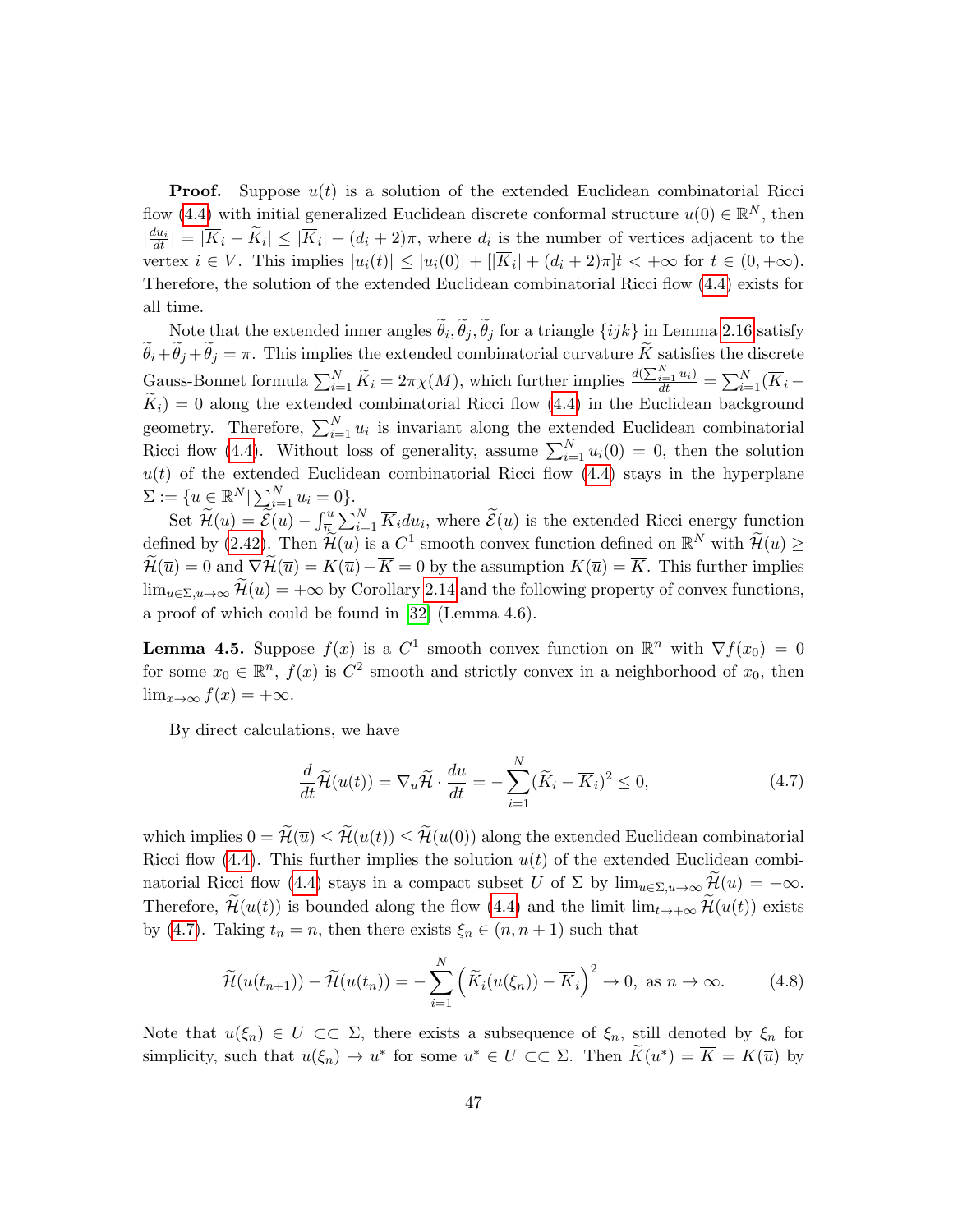the continuity of  $\tilde{K}$  and [\(4.8\)](#page-46-1). Therefore,  $u^* = \overline{u}$  by Theorem [2.18](#page-29-1) and there is a sequence  $\xi_n \in (0, +\infty)$  such that  $u(\xi_n) \to \overline{u}$  as  $n \to \infty$ .

Set  $\Gamma(u) = \overline{K} - \widetilde{K}$  for the extended Euclidean combinatorial Ricci flow [\(4.4\)](#page-44-0). Then  $\overline{u}$ is an equilibrium point of the system [\(4.4\)](#page-44-0) and  $D\Gamma|_{\overline{u}} = -\frac{\partial (K_1,\dots,K_N)}{\partial (u_1,\dots,u_N)}$  $\frac{\partial (\mathbf{A}_1, \cdots, \mathbf{A}_N)}{\partial (u_1, \cdots, u_N)} \big|_{\overline{u}}$  is negative definite with null space  $\{t\mathbf{1} \in \mathbb{R}^N | t \in \mathbb{R}\}$  generated by the normal vector of  $\Sigma$  by Corollary [2.14.](#page-26-1) Note that the solution  $u(t)$  of the extended Euclidean combinatorial Ricci flow [\(4.4\)](#page-44-0) stays in Σ. This implies  $\bar{u}$  is a local attractor of the extended Euclidean combinatorial Ricci flow [\(4.4\)](#page-44-0). Then the exponential convergence of the solution  $u(t)$  to  $\overline{u}$  follows from the Lyapunov stability theorem  $(69)$ , Chapter 5).

For the hyperbolic version of Theorem [4.4,](#page-45-2) we need some more arguments.

<span id="page-47-0"></span>**Lemma 4.6.** Suppose i, j are two adjacent vertices in V and the weight  $\eta_{ij}$  satisfies the structure condition [\(1.6\)](#page-6-2). If the edge length  $l_{ij}$  is defined by [\(1.4\)](#page-4-1),  $\varepsilon_i = 1$  and  $\varepsilon_j \in \{0, 1\}$ , then there exist two positive constants  $\lambda = \lambda(\varepsilon_j, \eta_{ij})$  and  $\mu = \mu(\eta_{ij})$  such that

$$
\lambda(C_iC_j + S_iS_j) \le \cosh l_{ij} \le \mu(C_iC_j + S_iS_j),
$$

where  $C_i, C_j, S_i, S_j$  are defined by  $(3.1)$ .

**Proof.** By [\(1.4\)](#page-4-1), the edge length  $l_{ij}$  satisfies  $\cosh l_{ij} = C_i C_j + \eta_{ij} S_i S_j \leq (1 +$  $|\eta_{ij}|(C_iC_j + S_iS_j)$ . Therefore, we can take  $\mu = 1 + |\eta_{ij}|$ . √

If  $\varepsilon_j = 1$ , then  $\eta_{ij} > -1$  by the structure condition [\(1.6\)](#page-6-2). In this case,  $C_i =$  $\frac{1+e^{2f_i}}{1+e^{2f_i}}$  $e^{f_i} = S_i$  and similarly  $C_j > S_j$ . If  $\eta_{ij} > 0$ , then  $\cosh l_{ij} \ge \min\{1, \eta_{ij}\}(C_iC_j + S_iS_j)$ , where  $\min\{1, \eta_{ij}\} > 0$ . If  $-1 < \eta_{ij} \leq 0$ , by  $C_i > S_i$ ,  $C_j > S_j$ , we have  $\cosh l_{ij} \geq (1 + \eta_{ij})C_iC_j >$ 1  $\frac{1}{2}(1+\eta_{ij})(C_iC_j+S_iS_j)$ , where  $\frac{1}{2}(1+\eta_{ij})>0$ .

If  $\varepsilon_j = 0$ , then  $\eta_{ij} > 0$  by the structure condition [\(1.6\)](#page-6-2). In this case, cosh  $l_{ij} \geq$  $\min\{1, \eta_{ij}\}(C_iC_j + S_iS_j)$  with  $\min\{1, \eta_{ij}\} > 0.$ 

<span id="page-47-2"></span>**Lemma 4.7.** Suppose  $(M, \mathcal{T}, \varepsilon, \eta)$  is a weighted triangulated connected closed surface with the weights  $\varepsilon : V \to \{0,1\}$  and  $\eta : E \to \mathbb{R}$  satisfying the structure conditions [\(1.6\)](#page-6-2) and [\(1.7\)](#page-6-3).  $i \in V$  is a vertex with  $\varepsilon_i = 1$ . Then for any  $\epsilon > 0$ , there exists a positive number  $L = L(\varepsilon, \eta, \epsilon)$  such that if  $f_i > L$ , the inner angle  $\theta_i$  at the vertex i of the nondegenerate hyperbolic triangle  $\{ijk\} \in F$  with edge lengths defined by [\(1.4\)](#page-4-1) is smaller than  $\epsilon$ .

**Proof.** By the hyperbolic cosine law, we have

<span id="page-47-1"></span>
$$
\cos \theta_i = \frac{\cosh l_{ij} \cosh l_{ik} - \cosh l_{jk}}{\sinh l_{ij} \sinh l_{ik}}
$$
  
= 
$$
\frac{\cosh(l_{ij} + l_{ik}) + \cosh(l_{ij} - l_{ik}) - 2 \cosh l_{jk}}{\cosh(l_{ij} + l_{ik}) - \cosh(l_{ij} - l_{ik})}
$$
  
= 
$$
\frac{1 + \nu - 2\omega}{1 - \nu},
$$
 (4.9)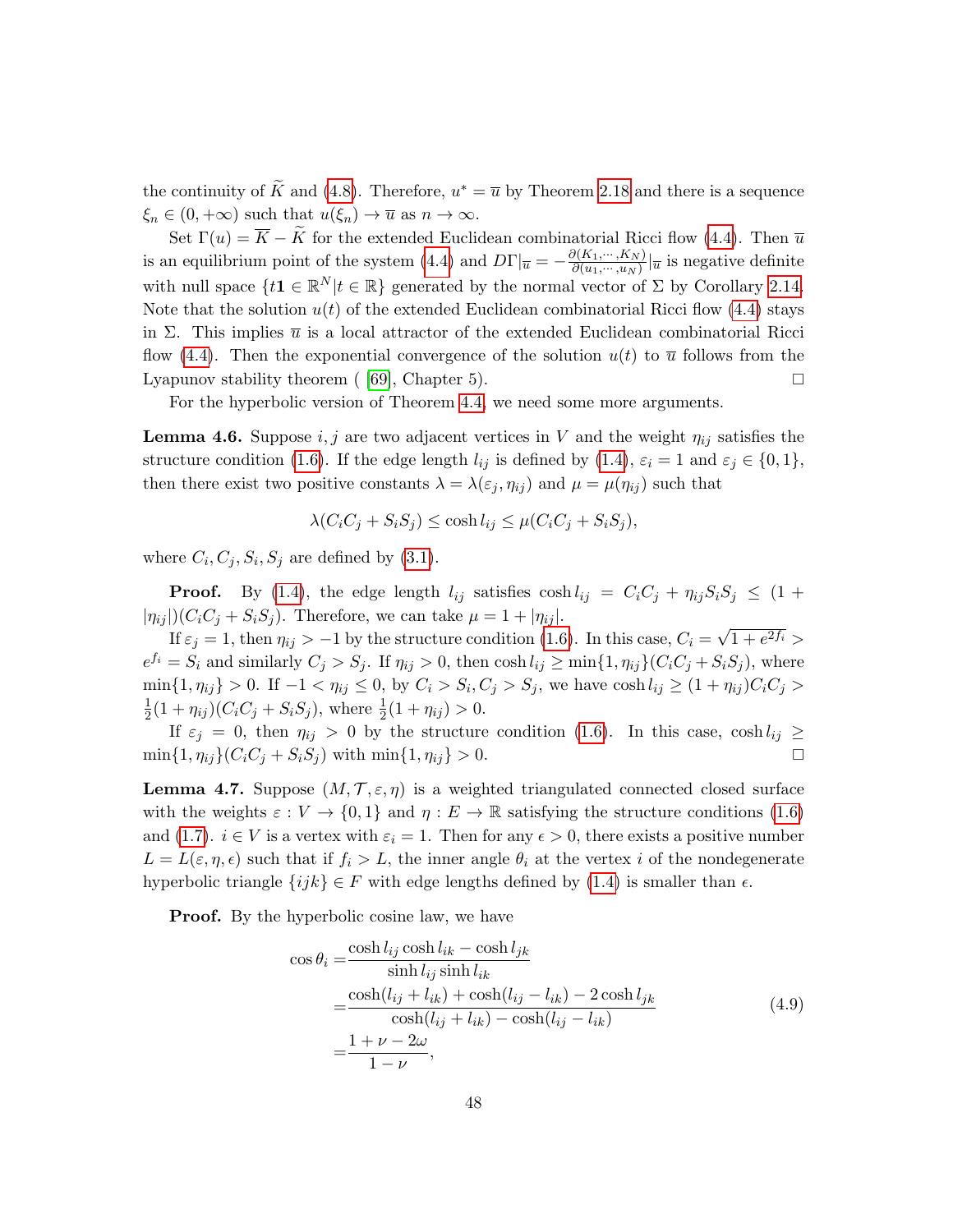where  $\nu = \frac{\cosh(l_{ij}-l_{ik})}{\cosh(l_{ij}+l_{ij})}$  $\frac{\cosh(l_{ij}-l_{ik})}{\cosh(l_{ij}+l_{ik})}$  and  $\omega = \frac{\cosh l_{jk}}{\cosh(l_{ij}+l_{ik})}$  $\frac{\cosh(i_j + l_{ik})}{\cosh(i_j + l_{ik})}$ . By Lemma [4.6,](#page-47-0) we have

<span id="page-48-0"></span>
$$
0 < \nu < \frac{\cosh(l_{ik})}{\cosh(l_{ij} + l_{ik})} < \frac{1}{\cosh(l_{ij})} \le \frac{1}{\lambda(C_i C_j + S_i S_j)} < \frac{1}{\lambda C_i} < \frac{1}{\lambda S_i} \tag{4.10}
$$

and

<span id="page-48-1"></span>
$$
0 < \omega < \frac{\mu(C_j C_k + S_j S_k)}{\lambda^2 (C_i C_j + S_i S_j)(C_i C_k + S_i S_k)} < \frac{\mu(C_j C_k + S_j S_k)}{\lambda^2 (C_i^2 C_j C_k + S_i^2 S_j S_k)} < \frac{\mu}{\lambda^2 S_i^2},\tag{4.11}
$$

where  $C_i > S_i$  is used for  $\varepsilon_i = 1$ . Note that  $S_i = e^{f_i}$ , [\(4.10\)](#page-48-0) and [\(4.11\)](#page-48-1) imply  $\nu, \omega \to 0$ uniformly as  $f_i \to +\infty$ . By [\(4.9\)](#page-47-1),  $\theta_i$  tends to 0 uniformly as  $f_i \to +\infty$ . Therefore, for any  $\epsilon > 0$ , there exists  $L > 0$  such that if  $f_i > L$ , then  $\theta_i < \epsilon$ .

<span id="page-48-2"></span>**Remark 19.** Suppose  $\{ijk\}$  is a topological triangle in F with  $\varepsilon_i = 1$ , the weights  $\varepsilon, \eta$ satisfies the structure condition  $(1.6)$  and edge lengths are defined by  $(1.4)$ . By  $(4.11)$  in the proof of Lemma [4.7,](#page-47-2) there exists a positive constant  $L = L(\varepsilon, \eta)$  such that if  $f_i > L$ , then  $l_{jk} < l_{ij} + l_{ik}$ .

As a corollary of Lemma [4.7,](#page-47-2) we have the following estimation of the extended inner angle  $\theta$ .

<span id="page-48-3"></span>**Corollary 4.8.** Suppose  $(M, \mathcal{T}, \varepsilon, \eta)$  is a weighted triangulated connected closed surface with the weights  $\varepsilon : V \to \{0,1\}$  and  $\eta : E \to \mathbb{R}$  satisfying the structure conditions [\(1.6\)](#page-6-2) and [\(1.7\)](#page-6-3).  $\{ijk\}$  is a topological triangle in F with  $\varepsilon_i = 1$ . Then for any  $\epsilon > 0$ , there exists a positive number  $L = L(\varepsilon, \eta, \epsilon)$  such that if  $f_i > L$ , the extended inner angle  $\theta_i$ defined by [\(3.26\)](#page-40-2) at the vertex i in the generalized hyperbolic triangle  $\{ijk\} \in F$  with edge lengths defined by  $(1.4)$  is smaller than  $\epsilon$ .

**Proof.** By Remark [19,](#page-48-2) there exists a constant  $L_1 = L_1(\varepsilon, \eta) > 0$ , if  $f_i > L_1$ , then  $l_{jk} < l_{ij} + l_{ik}$ . If the generalized hyperbolic triangle does not degenerate, then by Lemma [4.7,](#page-47-2) for  $\epsilon > 0$ , there exists a constant  $L_2 = L_2(\epsilon, \eta, \epsilon) > 0$  such that if  $f_i > L_2$ , then  $\theta_i = \theta_i < \epsilon$ . If the generalized hyperbolic triangle  $\{ijk\}$  degenerates, we claim that  $\theta_i = 0$ . Then the result in the corollary follows by taking  $L = \max\{L_1, L_2\}.$ 

Now we prove the claim. By [\(3.21\)](#page-37-0) in the proof of Lemma [3.9,](#page-36-2) the following map

$$
\mathcal{F}: \mathbb{R}^3 \to \mathbb{R}^3_{>0}
$$

$$
(f_i, f_j, f_k) \mapsto (l_{jk}, l_{ik}, l_{ij})
$$

is injective. Furthermore, F is proper by Lemma [4.6.](#page-47-0) Therefore,  $\mathcal{F}: \mathbb{R}^3 \to \mathcal{F}(\mathbb{R}^3)$ is a diffeomorphism by invariance of domain. Set  $\mathcal{L} = \{(l_{jk}, l_{ik}, l_{ij}) \in \mathbb{R}^3_{>0} | l_{st} > l_{qs} +$  $l_{qt}, \{q, s, t\} = \{i, j, k\}$ . Then  $\Omega_{ijk}^H(\eta) = \mathcal{F}^{-1}(\mathcal{F}(\mathbb{R}^3) \cap \mathcal{L})$  with the boundary of  $\Omega_{ijk}^H(\eta)$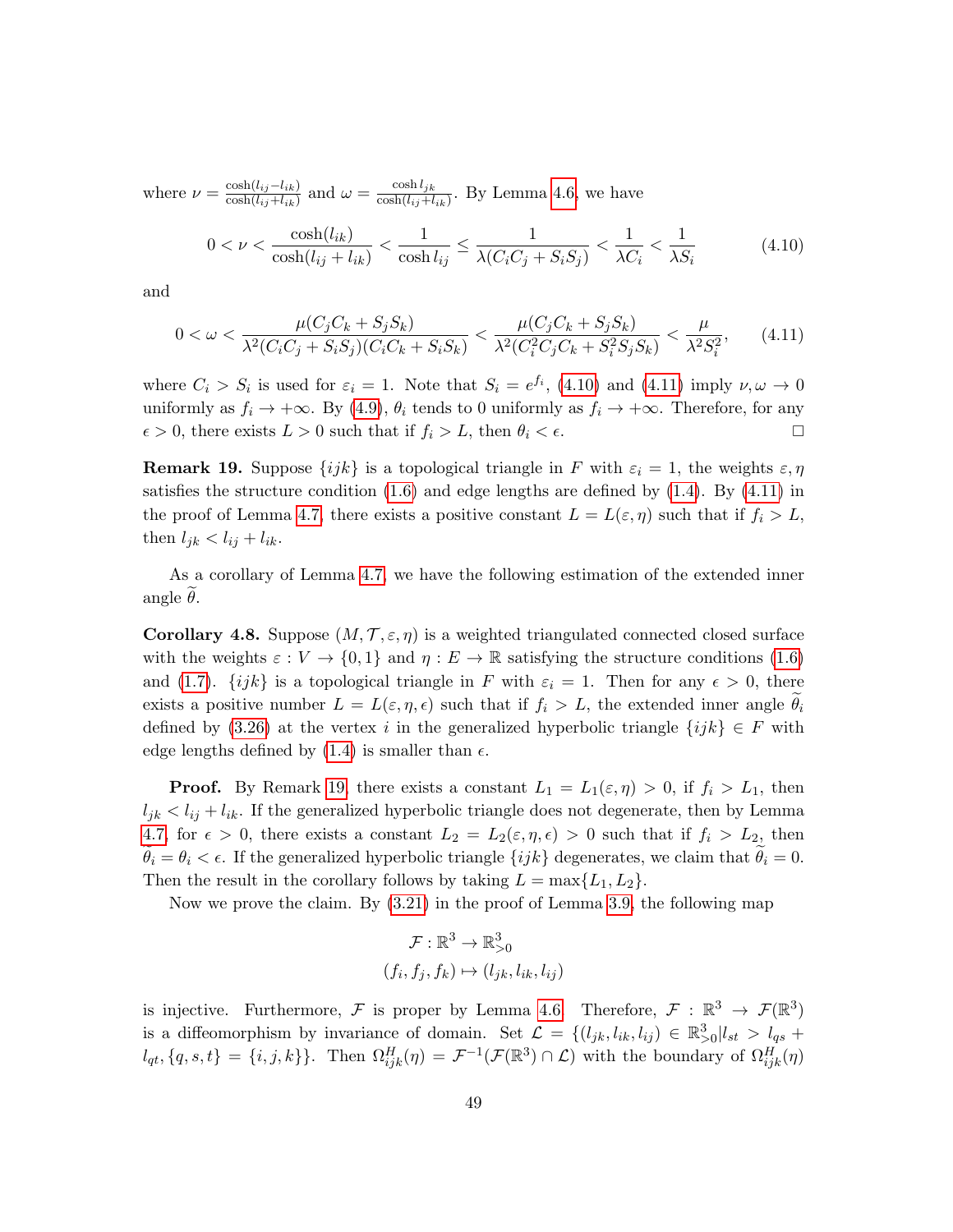in  $\mathbb{R}^3$  mapped homeomorphic to the boundary of  $\mathcal{F}(\mathbb{R}^3) \cap \mathcal{L}$  in  $\mathcal{F}(\mathbb{R}^3)$ . If  $f_i > L_1$  and the generalized hyperbolic triangle  $\{ijk\}$  degenerates, then  $(l_{jk}, l_{ik}, l_{ij})$  is in the region  $W_j := \{(l_{jk}, l_{ik}, l_{ij}) \in \mathbb{R}^3_{>0} | l_{ik} \ge l_{ij} + l_{jk}\}$  or  $W_k := \{(l_{jk}, l_{ik}, l_{ij}) \in \mathbb{R}^3_{>0} | l_{ij} \ge l_{ik} + l_{jk}\}$ , the boundary of which are  $\partial W_j = \{(l_{jk}, l_{ik}, l_{ij}) \in \mathbb{R}^3_{\geq 0} | l_{ik} = l_{ij} + l_{jk}\}\$  and  $\partial W_k = \{(l_{jk}, l_{ik}, l_{ij}) \in \mathbb{R}^3_{\geq 0} | l_{ik} = l_{ik} + l_{ik}\}\$  $\mathbb{R}^3_{>0}|l_{ij}=l_{ik}+l_{jk}\}\text{ respectively. Note that }\widetilde{\theta}_i\text{ is a continuous function with }\widetilde{\theta}_i=0\text{ on }i$  $\partial W_j$  and  $\partial W_k$ . Therefore,  $\hat{\theta}_i = 0$  for degenerate hyperbolic discrete conformal structures  $(f_i, f_i, f_k) \in \mathbb{R}^3$  with  $f_i > L_1$ .  $(f_i, f_j, f_k) \in \mathbb{R}^3$  with  $f_i > L_1$ .

Now we can prove the hyperbolic version of Theorem [4.4,](#page-45-2) which generalizes Theorem [1.2](#page-8-0) (a) (c) in the hyperbolic background geometry.

**Theorem 4.9.** Suppose  $(M, \mathcal{T}, \varepsilon, \eta)$  is a weighted triangulated connected closed surface with the weights  $\varepsilon : V \to \{0,1\}$  and  $\eta : E \to \mathbb{R}$  satisfying the structure conditions [\(1.6\)](#page-6-2) and [\(1.7\)](#page-6-3). Then the solution of extended combinatorial Ricci flow [\(4.4\)](#page-44-0) in the hyperbolic background geometry exists for all time for any initial generalized hyperbolic discrete conformal structure u on  $(M, \mathcal{T}, \varepsilon, \eta)$ . Furthermore, if there exists a nondegenerate hyperbolic discrete conformal structure  $\bar{u}$  with combinatorial curvature  $\bar{K}$ , then the solution of the extended combinatorial Ricci flow [\(4.4\)](#page-44-0) in the hyperbolic background geometry converges exponentially fast to  $\bar{u}$  for any initial generalized hyperbolic discrete conformal structure  $u(0)$ .

**Proof.** By [\(3.11\)](#page-35-1),  $u_i \in \mathbb{R}$  for vertex i with  $\varepsilon_i = 0$  and  $u_i \in \mathbb{R}_{\leq 0} = (-\infty, 0)$  for vertex *i* with  $\varepsilon_i = 1$ . Therefore,  $u = (u_1, \dots, u_N) \in \mathbb{R}^{N_1} \times \mathbb{R}_{\leq 0}^{N_2}$ , where  $N_1$  is the number of vertices  $i \in V$  with  $\varepsilon_i = 0$  and  $N_2 = N - N_1$ . If  $u(t)$  is a solution of the extended hyperbolic combinatorial Ricci flow [\(4.4\)](#page-44-0), then  $|u_i(t)| \le |u_i(0)| + |\overline{K}_i| + (d_i + 2)\pi]t < +\infty$ for  $t \in (0, +\infty)$ , where  $d_i$  is the number of vertices adjacent to the vertex  $i \in V$ . This implies  $u_i(t)$  is bounded for the vertex  $i \in V$  with  $\varepsilon_i = 0$  and bounded from below for  $i \in V$  with  $\varepsilon_i = 1$  in finite time. We claim that  $u_i(t)$  is uniformly bounded from above in  $(-\infty,0)$  for  $i \in V$  with  $\varepsilon_i = 1$ . Then the longtime existence for the solution of the extended hyperbolic combinatorial Ricci flow  $(4.4)$  follows.

We use Ge-Xu's trick in [\[31\]](#page-60-14) to prove the claim. Suppose there exists some  $i \in V$  such that  $\overline{\lim}_{t\uparrow T}u_i(t) = 0$  for  $T \in (0, +\infty)$ , which corresponds to  $\overline{\lim}_{t\uparrow T}f_i(t) = +\infty$  by [\(3.11\)](#page-35-1). By Corollary [4.8,](#page-48-3) for  $\epsilon = \frac{1}{d}$  $\frac{1}{d_i}(2\pi - \overline{K}) > 0$ , where  $d_i$  is the degree of the vertex  $v_i$ , there exists a constant  $c < 0$  such that if  $u_i > c$ , then  $\theta_i < \epsilon$  and then  $K_i > K_i$ . Choose a time  $t_0 \in (0,T)$  such that  $u_i(t_0) > c$ , the existence of which is ensured by  $\overline{\lim}_{t \uparrow T} u_i(t) = 0$ . Set  $a = \inf\{t < t_0 | u_i(s) > c, \forall s \in [t, t_0]\},\$  then  $u_i(a) = c$ . Note that for  $t \in (a, t_0],$  $u'_i(t) = \overline{K} - \widetilde{K}_i < 0$  along the flow [\(4.4\)](#page-44-0), we have  $u_i(t_0) < u(a) = c$ , which contradicts the assumption that  $u_i(t_0) > c$ . The arguments here further imply that  $u_i(t)$  is uniformly bounded from above in  $(-\infty, 0)$  for all  $i \in V$  with  $\varepsilon_i = 1$ .

If there exists a nondegenerate hyperbolic discrete conformal structure  $\bar{u}$  with com-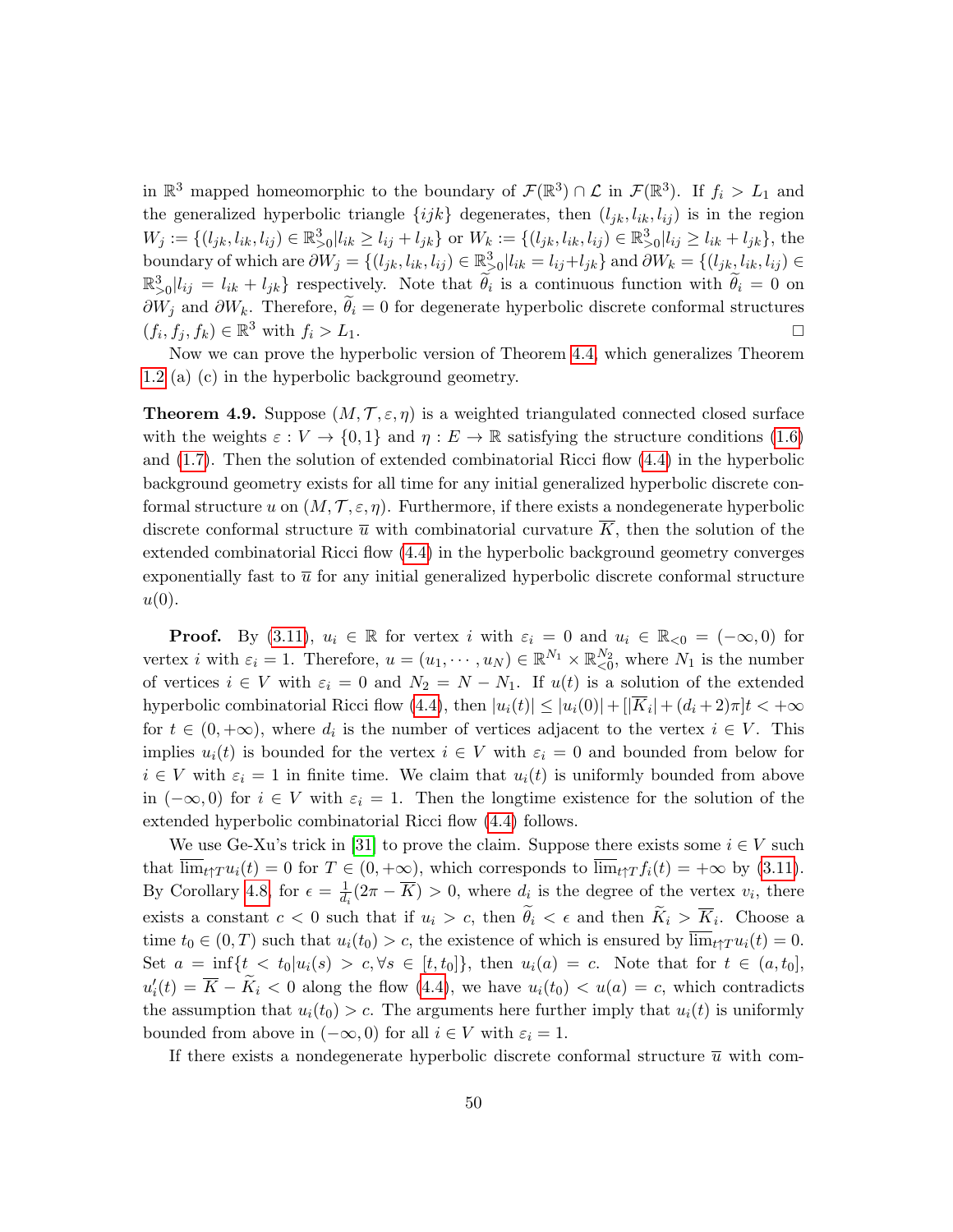binatorial curvature  $\overline{K}$ , then  $\overline{u}$  is a critical point of the  $C^1$  smooth convex function  $\widetilde{\mathcal{H}}(u) = \widetilde{\mathcal{E}}(u) - \int_{\overline{u}}^u \sum_{i=1}^N \overline{K}_i du_i$ , where  $\widetilde{\mathcal{E}}(u)$  is the extended Ricci energy function de-fined by [\(3.28\)](#page-41-0). Note that  $0 = \mathcal{H}(\overline{u}) \leq \mathcal{H}(u)$  and  $\nabla \mathcal{H}(\overline{u}) = 0$ , by Lemma [4.5,](#page-46-2) we have  $\lim_{u\to\infty} \widetilde{\mathcal{H}}(u) = +\infty$ . Further note that

$$
\frac{d}{dt}\widetilde{\mathcal{H}}(u(t)) = \nabla_u \widetilde{\mathcal{H}} \cdot \frac{du}{dt} = -\sum_{i=1}^N (\widetilde{K}_i - \overline{K}_i)^2 \le 0
$$

along the extended hyperbolic combinatorial Ricci flow [\(4.4\)](#page-44-0), we have  $0 \leq \tilde{\mathcal{H}}(u(t)) \leq$  $\widetilde{\mathcal{H}}(u(0))$ , which implies the solution  $u(t)$  of the extended hyperbolic combinatorial Ricci flow [\(4.4\)](#page-44-0) lies in a compact subset of  $\mathbb{R}^N$ . Combining with the fact that  $u_i(t)$  is uniformly bounded from above in  $(-\infty, 0)$  for any vertex  $i \in V$  with  $\varepsilon_i = 1$ , the solution  $u(t)$  of the extended hyperbolic combinatorial Ricci flow [\(4.4\)](#page-44-0) lies in a compact subset of  $\mathbb{R}^{N_1} \times \mathbb{R}_{\leq 0}^{N_2}$ . The proof in the following is the same as that for Theorem [4.4,](#page-45-2) so we omit the details here.  $\Box$ 

<span id="page-50-2"></span>**Remark 20.** By Remark [13](#page-24-3) and Remark [17,](#page-36-3) the extended combinatorial curvature  $\widetilde{K}$  is not Lipschitz. As a result, the combinatorial Laplace operator  $\Delta = -\frac{\partial (K_1, \dots, K_N)}{\partial (u_1, \dots, u_N)}$  $\frac{\partial (N_1,\cdots,N_N)}{\partial (u_1,\cdots,u_N)}$  can not be extended by extending the combinatorial curvature K to be  $\tilde{K}$ . Therefore, the combinatorial Calabi flow can not be extended in the way used for the combinatorial Ricci flow in this section. In the special case that  $\varepsilon_i = 0$  for all  $i \in V$ , i.e. the case of vertex scaling, there is another way introduced in [\[43,](#page-60-7)[44\]](#page-60-15) to extend the combinatorial Yamabe flow, where one does surgery on the combinatorial Yamabe flow by edge flipping to preserve that the triangulation is Delaunay in the polyhedral metric along the combinatorial Yamabe flow. The method of doing surgery by edge flipping also applies to combinatorial Calabi flow for vertex scaling of polyhedral metrics [\[99\]](#page-63-8). It is proved that the solution of combinatorial Yamabe flow with surgery [\[43,](#page-60-7) [44\]](#page-60-15) and combinatorial Calabi flow with surgery [\[99\]](#page-63-8) exists for all time and converges exponentially fast for any initial piecewise linear and hyperbolic metric on the polyhedral surface.

## <span id="page-50-0"></span>5 Relationships of discrete conformal structures on polyhedral surfaces and 3-dimensional hyperbolic geometry

## <span id="page-50-1"></span>5.1 Construction of discrete conformal structures via generalized hyperbolic tetrahedra

The relationship of discrete conformal structures on polyhedral surfaces and 3-dimensional hyperbolic geometry was first discovered by Bobenko-Pinkall-Springborn [\[3\]](#page-58-0) in the case of vertex scaling, which was further studied in [\[95,](#page-63-2) [96\]](#page-63-0). In this section, we extend the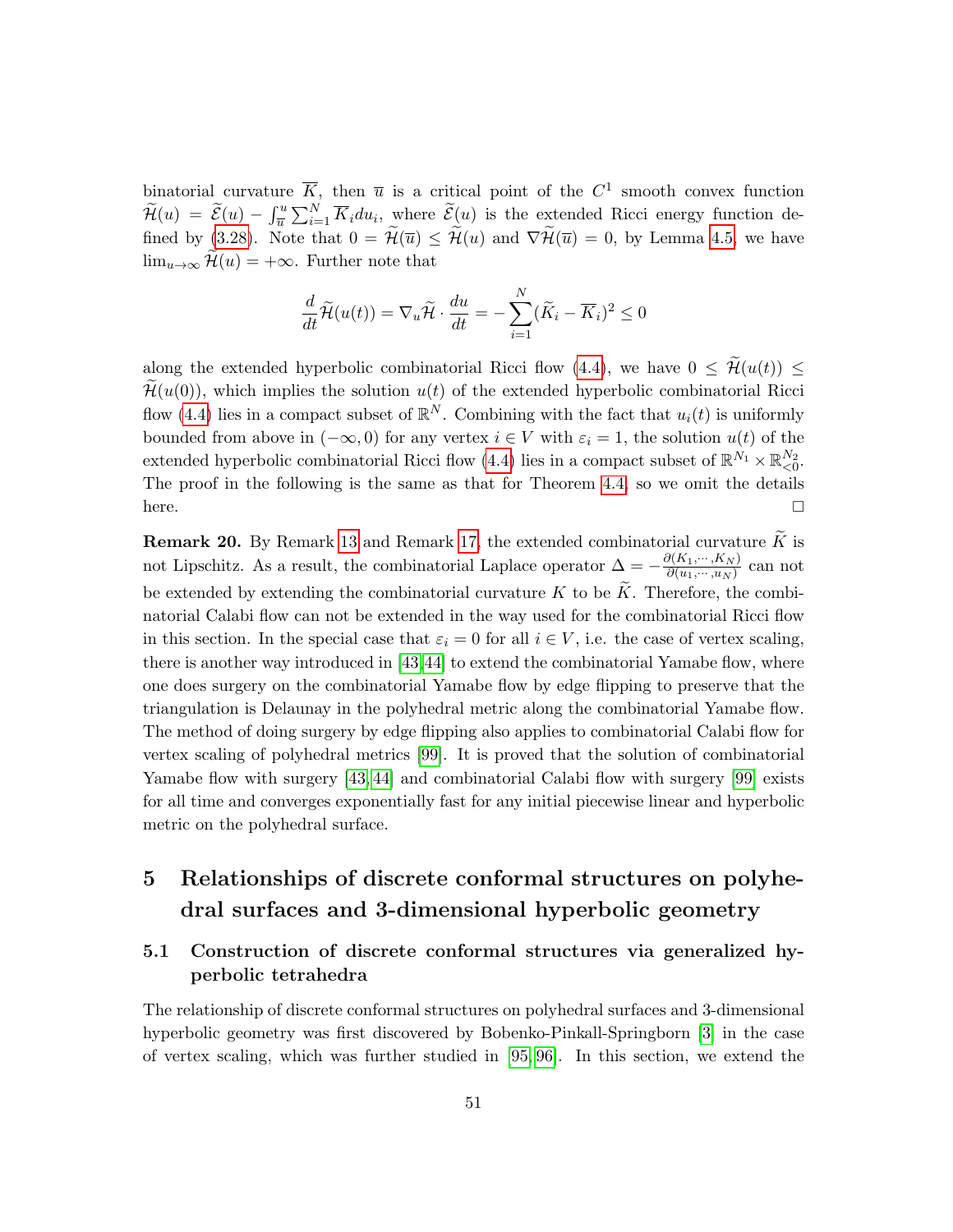interpolation for the Ricci energy of discrete conformal structures on a triangle in terms of co-volume functions of some generalized tetrahedra in  $\mathbb{H}^3$  to more general cases and study the convexity of the co-volume functions.

We use the Klein model for  $\mathbb{H}^3$  with  $\mathbb{S}^2$  as the ideal boundary  $\partial \mathbb{H}^3$ . Suppose  $\{ijk\}$  is a Euclidean or hyperbolic triangle generated by discrete conformal structures in Definition [2.](#page-3-2) The Ricci energy for the triangle  $\{ijk\}$  is closely related to the co-volume of a generalized tetrahedron  $T_{Oijk}$  in the extended hyperbolic space  $\mathbb{H}^3$ , whose vertices are truncated by a hyperbolic plane in  $\mathbb{H}^3$  or by a horosphere in  $\mathbb{H}^3$ . In the following, we briefly describe the construction of  $T_{Oijk}$  for  $\varepsilon \in \{0,1\}$ . One can also refer to [\[3,](#page-58-0)95,96] for more information.

The generalized tetrahedron  $T_{Oijk}$  has 4 vertices  $O, v_i, v_j, v_k$ , which are ideal or hyperideal. The vertex  $O$  is called the bottom vertex.

(1) For the Euclidean background geometry, O is ideal, i.e.  $O \in \partial \mathbb{H}^3$ , and the generalized hyperbolic tetrahedron  $T_{Oijk}$  is truncated by a horosphere  $H_O$  at O. Please refer to Figure [2](#page-51-0) for a generalized hyperbolic tetrahedron  $T_{Oijk}$  with O ideal. The Euclidean triangle  $\{ijk\}$  is the intersection of the generalized hyperbolic tetrahedron  $T_{Oijk}$  with the horosphere  $H_O$  at O. For the hyperbolic background geometry, O is hyper-ideal, i.e.  $O \notin \mathbb{H}^3 \cup \partial \mathbb{H}^3$ , and the generalized hyperbolic tetrahedron is truncated by a hyperbolic plane  $P_O$  in  $\mathbb{H}^3$  dual to O. Please refer to Figure [3](#page-51-1) for a generalized hyperbolic tetrahedron  $T_{Oijk}$  with O hyper-ideal. The hyperbolic triangle  $\{ijk\}$  is the intersection of the hyperbolic plane  $P_O$  with the generalized hyperbolic tetrahedron  $T_{Oijk}$ .





<span id="page-51-0"></span>Figure 2: Tetrahedron for PL metric

<span id="page-51-1"></span>Figure 3: Tetrahedron for PH metric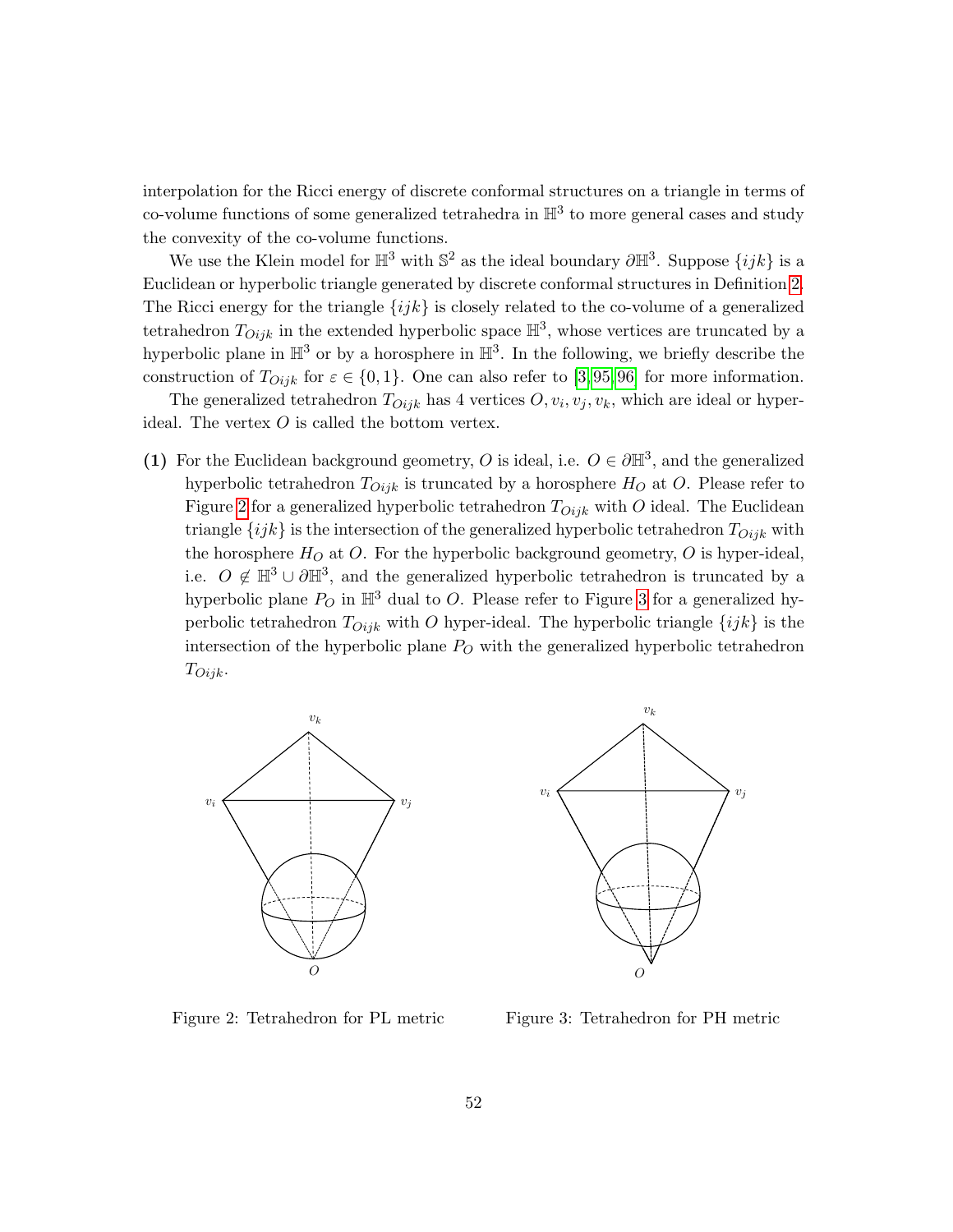- (2) For  $v_q \in \{v_i, v_j, v_k\}$ , if the corresponding  $\varepsilon_q = 1$ , then the vertex  $v_q$  is hyper-ideal and the generalized tetrahedron  $T_{Oijk}$  is truncated by a hyperbolic plane  $P_q$  in  $\mathbb{H}^3$ dual to  $v_q$ . If O is also hyper-ideal, then  $P_O \cap P_q = \emptyset$ , which is equivalent to the line segment  $Ov_q$  has nonempty intersection with  $\mathbb{H}^3$  in the Klein model. If  $\varepsilon_q = 0$ , then the vertex  $v_q$  is ideal and the generalized tetrahedron  $T_{Oijk}$  is truncated by a horosphere  $H_q$  at  $v_q$ . For simplicity, we choose the horosphere  $H_q$  so that it has no intersection with the hyperplane or horospheres attached to other vertices of the generalized hyperbolic tetrahedron  $T_{Oijk}$ .
- (3) The signed edge length of  $Ov_i, Ov_j, Ov_k$  are  $-u_i, -u_j, -u_k$  respectively.
- (4) For the edge  $v_i v_j$  in the extended hyperbolic space, the weight  $\eta_{ij}$  is assigned as follows.
	- (a) If  $v_i, v_j$  are hyper-ideal and spans a spacelike or lightlike subspace  $P_{ij}$ , then  $\eta_{ij} = \cos \beta_{ij}$ , where  $\beta_{ij}$  is determined by  $-v_i \circ v_j = ||v_i|| \cdot ||v_j|| \cdot \cos \beta_{ij}$ . Here we take  $v_i, v_j$  as points in the Minkowski space,  $\circ$  is the Lorentzian inner product in the Minkowski space and  $|| \cdot ||$  is the norm of a spacelike vector. In fact, in the case that  $v_i, v_j$  spans a spacelike subspace, the hyperbolic planes  $P_i$  and  $P_j$ , dual to  $v_i$  and  $v_j$  respectively, intersect in  $\mathbb{H}^3$  and  $\beta_{ij}$  is the dihedral angle determined by  $P_i$  and  $P_j$  in the truncated tetrahedron.
	- (b) If  $v_i, v_j$  are hyper-ideal and spans a timelike subspace, then  $P_i$  and  $P_j$  do not intersect in  $\mathbb{H}^3$ . Denote  $\lambda_{ij}$  as the hyperbolic distance of  $P_i$  and  $P_j$ , then  $\eta_{ij} = \cosh \lambda_{ij} = -\frac{v_i \circ v_j}{\vert\vert v_i \vert\vert \cdot \vert\vert v_j \vert\vert}.$
	- (c) If  $v_i, v_j$  are ideal, we choose the horospheres  $H_i, H_j$  at  $v_i, v_j$  with  $H_i \cap H_j = \emptyset$ and set  $\lambda_{ij}$  to be the distance from  $H_i \cap \overline{v_i v_j}$  to  $H_j \cap \overline{v_i v_j}$ , where  $\overline{v_i v_j}$  is the geodesic from  $v_i$  to  $v_j$ . Then  $\eta_{ij} = \frac{1}{2}$  $\frac{1}{2}e^{\lambda_{ij}}.$
	- (d) If  $v_i$  is ideal and  $v_j$  is hyper-ideal, we choose the horosphere  $H_i$  at  $v_i$  to have no intersection with the hyperbolic plan  $P_j$  dual to  $v_j$ . Set  $\lambda_{ij}$  to be the distance from  $H_i$  to  $P_j$ . Then  $\eta_{ij} = \frac{1}{2}$  $\frac{1}{2}e^{\lambda_{ij}}.$

In this setting, it can be checked that the lengths for the edges in the Euclidean triangle  $H_O \cap T_{Oijk}$  and in the hyperbolic triangle  $P_O \cap T_{Oijk}$  are given by [\(1.3\)](#page-4-0) and [\(1.4\)](#page-4-1) respectively, where  $u_i = f_i$  for the Euclidean background geometry and  $u_i$  is defined by  $(3.11)$  in terms of  $f_i$  for the hyperbolic background geometry.

By the hyperbolic cosine laws for generalized hyperbolic triangle  $v_i v_j v_k$  in the extended hyperbolic plane, it can be checked that

$$
\eta_{st} + \varepsilon_s \varepsilon_t > 0, \ \varepsilon_s \eta_{tq} + \eta_{st} \eta_{sq} > 0, \ \{s, t, q\} = \{i, j, k\},\
$$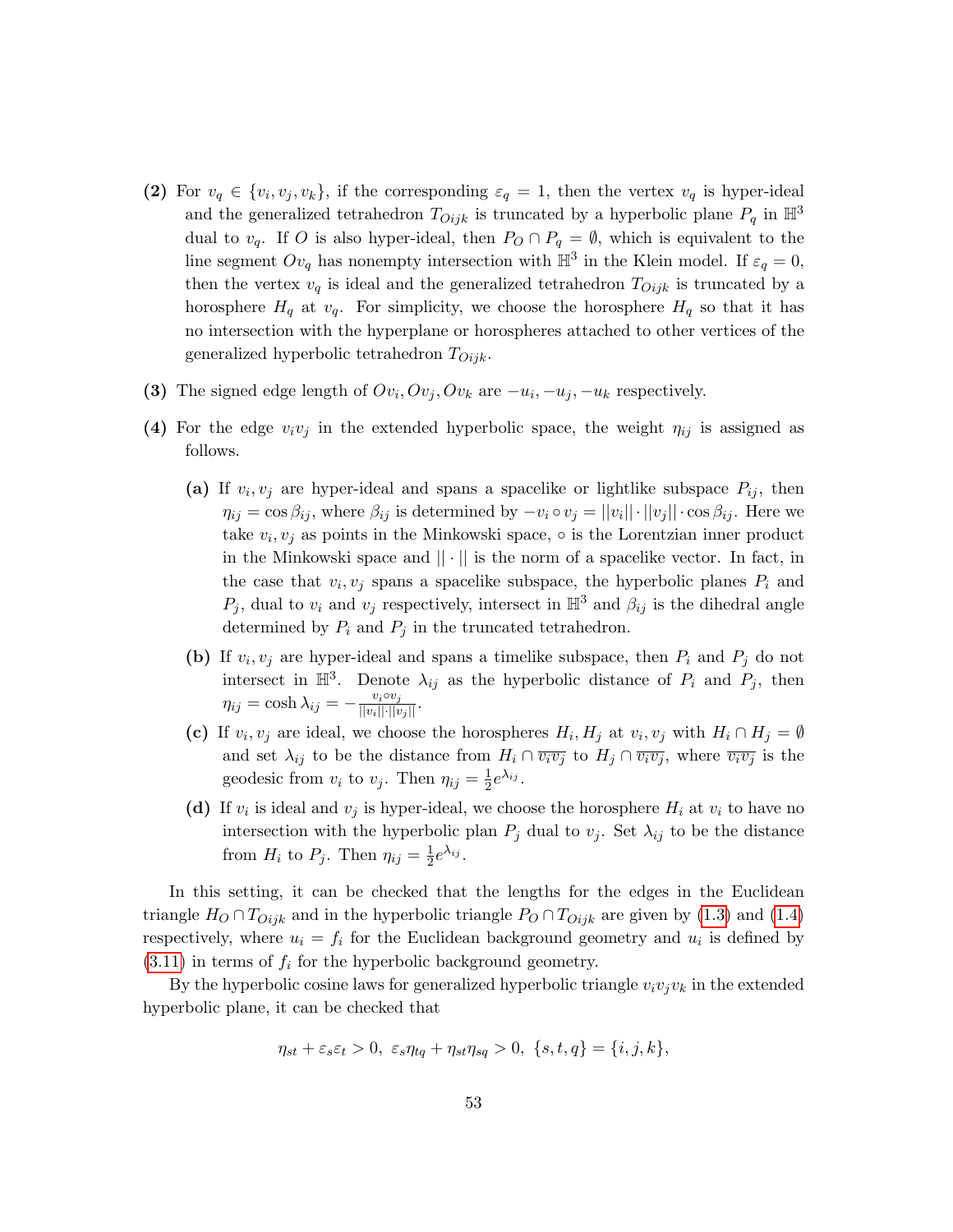which proves Theorem [1.4](#page-11-2) (a). We suggest the readers to refer to Appendix A of  $[47]$  for a full list of formulas of hyperbolic sine and cosine laws for generalized hyperbolic triangles used here. In the case that  $\varepsilon_i = \varepsilon_j = \varepsilon_k = 1$ , this can be proved in a geometric approach. Note that  $\eta_{ij} = -\frac{v_i \circ v_j}{\|v_i\| \cdot \|v_j\|}$  in this case. Taking  $\eta_{ij} + \eta_{ik}\eta_{jk} > 0$  for example. Note that

<span id="page-53-0"></span>
$$
\frac{(v_j \otimes v_k) \circ (v_k \otimes v_i)}{||v_i|| \cdot ||v_j|| \cdot ||v_k||^2} = \left(\frac{v_j}{||v_j||} \otimes \frac{v_k}{||v_k||}\right) \circ \left(\frac{v_k}{||v_k||} \otimes \frac{v_i}{||v_i||}\right)
$$

$$
= \left| \frac{\frac{v_j}{||v_j||} \circ \frac{v_i}{||v_i}}{\frac{v_k}{||v_k||} \circ \frac{v_i}{||v_i}} \cdot \frac{\frac{v_j}{||v_j||} \circ \frac{v_k}{||v_k||}}{\frac{v_k}{||v_k||} \circ \frac{v_k}{||v_k||}}\right|
$$
(5.1)
$$
= - (\eta_{ij} + \eta_{ik}\eta_{jk}),
$$

where ⊗ is the Lorentzian cross product defined by  $x \otimes y = J(x \times y)$  with  $J = \text{diag}\{-1, 1, 1\}$ for  $x, y \in \mathbb{R}^3$ . To prove  $\eta_{ij} + \eta_{ik}\eta_{jk} > 0$ , we just need to prove  $(v_j \otimes v_k) \circ (v_k \otimes v_i) < 0$ . Please refer to [\[70\]](#page-62-19) (Chapter 3) for more details on Lorentzian cross product and  $(5.1)$ . In the following, we use  $P_{st} = \text{span}(v_s, v_t)$  to denote the two dimensional plane spanned by  $v_s$  and  $v_t$  in the Minkowski space, where  $\{s, t\} \subset \{i, j, k\}$ . By symmetry, we just need to consider the following six cases.

- (a) If  $P_{ik}$  and  $P_{jk}$  are spacelike, then  $v_j \otimes v_k$ ,  $v_k \otimes v_i$  are timelike with the same parity, which implies  $(v_i \otimes v_k) \circ (v_k \otimes v_i) < 0$ . Please refer to Figure [4](#page-54-1) (a).
- (b) If  $P_{ik}$  and  $P_{jk}$  are timelike, then  $v_j \otimes v_k$ ,  $v_k \otimes v_i$  are spacelike and  $(v_j \otimes v_k) \circ (v_k \otimes v_i) =$  $-||v_j \otimes v_k|| \cdot ||v_k \otimes v_i|| \cdot \cosh d(P_{ik}, P_{jk}) < 0$ . Please refer to Figure [4](#page-54-1) (b).
- (c) If  $P_{ik}$  is spacelike and  $P_{jk}$  is timelike, then  $v_j \otimes v_k$  is spacelike and  $v_k \otimes v_i$  is timelike. Then  $(v_j \otimes v_k) \circ (v_k \otimes v_i) = -||v_j \otimes v_k|| \cdot |||v_k \otimes v_i||| \cdot \sinh d < 0$ , where  $|||x|||$  denotes the absolute value of  $||x||| = (x \circ x)^{1/2}$  for a timelike vector x and d is the distance of  $\frac{v_k \otimes v_i}{\left|\left|\left|v_k \otimes v_i\right|\right|\right|}$  to  $P_{jk}$ . Please refer to Figure [4](#page-54-1) (c).
- (d) If  $P_{ik}$  is spacelike and  $P_{jk}$  is lightlike, then  $v_j \otimes v_k$  is lightlike and  $v_k \otimes v_i$  is timelike with the same parity as  $v_i \otimes v_k$ . Then  $(v_i \otimes v_k) \circ (v_k \otimes v_i) < 0$ . Please refer to Figure [4](#page-54-1) (d).
- (e) If  $P_{ik}$  is timelike and  $P_{jk}$  is lightlike, then  $v_j \otimes v_k$  is lightlike,  $v_k \otimes v_i$  is spacelike with the same parity as  $v_i \otimes v_k$ . Then  $(v_i \otimes v_k) \circ (v_k \otimes v_i) < 0$ . Please refer to Figure [4](#page-54-1) (e).
- (f) If  $P_{ik}$  is lightlike and  $P_{jk}$  is lightlike, then  $v_j \otimes v_k$  is lightlike and  $v_k \otimes v_i$  is lightlike with the same parity as  $v_j \otimes v_k$ . Furthermore,  $v_j \otimes v_k$  and  $v_k \otimes v_i$  are linearly independent. Then  $(v_j \otimes v_k) \circ (v_k \otimes v_i) < 0$ . Please refer to Figure [4](#page-54-1) (f).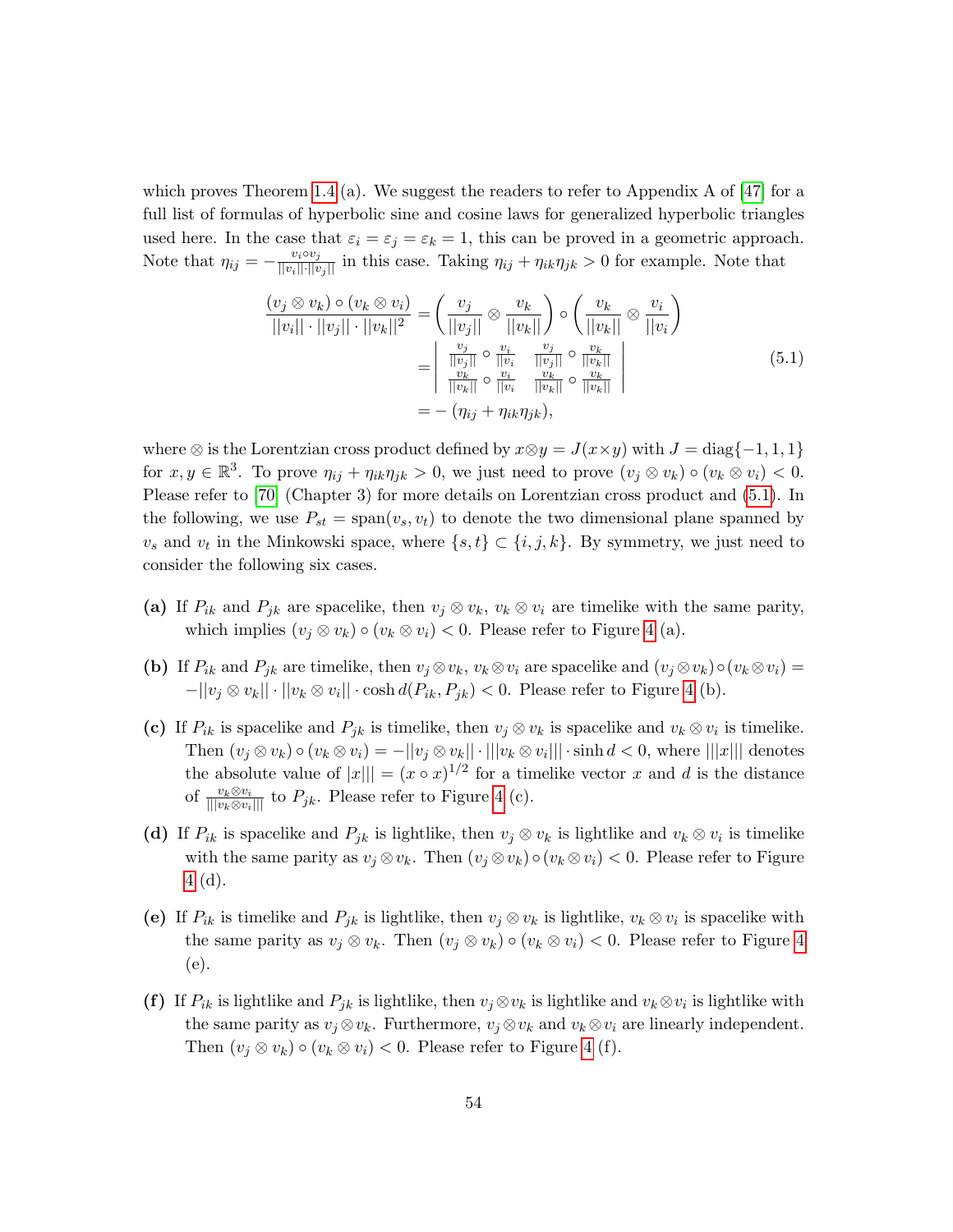

<span id="page-54-1"></span>Figure 4: Generalized triangles

Remark 21. In the case of Thurston's circle packings, similar explanation of the structure condition [\(1.7\)](#page-6-3) in terms of the spherical cosine law was recently obtained by Zhou [\[98\]](#page-63-4).

## <span id="page-54-0"></span>hedra 5.2 Convexities of co-volume functions of generalized hyperbolic tetra-

For the generalized hyperbolic tetrahedron  $T_{Oijk}$  above, we have attached it with a generalized hyperbolic polyhedron  $\widetilde{P}$  in the extended hyperbolic space by truncating it by the hyperbolic plane or horosphere attached to the vertices  $O, v_i, v_j, v_k$ . If P is a finite hyperbolic polyhedron in  $\mathbb{H}^3$ , we set  $\widetilde{P} = P$ . Otherwise, the generalized hyperbolic polyhedron  $\widetilde{P}$  has ideal or hyper-ideal vertices and we need to further truncate  $\widetilde{P}$  to get a finite hyperbolic polyhedron P. For example, in the case  $\varepsilon_s = \varepsilon_t = 1$  and  $P_{st}$  is lightlike for  $\{s, t\} \subset \{i, j, k\}$ , the generalized hyperbolic polyhedron  $\widetilde{P}$  has at least one ideal vertex  $P_s \cap P_t \cap \partial \mathbb{H}^3$  and we need further use a horosphere at  $P_s \cap P_t \cap \partial \mathbb{H}^3$  to truncate  $\widetilde{P}$  to get a finite hyperbolic polyhedron P in  $\mathbb{H}^3$ . Please refer to Figure [4](#page-54-1) (d)(e)(f) for this case.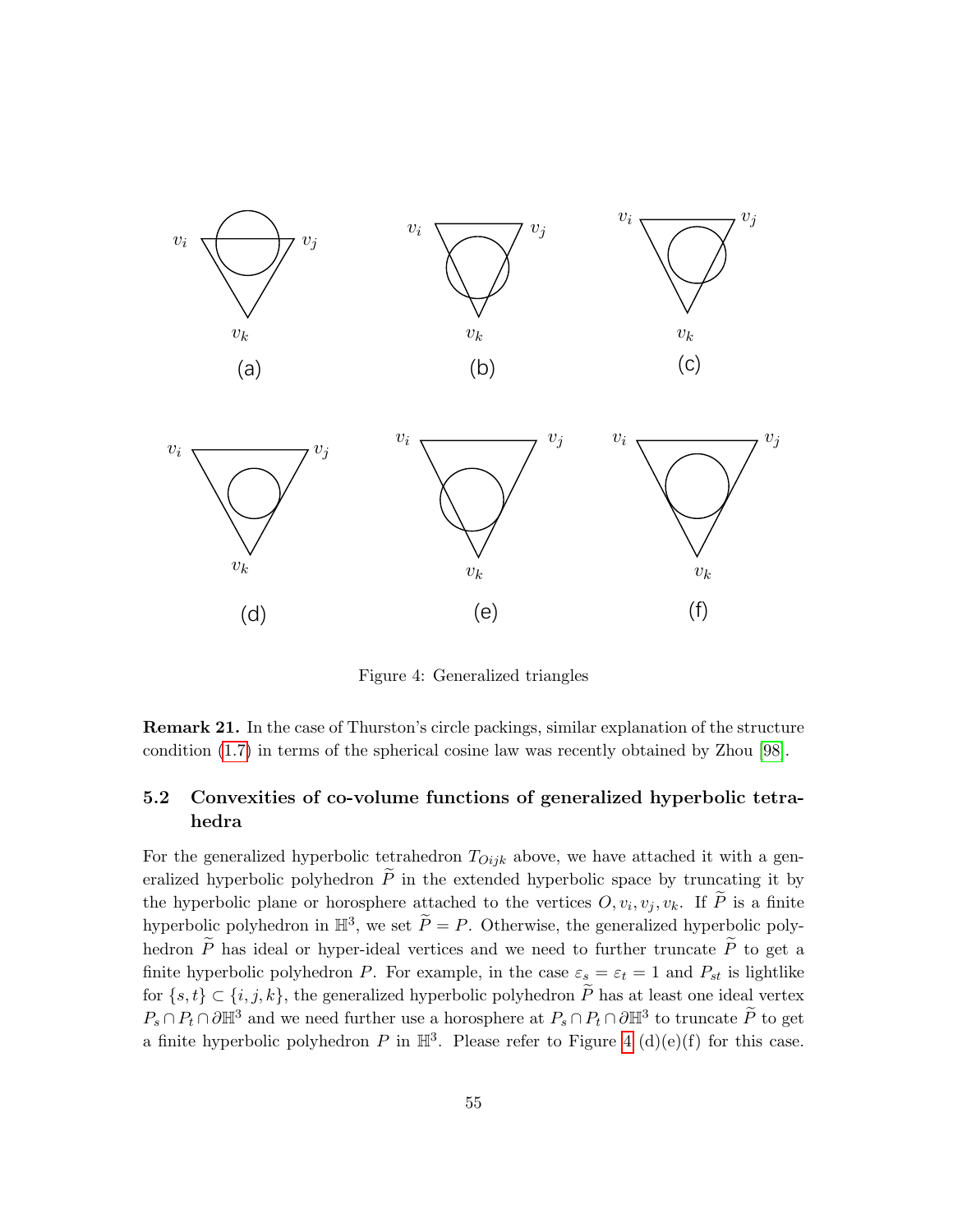Another example is the case that  $\varepsilon_i = \varepsilon_j = \varepsilon_k = 1$ ,  $P_{ij}, P_{ik}, P_{jk}$  are spacelike and the generalized hyperbolic triangle  $\triangle v_i v_j v_k$  is tangential to  $\partial \mathbb{H}^3$ . In this case,  $\widetilde{P}$  has an ideal vertex at  $P_{ij} \cap P_{ik} \cap P_{jk} \cap \partial \mathbb{H}^3$  and we need further use a horosphere at  $P_{ij} \cap P_{ik} \cap P_{jk} \cap \partial \mathbb{H}^3$ to truncate  $\widetilde{P}$  to obtain a finite hyperbolic polyhedron  $P$  in  $\mathbb{H}^3$ . A third example is the case that  $\varepsilon_i = \varepsilon_j = \varepsilon_k = 1$ ,  $P_{ij}$ ,  $P_{ik}$ ,  $P_{jk}$  are spacelike, the generalized hyperbolic triangle  $\Delta v_i v_j v_k$  has no intersection with  $\partial \mathbb{H}^3$  and the point  $P_{ij} \cap P_{ik} \cap P_{jk}$  is hyper-ideal. In this case, we further need to use a hyperbolic plane  $P_{ijk}$  dual to  $P_{ij} \cap P_{ik} \cap P_{jk}$  to truncate P to get a finite hyperbolic polyhedron P. One can refer to Figure [2](#page-51-0) and Figure [3](#page-51-1) for this case.

Denote the volume of the finite hyperbolic polyhedron  $P$  by  $V$ . By the Schläfli formula [\[71\]](#page-62-15), we have

$$
dV = -\frac{1}{2}(-u_i d\theta_i - u_j d\theta_j - u_k d\theta_k + \lambda_{ij} d\beta_{ij} + \lambda_{ik} d\beta_{ik} + \lambda_{jk} d\beta_{jk}).
$$

If  $v_q, v_s \in \{v_i, v_j, v_k\}$  are spacelike and  $P_{qs}$  is non-timelike, then  $\beta_{qs}$  is fixed, otherwise  $\lambda_{qs}$ is fixed. Set

$$
\mu_{qs} = \begin{cases} 0, & \text{if } \varepsilon_q = \varepsilon_s = 1 \text{ and } P_{qs} \text{ is non-timelike;} \\ 1, & \text{otherwise.} \end{cases}
$$

Define the co-volume by

<span id="page-55-2"></span>
$$
\widehat{V} = 2V - u_i\theta_i - u_j\theta_j - u_k\theta_k + \mu_{ij}\lambda_{ij}\beta_{ij} + \mu_{ik}\lambda_{ik}\beta_{ik} + \mu_{jk}\lambda_{jk}\beta_{jk}.
$$
 (5.2)

Then we have

<span id="page-55-3"></span>
$$
d\hat{V} = -\theta_i du_i - \theta_j du_j - \theta_k du_k. \tag{5.3}
$$

By Theorem [2.12](#page-25-1) and Theorem [3.10,](#page-38-0) [\(5.3\)](#page-55-3) implies the co-volume function  $\hat{V}$  defined by  $(5.2)$  is convex in  $u_i, u_j, u_k$ , which implies the co-volume function V is convex in the edge lengths  $l_{Ov_i} = -u_i, l_{Ov_j} = -u_j, l_{Ov_k} = -u_k$ . This completes the proof of Theorem [1.4](#page-11-2) (b).

### <span id="page-55-0"></span>6 Open problems

## <span id="page-55-1"></span>6.1 Convergence of discrete conformal structures to the Riemann mapping

Thurston conjectured that the tangential circle packing could be used to approximate the Riemann mapping, which was proved by Rodin-Sullivan [\[74\]](#page-62-2). Thurston's conjecture was then further studied by lots of mathematicians, see [\[50–](#page-61-4)[52\]](#page-61-18) and others. In the case of vertex scaling, the corresponding convergence to Riemann mapping was recently proved by Luo-Sun-Wu [\[64\]](#page-61-8) in the Euclidean background geometry and by Wu-Zhu [\[84\]](#page-62-10) in the hyperbolic background geometry. See also [\[12,](#page-59-8) [63,](#page-61-19) [83\]](#page-62-9) for related works. For the discrete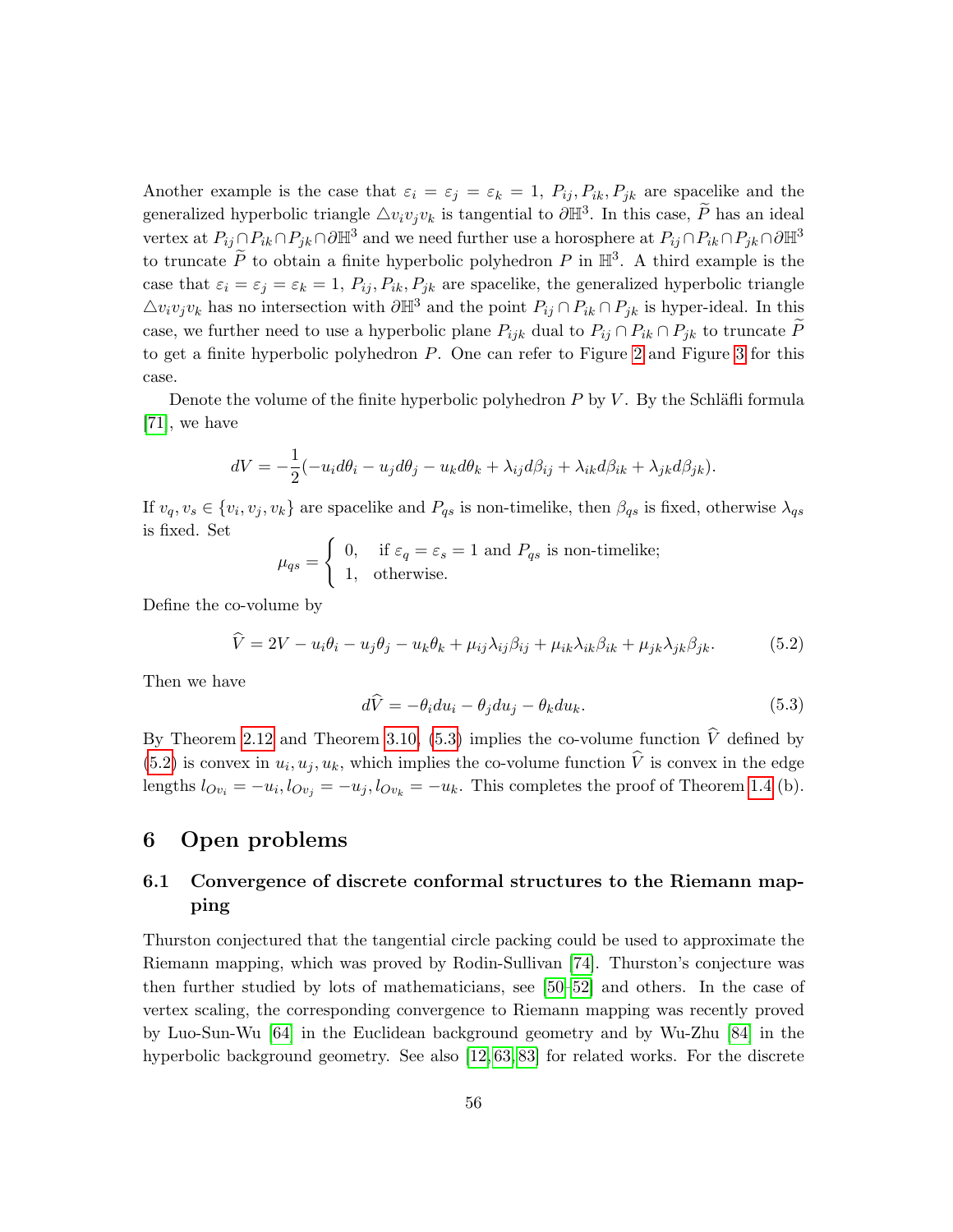conformal structure, which is a generalization of circle packings and vertex scaling, it is convinced that Thurston's conjecture is still true.

#### <span id="page-56-0"></span>6.2 Discrete uniformization theorems for discrete conformal structures

Another interesting question about discrete conformal structure on polyhedral surfaces is the existence of discrete conformal structure with prescribed combinatorial curvature. In the special case that the prescribed combinatorial curvature is 0, this corresponds to the discrete uniformization theorem. In the case of vertex scaling of polyhedral metrics, the discrete uniformization theorems for polyhedral metrics were recently established in [\[43,](#page-60-7) [44,](#page-60-15) [77\]](#page-62-7). Note that the case of vertex scaling corresponds to  $\varepsilon_i = 1$  for all vertex  $i \in V$ in our case. This motivates us to study the discrete uniformization theorem for discrete conformal structures.

Suppose  $(M, V)$  is a marked surface and V is a nonempty finite subset of M.  $\varepsilon : V \to$  $\{0,1\}$  is a weight defined on V.  $(M, V, \varepsilon)$  is called a weighted marked surface. Motivated by Glickenstein's work [\[35,](#page-60-11) [37,](#page-60-20) [38,](#page-60-1) [40\]](#page-60-6), we introduce the following definition of weighted Delaunay triangulation.

**Definition 7.** Suppose  $(M, V, \varepsilon)$  is a weighted marked surface with a PL metric d. T is a geometric triangulation of  $(M, V, \varepsilon)$  with every triangle  $\{ijk\}$  in the triangulation have a well-defined geometric center  $C_{ijk}$ . Suppose  $\{ij\}$  is an edge shared by two adjacent Euclidean triangles  $\{ijk\}$  and  $\{ijl\}$ . The edge  $\{ij\}$  is called weighted Delaunay if  $h_{ij,k}$  +  $h_{ij,l} \geq 0$ , where  $h_{ij,k}, h_{ij,l}$  are the signed distance of  $C_{ijk}, C_{ijl}$  to the edge  $\{ij\}$  respectively. The triangulation  $\mathcal T$  is called weighted Delaunay in d if every edge in the triangulation is weighted Delaunay.

One can also define the weighted Delaunay triangulation using the power distance in Remark [9.](#page-17-1) For a PL metric d on  $(M, V, \varepsilon)$ , its weighted Voronoi decomposition is defined to be the connection of 2-cells  $\{R(v)|v \in V\}$ , where  $R(v) = \{x \in M | \pi_v(x) \leq$  $\pi_{v'}(x)$  for all  $v' \in V$  is defined by the power distance. The dual cell-decomposition  $\mathcal{C}(d)$ of the weighted Voronoi decomposition is called the weighted Delaunay tessellation of  $(M, V, \varepsilon, d)$ . A weighted Delaunay triangulation  $\mathcal T$  of  $(M, V, \varepsilon, d)$  is a geometric triangulation of the weighted Delaunay tessellation  $\mathcal{C}(d)$  by further triangulating all non-triangular 2-dimensional cells without introducing extra vertices. As the power distance is a generalization of Euclidean distance, the weighted Delaunay triangulation is a generalization of the Delaunay triangulation.

Following Gu-Luo-Sun-Wu [\[44\]](#page-60-15), we introduce the following new definition of discrete conformality, which allows the triangulation of the weighted marked surface  $(M, V, \varepsilon)$  to be changed.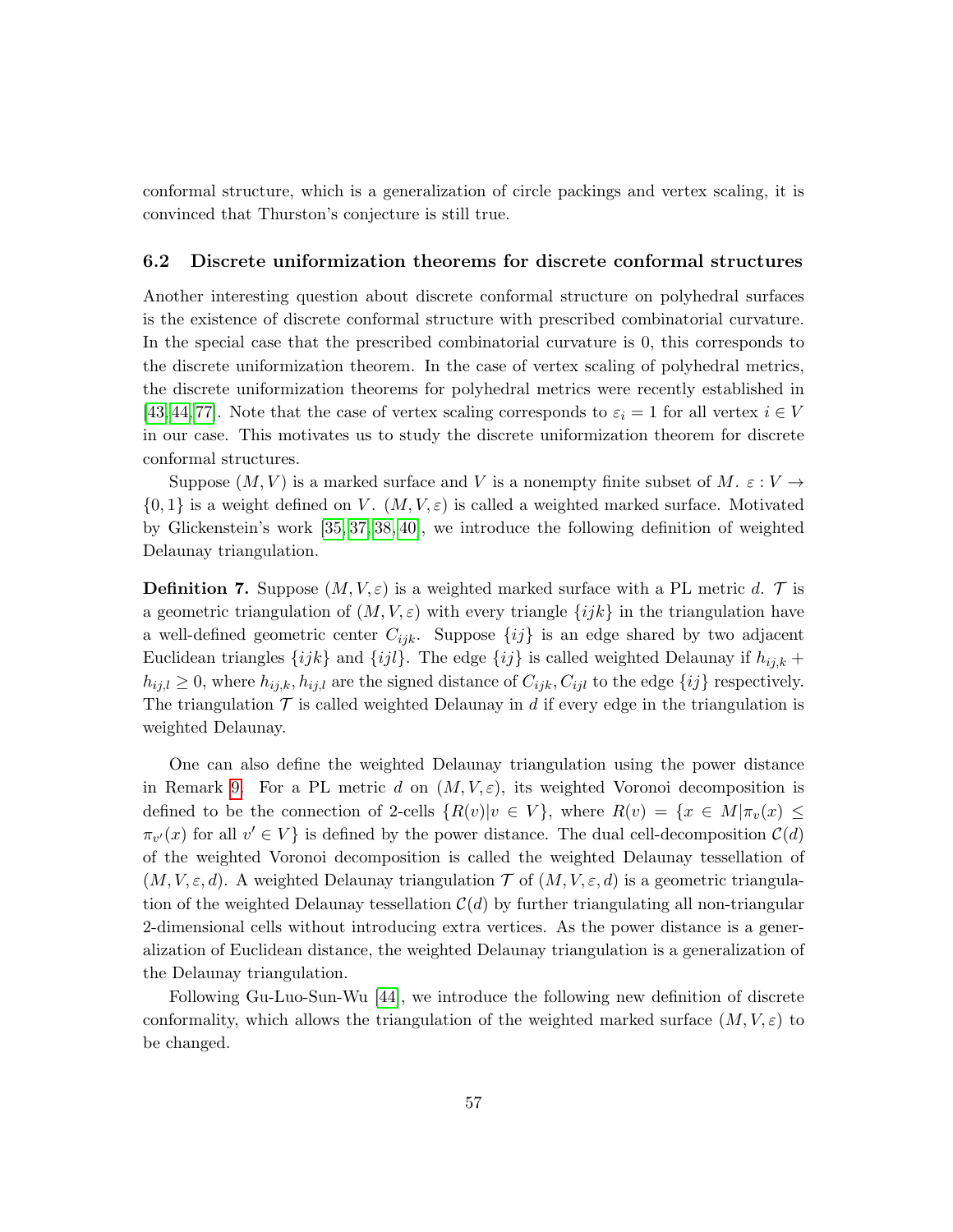**Definition 8.** Two piecewise linear metrics d, d' on  $(M, V, \varepsilon)$  are discrete conformal if there exist sequences of PL metrics  $d_1 = d, \dots, d_m = d'$  on  $(M, V, \varepsilon)$  and triangulations  $\mathcal{T}_1, \cdots, \mathcal{T}_m$  of  $(M, V, \varepsilon)$  satisfying

- (a) (Weighted Delaunay condition) each  $\mathcal{T}_i$  is weighted Delaunay in  $d_i$ ,
- (b) (Discrete conformal condition) if  $\mathcal{T}_i = \mathcal{T}_{i+1}$ , there exists two functions  $u_i, u_{i+1} : V \to \mathbb{R}$ such that if e is an edge in  $\mathcal{T}_i$  with end points v and v', then the lengths  $l_{d_{i+1}}(e)$  and  $l_{d_i}(e)$  of e in  $d_i$  and  $d_{i+1}$  are defined by  $(1.3)$  using  $u_i$  and  $u_{i+1}$  respectively with the same weight  $\eta : E \to \mathbb{R}$ .
- (c) if  $\mathcal{T}_i \neq \mathcal{T}_{i+1}$ , then  $(S, d_i)$  is isometric to  $(S, d_{i+1})$  by an isometry homotopic to identity in  $(S, V)$ .

The space of PL metrics on  $(M, V, \varepsilon)$  discrete conformal to d is called the conformal class of d and denoted by  $\mathcal{D}(d)$ .

Motivated by Gu-Luo-Sun-Wu's discrete uniformization theorem for PL metrics in [\[44\]](#page-60-15), we have the following conjecture on the discrete uniformization for Euclidean discrete conformal structures on weighted marked surfaces.

**Conjecture 1.** Suppose  $(M, V, \varepsilon)$  is a closed connected weighted marked surface with  $\varepsilon : V \to \{0,1\}, \chi(M) = 0$  and d is a PL metric on  $(M, V, \varepsilon)$ . There exists a PL metric  $d' \in \mathcal{D}(d)$ , unique up to scaling and isometry homotopic to the identity on  $(M, V, \varepsilon)$ , such that  $d'$  is discrete conformal to  $d$  and the discrete curvature of  $d'$  is 0.

For the hyperbolic background geometry, one can define the weighted Delaunay similarly with  $h_{ij,k} + h_{ij,l} \geq 0$  replaced by tanh  $h_{ij,k} + \tanh h_{ij,l} \geq 0$  and define the discrete conformality similarly. We have the following conjecture on the discrete uniformization for hyperbolic discrete conformal structures on weighted marked surfaces.

**Conjecture 2.** Suppose  $(M, V, \varepsilon)$  is a closed connected weighted marked surface with  $\varepsilon: V \to \{0, 1\}, \chi(M) < 0$  and d is a PH metric on  $(M, V, \varepsilon)$ . There exists a unique PH metric  $d' \in \mathcal{D}(d)$  on  $(M, V, \varepsilon)$  so that d' is discrete conformal to d and the discrete curvature of  $d'$  is 0.

One can also study the prescribing combinatorial curvature problem for the discrete conformal structures on polyhedral surfaces. Results similar to the results in [\[43,](#page-60-7) [44,](#page-60-15) [81\]](#page-62-0) are convinced to be true for the discrete conformal structures on polyhedral surfaces.

#### <span id="page-57-0"></span>6.3 Convergence of combinatorial curvature flows with surgery

In Theorem [1.2,](#page-8-0) we extend the combinatorial Ricci flow through the singularities of the flow to ensure the convergence of the flow under the assumption that there exists a discrete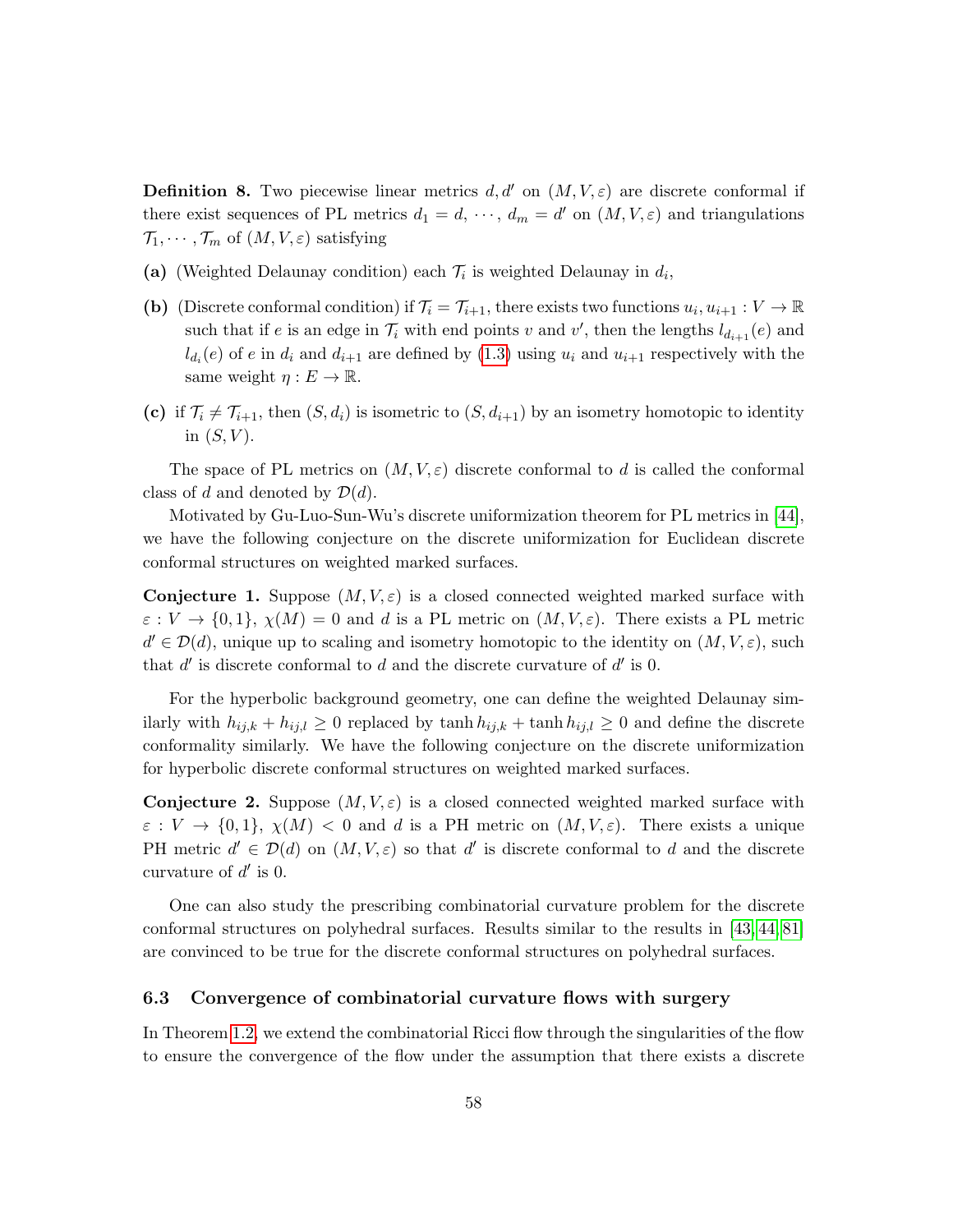conformal structure with constant combinatorial curvature. This method can not be applied to the combinatorial Calabi flow by Remark [20.](#page-50-2) Furthermore, we do not hope the combinatorial curvature flows develop singularities in practical applications. One way to avoid the singularities is to do surgery along the combinatorial curvature flows before the singularities develops. Motivated by the surgery by edge flipping introduced in [\[43,](#page-60-7) [44\]](#page-60-15) for vertex scaling, we introduced the following surgery for combinatorial curvature flows of discrete conformal structures on polyhedral surfaces.

Along the Euclidean combinatorial curvature flows (Eucldiean combinatorial Ricci flow or combinatorial Calabi flow) for discrete conformal structures on a weighted marked surface  $(M, V, \varepsilon)$  with a triangulation  $\mathcal{T}$ , if  $\mathcal{T}$  is weighted Delaunay in  $d(u(t))$  for  $t \in [0, T]$ and not weighted Delaunay in  $d(u(t))$  for  $t \in (T, T+\epsilon)$ ,  $\epsilon > 0$ , there exists an edge  $\{ij\} \in E$ such that  $h_{ij,k} + h_{ij,l} \geq 0$  for  $t \in [0,T]$  and  $h_{ij,k} + h_{ij,l} < 0$  for  $t \in (T, T + \epsilon)$ . We replace the triangulation T by a new triangulation  $\mathcal{T}'$  at time  $t = T$  by replacing two triangles  $\{ijk\}$ and  $\{ijl\}$  adjacent to  $\{ij\}$  by two new triangles  $\{ikl\}$  and  $\{jkl\}$ . This is called a **surgery** by flipping on the triangulation  $\mathcal{T}$ , which is an isometry of  $(M, V, \varepsilon)$  in the PL metric  $d(u(T))$ . After the surgery at time  $t = T$ , we run the Euclidean combinatorial curvature flow on  $(M, V, \varepsilon, \mathcal{T}')$  with initial metric coming from the Euclidean combinatorial curvature flow on  $(M, V, \varepsilon, \mathcal{T})$  at time  $t = T$ . The surgery by flipping for hyperbolic combinatorial curvature flows could defined similarly.

We have the following conjecture on the longtime existence and convergence of the combinatorial Ricci flow and combinatorial Calabi flow with surgery.

**Conjecture 3.** Suppose  $(M, V, \varepsilon)$  is a closed connected weighted marked surface with  $\varepsilon: V \to \{0,1\}$ . For any initial PL or PH metric on  $(M, V, \varepsilon)$ , the solution of combinatorial Ricci flow and combinatorial Calabi flow with surgery exists for all time and converges exponentially fast.

### References

- <span id="page-58-1"></span>[1] E. M. Andreev, On convex polyhedra of finite volume in Lobačevski $\check{i}$  spaces, Math. USSR-Sb. 12 (1970), 255-259.
- <span id="page-58-2"></span>[2] E. M. Andreev, On convex polyhedra in Loba˘cevski˘i spaces, Math. USSR-Sb. 10 (1970), 412- 440.
- <span id="page-58-0"></span>[3] A. Bobenko, U. Pinkall, B. Springborn, Discrete conformal maps and ideal hyperbolic polyhedra. Geom. Topol. 19 (2015), no. 4, 2155-2215.
- <span id="page-58-3"></span>[4] A.I. Bobenko, B.A. Springborn, *Variational principles for circle patterns and Koebe's theorem*, Trans. Amer. Math. Soc. 356 (2) (2004) 659-689.
- [5] P. L. Bowers, M. K. Hurdal, Planar conformal mappings of piecewise flat surfaces. Visualization and mathematics III, 3-34, Math. Vis., Springer, Berlin, 2003.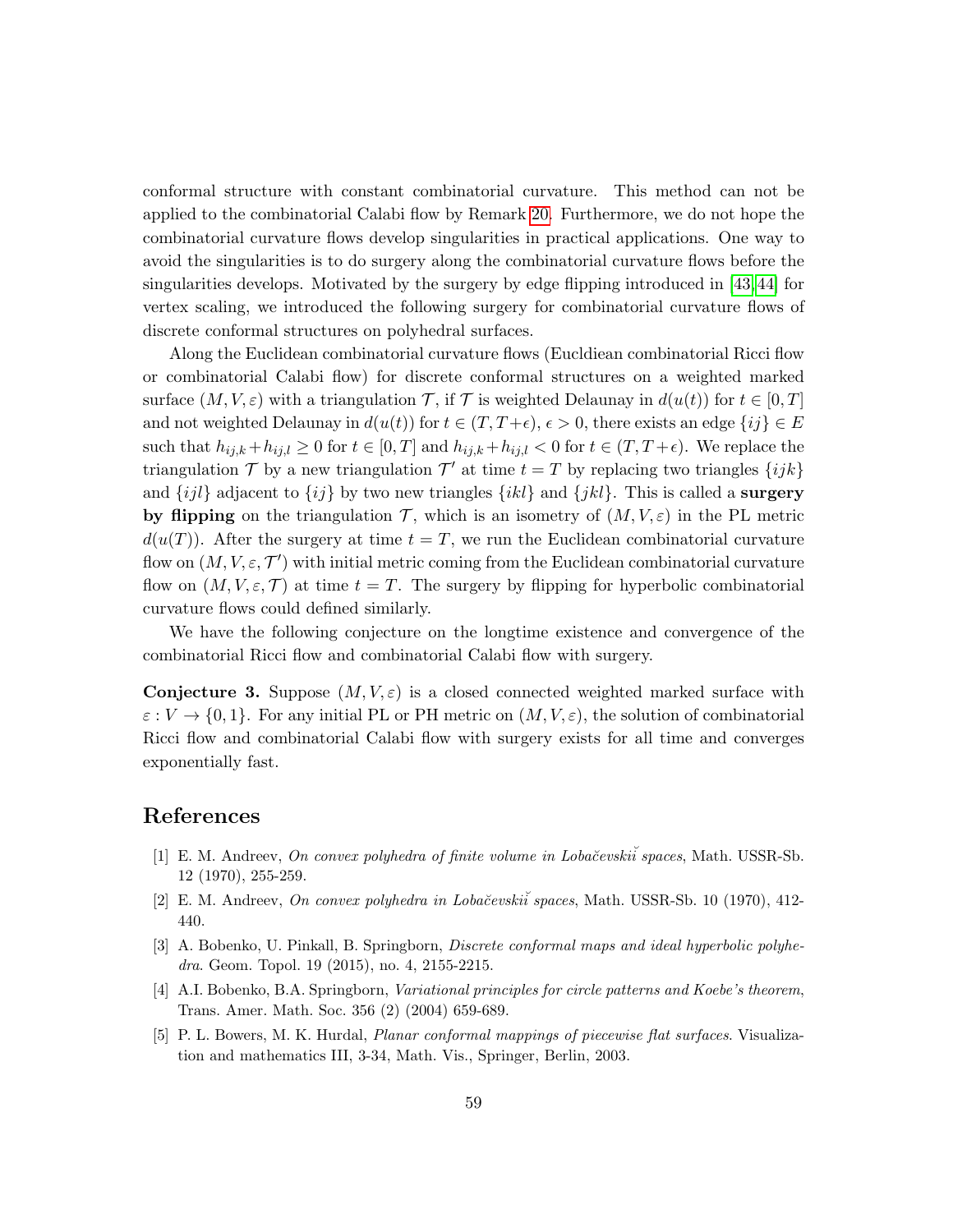- <span id="page-59-0"></span>[6] P. L. Bowers, K. Stephenson, Uniformizing dessins and Bely˘i maps via circle packing. Mem. Amer. Math. Soc. 170 (2004), no. 805.
- <span id="page-59-1"></span>[7] B. Chow, F. Luo, Combinatorial Ricci flows on surfaces, J. Differential Geometry, 63 (2003), 97-129.
- <span id="page-59-2"></span>[8] R. Connelly, S. J. Gortler, Packing disks by flipping and flowing. Discrete Comput Geom (2020). https://doi.org/10.1007/s00454-020-00242-8.
- <span id="page-59-10"></span>[9] D. Cooper, I. Rivin, Combinatorial scalar curvature and rigidity of ball packings, Math. Res. Lett. 3 (1996), 51-60.
- <span id="page-59-17"></span>[10] J. Dai, X. Gu, F. Luo, Variational principles for discrete surfaces, Advanced Lectures in Mathematics (ALM), vol. 4, International Press/Higher Education Press, Somerville, MA/Beijing, 2008, iv+146 pp.
- <span id="page-59-12"></span>[11] S. Dai, H. Ge, Discrete Yamabe flows with R-curvature revisited. J. Math. Anal. Appl. 484 (2020), no. 1, 123681, 11 pp.
- <span id="page-59-8"></span>[12] S. Dai, H. Ge, S. Ma, Rigidity of the hexagonal Delaunay triangulated plane, [arXiv:1809.05882v2 \[math.GT\].](https://arxiv.org/abs/1809.05882)
- <span id="page-59-3"></span>[13] Y. C. de Verdière, Un principe variationnel pour les empilements de cercles, Invent. Math. 104(3) (1991) 655-669
- <span id="page-59-13"></span>[14] K. Feng, H. Ge, B. Hua, Combinatorial Ricci flows and the hyperbolization of a class of compact 3-manifolds, [arXiv:2009.03731v2 \[math.DG\].](https://arxiv.org/abs/2009.03731)
- <span id="page-59-14"></span>[15] K. Feng, H. Ge, B. Hua, X. Xu, Combinatorial Ricci flows with applications to the hyperbolization of cusped 3-manifolds, accepted by Int. Math. Res. Not. IMRN.
- <span id="page-59-16"></span>[16] K. Feng, A. Lin, X. Zhang, Combinatorial p-th Calabi flows for discrete conformal factors on surfaces. J. Geom. Anal. 30 (2020), no. 4, 3979-3994.
- <span id="page-59-4"></span>[17] H. Ge, Combinatorial methods and geometric equations, Thesis (Ph.D.)-Peking University, Beijing. 2012. (In Chinese).
- <span id="page-59-15"></span>[18] H. Ge, Combinatorial Calabi flows on surfaces, Trans. Amer. Math. Soc. 370 (2018), no. 2, 1377-1391.
- <span id="page-59-5"></span>[19] H. Ge, B. Hua, On combinatorial Calabi flow with hyperbolic circle patterns. Adv. Math. 333 (2018), 523-538.
- <span id="page-59-11"></span>[20] H. Ge, B. Hua, 3-dimensional combinatorial Yamabe flow in hyperbolic background geometry, Trans. Amer. Math. Soc. 373 (2020), no. 7, 5111-5140.
- <span id="page-59-6"></span>[21] H. Ge, B. Hua, Z. Zhou, Circle patterns on surfaces of finite topological type, [arXiv:1909.03419](https://arxiv.org/abs/1909.03419) [\[math.GT\].](https://arxiv.org/abs/1909.03419)
- <span id="page-59-9"></span>[22] H. Ge, W. Jiang, On the deformation of discrete conformal factors on surfaces. Calc. Var. Partial Differential Equations 55 (2016), no. 6, Art. 136, 14 pp.
- <span id="page-59-7"></span>[23] H. Ge, W. Jiang, On the deformation of inversive distance circle packings, II. J. Funct. Anal. 272 (2017), no. 9, 3573-3595.
- [24] H. Ge, W. Jiang, On the deformation of inversive distance circle packings, III. J. Funct. Anal. 272 (2017), no. 9, 3596-3609.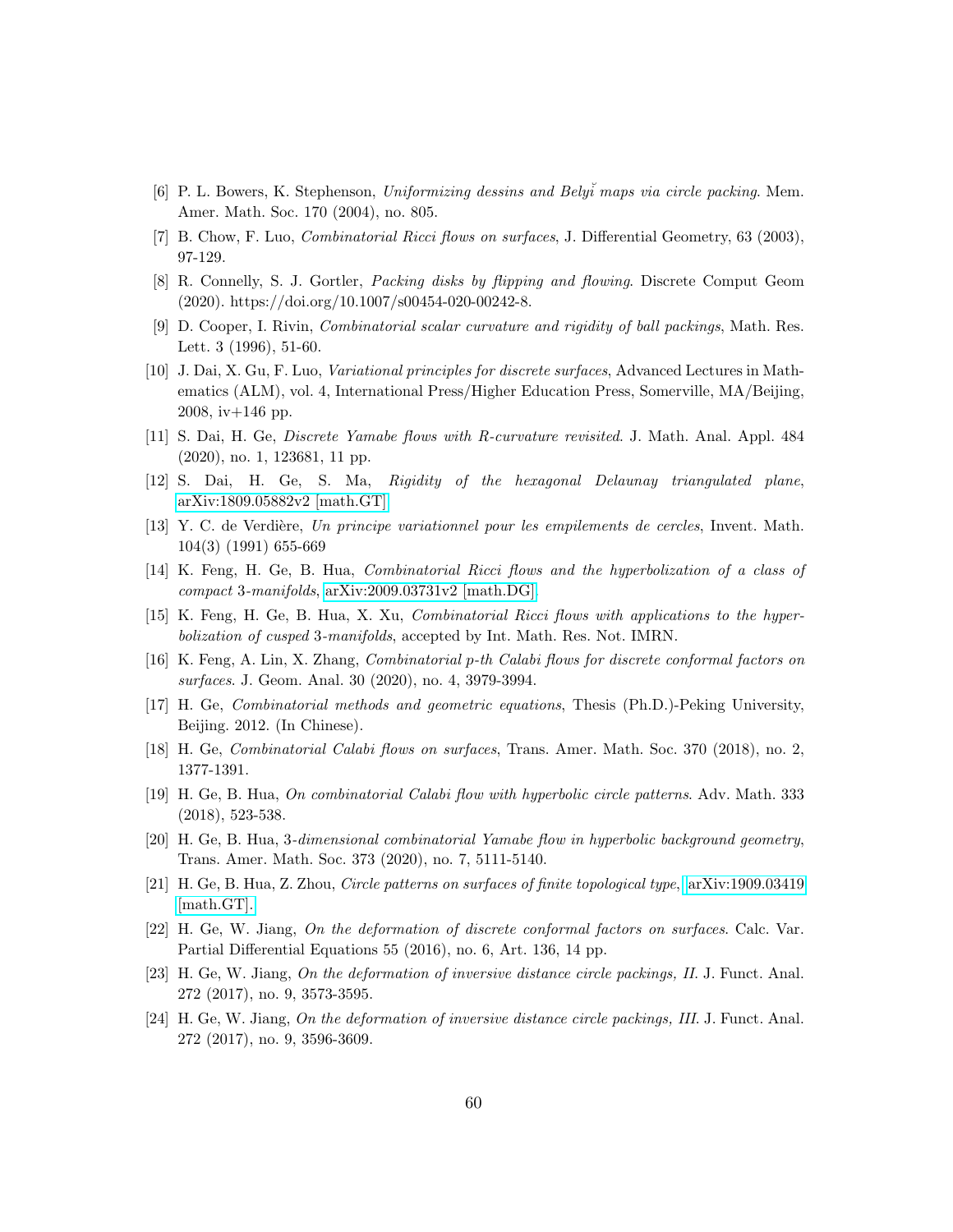- <span id="page-60-3"></span>[25] H. Ge, W. Jiang, On the deformation of inversive distance circle packings, I. Trans. Amer. Math. Soc. 372 (2019), no. 9, 6231-6261.
- <span id="page-60-9"></span>[26] H. Ge, W. Jiang, L. Shen, On the deformation of ball packings, [arXiv:1805.10573 \[math.DG\].](https://arxiv.org/abs/1805.10573)
- <span id="page-60-10"></span>[27] H. Ge, S. Ma, *Discrete*  $\alpha$ -Yamabe flow in 3-dimension. Front. Math. China 12 (2017), no. 4, 843-858.
- <span id="page-60-4"></span>[28] H. Ge, X. Xu, Discrete quasi-Einstein metrics and combinatorial curvature flows in 3 dimension, Adv. Math. 267 (2014), 470-497.
- <span id="page-60-13"></span>[29] H. Ge, X. Xu,  $\alpha$ -curvatures and  $\alpha$ -flows on low dimensional triangulated manifolds. Calc. Var. Partial Differential Equations 55 (2016), no. 1, Art. 12, 16 pp.
- <span id="page-60-16"></span>[30] H. Ge, X. Xu, 2-dimensional combinatorial Calabi flow in hyperbolic background geometry. Differential Geom. Appl. 47 (2016), 86-98.
- <span id="page-60-14"></span>[31] H. Ge, X. Xu, A discrete Ricci flow on surfaces with hyperbolic background geometry. Int. Math. Res. Not. IMRN 2017, no. 11, 3510-3527.
- <span id="page-60-19"></span>[32] H. Ge, X. Xu, On a combinatorial curvature for surfaces with inversive distance circle packing metrics. J. Funct. Anal. 275 (2018), no. 3, 523-558.
- <span id="page-60-5"></span>[33] H. Ge, X. Xu, A combinatorial Yamabe problem on two and three dimensional manifolds. Calc. Var. Partial Differential Equations 60 (2021), no. 1, 20.
- <span id="page-60-17"></span>[34] H. Ge, X. Xu, S. Zhang, Three-dimensional discrete curvature flows and discrete Einstein metrics. Pacific J. Math. 287 (2017), no. 1, 49-70.
- <span id="page-60-11"></span>[35] D. Glickenstein, A combinatorial Yamabe flow in three dimensions, Topology 44 (2005), No. 4, 791-808.
- <span id="page-60-12"></span>[36] D. Glickenstein, A maximum principle for combinatorial Yamabe flow, Topology 44 (2005), No. 4, 809-825.
- <span id="page-60-20"></span>[37] D. Glickenstein, A monotonicity property for weighted Delaunay triangulations. Discrete Comput. Geom. 38 (2007), no. 4, 651-664.
- <span id="page-60-1"></span>[38] D. Glickenstein, Discrete conformal variations and scalar curvature on piecewise flat two and three dimensional manifolds, J. Differential Geom. 87 (2011), no. 2, 201-237.
- <span id="page-60-0"></span>[39] D. Glickenstein, Euclidean formulation of discrete uniformization of the disk, Geom. Imaging Comput. 3 (2016), no. 3-4, 57-80.
- <span id="page-60-6"></span>[40] D. Glickenstein, Geometric triangulations and discrete Laplacians on manifolds, [arXiv:math/0508188 \[math.MG\].](https://arxiv.org/abs/math/0508188)
- <span id="page-60-2"></span>[41] D. Glickenstein, J.Thomas, Duality structures and discrete conformal variations of piecewise constant curvature surfaces. Adv. Math. 320 (2017), 250-278.
- <span id="page-60-18"></span>[42] S. J. Gortler, *Private communications*.
- <span id="page-60-7"></span>[43] X. D. Gu, R. Guo, F. Luo, J. Sun, T. Wu, A discrete uniformization theorem for polyhedral surfaces II, J. Differential Geom. 109 (2018), no. 3, 431-466.
- <span id="page-60-15"></span>[44] X. D. Gu, F. Luo, J. Sun, T. Wu, A discrete uniformization theorem for polyhedral surfaces, J. Differential Geom. 109 (2018), no. 2, 223-256.
- <span id="page-60-8"></span>[45] X. D. Gu, F. Luo, T.Wu, Convergence of discrete conformal geometry and computation of uniformization maps. Asian J. Math. 23 (2019), no. 1, 21-34.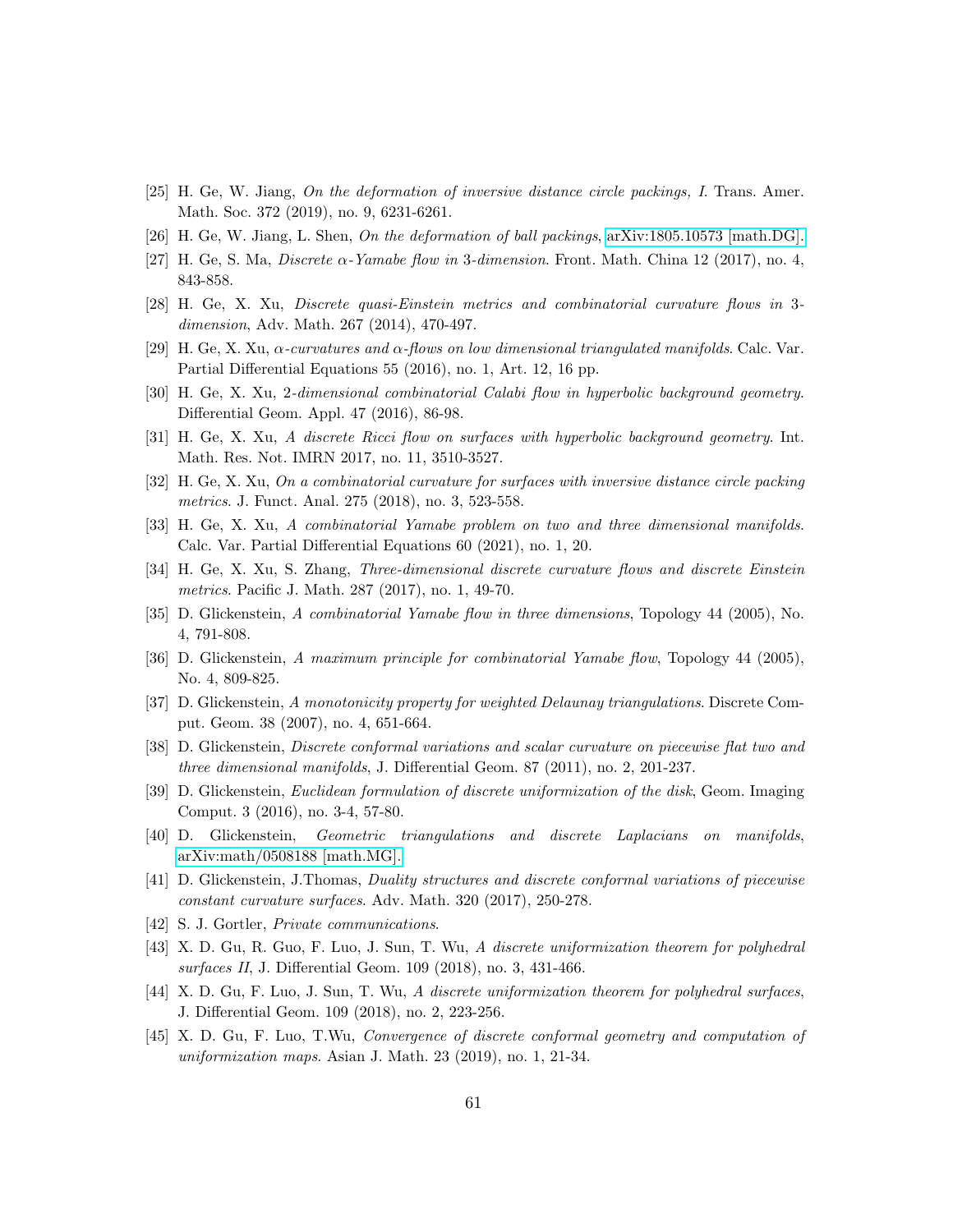- <span id="page-61-2"></span>[46] R. Guo, Local rigidity of inversive distance circle packing, Trans. Amer. Math. Soc. 363 (2011) 4757-4776.
- <span id="page-61-10"></span><span id="page-61-3"></span>[47] R. Guo, F. Luo, Rigidity of polyhedral surfaces. II, Geom. Topol. 13 (2009), no. 3, 1265-1312.
- [48] X. He, X. Xu, Thurston's sphere packings on 3-dimensional manifolds, I. [arXiv:1904.11122v2](https://arxiv.org/abs/1904.11122) [\[math.GT\].](https://arxiv.org/abs/1904.11122)
- <span id="page-61-11"></span><span id="page-61-4"></span>[49] X. He, X. Xu, Thurston's sphere packings on 3-dimensional manifolds, II. In preparation.
- [50] Z.-X. He, *Rigidity of infinite disk patterns.* Ann. of Math. (2) 149 (1999), no. 1, 1-33.
- [51] Z.-X. He, O. Schramm, On the convergence of circle packings to the Riemann map. Invent. Math., 125 (1996), 285-305.
- <span id="page-61-18"></span>[52] Z.-X. He, O. Schramm, The  $C^{\infty}$ -convergence of hexagonal disk packings to the Riemann map, Acta Math. 180 (1998) 219-245.
- [53] Y. Jiang, Q. Luo, Z. Zhou, Circle patterns on surfaces of finite topological type revisited. Pacific J. Math. 306 (2020), no. 1, 203-220.
- <span id="page-61-5"></span>[54] P. Koebe, Kontaktprobleme der konformen Abbildung. Ber. S¨achs. Akad. Wiss. Leipzig, Math.- Phys. Kl. 88 (1936), 141-164.
- <span id="page-61-14"></span>[55] G. Leibon, *Characterizing the Delaunay decompositions of compact hyperbolic surface*. Geom. Topol. 6 (2002), 361-391.
- <span id="page-61-13"></span>[56] A. Lin, X. Zhang, Combinatorial p-th Calabi flows on surfaces. Adv. Math. 346 (2019), 1067- 1090.
- <span id="page-61-0"></span>[57] F. Luo, Combinatorial Yamabe flow on surfaces, Commun. Contemp. Math. 6 (2004), no. 5, 765-780.
- <span id="page-61-12"></span>[58] F. Luo, A combinatorial curvature flow for compact 3-manifolds with boundary. Electron. Res. Announc. Amer. Math. Soc. 11 (2005), 12-20.
- <span id="page-61-15"></span>[59] F. Luo, A characterization of spherical polyhedral surfaces. J. Differential Geom. 74 (2006), no. 3, 407-424.
- <span id="page-61-17"></span>[60] F. Luo, On Teichmüller spaces of surfaces with boundary. Duke Math. J. 139 (2007), no. 3, 463-482.
- <span id="page-61-6"></span>[61] F. Luo, Rigidity of polyhedral surfaces, III, Geom. Topol. 15 (2011), 2299-2319.
- <span id="page-61-1"></span>[62] F. Luo, Rigidity of polyhedral surfaces, I. J. Differential Geom. 96 (2014), no. 2, 241-302.
- <span id="page-61-19"></span>[63] F. Luo, The Riemann mapping theorem and its discrete counterparts. From Riemann to differential geometry and relativity, 367-388, Springer, Cham, 2017.
- <span id="page-61-8"></span>[64] F. Luo, J. Sun, T. Wu, Discrete conformal geometry of polyhedral surfaces and its convergence, [arXiv:2009.12706v2 \[math.GT\].](https://arxiv.org/abs/2009.12706)
- <span id="page-61-16"></span>[65] F. Luo, T. Yang, Volume and rigidity of hyperbolic polyhedral 3-manifolds. J. Topol. 11 (2018), no. 1, 1-29.
- <span id="page-61-9"></span>[66] F. Luo, T. Wu, Koebe conjecture and the Weyl problem for convex surfaces in hyperbolic 3-space, [arXiv:1910.08001v2 \[math.GT\].](https://arxiv.org/abs/1910.08001)
- <span id="page-61-7"></span>[67] A. Marden, B. Rodin, On Thurston's formulation and proof of Andreev's theorem. Computational methods and function theory (Valparaíso, 1989), 103-116, Lecture Notes in Math., 1435, Springer, Berlin, 1990.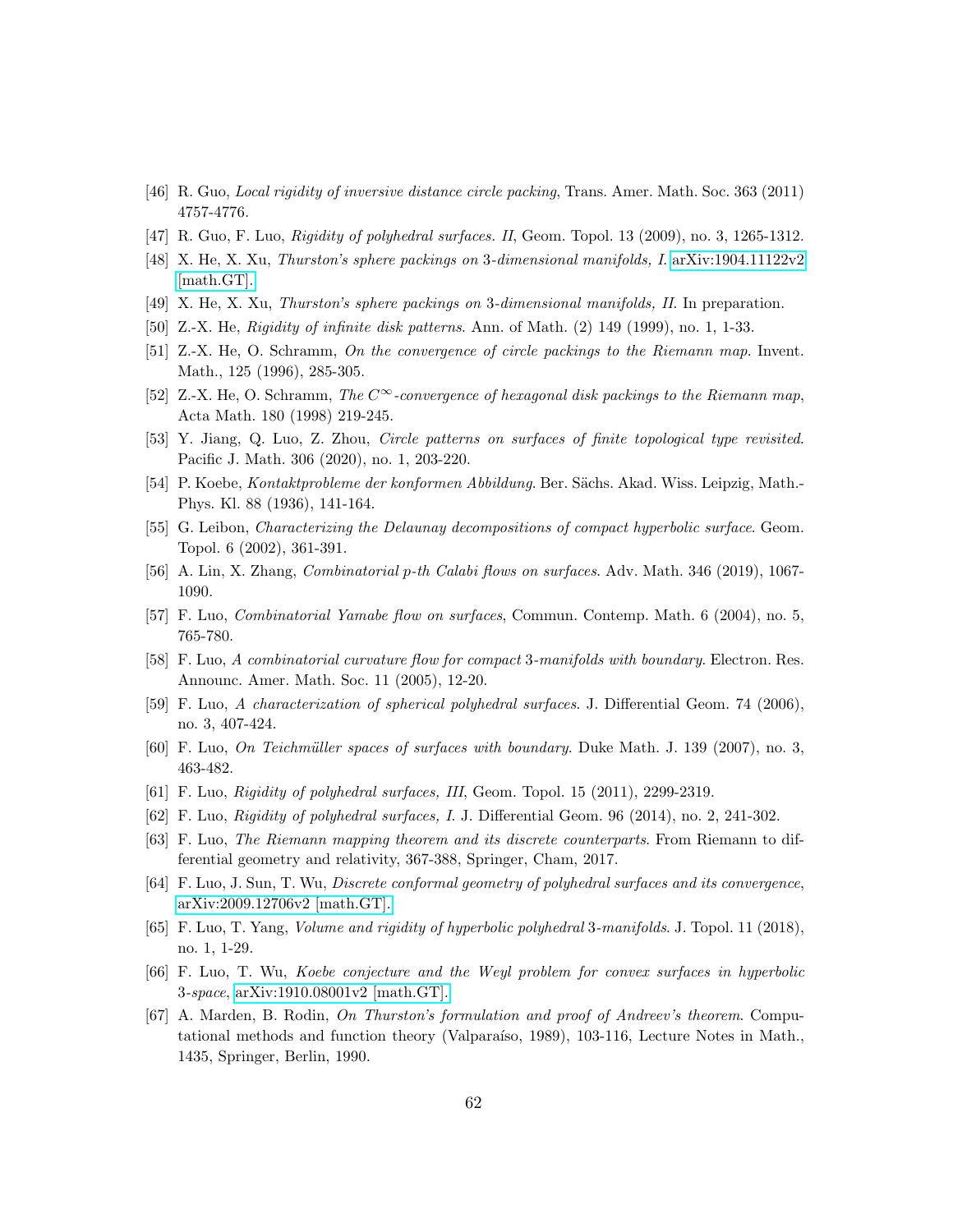- <span id="page-62-1"></span>[68] J. Ma, J. Schlenker, Non-rigidity of spherical inversive distance circle packings. Discrete Comput. Geom. 47 (2012), no. 3, 610-617.
- <span id="page-62-18"></span>[69] L.S. Pontryagin, Ordinary differential equations, Addison-Wesley Publishing Company Inc., Reading, 1962.
- <span id="page-62-19"></span>[70] John G. Ratcliffe, Foundations of hyperbolic manifolds. Second edition. Graduate Texts in Mathematics, 149. Springer, New York, 2006. xii+779 pp. ISBN: 978-0387-33197-3; 0-387- 33197-2.
- <span id="page-62-15"></span>[71] I. Rivin, Euclidean structures of simplicial surfaces and hyperbolic volume. Ann. of Math. 139 (1994), 553-580.
- <span id="page-62-11"></span>[72] I. Rivin, An extended correction to "Combinatorial Scalar Curvature and Rigidity of Ball Packings," (by D. Cooper and I. Rivin), [arXiv:math/0302069v2 \[math.MG\].](http://arxiv.org/abs/math/0302069v2)
- <span id="page-62-6"></span>[73] M. Rǒcek, R. M. Williams, The quantization of Regge calculus. Z. Phys. C 21 (1984), no. 4, 371-381.
- <span id="page-62-2"></span>[74] B. Rodin, D. Sullivan, The convergence of circle packings to the Riemann mapping, J. Differential Geom. 26 (1987) 349-360.
- <span id="page-62-16"></span>[75] J. Schlenker, Hyperideal polyhedra in hyperbolic manifolds, [arXiv:math/0212355v2 \[math.GT\].](https://arxiv.org/abs/math/0212355)
- <span id="page-62-3"></span>[76] B. Springborn, A variational principle for weighted Delaunay triangulations and hyperideal polyhedra. J. Differential Geom. 78 (2008), no. 2, 333-367.
- <span id="page-62-7"></span>[77] B. Springborn, Ideal hyperbolic polyhedra and discrete uniformization. Discrete Comput. Geom. 64 (2020), no. 1, 63-108.
- <span id="page-62-8"></span>[78] B. Springborn, P. Schröder, U. Pinkall, *Conformal equivalence of triangle meshes*, ACM Trans. Graph. 27 (3) (Aug. 2008) 1-11.
- <span id="page-62-4"></span>[79] K. Stephenson, Introduction to circle packing. The theory of discrete analytic functions. Cambridge University Press, Cambridge, 2005.
- <span id="page-62-12"></span>[80] J. Thomas, Conformal variations of piecewise constant two and three dimensional manifolds, Thesis (Ph.D.), The University of Arizona, 2015, 120 pp.
- <span id="page-62-0"></span>[81] W. Thurston, Geometry and topology of 3-manifolds, Princeton lecture notes 1976, [http://www.msri.org/publications/books/gt3m.](http://www.msri.org/publications/books/gt3m)
- <span id="page-62-17"></span>[82] E.B. Vinberg, Geometry. II, Encyclopaedia of Mathematical Sciences, 29, Springer-Verlag, New York, 1988.
- <span id="page-62-9"></span>[83] T. Wu, X. D. Gu, J. Sun, Rigidity of infinite hexagonal triangulation of the plane. Trans. Amer. Math. Soc. 367 (2015), no. 9, 6539-6555.
- <span id="page-62-10"></span>[84] T. Wu, X. Zhu, The convergence of discrete uniformizations for closed surfaces, [arXiv:2008.06744v2 \[math.GT\].](https://arxiv.org/abs/2008.06744)
- <span id="page-62-5"></span>[85] X. Xu, Rigidity of inversive distance circle packings revisited, Adv. Math. 332 (2018), 476-509.
- <span id="page-62-13"></span>[86] X. Xu, On the global rigidity of sphere packings on 3-dimensional manifolds, J. Differential Geom. 115 (2020), no. 1, 175-193.
- <span id="page-62-14"></span>[87] X. Xu, Combinatorial Calabi flow on 3-manifolds with toroidal boundary, J. Funct. Anal. 280 (2021), no. 11, 108990.